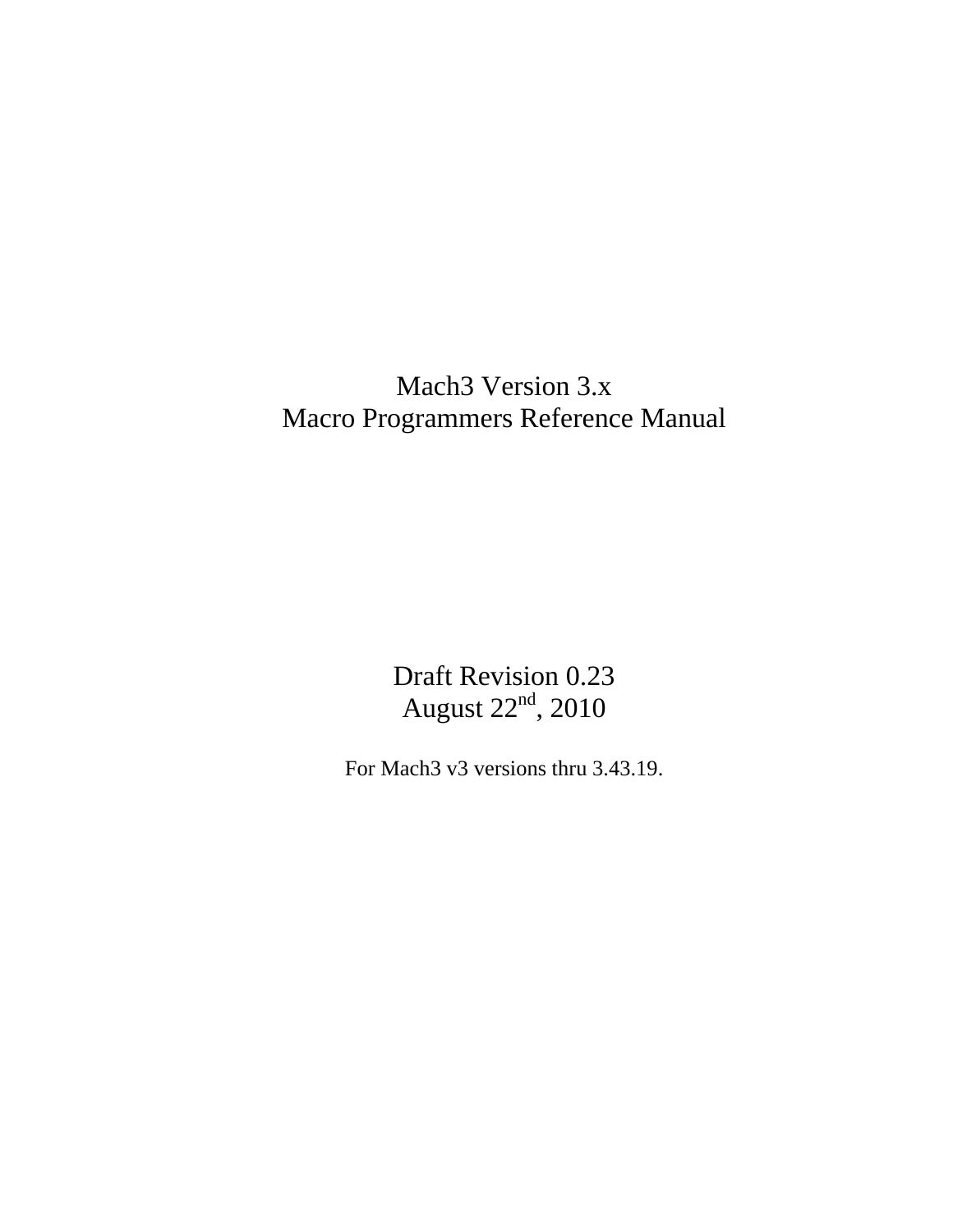| Table of Contents |  |
|-------------------|--|
|                   |  |
|                   |  |
|                   |  |
|                   |  |
|                   |  |
|                   |  |
|                   |  |
|                   |  |
|                   |  |
|                   |  |
|                   |  |
|                   |  |
|                   |  |
|                   |  |
|                   |  |
|                   |  |
|                   |  |
|                   |  |
|                   |  |
|                   |  |
|                   |  |
|                   |  |
|                   |  |
|                   |  |
|                   |  |
|                   |  |
|                   |  |
|                   |  |
|                   |  |
|                   |  |
|                   |  |
|                   |  |
|                   |  |
|                   |  |
|                   |  |
|                   |  |
|                   |  |
|                   |  |
|                   |  |
|                   |  |
|                   |  |
|                   |  |
|                   |  |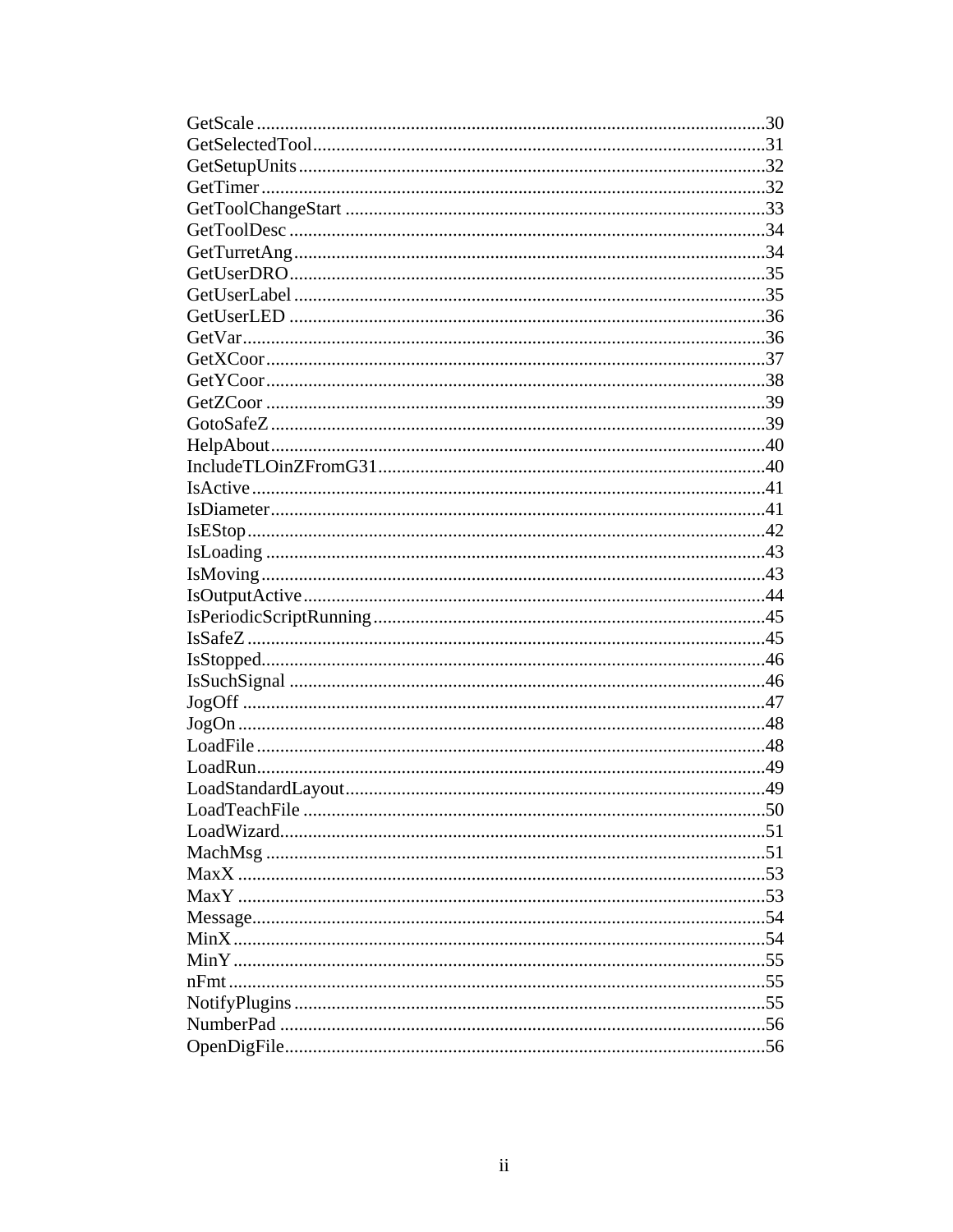| .78 |
|-----|
|     |
|     |
|     |
|     |
|     |
|     |
|     |
|     |
|     |
|     |
|     |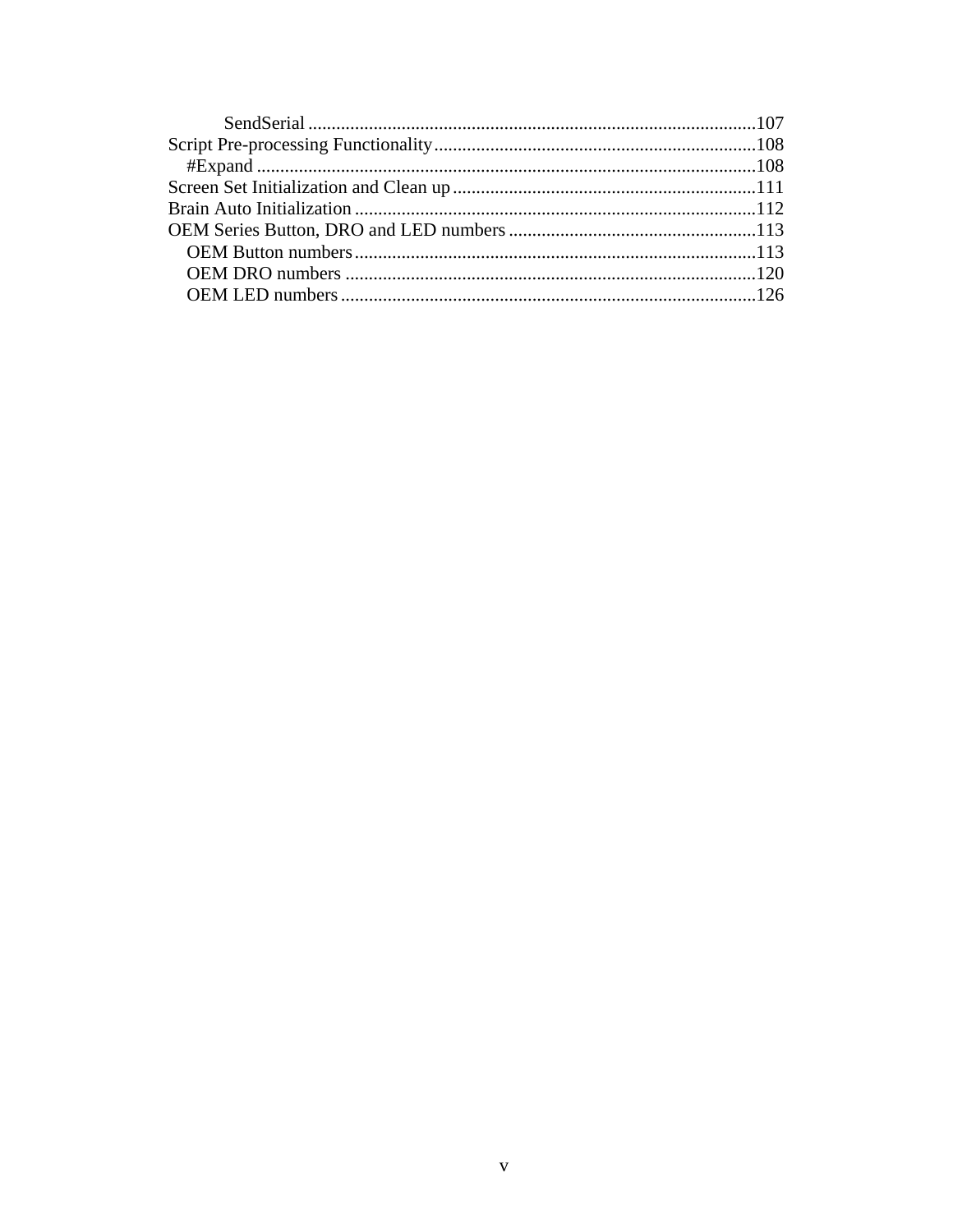## <span id="page-6-0"></span>**Introduction**

 This Programmers Reference Manual documents the commonly used Cypress Basic (CB) function calls available to macro programmers using Mach3 version 3. This information is being provided primarily to help Mach3 users understand existing macro code. While this interface will continue to be supported by future Mach3 versions for some period of time, Mach3 version 4 will provide a completely new, much more regular interface, *much* higher functionality interface for CB macro programming. It is *strongly* recommended that all new CB code use the new interface, as support for this old one *will* be discontinued at some point in the, possibly not too distant, future. In addition, it is unlikely there will be any further updates or bug fixes to this now obsolete interface after the release of Mach3 version 4, so any existing bugs and anomalies (and there are quite a few) will remain.

 No attempt has been made to make this an exhaustive document covering all of the CB functionality. There are many functions which were never previously documented, or which were documented incompletely or incorrectly. In many cases, these functions are not included in this document. There are a number of functions which were partially documented, but found to either not function as documented, to have significant restriction in their operation, or, in some cases, were felt to be either of no real value, or even risky to use. These functions are generally not included in this document. The functionality described herein has been tested against Mach3 version 3.042.020. Some functions may behave differently in other versions. Some functions will be missing entirely in some earlier versions.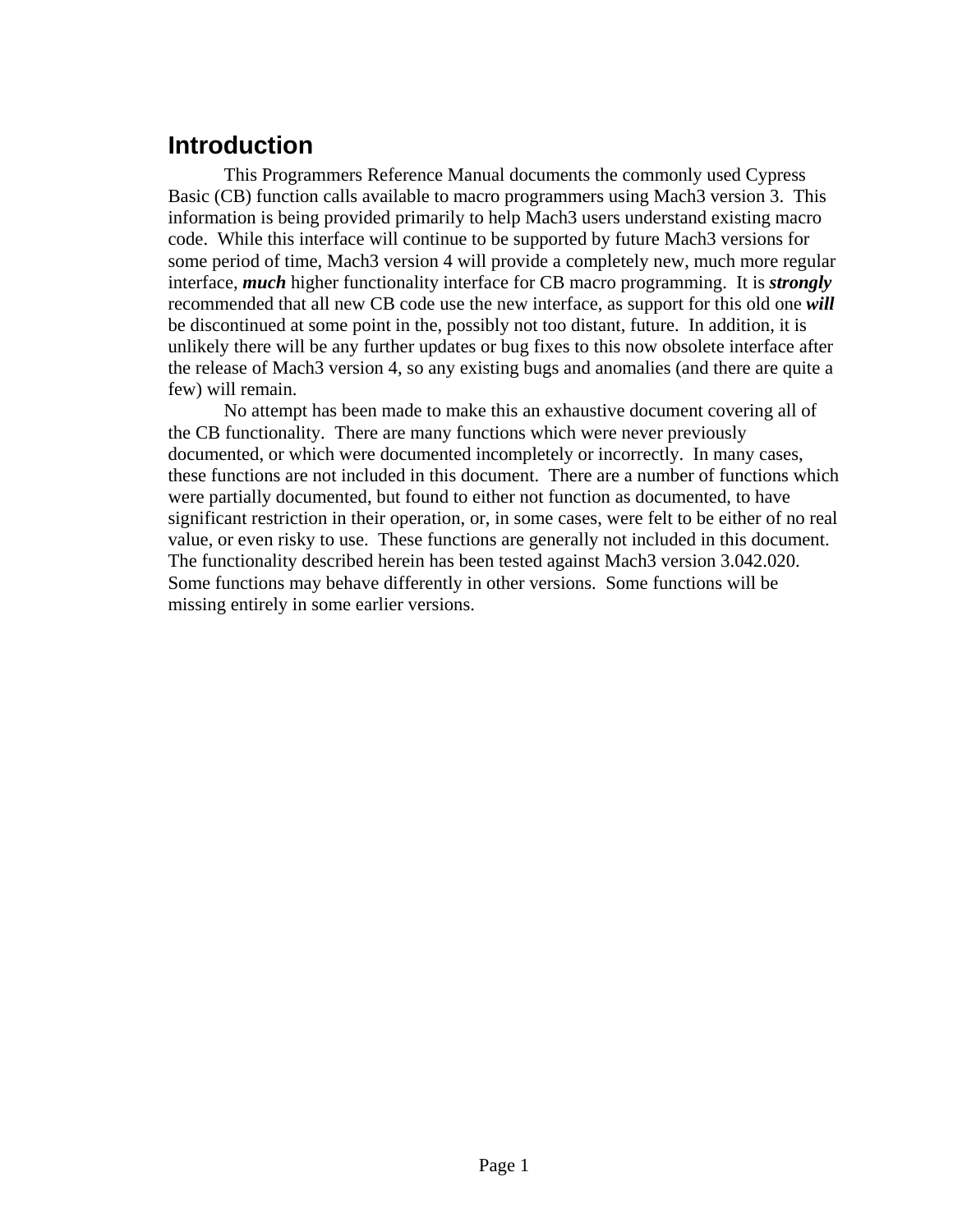# <span id="page-7-0"></span>**Legacy Scripting Functions Grouped Alphabetically**

## <span id="page-7-1"></span>*ActivateSignal*

Sub ActivateSignal (SigNum As Integer)

This function causes the specified Mach output signal to be driven to its active state. If the signal is defined in Config->Ports&Pins as ActiveHigh, it will be driven to a logic High level, otherwise it will be driven to a logic Low level.

#### *Arguments*:

SignalID must be one of the pre-defined Mach3 CB output signal constants (see CB Constants), or other value or expression that evaluates to one of those values.

#### *Return Value:*

None

#### *Example:*

```
ActivateSignal(OUTPUT2) ' Turn on Flux Capacitor 
Sleep(1000) (Sleep(1000) (Sleep(1000)
fully 
DeactivateSignal(OUTPUT2) ' Turn it off
```
#### *See also:*

DeactivateSignal(), CB Constants

## <span id="page-7-2"></span>*AppendTeachFile*

Function AppendTeachFile(Filename As String) As Integer

This function re-opens an existing Teach file at Gcode\Filename in the Mach3 directory, and appends any commands subsequently executed via MDI or Code() to that file, until CloseTeachFile() is executed. The specified file must already exist.

#### *Arguments*:

Filename is the name of the Teach file to be re-opened. The file must reside in the Gcode subdirectory of the Mach3 install directory.

#### *Return Value:*

A non-zero value is returned if the operation was successful.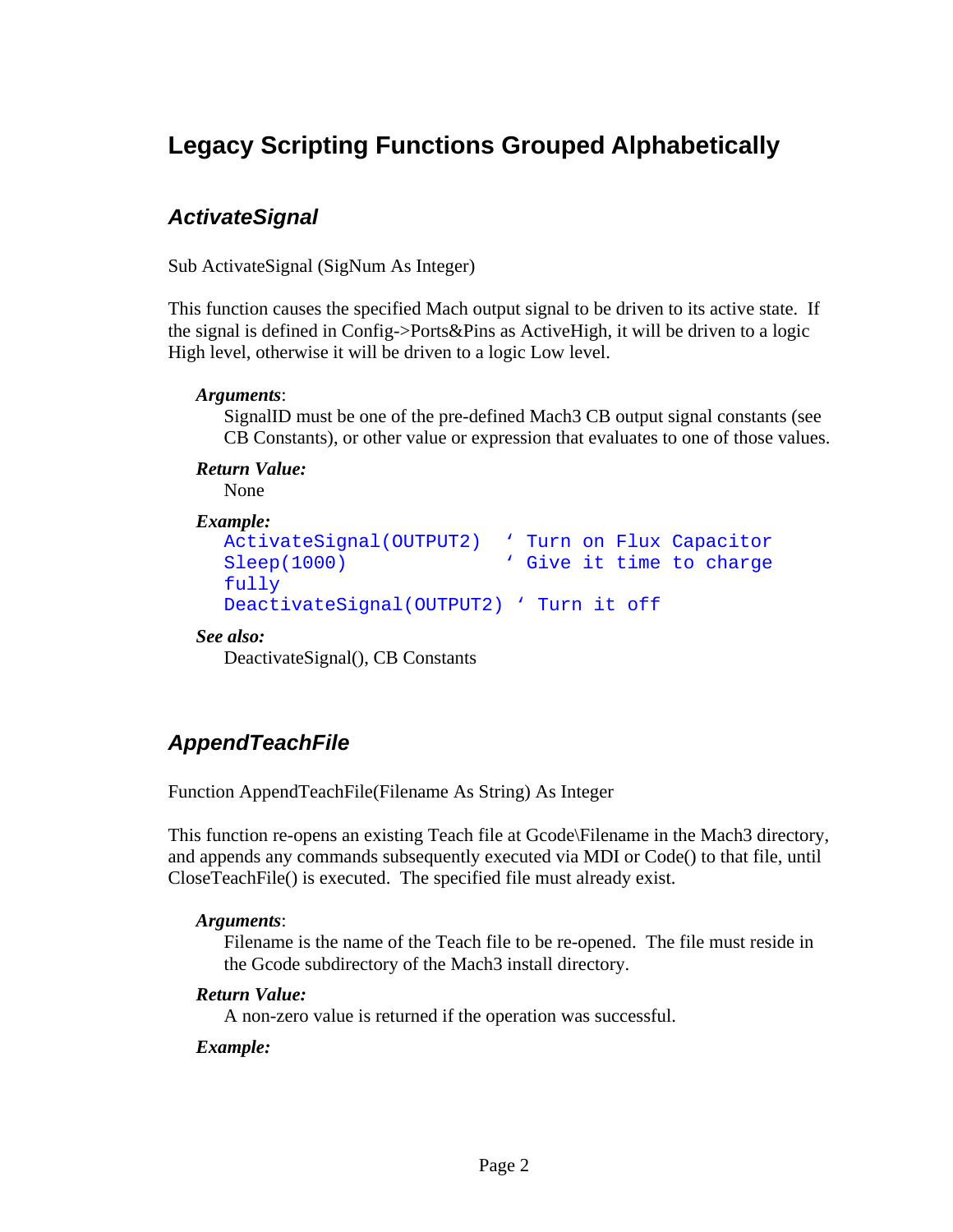```
' Create a new Teach File in Mach3\Gcode 
  MyTeachFile = "TeachMe.nc" 
  Err = OpenTeachFile(MyTeachFile) 
  If Err <> 0 Then 
         ' Teach file created successfully 
        ' Write some G Code to it 
         Code "G00 X0 Y0" 
         Code "G02 X0 Y0 I-1 J0 F40" 
         ' Close the Teach file 
         CloseTeachFile() 
         ' Now load the teach file for execution 
         LoadTeachFile() 
  Else 
         ' OpenTeachFile failed 
         Message "Unable to open Teach File" 
  End If 
See also:
```
OpenTeachFile(), CloseTeachFile()

## <span id="page-8-0"></span>*AskTextQuestion*

Function AskTextQuestion(Prompt As String) As String

This function displays a dialog box containing the specified prompt string, and waits for the user to enter a text string in the dialogs text box. The user entered string is returned to the caller.

#### *Arguments*:

Prompt string is the string that will be displayed above the text box when the dialog is displayed.

#### *Return Value:*

The text string entered by the user.

```
Dim UsersName As String 
UsersName = AskTextQuestion("Please enter your name:") 
Message "Hello, " & UsersName & "!"
```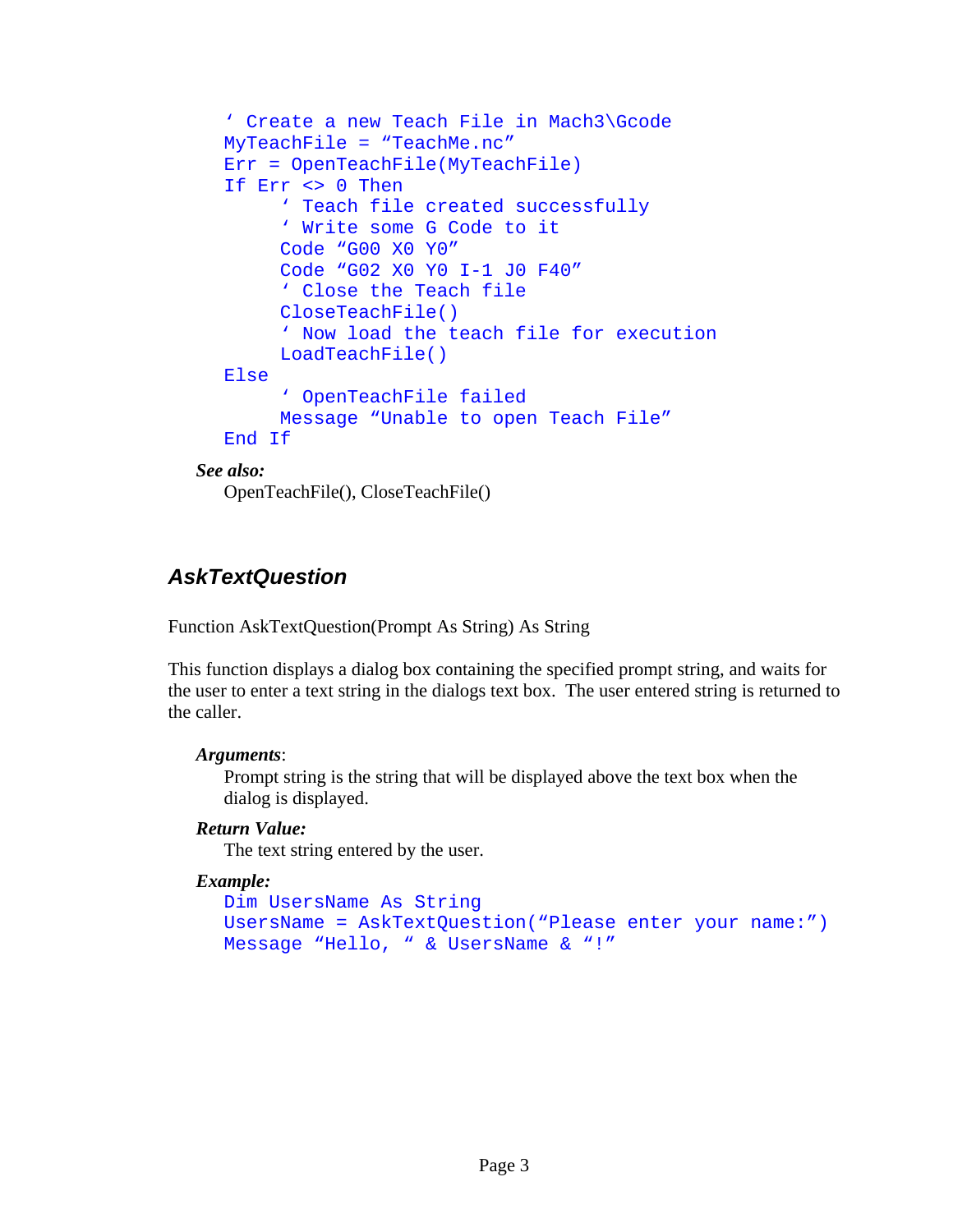| A Question?             |  |
|-------------------------|--|
| Please enter your name: |  |
| Rocket J. Squirrel      |  |
| ОΚ                      |  |

*See also:* 

Message(), Question(), AskTextQuestion(), MachMsg(), GetCoord()

## <span id="page-9-0"></span>*CloseDigFile*

Sub CloseDigFile()

This function closes an open digitizing file. If there is no open digitizing file, it does nothing.

*Arguments*: None *Return Value:*  None *Example:*  OpenDigFile()  $\qquad$  ' Open the digitizing file<br>ProbeOutline()  $\qquad$  ' Call my custom probing fi ' Call my custom probing function CloseDigFile() \ Close the digitizing file

*See also:* 

OpenDigFile(), SetProbeActive(), IsProbing()

## <span id="page-9-1"></span>*CloseTeachFile*

Sub CloseTeachFile()

This function closes an open Teach file. The file must have previously been opened by either OpenTeachFile, or AppendTeachFile(). If not Teach file is currently open, it does nothing.

*Arguments*:

None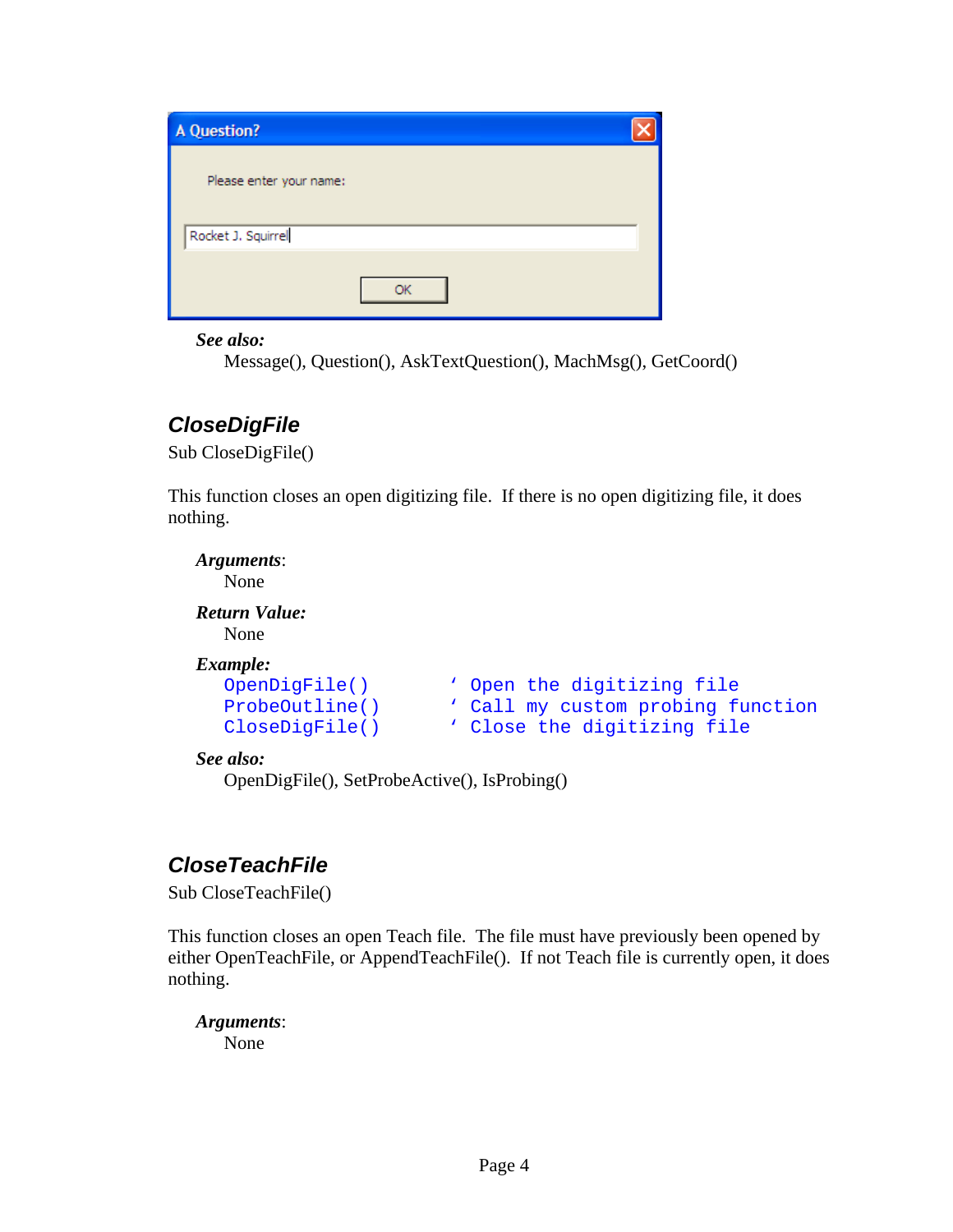```
Return Value: 
   None 
Example: 
  TeachFile = "MyTeachFile.nc" 
  Dim Err As Integer 
  Err = OpenTeachFile(TeachFile) 
  If Err = 0 Then
         MsgBox("Unable To Open: " & Teachfile) 
  Else 
         ' MDI commands entered here are written to 
  TeachFile 
         Code("G55") 
         Code("G00 X0.000 Y0.000 Z0.500") 
  End If 
   ' Now close TeachFile 
  CloseTeachFile() 
  ' Do something else here 
  ' Now re-open TeachFile for append 
  Err = AppendTeachFile(TeachFile) 
  If Err = 0 Then
         MsgBox("Unable To Open: " & TeachFile) 
  Else 
         ' MDI commands entered here are written to 
  TeachFile 
         Code("G56") 
         Code("G00 X0.000 Y0.000 Z0.500") 
  End If 
   ' Now close TeachFile 
  CloseTeachFile()
```
#### *See also:*

OpenTeachFile(), AppendTeachFile()

### <span id="page-10-0"></span>*Code*

Sub Code(Gcode As String)

This function executes the single line of G-code passed as the argument, exactly as if it had been entered on the MDI line, or encountered in a G-Code program. Note that the Gcode line is placed in the execution queue, but, in general, the Code() function will return before the line has actually been executed. If it is important that your program know that the line has completed execution, a While loop must be used with the IsMoving() function, as shown in the example below.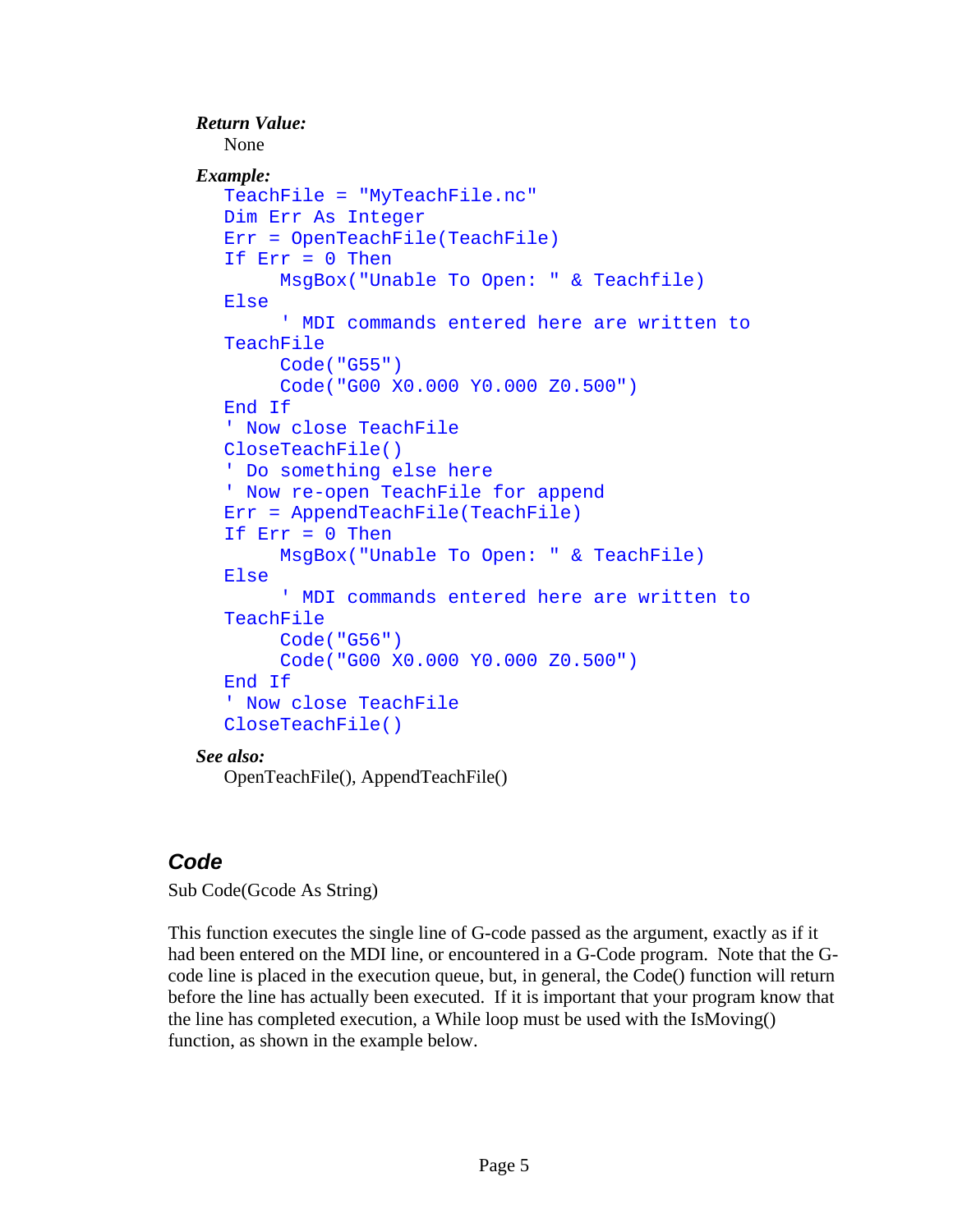Note also that if a Teach file is currently open, the G-code line will not actually be executed, but will simply be written out to the Teach file.

The following optional modes of the Code() function are documented here only for completeness. Their use is discouraged, and support for them may be discontinued at any time, without warning.

Sub Code("LOAD:" & FilePath)

This mode loads a G-Code file from the specified FilePath. The LoadFile() function should be used instead.

```
Sub Code("SAVE_XML")
```
This method immediately saves the XML configuration file.

```
Arguments:
```
A single G-code line to be executed as a String

```
Return Value: 
    None
```

```
Example:
```

```
' Select our fixture 
Code("G55") 
  ' Move away from the vise 
Code("G00 X-4.000 Y1.000 Z1.000") 
' Wait for movement to complete 
While (IsMoving()) 
      ' Sleep, so other threads can run while we're 
waiting 
      Sleep(100) 
Wend 
' Done
```
*See also:* 

## <span id="page-11-0"></span>*CoupleSlave*

Sub Function CoupleSlave(State As Integer)

This function causes any slaved axis to be coupled to, or de-coupled from, its master axis during homing.

*Arguments*: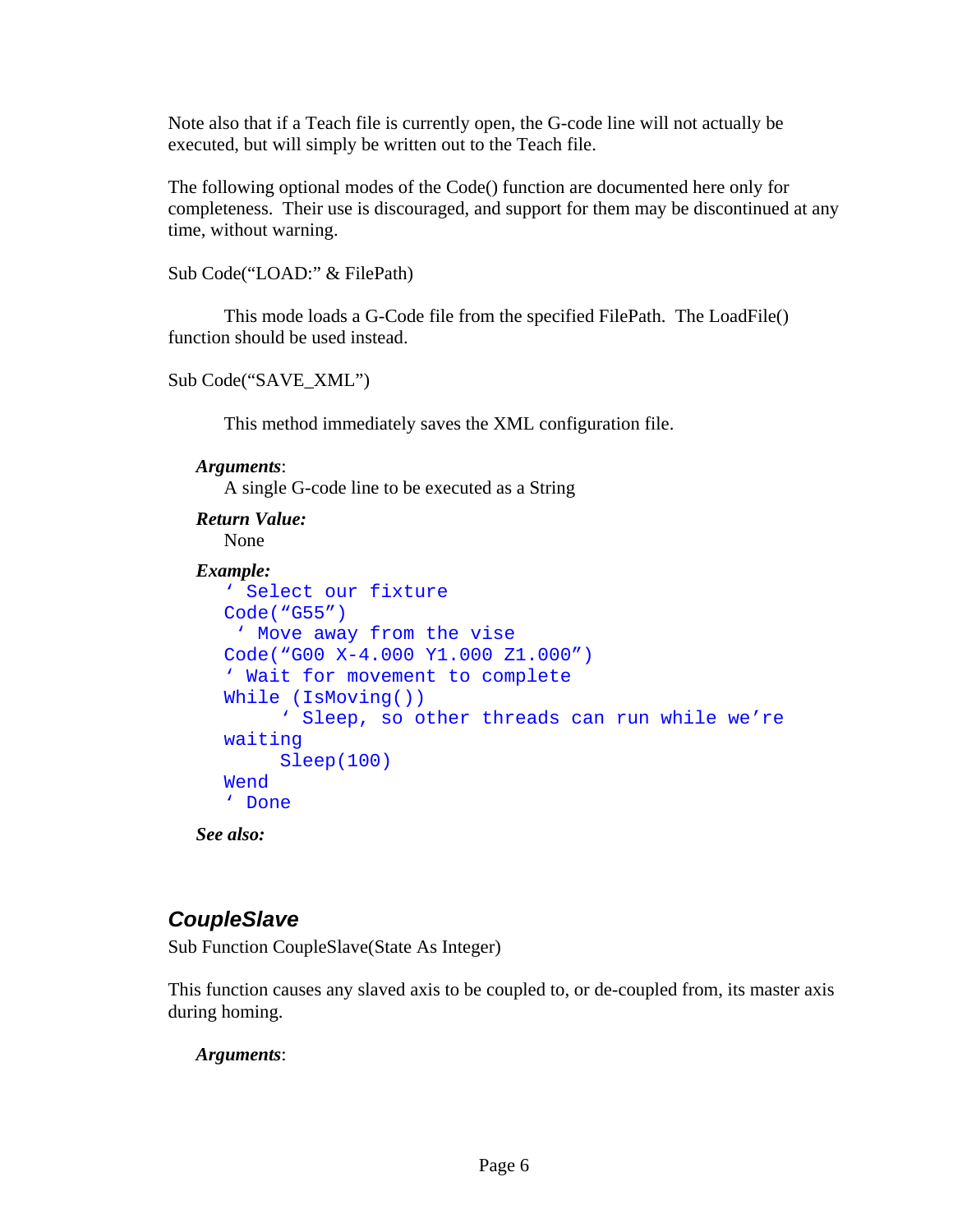State is an Integer value of 0 or 1 that defines whether the slave axis should be coupled to its master axis during homing. If State is 0, the axes will be uncoupled. If State is 1, the axes will be coupled.

#### *Return Value:*

None

#### *Example:*

```
' Define the axes 
  Dim Xaxis As Integer 
  Xaxis = 0Dim Yaxis As Integer 
  Yaxis = 0' Couple the slaved A axis to its master X axis 
  CoupleSlave(1) 
  ' Home the master and slave 
  SingleVerify(Xaxis) 
   ' Un-couple the X and A axes 
  CoupleSlave(0) 
See also: 
   None
```
## <span id="page-12-0"></span>*DeactivateSignal*

Sub DeactivateSignal (SigNum As Integer)

This function causes the specified Mach output signal to be driven to its inactive state. If the signal is defined in Config->Ports&Pins as ActiveHigh, it will be driven to a logic Low level, otherwise it will be driven to a logic High level.

### *Arguments*:

SignalID must be one of the pre-defined Mach3 CB output signal constants (see CB Constants), or other value or expression that evaluates to one of those values.

### *Return Value:*

None

#### *Example:*

```
ActivateSignal (OUTPUT2) ' Turn on Flux Capacitor 
Sleep(1000) \qquad \qquad ' Give it time to charge
fully 
DeactivateSignal (OUTPUT2) ' Turn it off
```
#### *See also:*

ActivateSignal (), CB Constants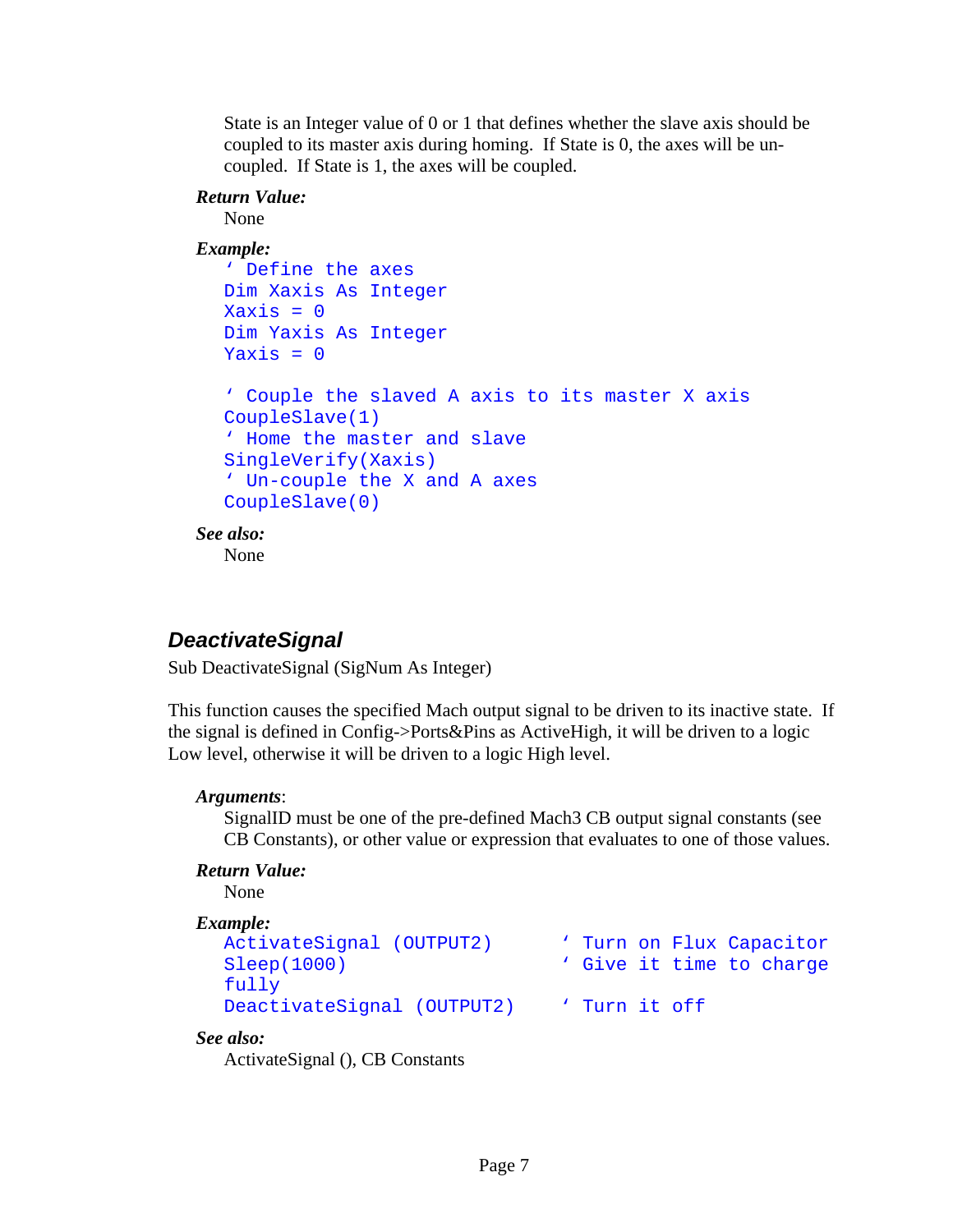## <span id="page-13-0"></span>*DoMenu*

Sub DoMenu (MenuIndex As Integer, MenuItem As Integer)

This function allows a macro script to invoke any function available through any of the Mach3 menus, exactly as if the user had clicked on the menu with the mouse. The specific menu item to be invoked is specified by the two arguments. The first indicates which menu the item to be invoked resides in. The second indicates which item within that menu is to be invoked.

### *Arguments*:

MenuIndex is the 0-based index of the menu to activate. The File menu is index 0, the Config menu is index 1, etc.

MenuItem is the 0-based index of the menu item to activate. The first item on a given menu is index 0, the second is index 1, etc.

### *Return Value:*

None

```
' Define menu indices, left-to-right, starting with 0 
Dim FileMenu As Integer 
FileMenu = 0 
Dim ConfigMenu As Integer 
ConfigMenu = 1 
… 
' Define File menu items, top-to-bottom, starting with 
\OmegaDim FileMenuLoadGCodeMenuItem 
FileMenuLoadGCodeMenuItem = 0 
Dim FileMenuLazyCAMMenuItem As Integer 
FileMenuLazyCAMMenuItem = 1 
Dim FileMenuCloseFilesMenuItem As Integer 
FileMenuCloseFilesMenuItem = 2 
Dim FileMenuExitMenuItem As Integer 
FileMenuExitMenuItem = 3 
' Define Config menu items, top-to-bottom, starting 
with 0 
Dim ConfigMenuDefineNativeUnitsMenuItem As Integer 
ConfigMenuDefineNativeUnitsMenuItem = 0 
Dim ConfigMenuPortsAndPinsMenuItem As Integer 
ConfigMenuPortsAndPinsMenuItem = 1 
… 
' Pop-up the Config->Ports & Pins dialog
```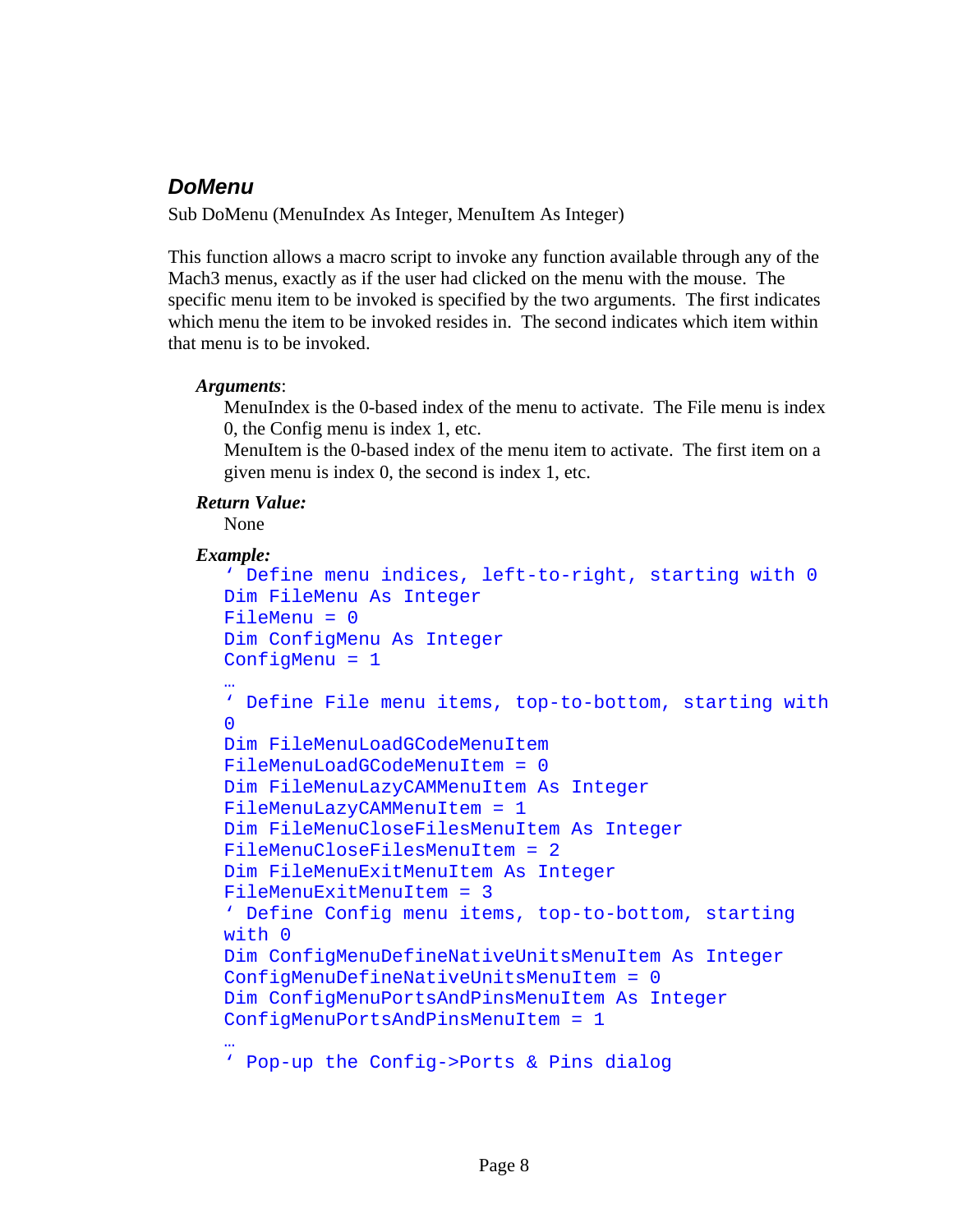DoMenu(ConfigMenu, ConfigMenuPortsAndPinsMenuItem)

*See also:*  DoButton(), DoOEMButton()

### <span id="page-14-0"></span>*DoButton*

Sub DoButton(ButtonNum As Integer)

This legacy function allows a macro to execute an on-screen button function which has an assigned Button code. The specified function is invoked exactly as if the user had clicked the corresponding on-screen button with the mouse. Note that no actual onscreen button need exist for this function to work. This is simply an easy means to execute any of the "Button" functions through CB.

The use of DoButton is no longer recommended practice and this function exists only to support preexisting legacy scripts. This function is deprecated, and its use is *strongly* discouraged.

Legacy script note: Over time, there have been two different Button numbering schemes used with Mach; the "Button number" series and the "OEMButton number" series. This function uses the "Button number" series.

Within the "Button number" range, valid ButtonNums were from 0 to 31, which, at one time, corresponded to OEM LED numbers 1000 10 1031.

The numerical correspondence between the numbering series is **not guaranteed**  for future releases of Mach.

Use the DoOEMButton function instead of this function.

#### *Arguments*:

ButtonNum must be one of the pre-defined Mach3 OEM Button Number constants (see CB Constants), or other value or expression that evaluates to one of those values.

#### *Return Value:*

None

```
' Define OEM codes for Mist On and Mist Off 
Const RewindButton = 2 
' rewind the gcode to start 
DoButton(RewindButton)
```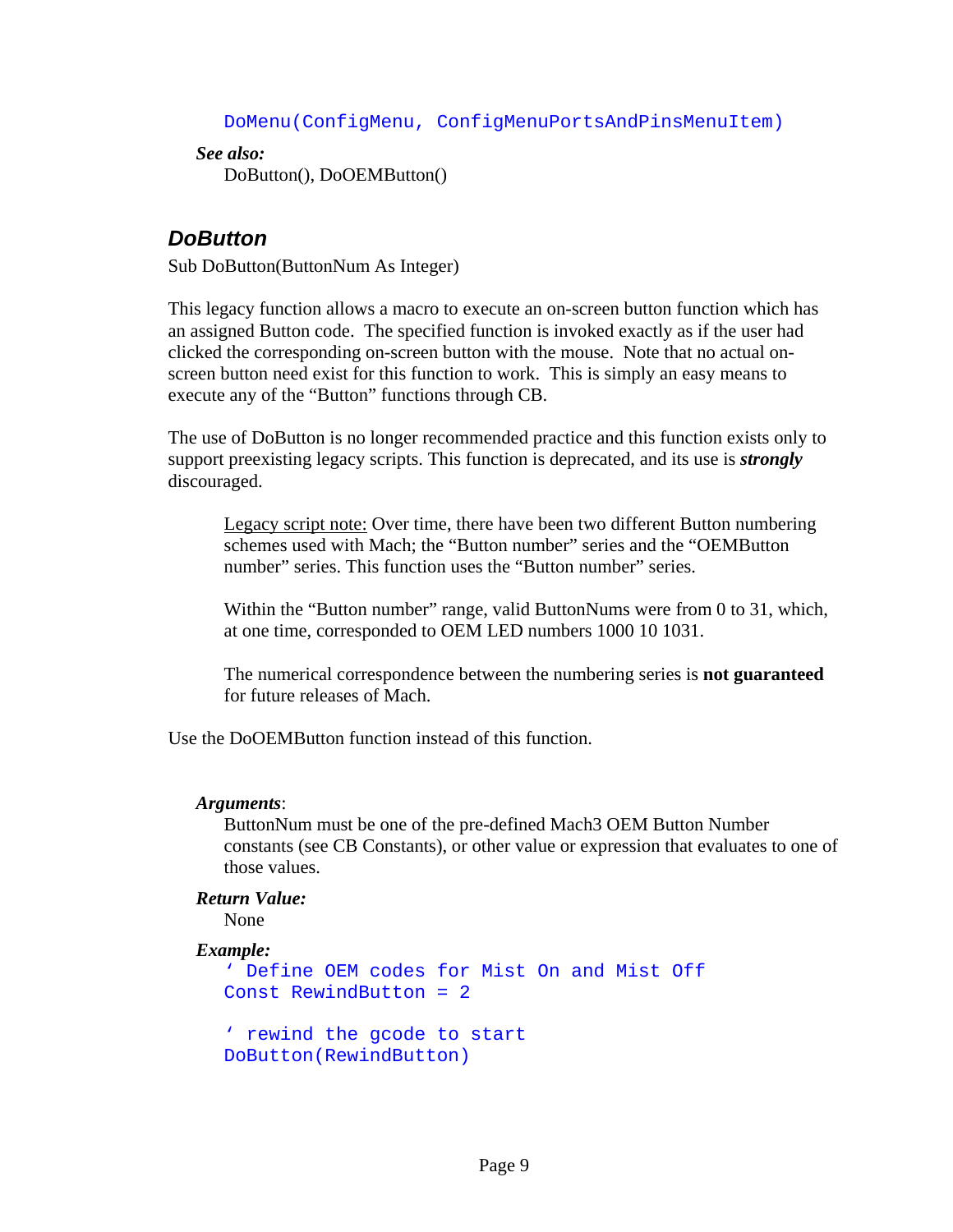*See also:*  DoButton(), DoOEMButton()

## <span id="page-15-0"></span>*DoOEMButton*

Sub DoOEMButton(OEMButtonCode As Integer)

This function allows a macro to execute any on-screen button function which has an assigned OEM Button code. The specified function is invoked exactly as if the user had clicked the corresponding on-screen button with the mouse. Note that no actual onscreen button need exist for this function to work. This is simply an easy means to execute any of the "OEM Button" functions through CB.

### *Arguments*:

OEMButtonCode must be one of the pre-defined Mach3 OEM Button Code constants (see CB Constants), or other value or expression that evaluates to one of those values.

#### *Return Value:*

None

### *Example:*

```
' Define OEM codes for Mist On and Mist Off 
Const OEMButtonMistOn = 226 
Const OEMButtonMistOff = 227
```

```
' Turn Mist coolant on for 3 seconds 
DoOEMButton(OEMButtonMistOn) 
Sleep(3000) 
DoOEMButton(OEMButtonMistOff)
```
### *See also:*

DoButton(), DoOEMButton(), DoMenu()

## <span id="page-15-1"></span>*DoSpinCCW*

Sub DoSpinCCW()

This function turns the spindle on, rotating counter-clockwise.

*Arguments*: None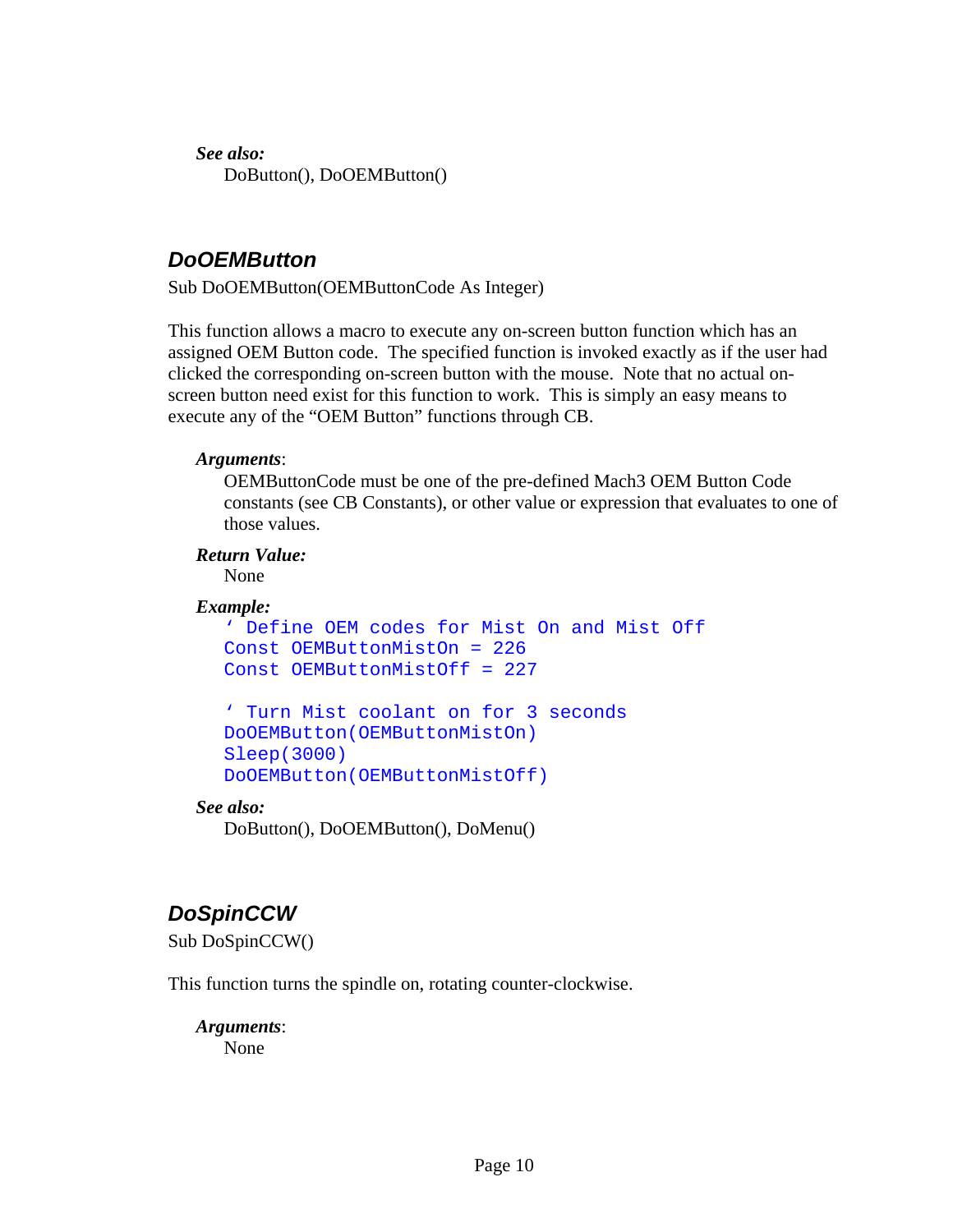```
Return Value: 
   None 
Example: 
   ' Turn on the spindle, turning CCW 
  DoSpinCCW() 
  ' Let it run 5 seconds 
  Sleep(5000) 
   ' Now turn it off 
  DoSpinStop()
```

```
See also: 
    DoSpinCW(), DoSpinStop()
```
## <span id="page-16-0"></span>*DoSpinCW*

Sub DoSpinCW()

This function turns the spindle on, rotating clockwise.

*Arguments*: None

*Return Value:*  None

*Example:* 

```
' Turn on the spindle, turning CW 
DoSpinCW() 
' Let it run 5 seconds 
Sleep(5000) 
' Now turn it off 
DoSpinStop()
```
### *See also:*

DoSpinCCW(), DoSpinStop()

## <span id="page-16-1"></span>*DoSpinStop*

Sub DoSpinStop()

This function turns off the spindle.

*Arguments*: None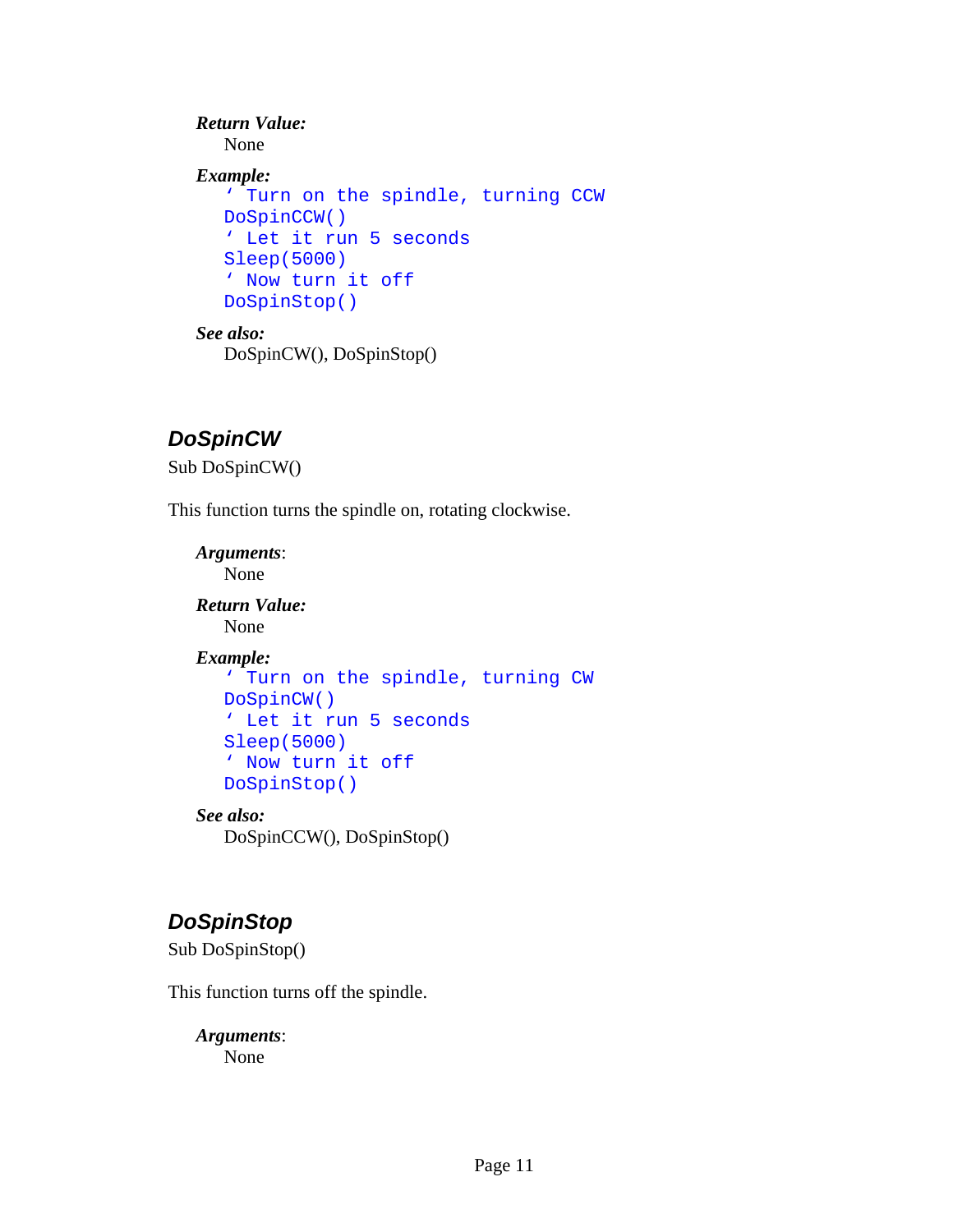```
Return Value: 
   None 
Example: 
   ' Turn on the spindle, turning CW 
  DoSpinCW() 
   ' Let it run 5 seconds 
  Sleep(5000) 
   ' Now turn it off 
  DoSpinStop() 
See also:
```
DoSpinCW(), DoSpindCCW()

## <span id="page-17-0"></span>*EndTHC*

Sub EndTHC()

This function turns off torch height control. It is functionally identical to THCOff().

```
Arguments: 
  None 
Return Value: 
   None 
Example: 
  StartTHC()' Turn on torch height control 
  … ' Do some cutting here 
  EndTHC() ' Turn off torch height control
```

```
See also:
```
StartTHC(), THCOn(), EndTHC(), THCOff(), ZeroTHC(), ResetTHC()

## <span id="page-17-1"></span>*FeedRate*

Sub FeedRate() As Double

This function gets the current feed rate. Note that Feed rate is specified in units per minute.

*Arguments*: Feed rate specified in units/minute, as a Double *Return Value:* 

None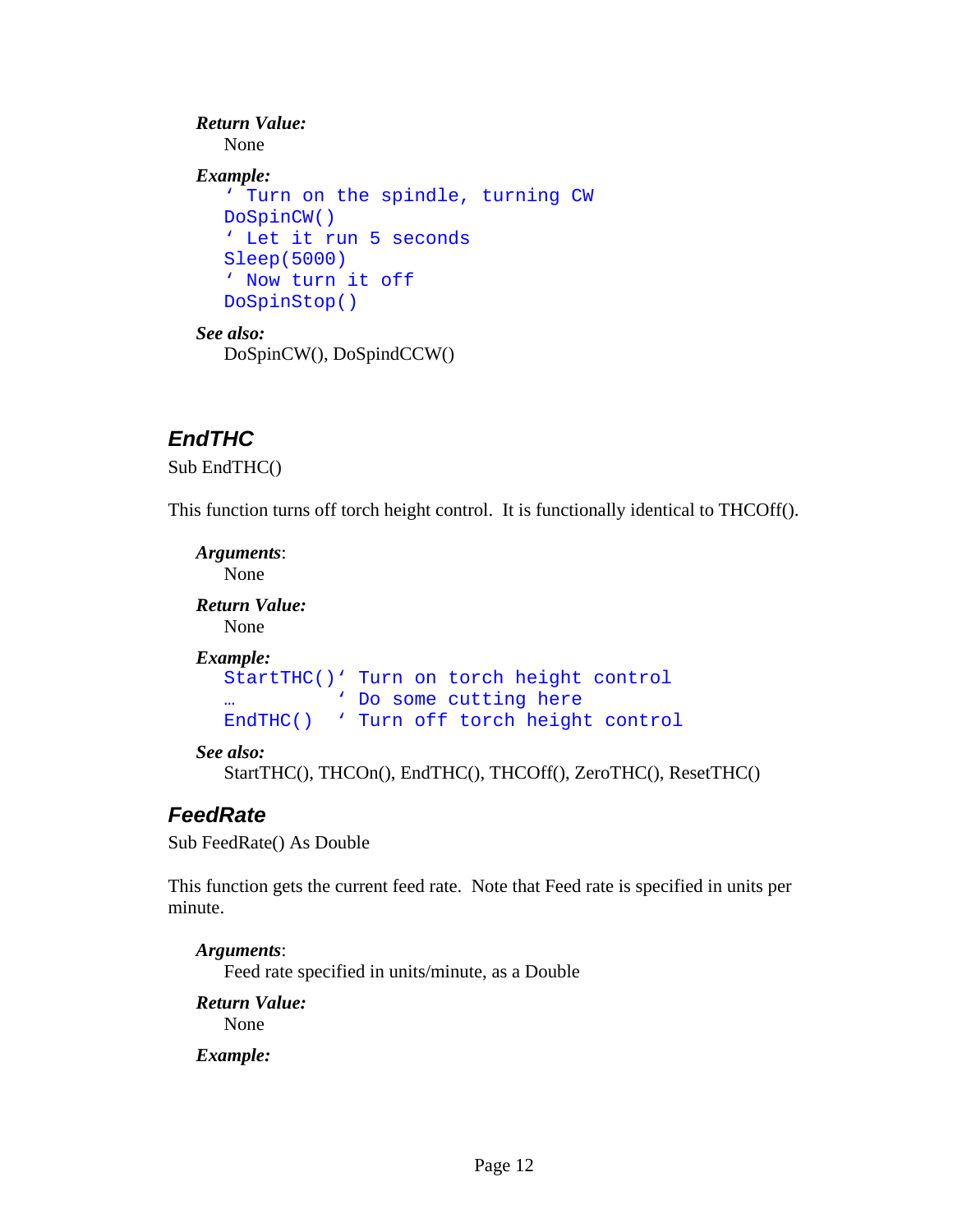```
' Set the feed rate to 123.456 inches/minute 
  SetFeedRate(123.456 / 60) 
   ' Get the current feed rate, in inches/minute, and 
  display it 
  CurrentFeedrate = FeedRate() 
   ' Display it on the status line 
  Message "Current feed rate = " & CurrentFeedrate 
See also: 
   SetFeedrate()
```
### <span id="page-18-0"></span>*FileName*

Function FileName() As String

This function returns the filename and path of the currently loaded G-Code file, if any. If no file is currently loaded, the string "No File Loaded." is returned instead.

*Arguments*: None

#### *Return Value:*

Current G-Code file name and path, or "No File Loaded."

#### *Example:*

```
' Show user current G-Code file name and path 
Message "Current file is: " & FileName()
```
#### *See also:*

LoadFile(), LoadRun()

### <span id="page-18-1"></span>*GetABSPosition*

Function GetABSPosition(Axis As Integer) As Double

This function returns the machine position of the specified axis.

#### *Arguments*:

Axis is the axis whose machine position is being requested as follows:

 $0 = X A x is$  $1 = Y Axis$  $2 = Z A x is$  $3 = A A x is$  $4 = B Axis$  $5 = C$  Axis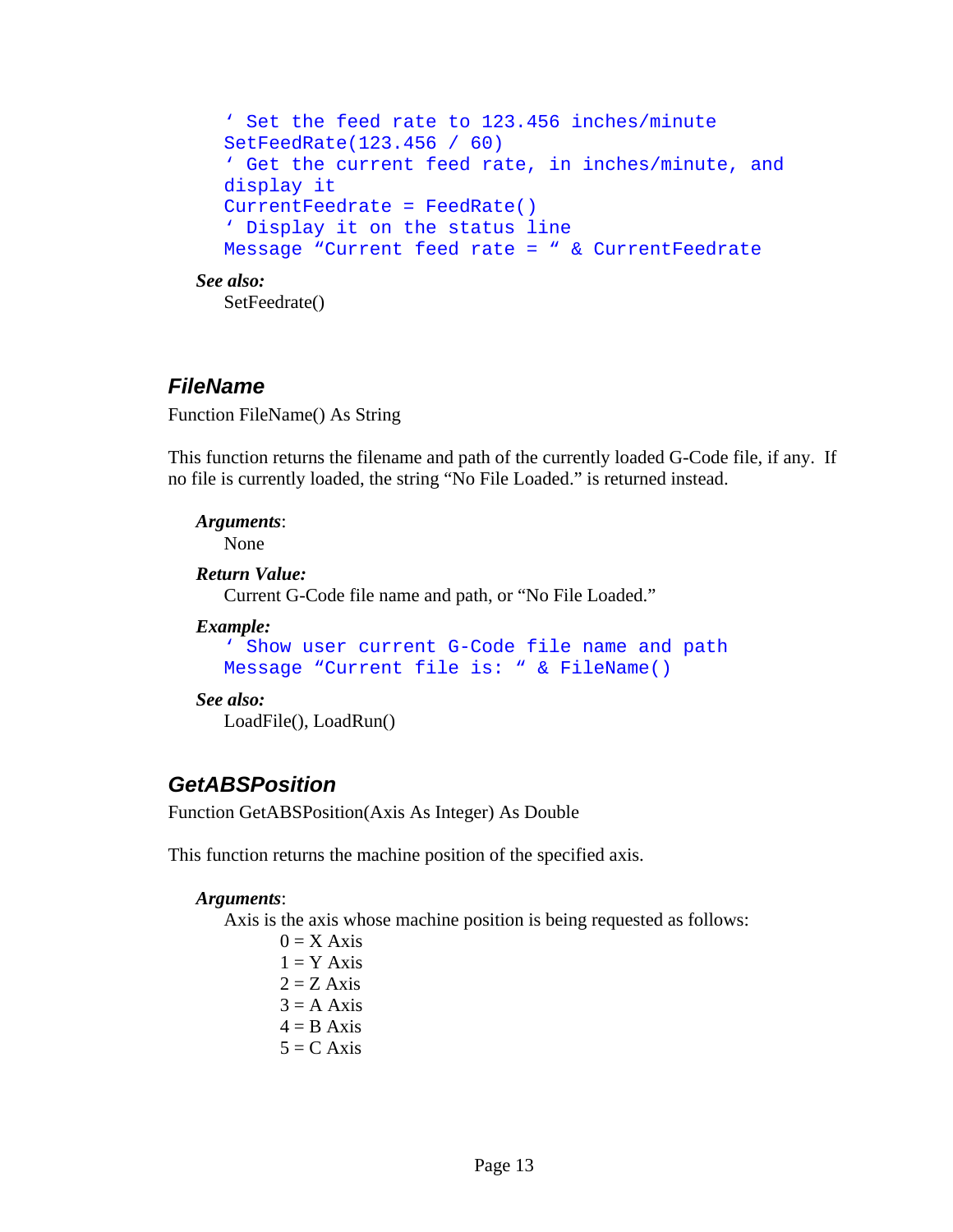#### *Return Value:*

Machine position as a Double

```
Example: 
  ' Define the axes 
  Dim Xaxis As Integer 
  Xaxis = 0Dim Yaxis As Integer 
  Yaxis = 1Dim Zaxis As Integer 
  Zaxis = 2' Get Y Axis Machine Position 
  Dim AxisPos As Double 
  AxisPos = GetABSPosition(Yaxis) 
  ' Put it on the status line 
  Message "Y Axis Machine Pos = " & AxisPos
```
#### *See also:*

SetMachZero(), MinX(), MaxX(), MinY(), MaxY()

## <span id="page-19-0"></span>*GetACoor*

Function GetACoor() As Double

This function is used in conjunction with the GetCoord() function to get X, Y, Z and A axis coordinate values from the user. The GetACoor() function will return the A value entered by the user in the last GetCoord() function call.

### *Arguments*:

None

### *Return Value:*

A Axis coordinate value from last GetCoord() call

```
GetCoord("Enter target coordinates:") 
Message "Coordinates are: " & GetXCoor() & " " & 
GetYCoor() & " " & GetZCoor() & " " & GetACoor()
```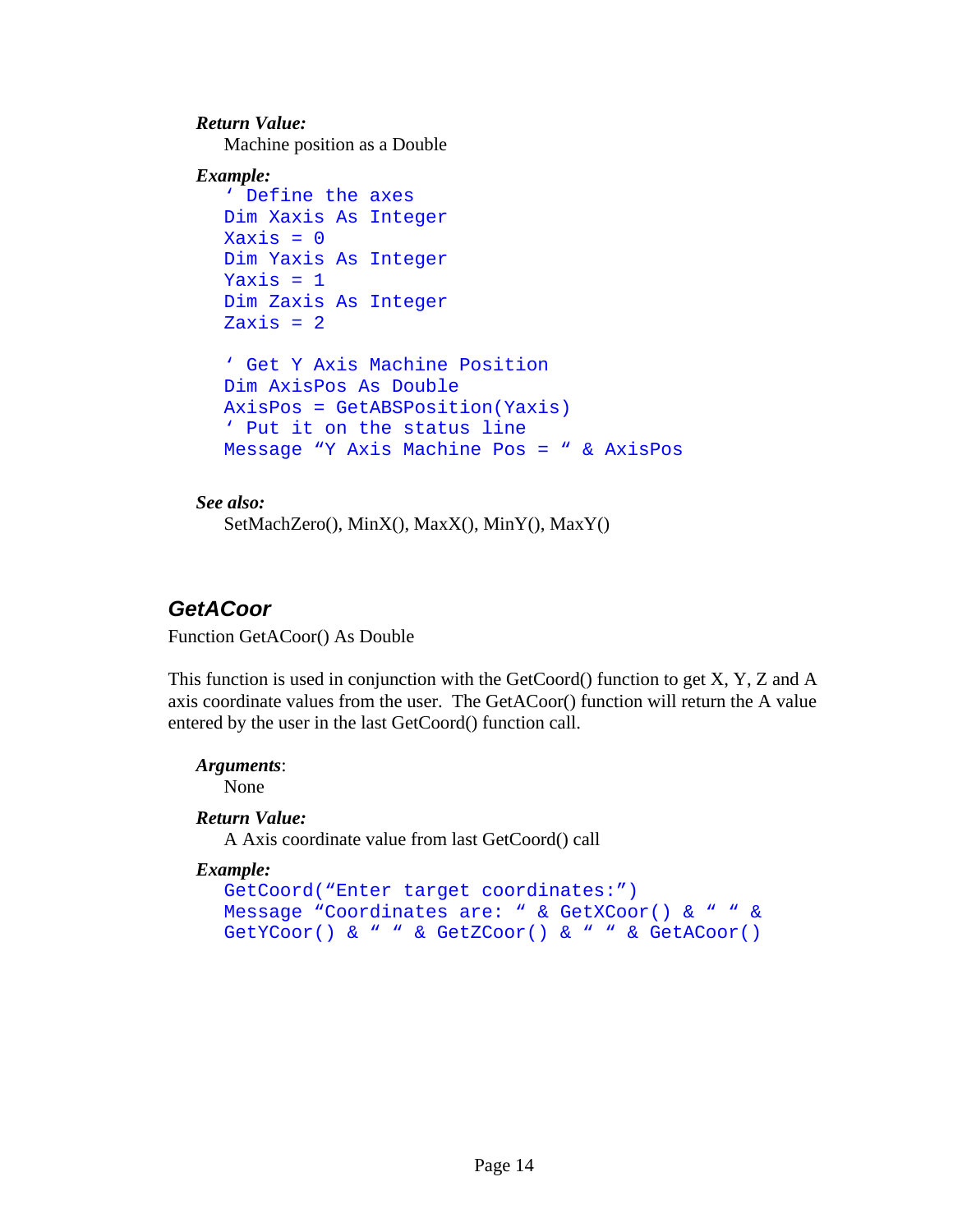| <b>Enter Coordinates</b>  |       |       |        |  |
|---------------------------|-------|-------|--------|--|
| Enter target coordinates: |       |       |        |  |
|                           |       |       |        |  |
| 1.234                     | 5.678 | 2.500 | 3.1459 |  |
| X                         |       |       |        |  |
|                           |       |       |        |  |
| Cancel                    |       |       | OK     |  |
|                           |       |       |        |  |

*See also:* 

GetCoord(), GetXCoor(), GetYCoor(), GetZCoor()

## <span id="page-20-0"></span>*GetActiveProfileDir*

Function GetActiveProfileDir() As string

This function is used to retrieve the string with the full path of the active profile.

*Arguments*:

None

*Return Value:*  The path to the active profile.

### *Example:*

```
MsgBox "The Running Profile path is " & 
GetActiveProfileDir()
```
*See also:* 

GetActiveProfileDir

*First Mach3 version with API:* 

This API was first implemented in Mach3 version 3.43.06.

## <span id="page-20-1"></span>*GetActiveProfileName*

Function GetActiveProfileName() As string

This function is used to retrieve the name of the currently running profile.

*Arguments*: None

*Return Value:*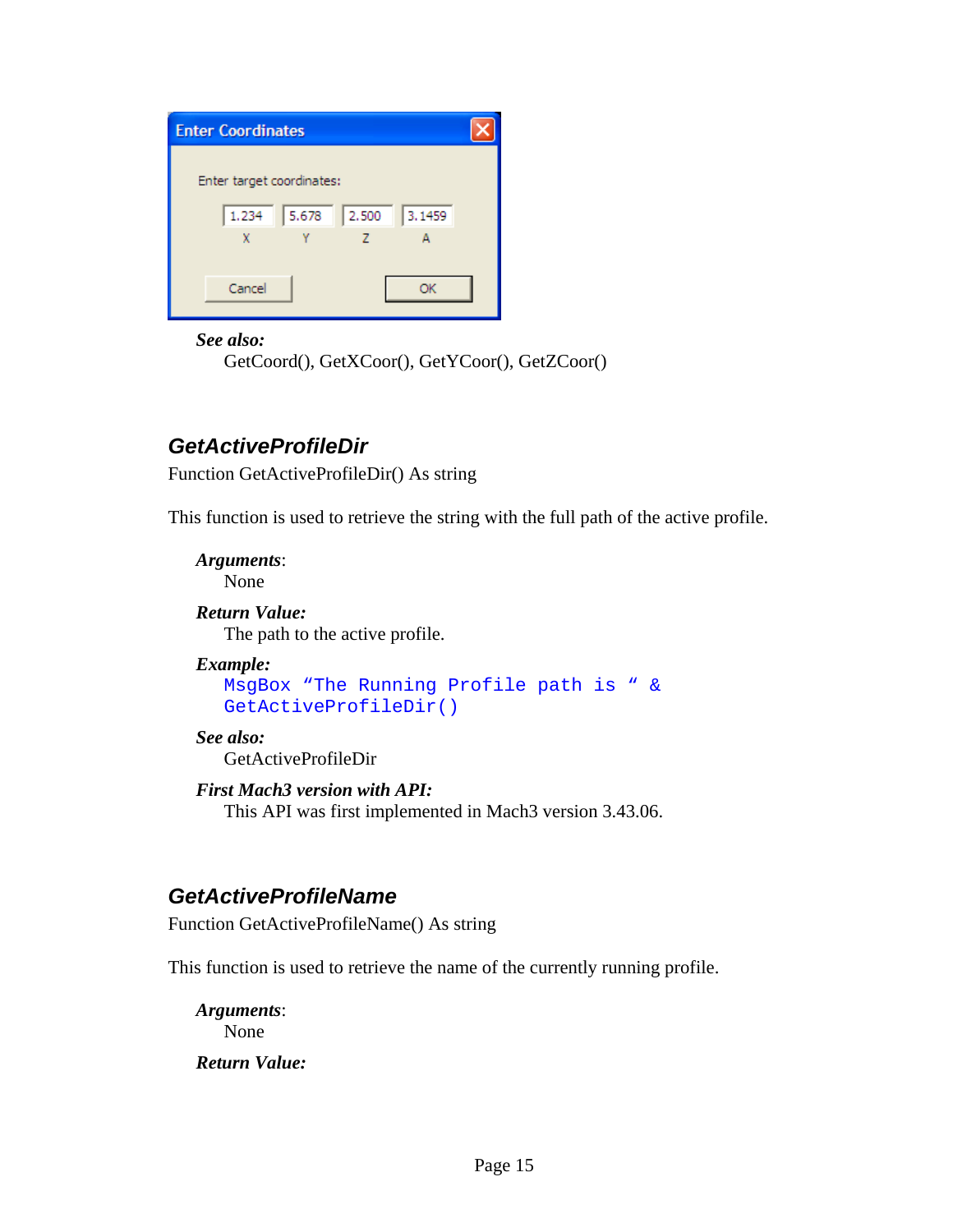The name of the currently active profile.

*Example:* 

```
MsgBox "The Running Profile is: " & 
GetActiveProfileName()
```
*See also:* 

GetActiveProfileDir

*First Mach3 version with API:*  This API was first implemented in Mach3 version 3.43.06.

## <span id="page-21-0"></span>*GetActiveScreenSetName*

Function GetActiveScreenSetName() As string

This function is used to retrieve the name of the currently active Screen set.

*Arguments*: None

*Return Value:* 

The name of the currently active screen set.

*Example:* 

```
MsgBox "The Running screen set is: " & 
GetActiveScreenSetName()
```
*See also:* 

n/a

*First Mach3 version with API:* 

This API was first implemented in Mach3 version 3.43.06.

## <span id="page-21-1"></span>*GetCoord*

Sub GetCoord(Prompt As String)

This function displays a dialog box containing the Prompt string, along with four textboxes, labeled X, Y, Z and A, into which the user can enter four coordinate values. The values are stored in variables within Mach3 which can be retrieved using the GetXCoor(), GetYCoor(), GetZCoor() and GetACoor() functions.

### *Arguments*:

Prompt is a String that is displayed in the dialog box.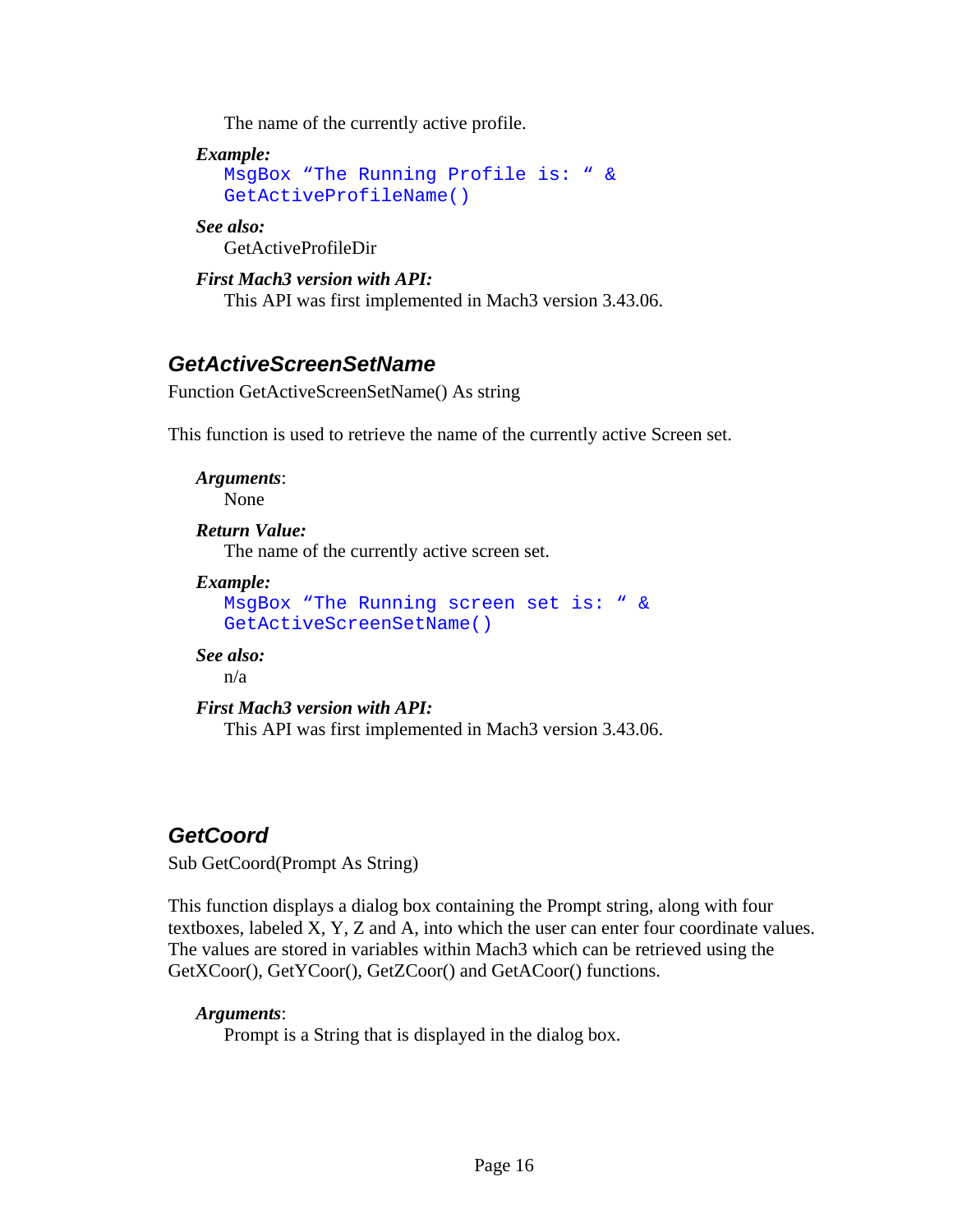## *Return Value:*  None *Example:*  GetCoord("Enter target coordinates:") Message "Coordinates are: " & GetXCoor() & " " & GetYCoor() & " " & GetZCoor() & " " & GetACoor()

| <b>Enter Coordinates</b>          |  |
|-----------------------------------|--|
|                                   |  |
| Enter target coordinates:         |  |
| 2.500<br>5.678<br>3,1459<br>1.234 |  |
| X<br>7                            |  |
|                                   |  |
| Cancel<br>OK                      |  |
|                                   |  |

#### *See also:*

GetXCoor(), GetYCoor(), GetZCoor(), GetACoor()

## <span id="page-22-0"></span>*GetCurrentTool*

Function GetCurrentTool() As Integer

This function returns the currently active tool number.

## *Arguments*: None

### *Return Value:*

Current tool number, 1-253.

### *Example:*

```
' Tell the user which tool is active 
Message "Current Tool is " & GetCurrentTool() & " = > 
" & GetToolDesc()
```
### *See also:*

SetCurrentTool(), GetSelectedTool(), ToolLengthOffset(), GetToolParam(), SetToolParam(), GetToolChangeStart(), GetToolDesc(), SetToolX(), SetToolZ()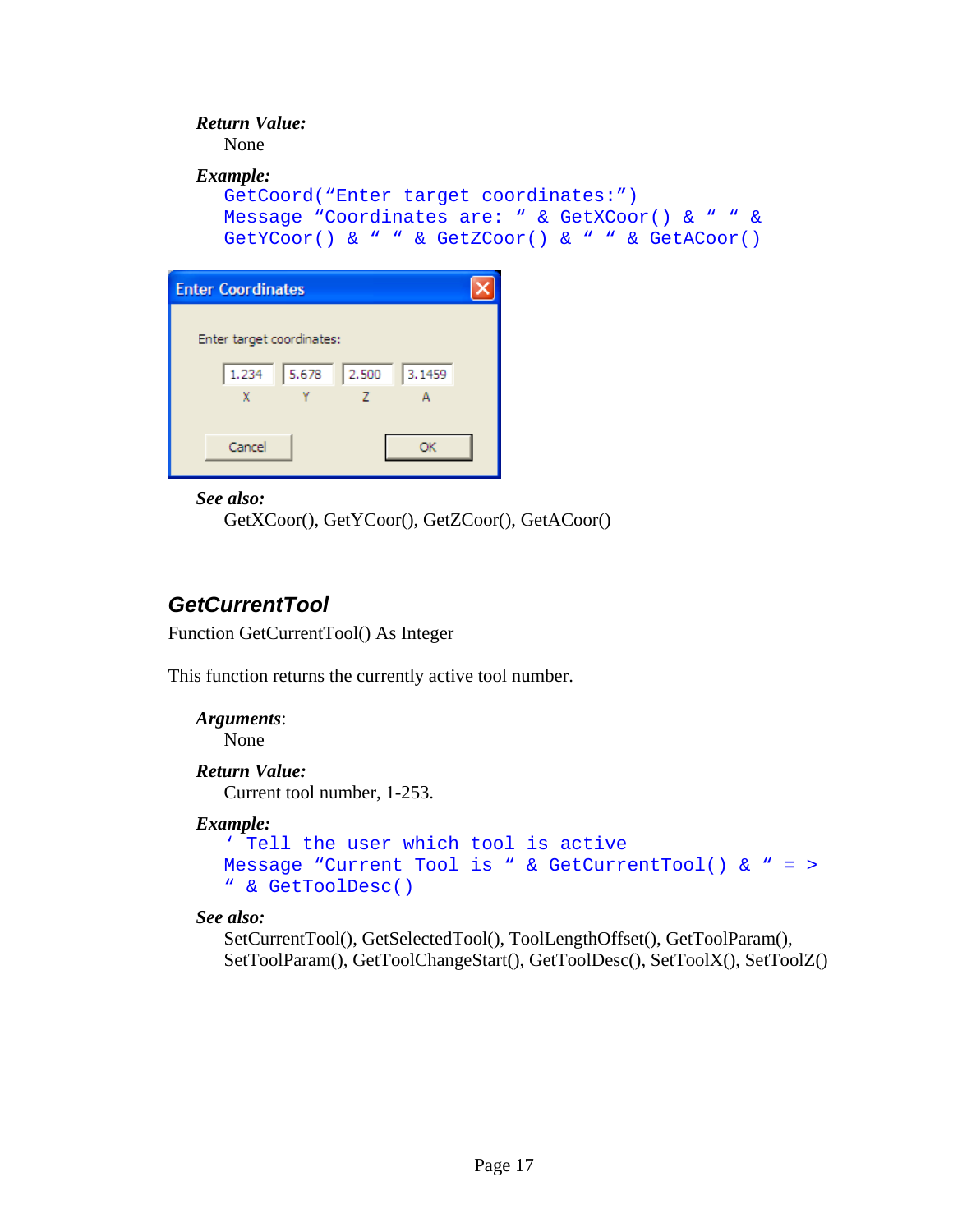## <span id="page-23-0"></span>*GetDRO*

Function GetDRO(DRONum As Integer) As Double

This legacy function takes the DRO number passed as its argument, and returns the value of the Mach DRO of that number.

The use of GetDRO is no longer recommended practice and this function exists only to support preexisting legacy scripts. This function is deprecated, and its use is *strongly* discouraged.

Legacy script note: Over time, there have been two different DRO numbering schemes used with Mach; the "DRO number" series and the "OEMDRO number" series. This function uses the "DRO number" series.

The "DRO number" series was further subdivided into "User" and "OEM" ranges. Within the "OEM" range, valid DRONums were from 0 to 200, which, at one time, corresponded to OEM DRO numbers 800 to 1000.

The numerical correspondence between the numbering series is **not guaranteed**  for future releases of Mach.

Use the GetOEMDRO and GetUserDRO functions instead of this function.

#### *Arguments*:

DRONum is the DRO number to read. The value has to be within the "DRO number series".

### *Return Value:*

Contents of DRO DRONum

#### *Example:*

```
' Define the axes 
Const XaxisMultiFunctionDRONum = 0 
Const YaxisMultiFunctionDRONum = 1 
Const ZaxisMultiFunctionDRONum = 2
```

```
' Read the Z axis DRO 
MsgBox "Using GetDRO() Z Axis DRO reads: " & 
GetDRO(ZaxisMultiFunctionDRONum)
```
### *See also:*

SetOEMDRO(), GetOEMDRO(), SetUserDRO(), GetUserDRO()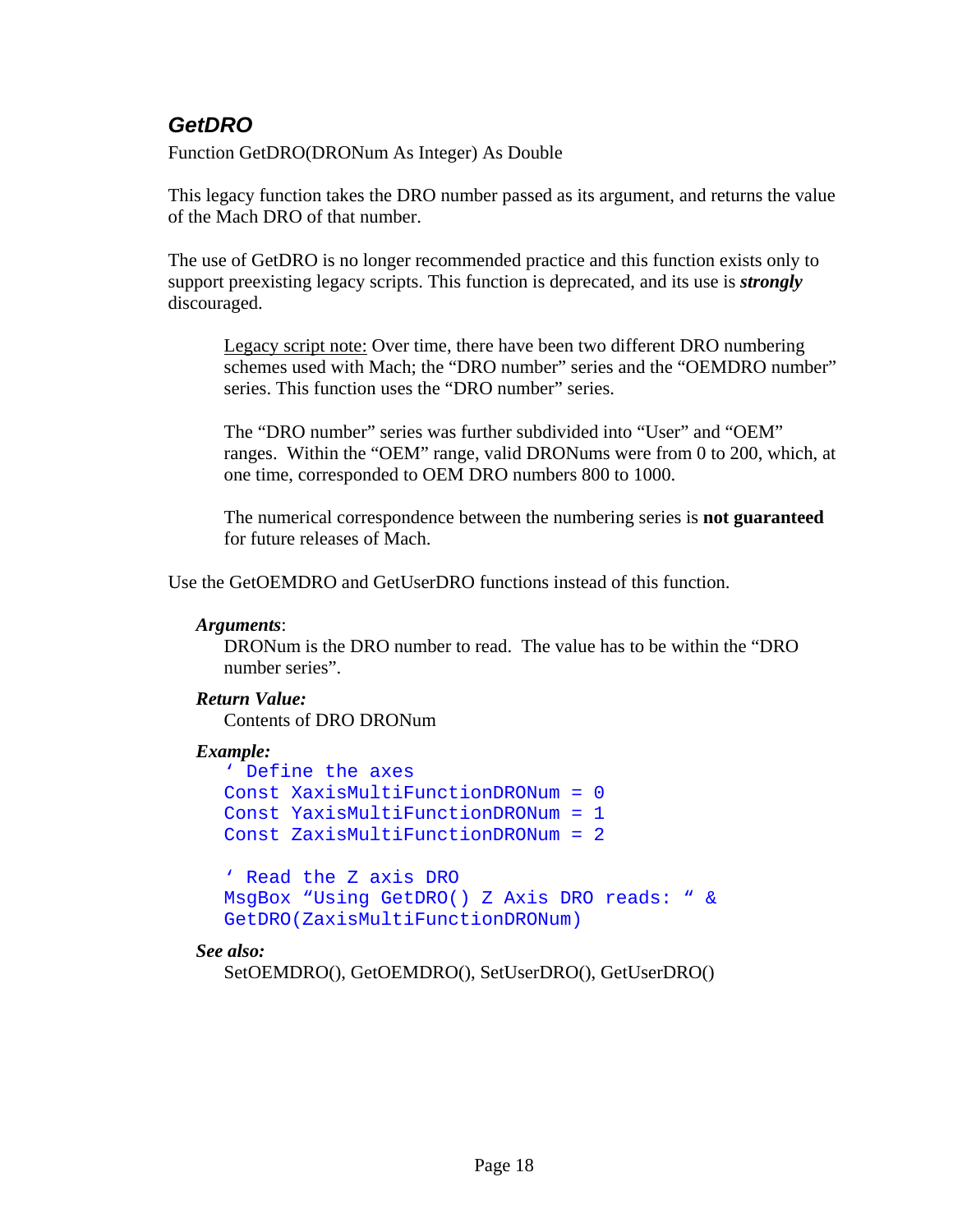## <span id="page-24-0"></span>*GetDROString*

Function GetDROString(DRONum As Integer) As String

This legacy function takes the DRO number passed as its argument and returns the value of the Mach DRO of that number, rounded to four decimal places, and formatted as a String.

The use of GetDROString is no longer recommended practice and this function exists only to support preexisting legacy scripts. This function is deprecated, and its use is *strongly* discouraged.

Legacy script note: Over time, there have been two different DRO numbering schemes used with Mach; the "DRO number" series and the "OEMDRO number" series. This function uses the "DRO number" series.

The "DRO number" series was further subdivided into "User" and "OEM" ranges. Within the "OEM" range, valid DRONums were from 0 to 200, which, at one time, corresponded to OEM DRO numbers 800 to 1000.

The numerical correspondence between the numbering series is **not guaranteed**  for future releases of Mach.

Use of the GetOEMDRO and GetUserDRO functions instead; then use cStr to converts the numerical value to a string.

#### *Arguments*:

DRONum is the DRO number to read.

### *Return Value:*

Contents of DRO DRONum

```
' Define the axes 
Const XaxisMultiFunctionDRONum = 0 
Const YaxisMultiFunctionDRONum = 1 
Const ZaxisMultiFunctionDRONum = 2 
Dim ZPositionString as String 
' Read the Z axis DRO 
ZPosition = cStr(GetDRO(ZaxisMultiFunctionDRONum))
```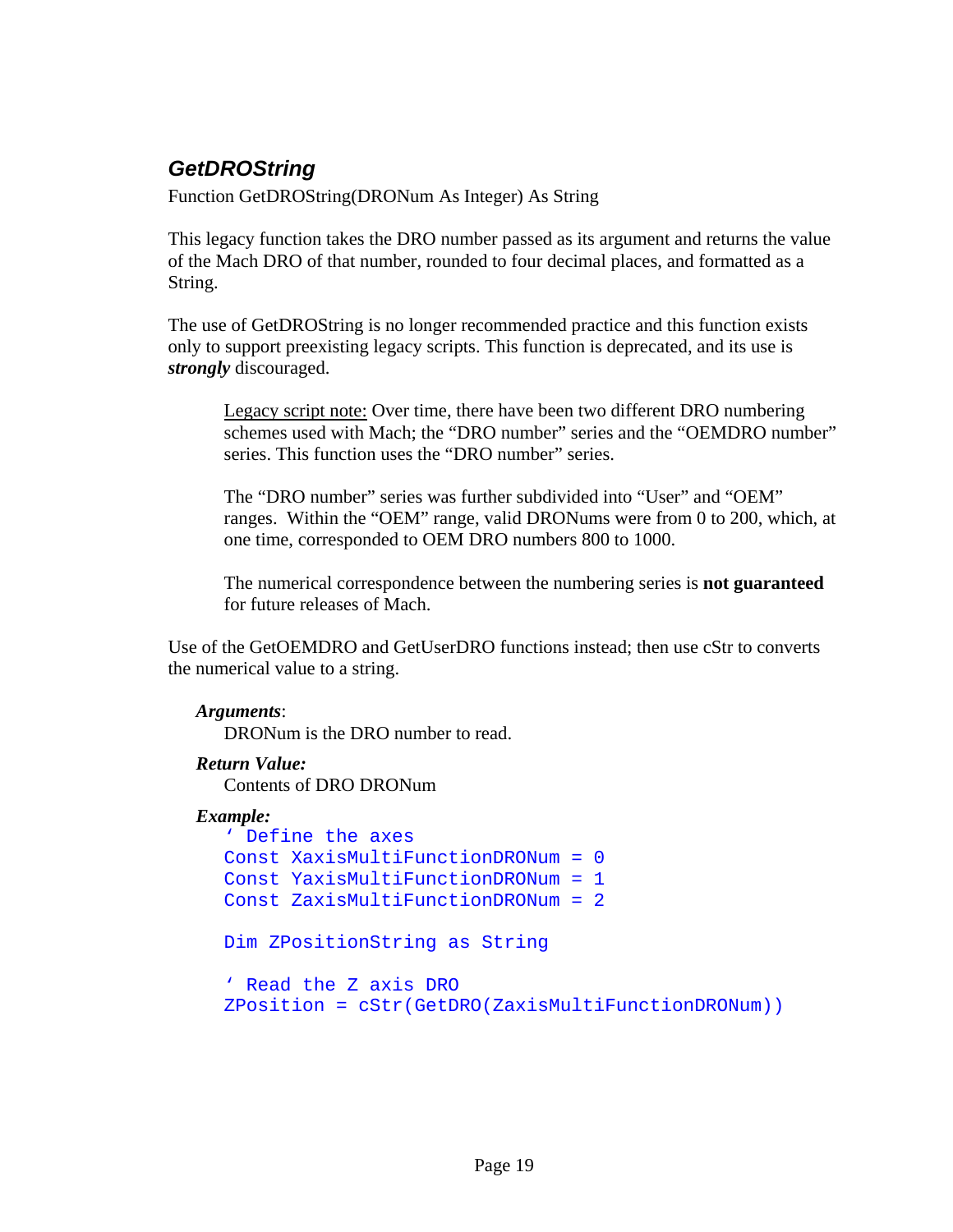```
MsgBox "Using GetDRO() Z Axis DRO reads: " & 
ZPositionString
```
*See also:* 

SetOEMDRO(), GetOEMDRO(), SetUserDRO(), GetUserDRO()

## <span id="page-25-0"></span>*GetIJMode*

Function GetIJMode() As Integer

This function returns the current IJ mode (absolute/incremental), as set in Config- >GeneralConfig.

*Arguments*: None *Return Value:* 

 0 indicates absolute IJ mode is enabled 1 indicates incremental IJ mode is enabled

### *Example:*

```
' Show user the current IJ mode 
  If GetIJMode() Then 
        Message "IJ Mode is incremental" 
  Else 
        Message "IJ Mode is absolute" 
  End If 
See also: 
   SetIJMode()
```
## <span id="page-25-1"></span>*GetLED*

Function GetLED(LEDNum As Integer) As Integer

This legacy function takes the LED number passed as its argument, and returns the value of the Mach LED of that number.

The use of GetLED is no longer recommended practice and this function exists only to support preexisting legacy scripts. This function is deprecated, and its use is *strongly* discouraged.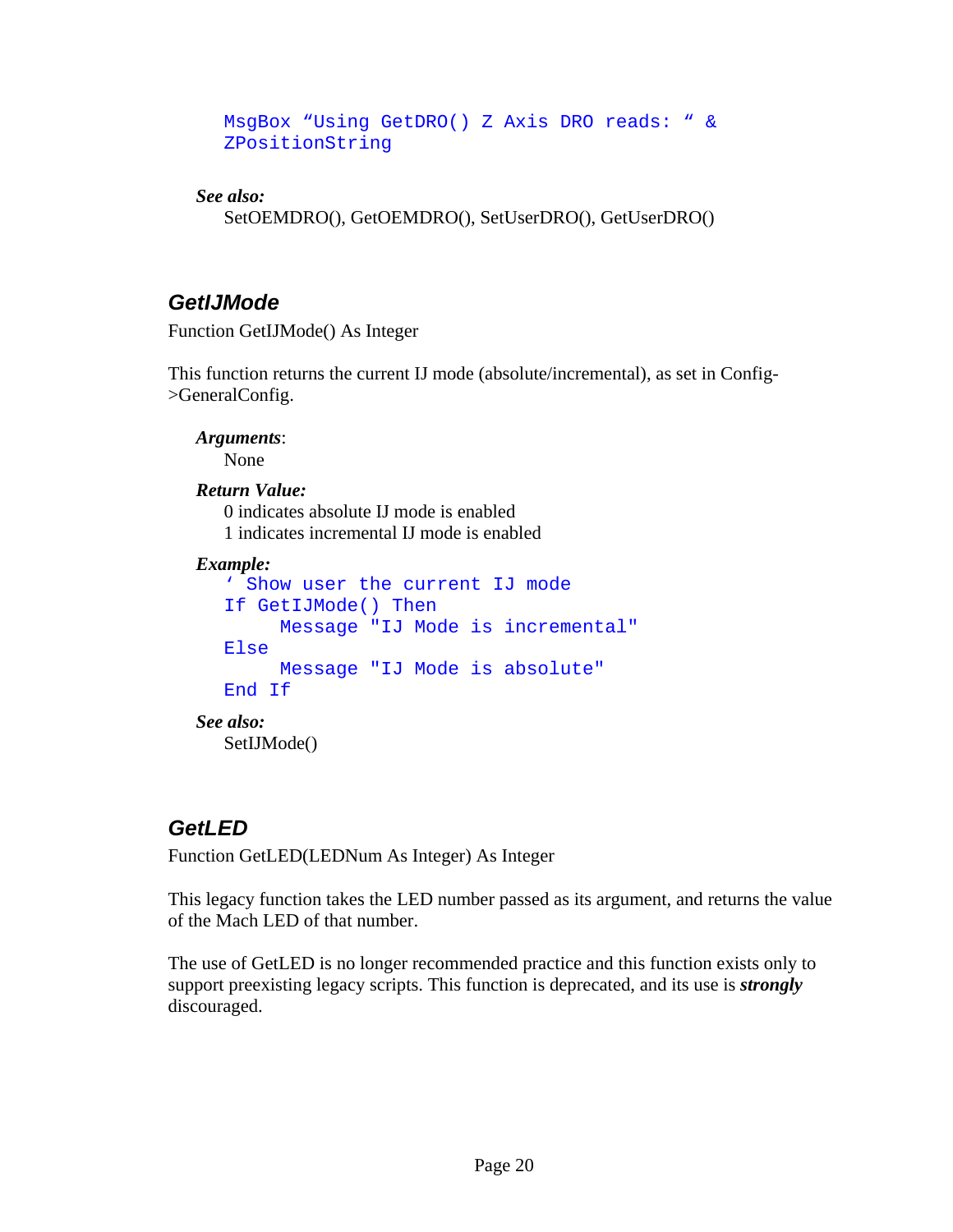Legacy script note: Over time, there have been two different LED numbering schemes used with Mach; the "LED number" series and the "OEMLED number" series. This function uses the "LED number" series.

The "LED number" series was further subdivided into "User" and "OEM" ranges. Within the "OEM" range, valid LEDNums were from 0 to 55, which, at one time, corresponded to OEM LED numbers 800 to 855.

The numerical correspondence between the numbering series is **not guaranteed**  for future releases of Mach.

Use the GetOEMLED and GetUserLED functions instead of this function.

#### *Arguments*:

LEDNum is the OEM LED number to read.

#### *Return Value:*

 0 indicates LEDNum is currently turned off 1 indicates LEDNum is currently turned on

#### *Example:*

```
' Define the LEDs 
Const InchModeLED = 1 
Const mmModeLED = 2 
' Are we in inch or metric mode? 
Code "G20" 
'Code "G21" 
If GetLED(InchModeLED) Then 
      ' We are in Inch Mode 
      Message "Inch Mode" 
End If 
If GetLED(mmModeLED) Then 
      ' We are in mm Mode 
      Message "mm Mode" 
End If
```
### *See also:*

```
GetOEMLED(), SetUserLED(), GetUserLED()
```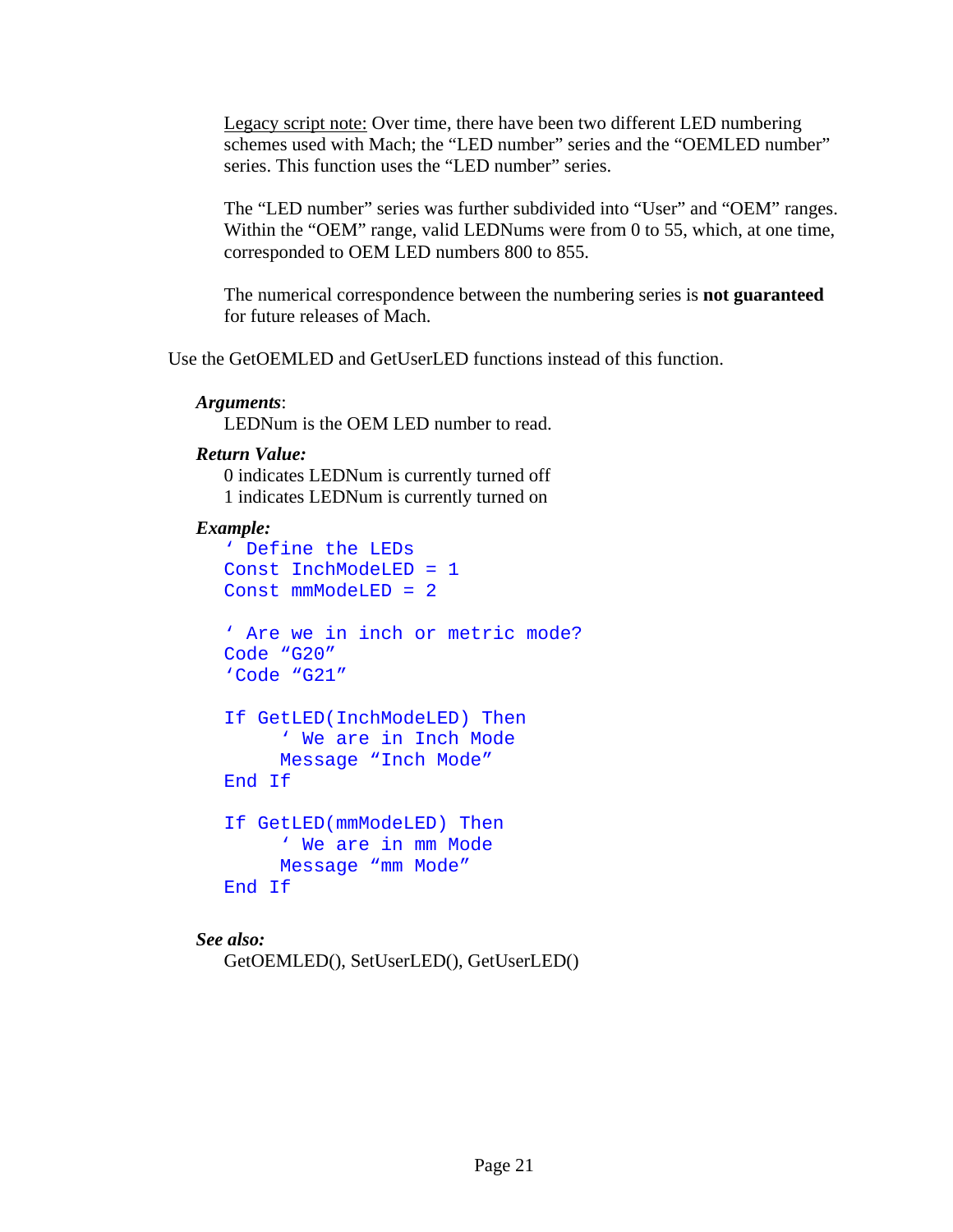## <span id="page-27-0"></span>*GetLoadedGCodeDir*

Function GetLoadedGCodeDir() As string

This function is used to retrieve the string with the full path to the loaded g-code file name.

*Arguments*: None

#### *Return Value:*

 The path to the loaded G-Code file. If no Gcode is loaded the function returns a null string ("").

#### *Example:*

```
MsgBox "The G-Code file path is " & 
GetloadedGCodeDir()
```
#### *See also:*

GetloadedGCodeFileName

#### *First Mach3 version with API:*

This API was first implemented in Mach3 version 3.43.06.

### <span id="page-27-1"></span>*GetLoadedGCodeFileName*

Function GetLoadedGCodeFileName() As string

This function is used to retrieve the name of the loaded g-code file.

#### *Arguments*:

None

#### *Return Value:*

 The name of the loaded G-Code file. The extension is included in the string. If no Gcode is loaded the function returns a null string ("").

#### *Example:*

```
MsgBox "The G-Code file name is " & 
GetloadedGCodeFileName()
```
#### *See also:*

GetLoadedGCodeDir

### *First Mach3 version with API:*

This API was first implemented in Mach3 version 3.43.06.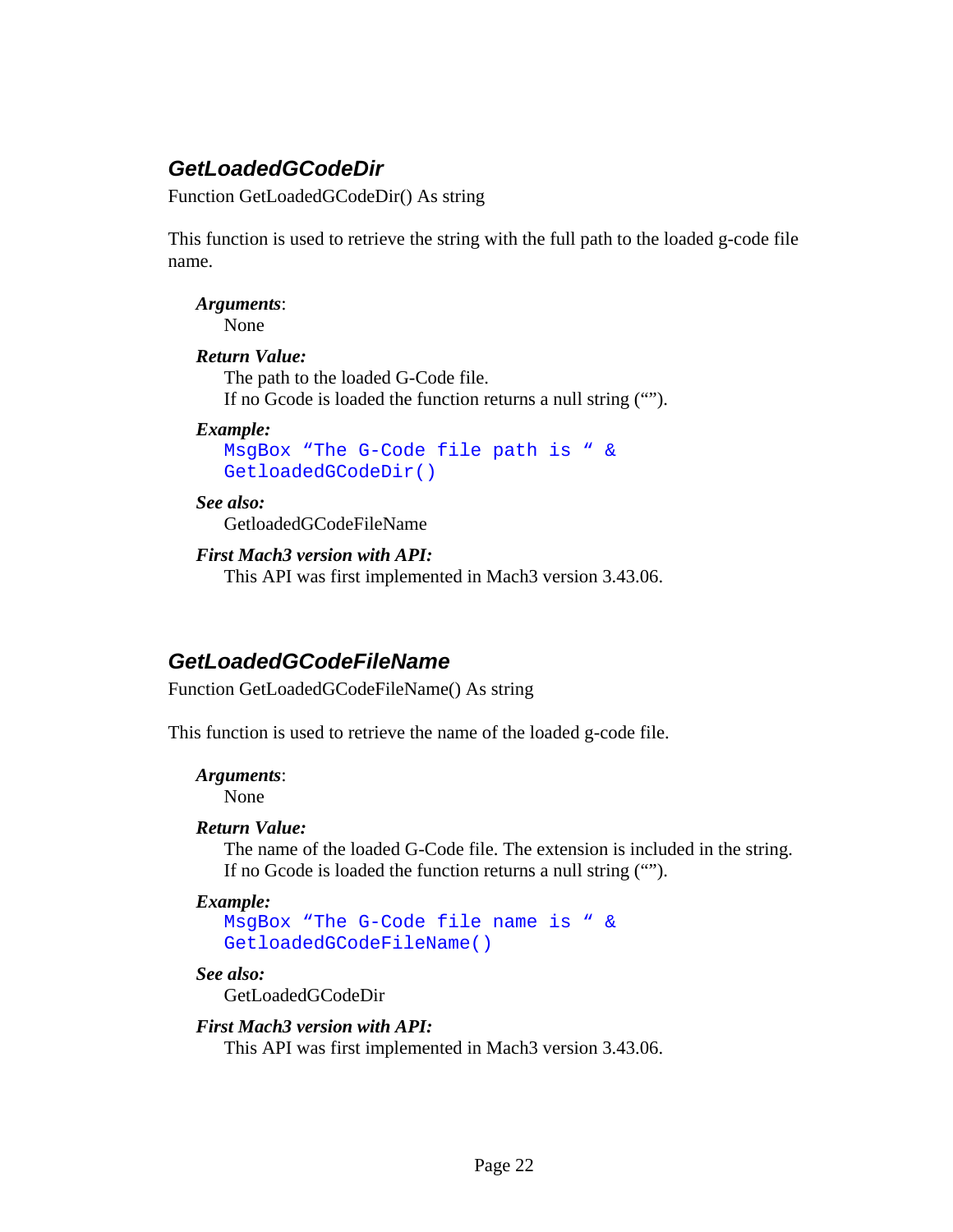## <span id="page-28-0"></span>*GetMachVersion*

Function GetMachVersion(ByRef Major as Integer, ByRef Minor as Integer, ByRef Build as Integer) As Boolean

This function returns the full path to the Mach3 installation folder.

#### *Arguments*:

*The functions arguments are passed by reference and used to return the Mach version numbers*. Major: Major Version number Minor: Minor version number Build: build Version number

You must declare (DIM) the variables you pass to the function as integers. Non declared variables are created as type Var which can't be passed by reference.

#### *Return Value:*

 True: the returned version values are valid False: an error occurred processing the GetMachVersion call; the version values may not be valid.

### *Example:*

```
If (GetMachVersion(Major, Minor, Build) <> true) Then 
     MsgBox("Unable to get Version info") 
Else 
    MsgBox("Mach3 version = " & Major & "." & Minor & 
"." & Build ) 
End If
```
### *See Also:*

n/a

### *First Mach3 version with API:*

This API was first implemented in Mach3 version 3.42.30.

## <span id="page-28-1"></span>*GetMainFolder*

Function GetMainFolder() As String

This function returns the full path to the Mach3 installation folder.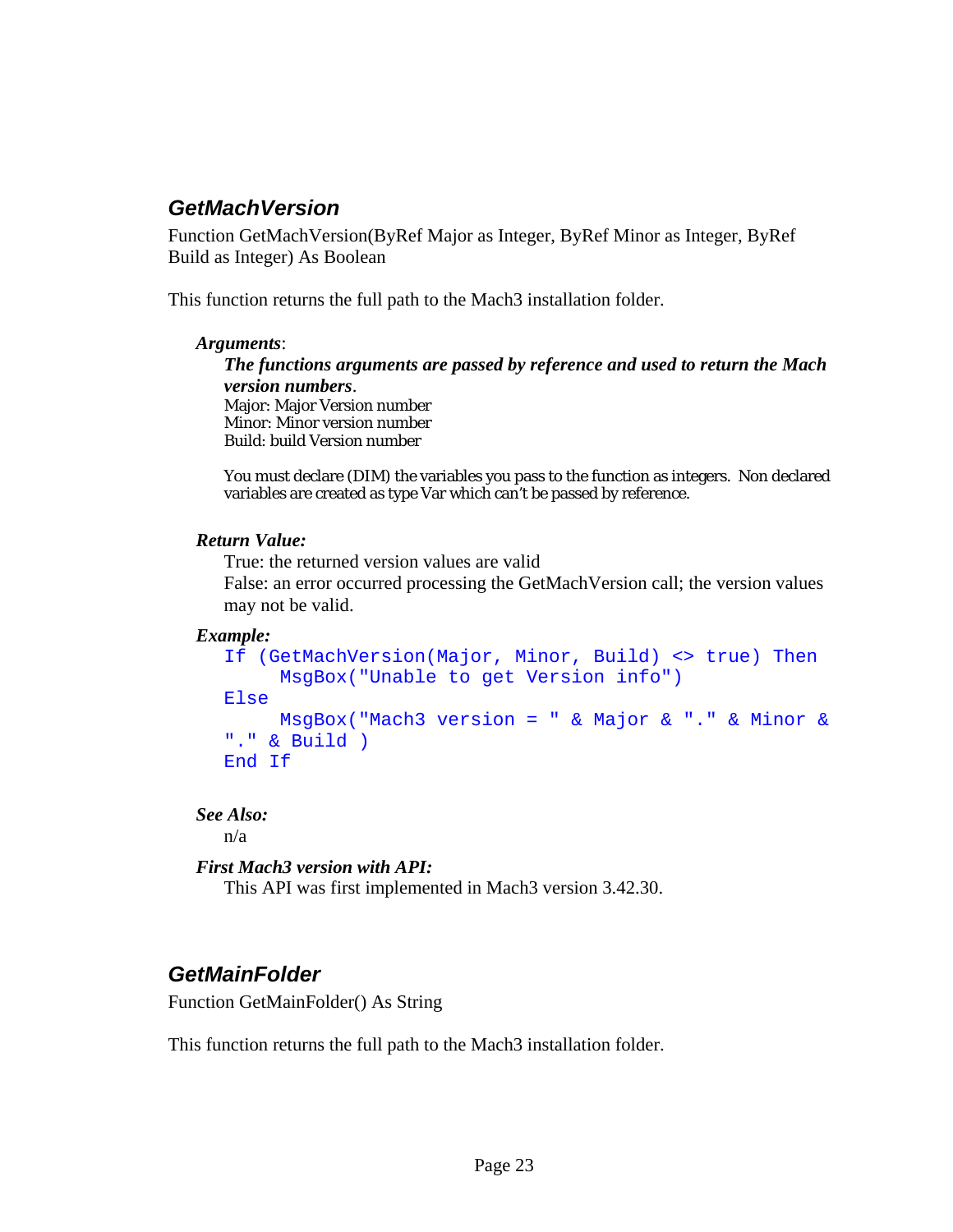## *Arguments*:

None

### *Return Value:*

String full file system path to Mach3 installation folder

### *Example:*

```
' Show the user where Mach3 is installed 
Message "Mach3 is installed at: " & GetMainFolder()
```
*See also:* 

## <span id="page-29-0"></span>*GetMyWindowsHandle*

Function GetMyWindowsHandle() as Long

This function is used to retrieve the windows handle for the Mach3 window. This is useful for passing to OS calls which require the callers windows handle as a parameter.

*Arguments*: None *Return Value:*  The Mach 3 windows handle *Example:* 

```
MsgBox "My Windows handle as number is " & 
GetMyWindowsHandle()
```
### *See also:*

n/a

### *First Mach3 version with API:*

This API was first implemented in Mach3 version 3.43.06.

## <span id="page-29-1"></span>*GetOEMDRO*

Function GetOEMDRO(DRONum As Integer) As Double

This function returns the value of OEM DRO DRONum.

### *Arguments*:

DRONum must be a valid OEM DRO number.

*Return Value:*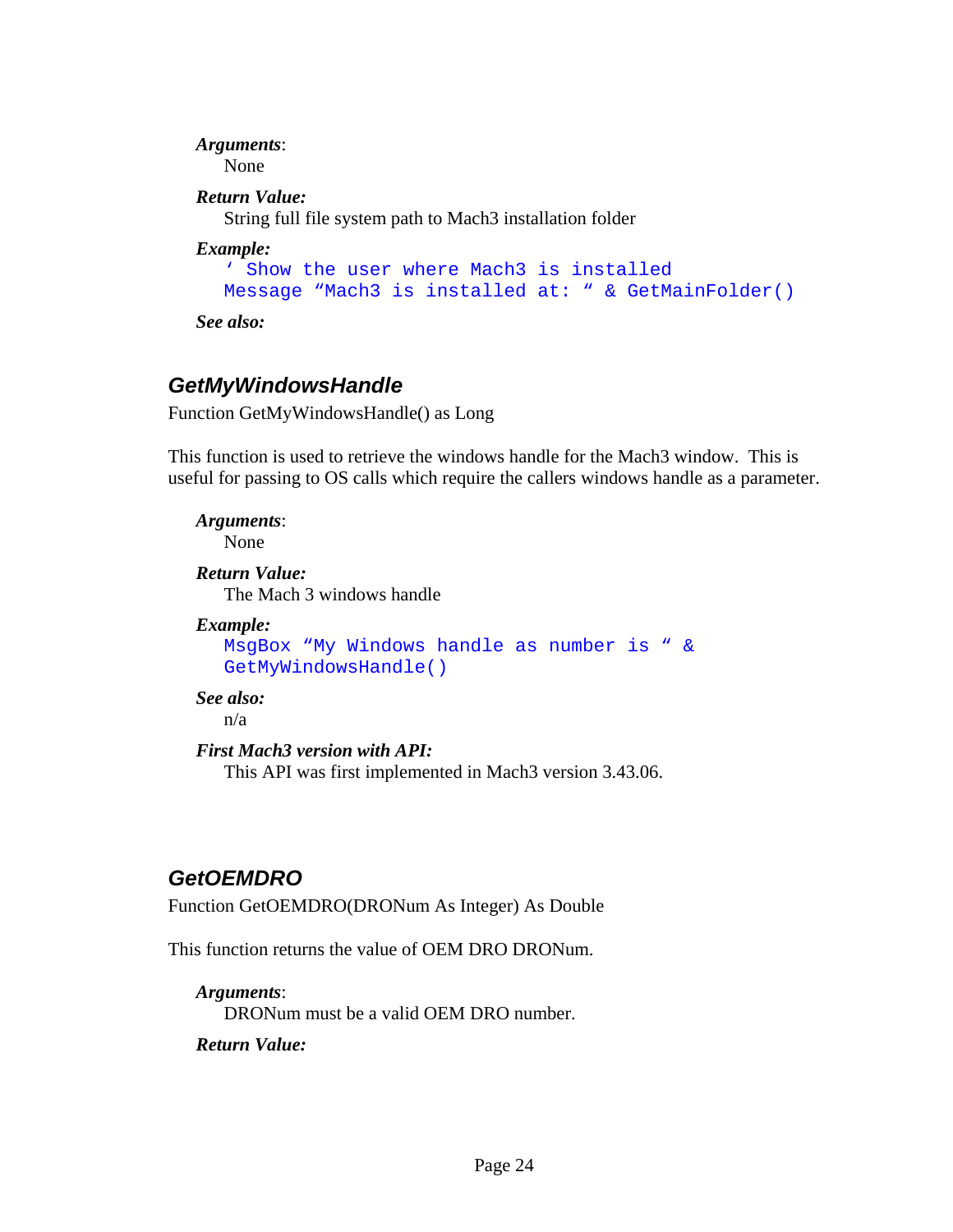Returns a Double value of the specified DRO

### *Example:*

```
' Define the axes 
Const XaxisMultiFunctionOEMDRONum = 800 
Const YaxisMultiFunctionOEMDRONum = 801 
Const ZaxisMultiFunctionOEMDRONum = 802 
' Write 1.2345 to Z axis DRO using SetOEMDRO 
SetOEMDRO(ZaxisMultiFunctionDRONum, 1.2345) 
' Show the user the Z Axis DRO value, using 
GetOEMDRO() 
MsgBox "After using SetOEMDRO() the Z Axis DRO reads: 
" & GetOEMDRO(ZaxisMultiFunctionDRONum)
```
#### *See also:*

```
 SetOEMDRO(), SetUserDRO(), GetUserDRO()
```
## <span id="page-30-0"></span>*GetOEMLED*

Function GetOEMLED(LEDNum As Integer) As Integer

This function returns the value of OEM LED LEDNum.

### *Arguments*:

LEDNum must be a valid OEM LED number.

### *Return Value:*

Returns an Integer value representing the current state of the specified LED. 0 indicates the LED of off (unlit), 1 indicated the LED is on (lit).

*Example:* 

```
See also:
```
SetOEMLED(), SetUserLED(), GetUserLED()

## <span id="page-30-1"></span>*GetPage*

Function GetPage() As Integer

This function returns the number of the currently active screen set page.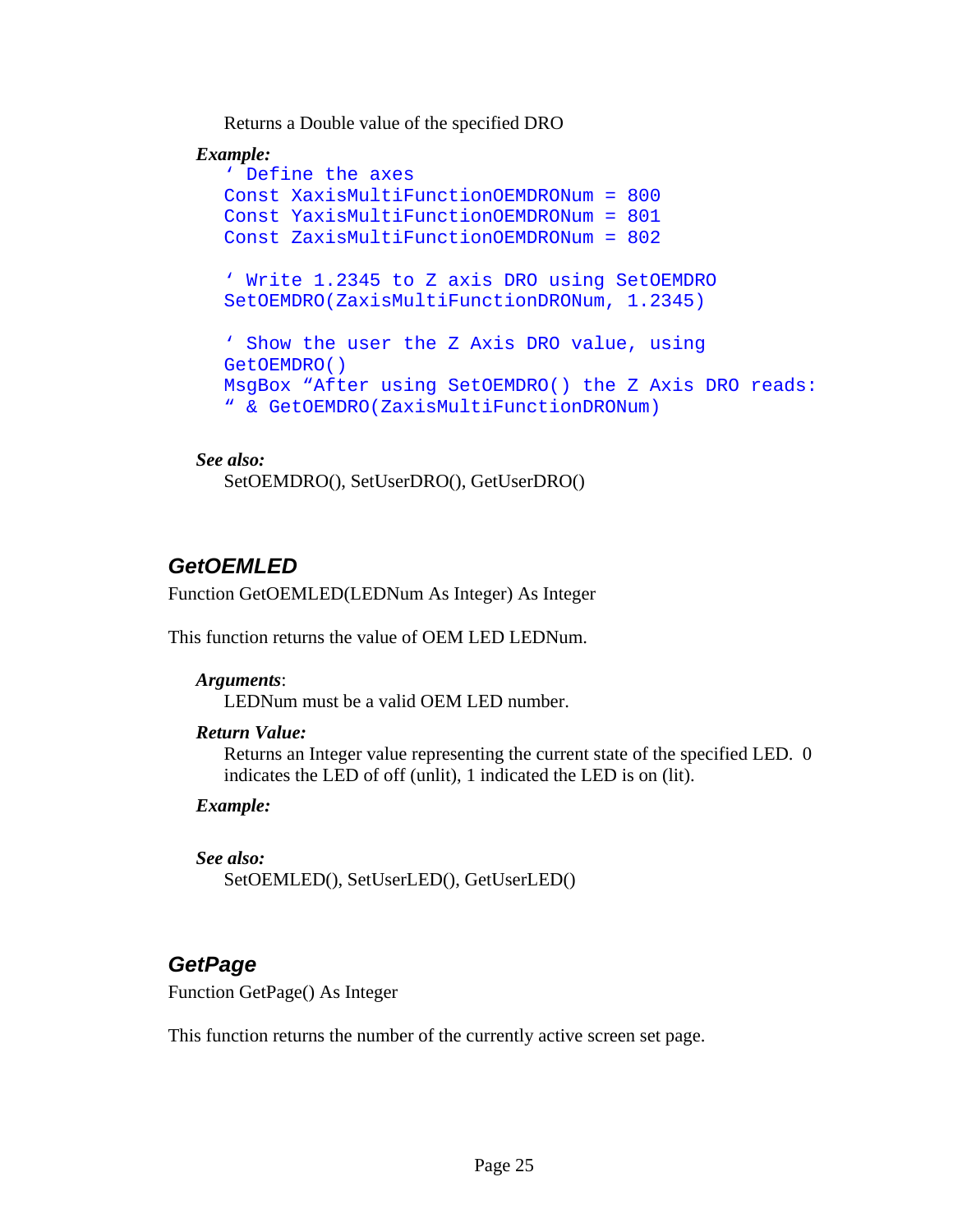## *Arguments*: None *Return Value:*  Current screen set page number, as Integer *Example:*  ' Make sure user is on Diagnostics page If Not GetPage() = 5 Then MsgBox "Please switch to Diagnostics page…" End If *See also:*  SetPage()

## <span id="page-31-0"></span>*GetParam*

Function GetParam(ParamName As String) As Double

This function allows a number of Mach3 internal parameters (not to be confused with Gcode parameters) to be read. Each Mach3 parameter is identified by name. The current value of the parameter whose name is given by ParamName is returned as a Double. Valid parameters are:

| <i>Parameter</i>     | <b>Description</b>                             |
|----------------------|------------------------------------------------|
| <b>XMachine</b>      | X axis machine position                        |
| YMachine             | Y axis machine position                        |
| ZMachine             | Z axis machine position                        |
| Encoder1             | Encoder1 Count                                 |
| Encoder <sub>2</sub> | Encoder <sub>2</sub> Count                     |
| Encoder3             | Encoder3 Count                                 |
| Encoder4             | Encoder4 Count                                 |
| MPG1                 | <b>MPG1 Count</b>                              |
| MPG <sub>2</sub>     | <b>MPG2 Count</b>                              |
| MPG3                 | MPG3 Count                                     |
| XScale               | X axis scale factor                            |
| YScale               | Y axis scale factor                            |
| ZScale               | Z axis scale factor                            |
| AScale               | A axis scale factor                            |
| <b>BScale</b>        | B axis scale factor                            |
| CScale               | C axis scale factor                            |
| FeedRate             | Feed rate                                      |
| Units                | Current units (inch/mm). $0 = mm$ , $1 = inch$ |
| StepsPerAxisX        | X axis steps per unit                          |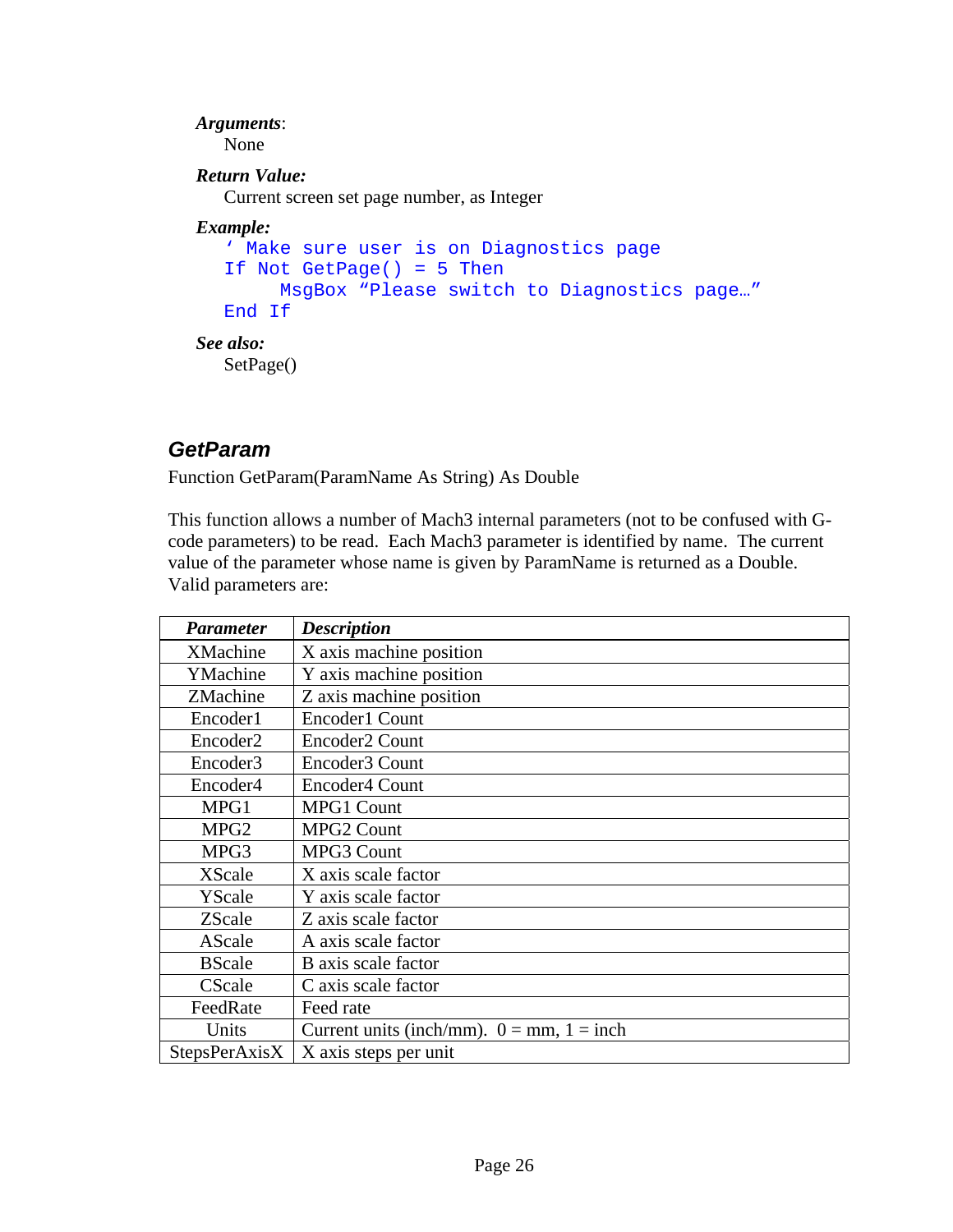| StepsPerAxisY        | Y axis steps per unit                                                   |
|----------------------|-------------------------------------------------------------------------|
| StepsPerAxisZ        | Z axis steps per unit                                                   |
| StepsPerAxisA        | A axis steps per unit                                                   |
| StepsPerAxisB        | B axis steps per unit                                                   |
| StepsPerAxisC        | C axis steps per unit                                                   |
| VelocitiesX          | X axis maximum velocity, from motor tuning, in units/second             |
| VelocitiesY          | Y axis maximum velocity, from motor tuning, in units/second             |
| VelocitiesZ          | Z axis maximum velocity, from motor tuning, in units/second             |
| VelocitiesA          | A axis maximum velocity, from motor tuning, in units/second             |
| VelocitiesB          | B axis maximum velocity, from motor tuning, in units/second             |
| VelocitiesC          | C axis maximum velocity, from motor tuning, in units/second             |
| AccelerationX        | X axis maximum acceleration, from motor tuning                          |
| <b>AccelerationY</b> | Y axis maximum acceleration, from motor tuning                          |
| AccelerationZ        | Z axis maximum acceleration, from motor tuning                          |
| AccelerationA        | A axis maximum acceleration, from motor tuning                          |
| AccelerationB        | B axis maximum acceleration, from motor tuning                          |
| <b>AccelerationC</b> | C axis maximum acceleration, from motor tuning                          |
| SpindleSpeed         | Should modify Spindle Speed, but does not work in all versions. User    |
|                      | SetSpinSpeed() instead.                                                 |
| ZInhibitOn           | Z Inhibit Enable. $0=Z$ inhibit disabled, $1=Z$ inhibit enabled. When Z |
|                      | inhibit is enabled, the Z axis will not be allowed to move below the    |
|                      | depth specified by the ZinhibitDepth parameter.                         |
| ZInhibitDepth        | Z Inhibit Depth. When Z inhibit is enabled, the Z axis will not be      |
|                      | allowed to move below the depth specified by the ZinhibitDepth          |
|                      | parameter.                                                              |
| SafeZ                | SafeZ height                                                            |
| <b>XDRO</b>          | X axis DRO                                                              |
| <b>YDRO</b>          | Y axis DRO                                                              |
| <b>ZDRO</b>          | Z axis DRO                                                              |
| <b>ADRO</b>          | A axis DRO                                                              |
| <b>BDRO</b>          | <b>B</b> axis DRO                                                       |
| <b>CDRO</b>          | C axis DRO                                                              |
| Boundry              | Toolpath Boundaries display enable. 0=>disable boundaries display,      |
|                      | $1 =$ >enable boundaries display                                        |
| <b>XRefPer</b>       | X axis homing speed, as % of rapid speed                                |
| YRefPer              | Y axis homing speed, as % of rapid speed                                |
| ZRefPer              | Z axis homing speed, as % of rapid speed                                |
| ARefPer              | A axis homing speed, as % of rapid speed                                |
| <b>BRefPer</b>       | B axis homing speed, as % of rapid speed                                |
| <b>CRefPer</b>       | C axis homing speed, as % of rapid speed                                |
| <b>TotalHours</b>    | Running count of total Mach3 up-time                                    |

*Arguments*: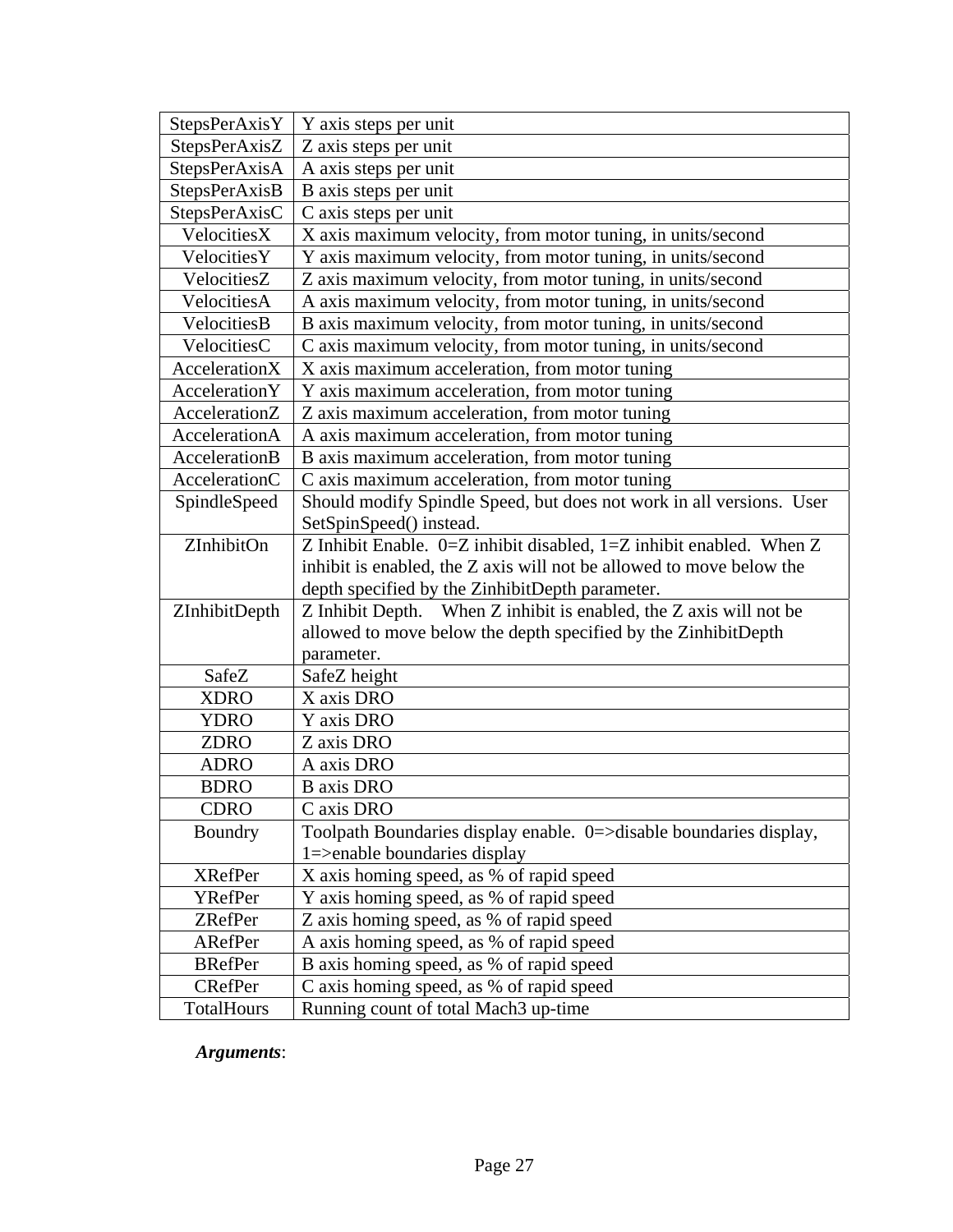ParamName is the String name of the parameter to be returned. This must be one of the above names.

### *Return Value:*

Current value of the requested parameter as a Double

### *Example:*

```
' Get the new scale factor from the user 
  ScaleFactor = Question "Enter new scale factor:" 
  ' Set the new scale factor for X/Y/Z 
  SetParam("Xscale", ScaleFactor) 
  SetParam("Yscale", ScaleFactor) 
  SetParam("Zscale", ScaleFactor) 
See also:
```
SetParam()

## <span id="page-33-0"></span>*GetPortByte*

Function GetPortByte(PortAddr As Integer) As Integer

This function reads the 8-bit PC I/O port whose address is given by PortAddr, and returns the 8-bit data value read from the port as an unsigned integer value. This function can be used for reading hardware devices not directly supported by Mach3.

Note that this function is available only when the parallel port driver is loaded.

### *Arguments*:

PortAddr is the Integer address of the port to be read

### *Return Value:*

Unsigned 8-bit integer value read from the port.

### *Example:*

```
' Our port address 
PortAddr = 1016 ' 0x3f8 
' Read data register of parallel port at 0x3f8 
PortData = GetPortByte(PortAddr)
```
# *See also:*

PutPortByte()

## <span id="page-33-1"></span>*GetToolParam*

Function GetToolParam(ToolNum As Integer, ParamNum As Integer)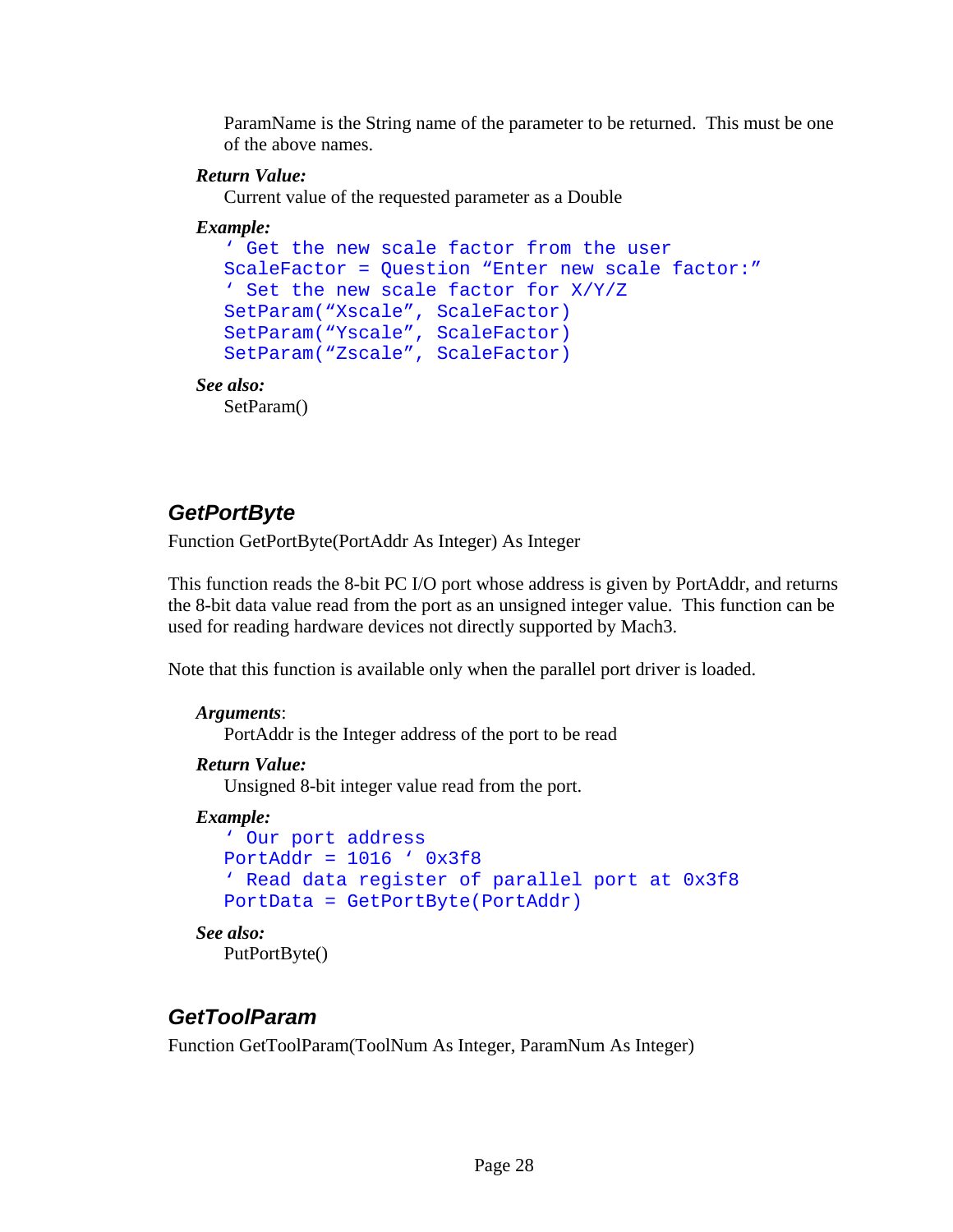This function allows any tool parameter, except the description text, for any tool to be read. ToolNum is the number of the tool whose parameters are being set, and can be from 1 to 255. ParamNum is a parameter number, defined as follows:

For Mach3Mill:  $1 =$ Diameter  $2 = Z$  Offset  $3 = X$  Wear  $4 = Z$  Wear For Mach3Turn:  $1 =$ Tip Type  $2 = Tool$  Radius  $3 = X$  Offset  $4 = Z$  Offset  $5 = X$  Wear  $6 = Z$  Wear  $7 =$ Turret Angle

#### *Arguments*:

ToolNum is an Integer tool number, and must be between 1 and 255.

### *Return Value:*

Requested parameter value, as a Double

### *Example:*

```
' Define some constants 
DiameterParam = 1 
ZoffsetParam = 2 
XwearParam = 3 
ZwearParam = 4 
' Display tool #23 parameters 
Diam = GetToolParam(23, DiameterParam) 
Length = GetToolParam(23, ZoffsetParam) 
Xwear = GetToolParam(23, XwearParam) 
Zwear = GetToolParam(23, ZwearParam) 
Desc = GetToolDesc(23) 
Message "Tool 23: Diam=" & Diam & " Length=" & Length 
\overline{\phantom{a}}& " Xwear=" & Xwear & " Zwear=" & Zwear & " Desc=" & 
Desc
```
### *See also:*

SetToolParam(), GetToolDesc()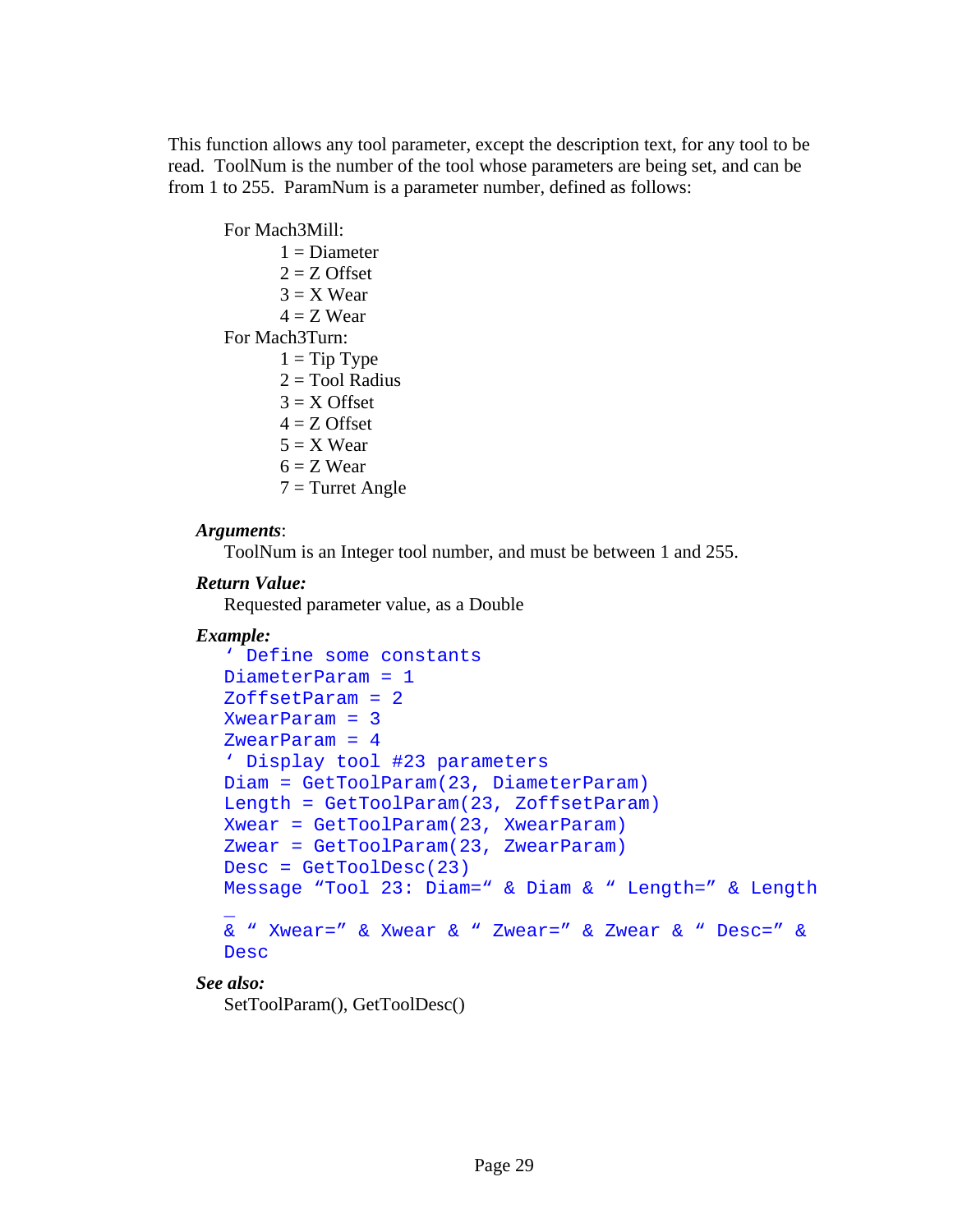## <span id="page-35-0"></span>*GetRPM*

Function GetRPM() As Double

This function returns the currently commanded spindle speed (S-word) as a Double. Note that this returns the most recent S-word value, and not the actual spindle RPM.

*Arguments*: None

### *Return Value:*

Currently commanded spindle speed as a Double.

```
Example:
```

```
' Show current S-word 
Message "S-Word = " & GetRPM()
```
### *See also:*

SetSpinSpeed(), DoSpinCW(), DoSpinCCW(), DoSpinStop()

## <span id="page-35-1"></span>*GetSafeZ*

Function GetSafeZ() As Double

This function returns the current SafeZ height.

```
Arguments: 
   None 
Return Value: 
    Current SafeZ height as a Double. 
Example: 
   ' Get current SafeZ height 
   OldSafeZ = GetSafeZ() 
   ' Set new SafeZ height 
   NewsafeZ = 1.5750SetSafeZ(NewSafeZ) 
   … 
   ' Restore old SafeZ height 
   SetSafeZ(OldSafeZ) 
See also: 
    SetSafeZ()
```
### <span id="page-35-2"></span>*GetScale*

Function GetScale(Axis As Integer) As Double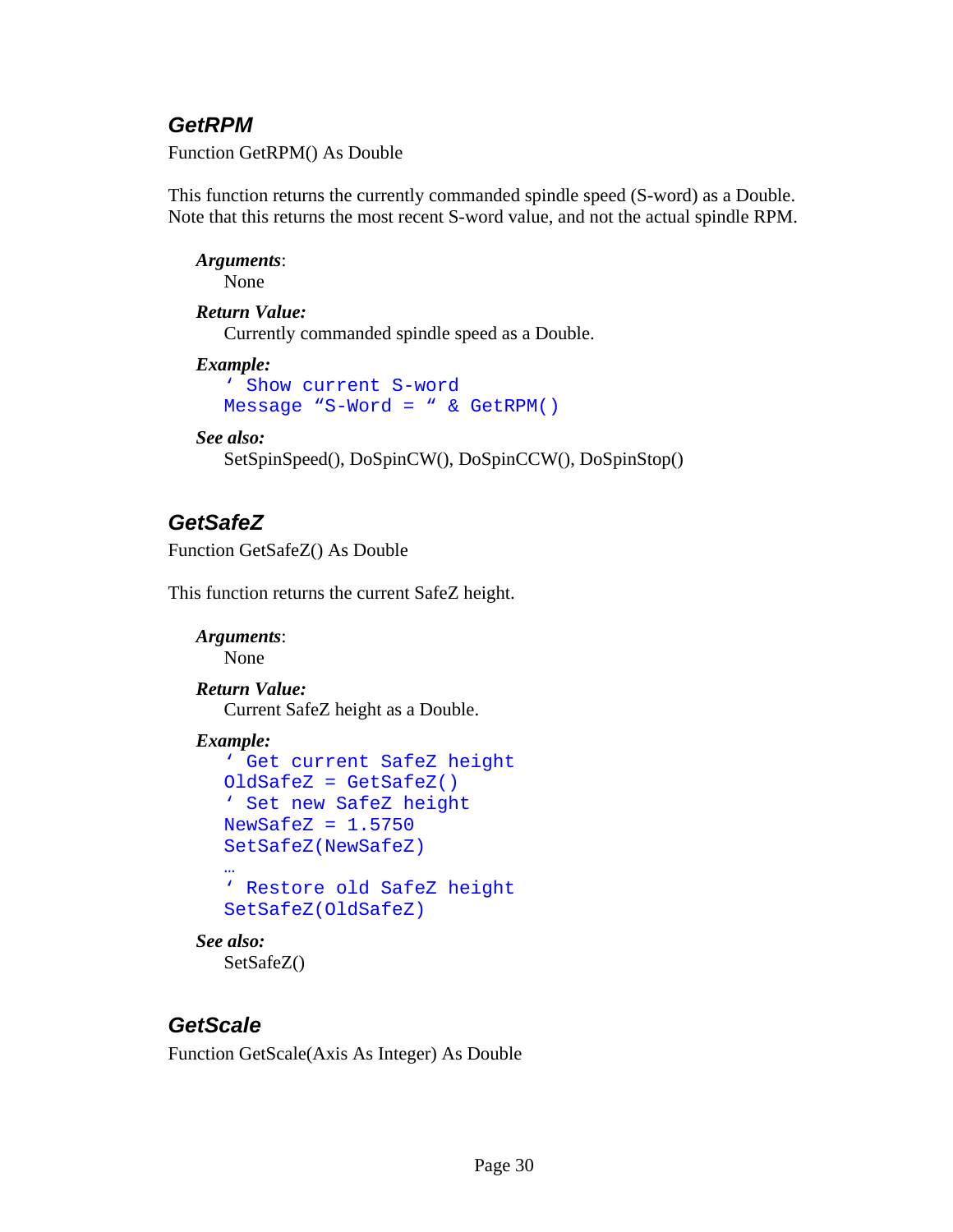This function returns the current scale factor for axis *Axis*.

#### *Arguments*:

Axis is the Integer Axis.  $0=X$ ,  $1=Y$ ,  $2=Z$ ,  $3=A$ , etc.

#### *Return Value:*

Current scale factor for specified axis, as a Double

#### *Example:*

```
' Define some constants 
X \rightarrow X \rightarrow \inftyYaxis = 1Zaxis = 2' Get the current axis scale factors 
OldXScaleFactor = GetScale(Xaxis) 
OldYScaleFactor = GetScale(Yaxis) 
OldZScaleFactor = GetScale(Zaxis) 
  ' Get the new scale factor from the user 
ScaleFactor = Question("Enter new scale factor:") 
' Set new scale factors for X/Y/Z 
SetScale(Xaxis, ScaleFactor) 
SetScale(Yaxis, ScaleFactor) 
SetScale(Zaxis, ScaleFactor)
```
#### *See also:*

SetScale()

## *GetSelectedTool*

Function GetSelectedTool() As Integer

This function returns the tool specified by the most recent tool change (M6) command. This function is typically used in the M6Start macro to make the selected tool the current tool.

*Arguments*:

None

### *Return Value:*

Selected tool as an Integer

```
' Sample M6Start macro 
' Get selected tool 
NewTool = GetSelectedTool()
```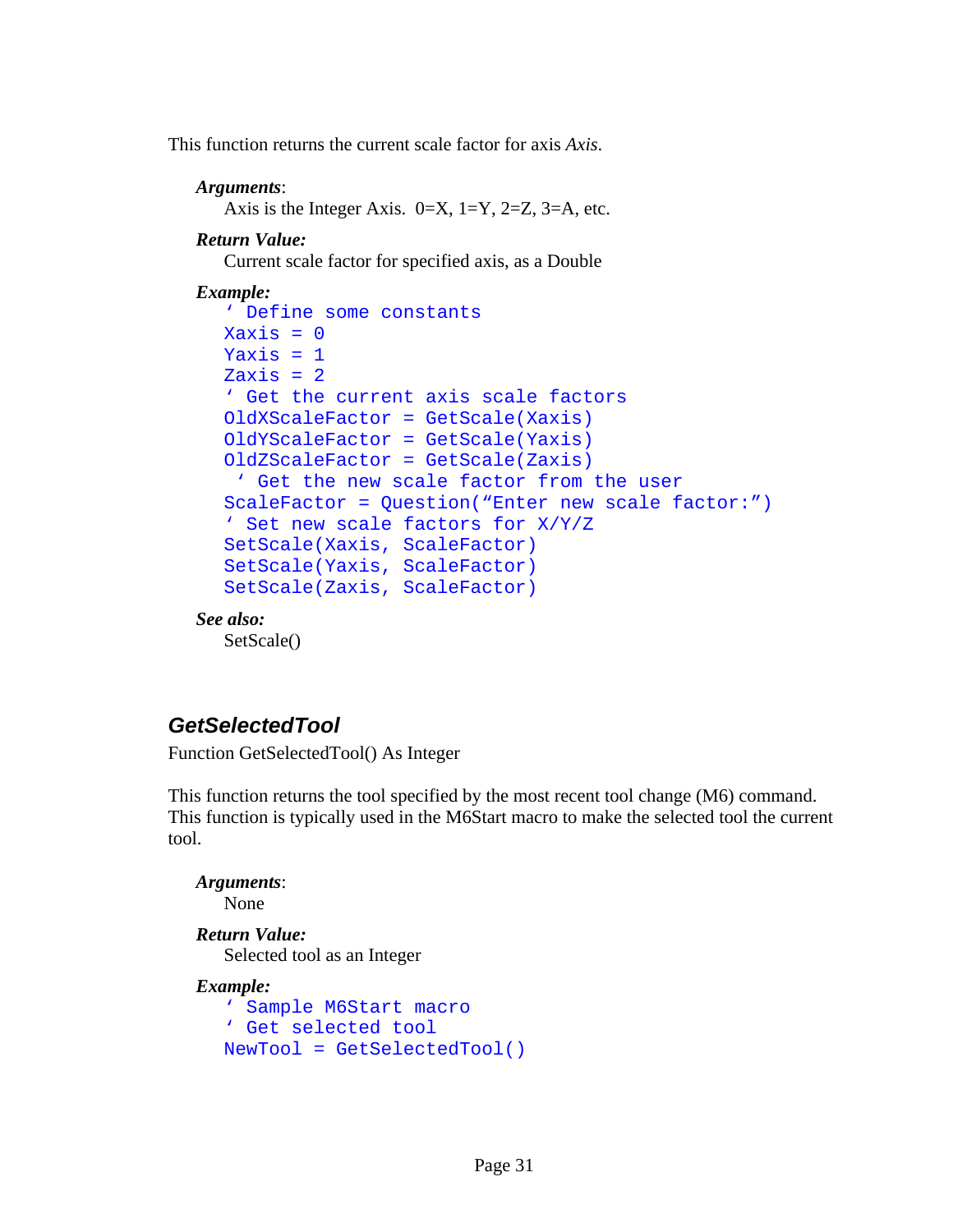```
' Make it the current tool 
SetCurrentTool(NewTool)
```

```
See also:
```
GetCurrentTool(), SetCurrentTool()

## *GetSetupUnits*

Function GetSetupUnits() As Integer

This function returns the native setup units of the machine. The native setup units are a characteristic of machine and the return value of this API does not change with the use of G20/G21.

```
Arguments: 
  None 
Return Value: 
  0 = \text{mm units}1 = inch units
Example: 
   ' display the machine's setup units 
  Case Select GetSetupUnits() 
  Case 0: 
        MsgBox "Setup units are millimeters" 
   Case 1: 
        MsgBox "Setup units are inches" 
   Else: 
         MsgBox "Unknown setup units value" 
   End case
```
*See also:*  n/a

```
First Mach3 version with API:
```
This API was first implemented in Mach3 version 3.43.06.

## *GetTimer*

Function GetTimer(TimerNum As Integer) As Double

This function returns the current count for the specified timer. Mach3 provides 25 timers, numbered 0 to 24, which can be used for timing in CB scripts. To time an event, first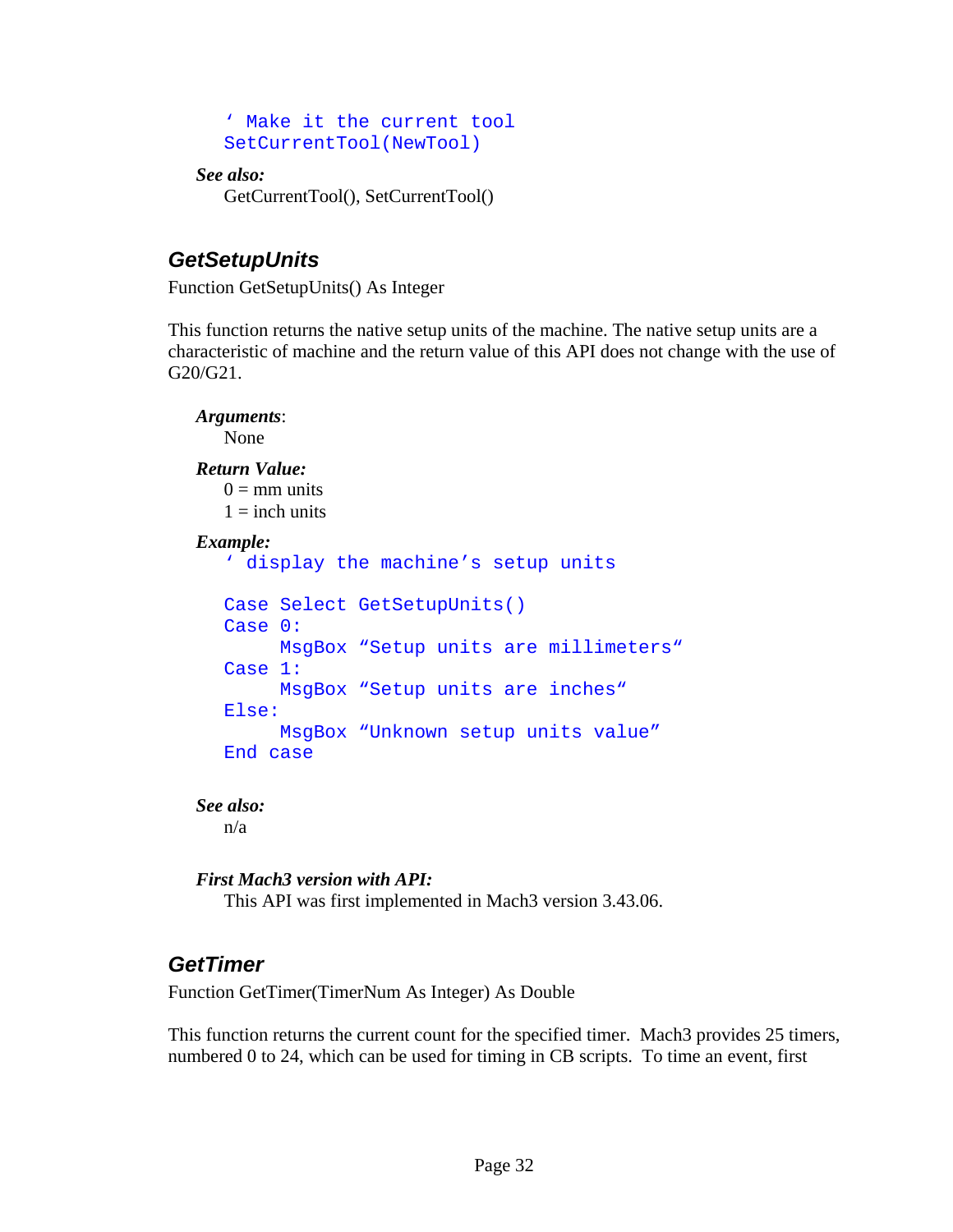clear the timer using SetTimer(), then use GetTimer() to read the timer. Note that this function works only with the parallel port driver, and support for this function may be removed without notice in a future release.

#### *Arguments*:

TimerNum is an Integer timer number, which must be between 0 and 24.

#### *Return Value:*

Double value of timer TimerNum.

```
Example:
```

```
' Clear timer 15 
SetTimer(15) 
' Wait for OEM Trigger 10 to go active 
While IsActive(OEMTRIG10) = False Then 
      Sleep 10 
Wend 
' See how long it took 
Message "OEMTRIG10 active after " & GetTimer(15) & " 
seconds"
```
*See also:*  SetTimer()

## *GetToolChangeStart*

Function GetToolChangeStart(Axis As Integer) As Double

This function returns the position of the specified axis at the time a tool change started. This is typically used in an M6End macro to restore the axis positions to the positions they were in before the tool change.

#### *Arguments*:

Axis is the Integer Axis.  $0=X$ ,  $1=Y$ ,  $2=Z$ ,  $3=A$ , etc.

#### *Return Value:*

Double position of the specified axis at the start of the last tool change.

```
' Example M6End macro 
' Define some constants 
Xaxis = 0Yaxis = 1Zaxis = 2' Move all axes back to where they were before the 
tool change 
Xpos = GetToolChangeStart(Xaxis) 
Ypos = GetToolChangeStart(Yaxis)
```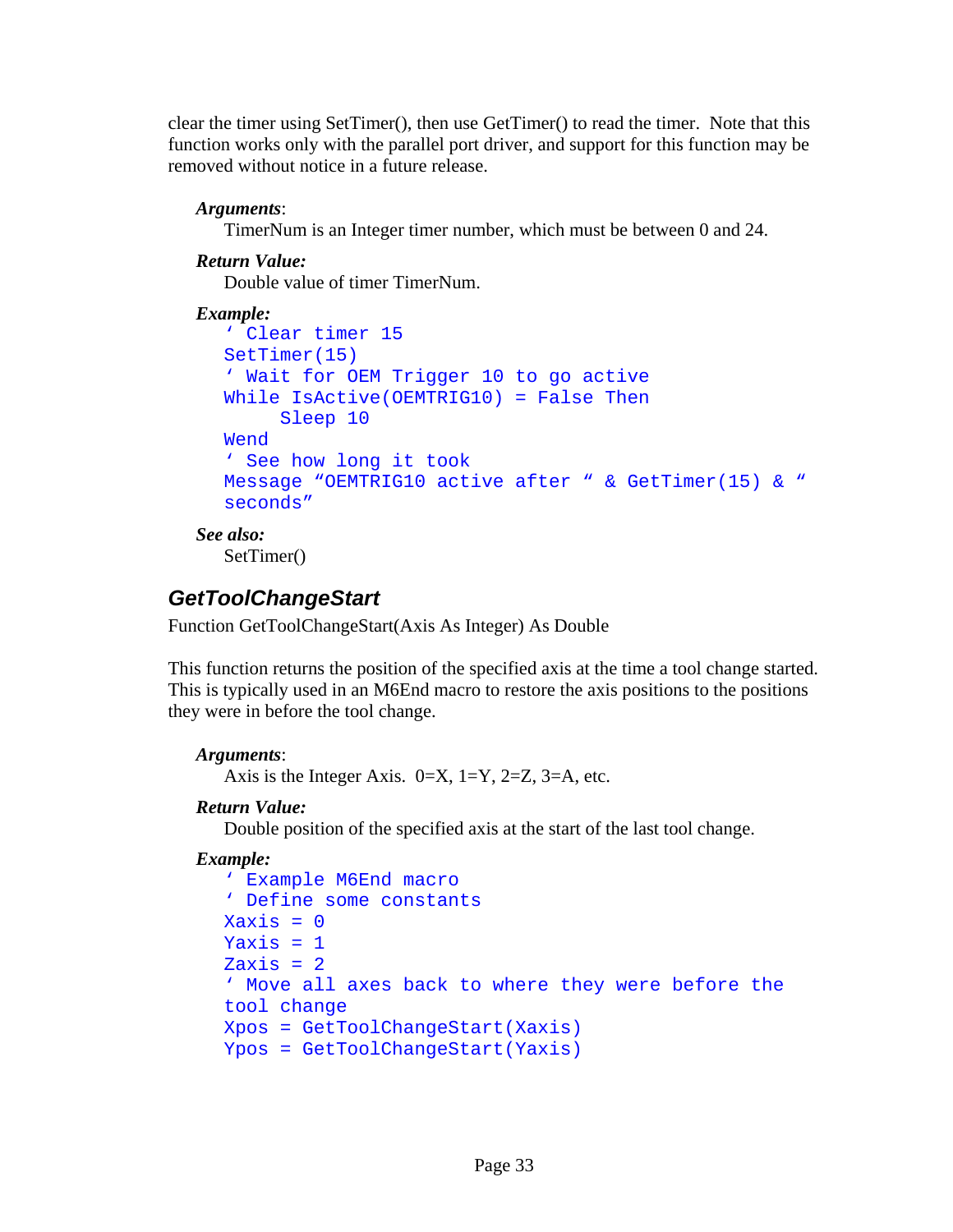```
Zpos = GetToolChangeStart(Zaxis) 
Code "G00 X" & Xpos & " Y" & Ypos & " Z" & Zpos 
' Wait for move to complete 
While IsMoving() 
      Sleep 100 
Wend
```
GetSelectedTool(), GetCurrentTool(), SetCurrentTool()

## *GetToolDesc*

Function GetToolDesc(ToolNum As Integer) As String

This function returns the tool descriptor text for the tool specified by ToolNum.

#### *Arguments*:

ToolNum is an Integer tool number, from 1 to 255

#### *Return Value:*

Tool table description text for specified tool, as a String

#### *Example:*

```
' Show user the current tool description 
Message "Tool " & GetCurrentTool() & ": " & _ 
GetToolDesc(GetCurrentTool())
```
#### *See also:*

```
 GetToolParam(), SetToolParam(), SetToolDesc()
```
# *GetTurretAng*

Function GetTurretAng() As Double

This function returns the current lathe tool turret angle.

```
Arguments: 
   None 
Return Value: 
    Current lathe tool turret angle, as a Double 
Example:
```

```
' Display the current tool turret angle 
Message "Tool turret position = " & GetTurretAng()
```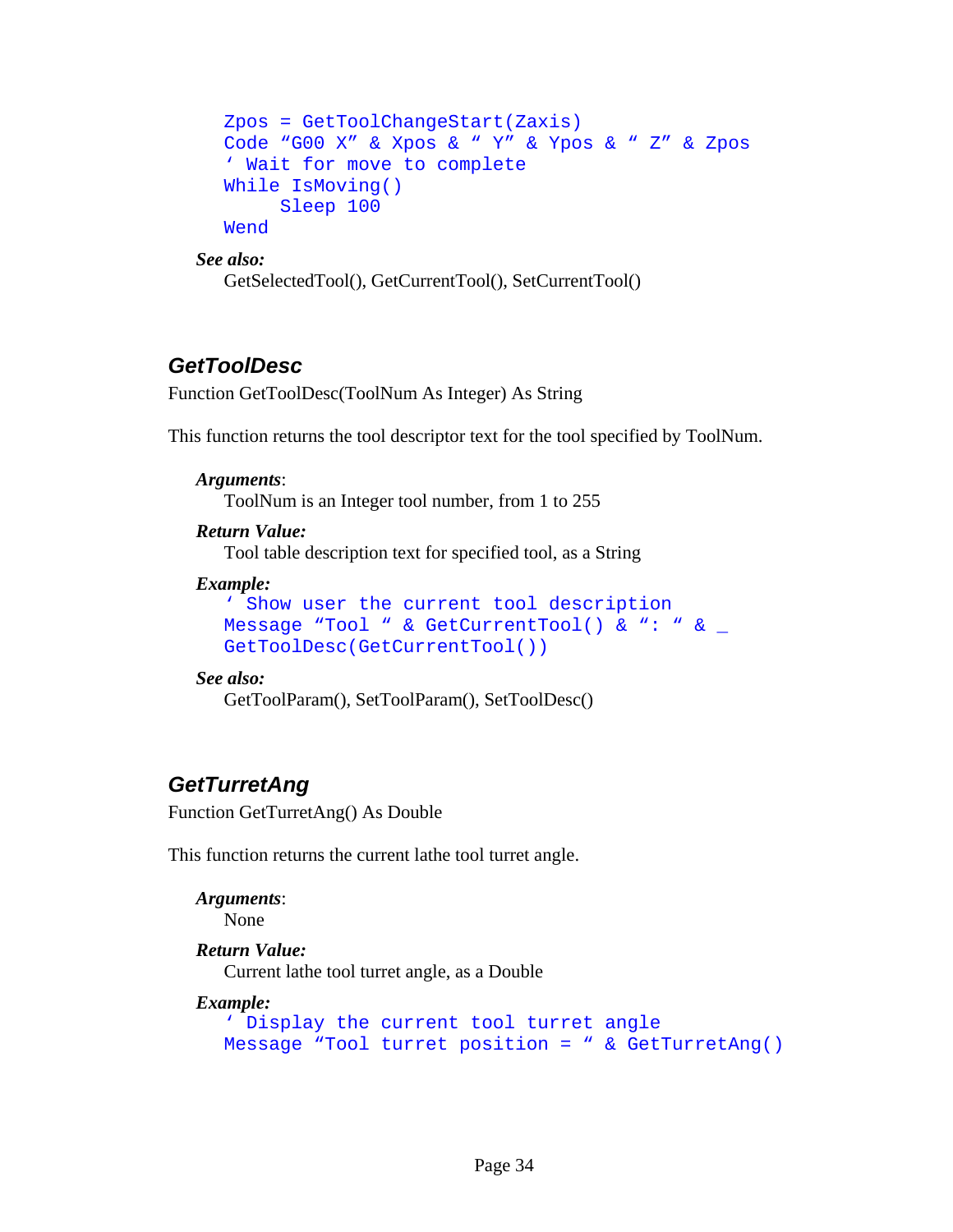## *GetUserDRO*

Function GetUserDRO(DRONum As Integer) As Double

This function returns the value of User DRO DRONum as a Double.

#### *Arguments*:

DRONum is the Integer User DRO number to be set. Valid User DRO numbers range from 1000-2254.

#### *Return Value:*

Current value of UserDRO DRONum as a Double

#### *Example:*

' Define some constants MyWidgetDRO = 1125 ' Set MyWidgetDRO to 1.234 SetUserDRO(MyWidgetDRO, 1.234) … ' Get current value of MyWidgetDRO MyDROVal = GetUserDRO(MyWidgetDRO)

#### *See also:*

GetUserDRO(), SetOEMDRO(), GetOEMDRO()

## *GetUserLabel*

Function GetUserLabel(LabelNum As Integer) As String

This function allows the user to retrieve the value of an on-screen User label. "User" labels are those that are created in the screen designer with the default text containing the String "UserLabel" followed by one or more digits.

#### *Arguments*:

LabelNum is the numeric portion of the user label default text. LabelNum must be between 0 and 255.

#### *Return Value:*

None

```
' Change the text in UserLabel25 
SetUserLabel(25, "This is Label 25")
```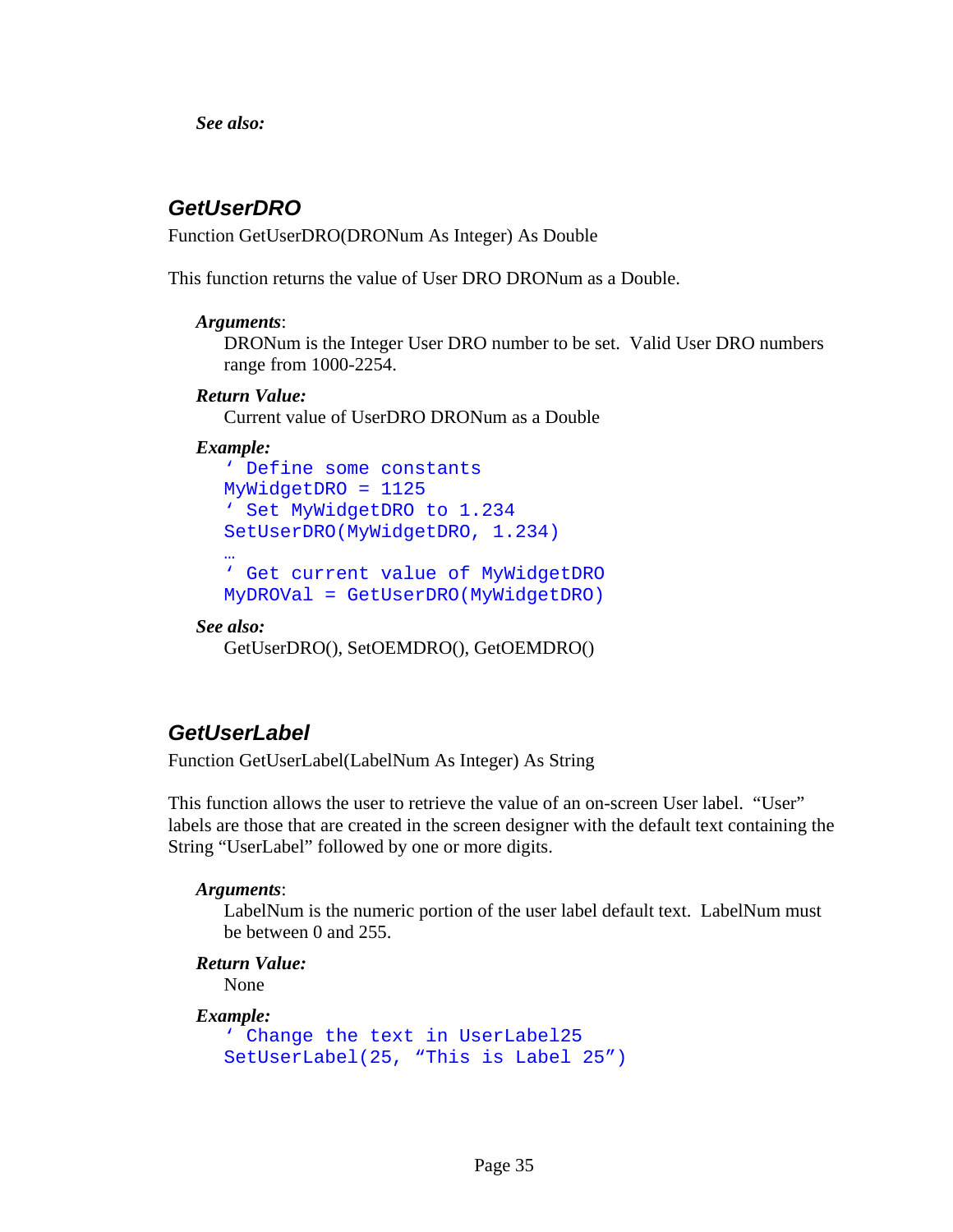```
… 
' Retrieve the text from UserLabel25 
LabelText = GetUserLabel(25)
```
SetUserLabel()

## *GetUserLED*

Function GetUserLED(LEDNum As Integer) As Integer

This function allows the current state of a User LED to be retrieved.

#### *Arguments*:

LEDNum is the User LED whose state is to be retrieved, which must be in the range of 1000 to 2254

#### *Return Value:*

Current state of the specified User LED. 0 indicates the LED is off (unlit), 1 indicates the LED is on (lit).

#### *Example:*

```
' Define some constants 
FluxCapacitorControl = OUTPUT1 ' Output that controls 
the flux capacitor 
FluxCapacitorLED = 1234 ' LED that indicates flux 
capacitor is active 
' Turn on the Flux capacitor 
ActivateSignal(FluxCapacitorControl) 
' Turn on the Flux Capacitor LED for the operator 
SetUserLED(FluxCapacitorLED, 1) 
… 
' Is the Flux Capacitor on? 
FluxCapacitorOn = GetUserLED(FluxCapacitorLED)
```
#### *See also:*

GetUserLED(), SetOEMLED(), GetOEMLED()

## *GetVar*

Function GetVar(VarNum As Integer) As Double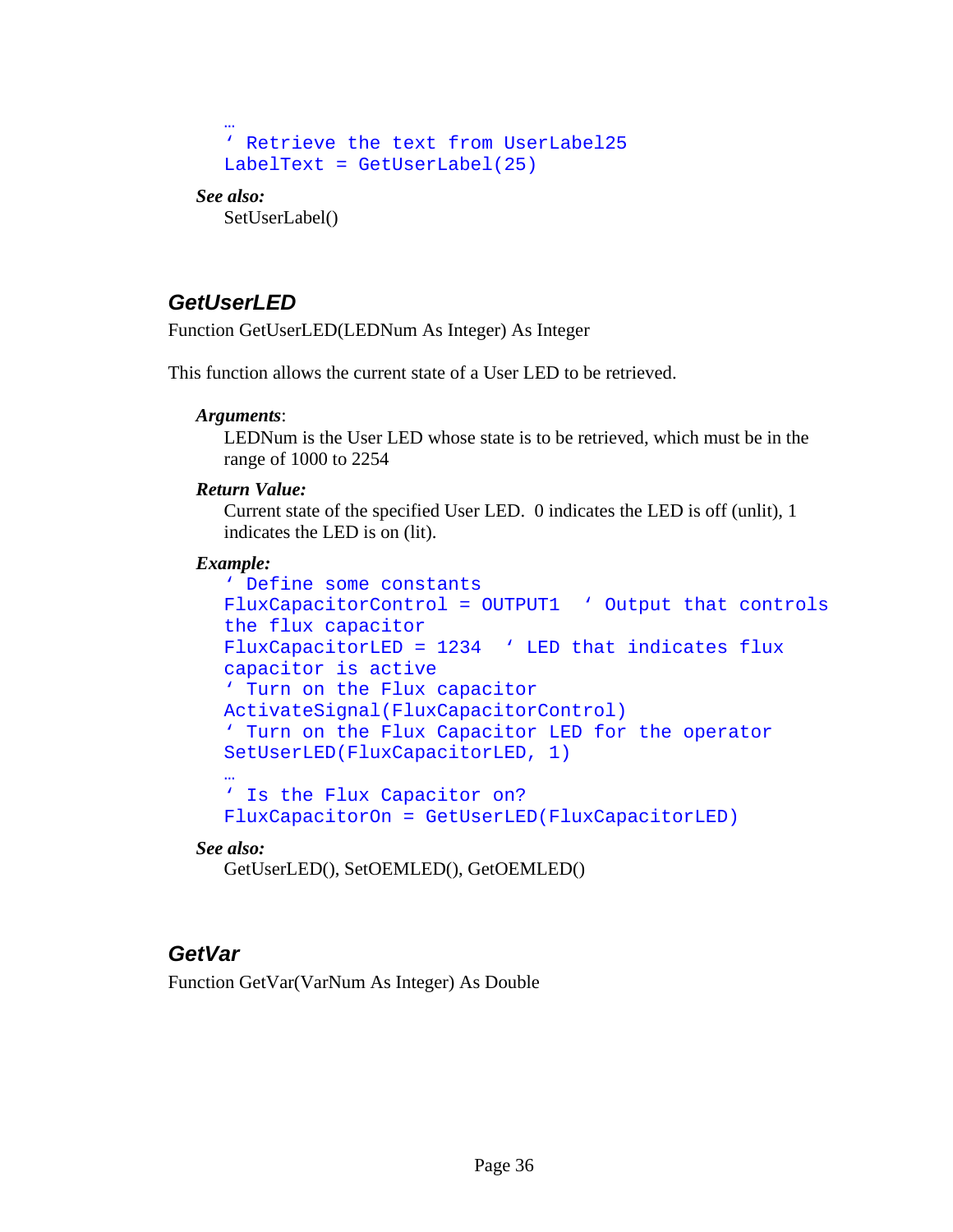This function returns the current value of the Mach variable specified by VarNum as a Double. Mach variables are accessible both to CB scripts, using the SetVar() and GetVar() functions, as well as G-code programs, using the #nnnn syntax.

### *Arguments*:

VarNum is Integer the number of the Mach variable to be retrieved.

### *Return Value:*

Current value of the specified variable, as a Double.

### *Example:*

```
' Set a variable 1234 to our target position of 2.3456 
  SetVar(1234, 2.3456) 
  ' Now move X to our target position 
  Code "G0 X #1234" 
  ' Or, another way… 
  Code "G0 X " & GetVar(1234) 
See also: 
   SetVar()
```
# *GetXCoor*

Function GetXCoor() As Double

This function is used in conjunction with the GetCoord() function to get  $X, Y, Z$  and  $A$ axis coordinate values from the user. The GetXCoor() function will return the X value entered by the user in the last GetCoord() function call.

#### *Arguments*:

None

## *Return Value:*

X Axis coordinate value from last GetCoord() call

```
GetCoord("Enter target coordinates:") 
Message "Coordinates are: " & GetXCoor() & " " & 
GetYCoor() _
& " " & GetZCoor() & " " & GetACoor()
```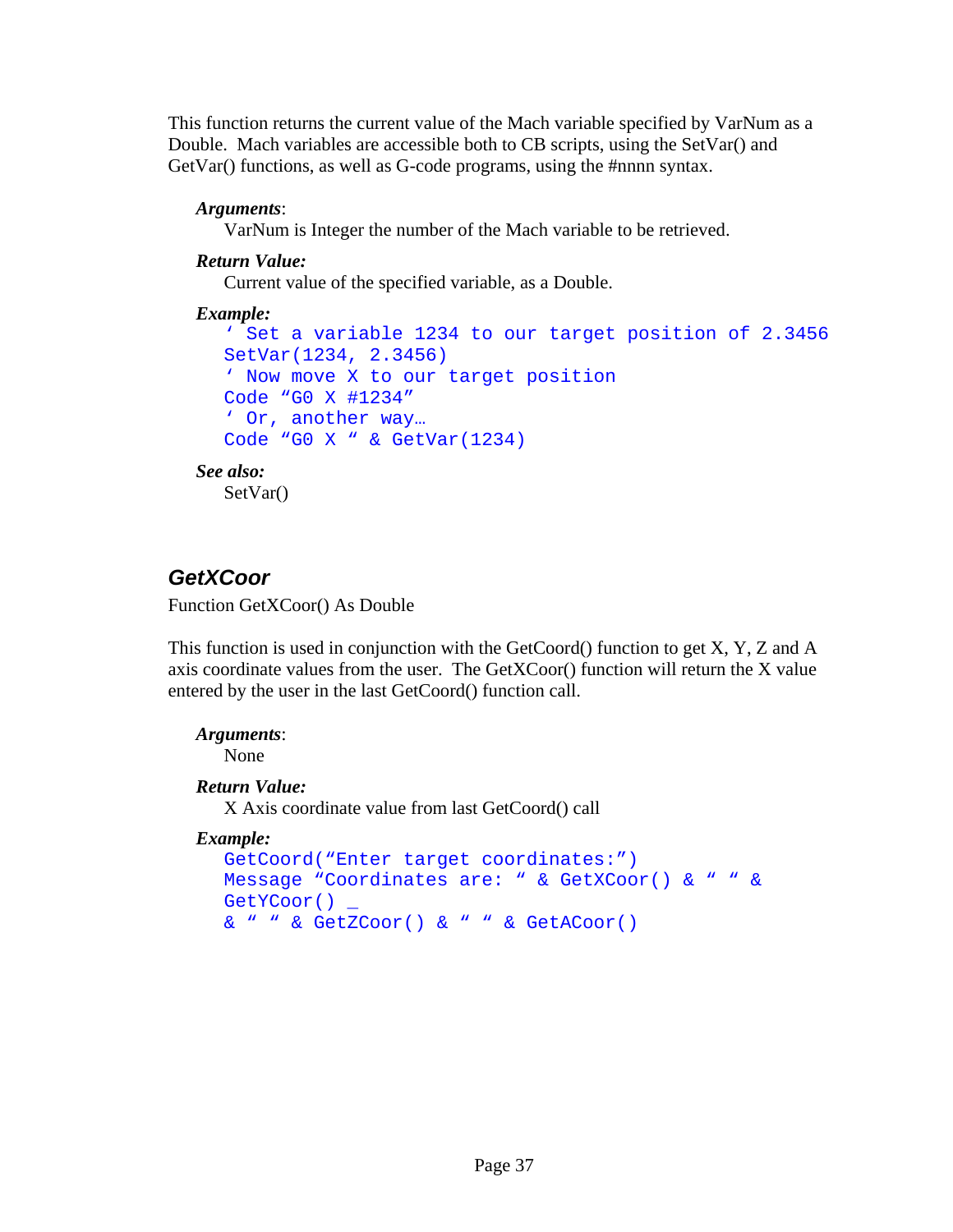| <b>Enter Coordinates</b>          |  |
|-----------------------------------|--|
| Enter target coordinates:         |  |
|                                   |  |
| 2.500<br>5.678<br>3.1459<br>1.234 |  |
| X                                 |  |
| Cancel<br>ΩK                      |  |
|                                   |  |

GetCoord(), GetYCoor(), GetZCoor(), GetACoor()

## *GetYCoor*

Function GetYCoor() As Double

This function is used in conjunction with the GetCoord() function to get X, Y, Z and A axis coordinate values from the user. The GetYCoor() function will return the Y value entered by the user in the last GetCoord() function call.

```
Arguments:
```
None

```
Return Value:
```
Y Axis coordinate value from last GetCoord() call

*Example:* 

```
GetCoord("Enter target coordinates:") 
Message "Coordinates are: " & GetXCoor() & " " & 
GetYCoor() _
& " " & GetZCoor() & " " & GetACoor()
```

| <b>Enter Coordinates</b>          |  |
|-----------------------------------|--|
|                                   |  |
| Enter target coordinates:         |  |
| 2.500<br>5.678<br>1.234<br>3,1459 |  |
| X<br>7                            |  |
|                                   |  |
| Cancel<br>OK                      |  |
|                                   |  |

*See also:*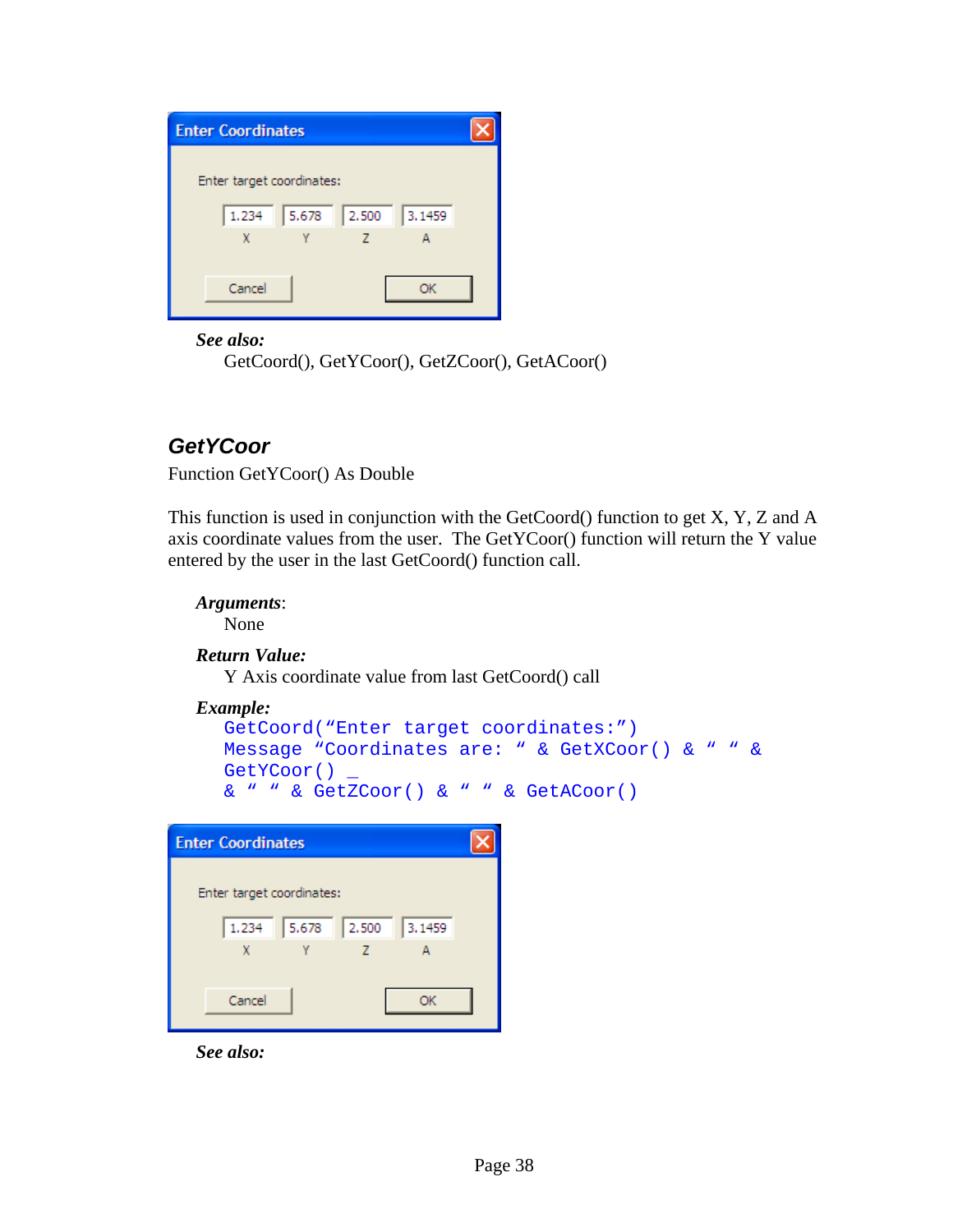GetCoord(), GetXCoor(), GetZCoor(), GetACoor()

## *GetZCoor*

Function GetZCoor() As Double

This function is used in conjunction with the GetCoord() function to get X, Y, Z and A axis coordinate values from the user. The GetZCoor() function will return the Z value entered by the user in the last GetCoord() function call.

#### *Arguments*:

None

#### *Return Value:*

Z Axis coordinate value from last GetCoord() call

*Example:* 

```
GetCoord("Enter target coordinates:") 
Message "Coordinates are: " & GetXCoor() & " " & 
GetYCoor() _ 
& " " & GetZCoor() & " " & GetACoor()
```

| <b>Enter Coordinates</b>          |  |
|-----------------------------------|--|
|                                   |  |
| Enter target coordinates:         |  |
| 5.678<br>2.500<br>1.234<br>3.1459 |  |
| X<br>7                            |  |
|                                   |  |
| Cancel<br>OK                      |  |
|                                   |  |

#### *See also:*

GetCoord(), GetXCoor(), GetYCoor(), GetACoor()

## *GotoSafeZ*

Sub GotoSafeZ()

This function will move the Z axis to the Safe\_Z position, if Safe\_Z is enabled in Config-  $>$ Safe Z Setup. If Safe Z is not enabled, an error message will be displayed on the status line, and no move takes place.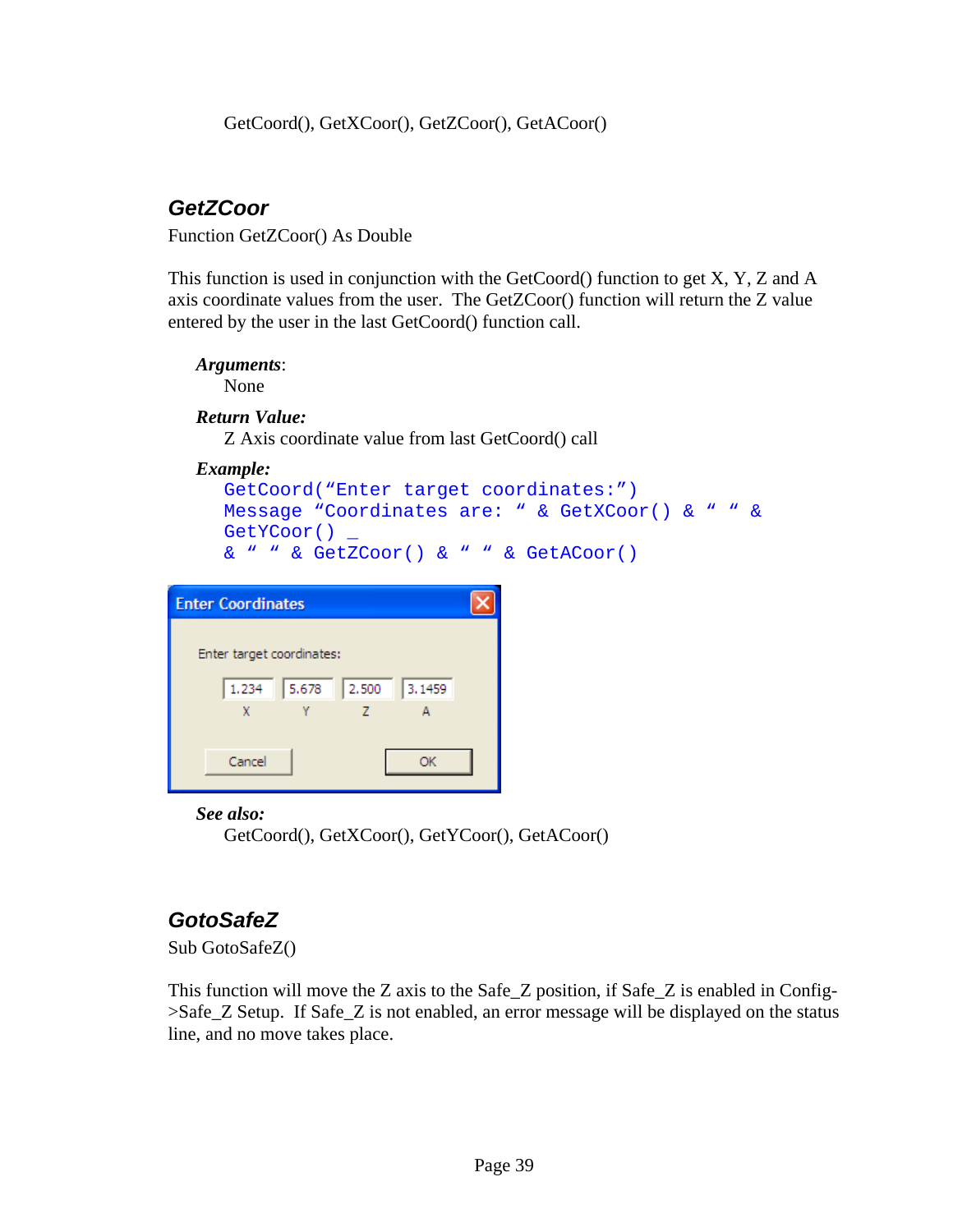```
Arguments: 
   None 
Return Value: 
    None 
Example: 
   ' Move Z axis to Safe_Z position 
   GotoSafeZ() 
See also: 
    GetSafeZ(), SetSafeZ()
```
### *HelpAbout*

Sub HelpAbout()

This function displays a dialog box showing the current version of the scripting engine.

```
Arguments: 
   None 
Return Value: 
    None 
Example: 
   ' Show the user the scripting engine version 
   HelpAbout()
```
*See also:* 

## *IncludeTLOinZFromG31*

Function IncludeTLOinZFromG31() As Boolean

This function is used to retrieve the state of the Mach menu config/general->config dialog option which determines if Mach includes the calculation of the current tool's TLO value in the Z coordinate value returned by a G31 probing operation.

*Arguments*: None

### *Return Value:*

True: The option is checked False: the option is not checked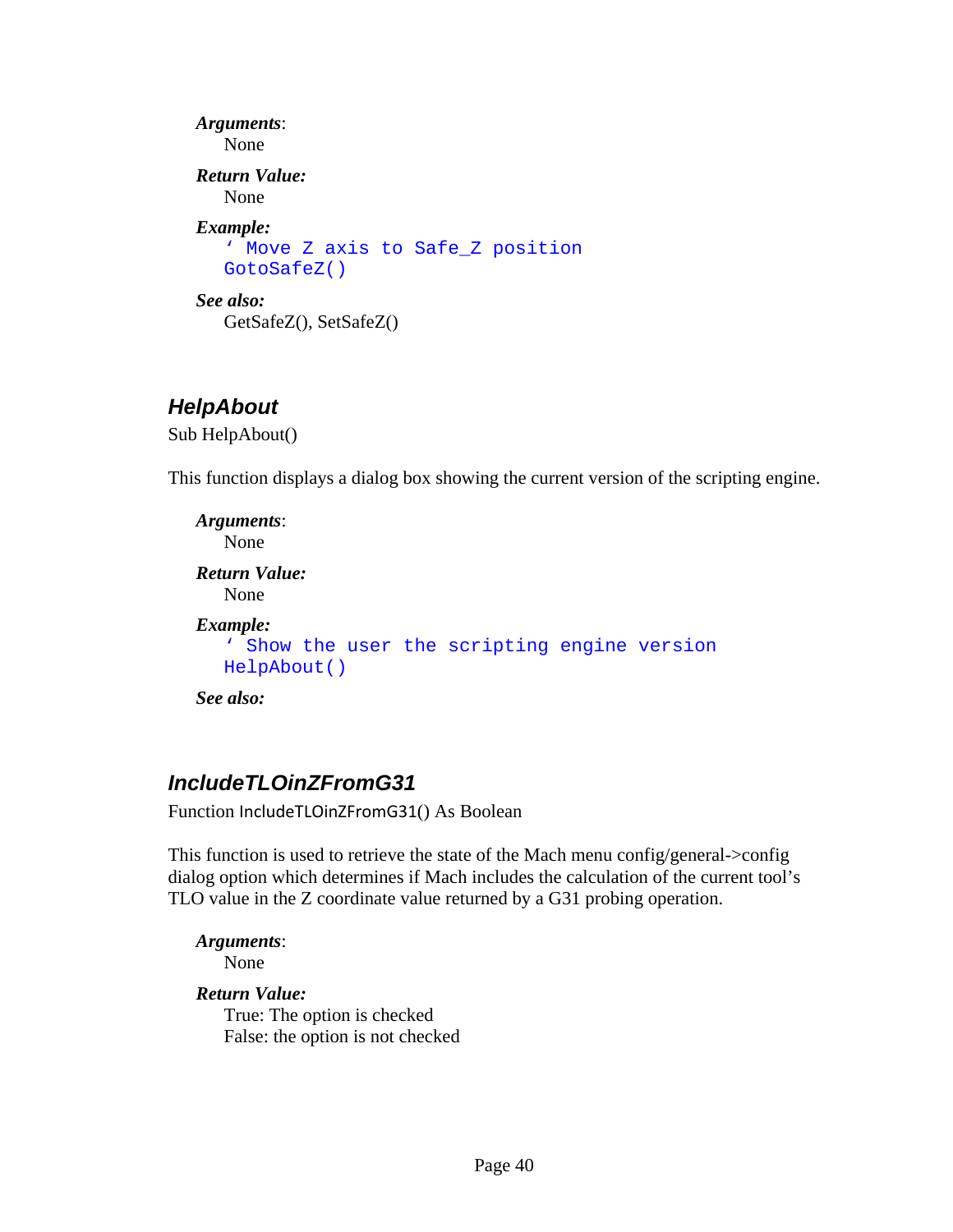#### *Example:*

```
MsgBox "TLO in G31 option is " & 
IncludeTLOinZFromG31()
```
#### *See also:*

n/a

*First Mach3 version with API:* 

This API was first implemented in Mach3 version 3.43.06.

## *IsActive*

Function IsActive(Signal As Integer) As Boolean

This function returns a Boolean True if the current state of the specified input signal is its active state. Note that in terms of actual signal level, the term "active" depends on how the signal is defined. If the signal is defined in Config->Ports&Pins->InputSignals as ActiveLow, then IsActive() will return True when that signal is being driven to a logic low. If the signal is defined in Config->Ports&Pins->InputSignals as ActiveHigh, then IsActive() will return True when that signal is being driven to a logic high.

#### *Arguments*:

Signal is an integer value corresponding to one of pre-defined input signal constants.

#### *Return Value:*

 False indicates the signal is currently in its inactive state True indicates the signal is currently in its active state

### *Example:*

```
' Show the user the state of the INPUT #1 input 
If IsActive(INPUT1) Then 
      Message "INPUT #1 input is active" 
Else 
      Message "INPUT #1 input is inactive" 
End If
```
*See also:* 

## *IsDiameter*

Function IsDiameter() As Integer

This lathe-only function returns 1 if Mach3 is currently operating in Diameter mode.

### *Arguments*: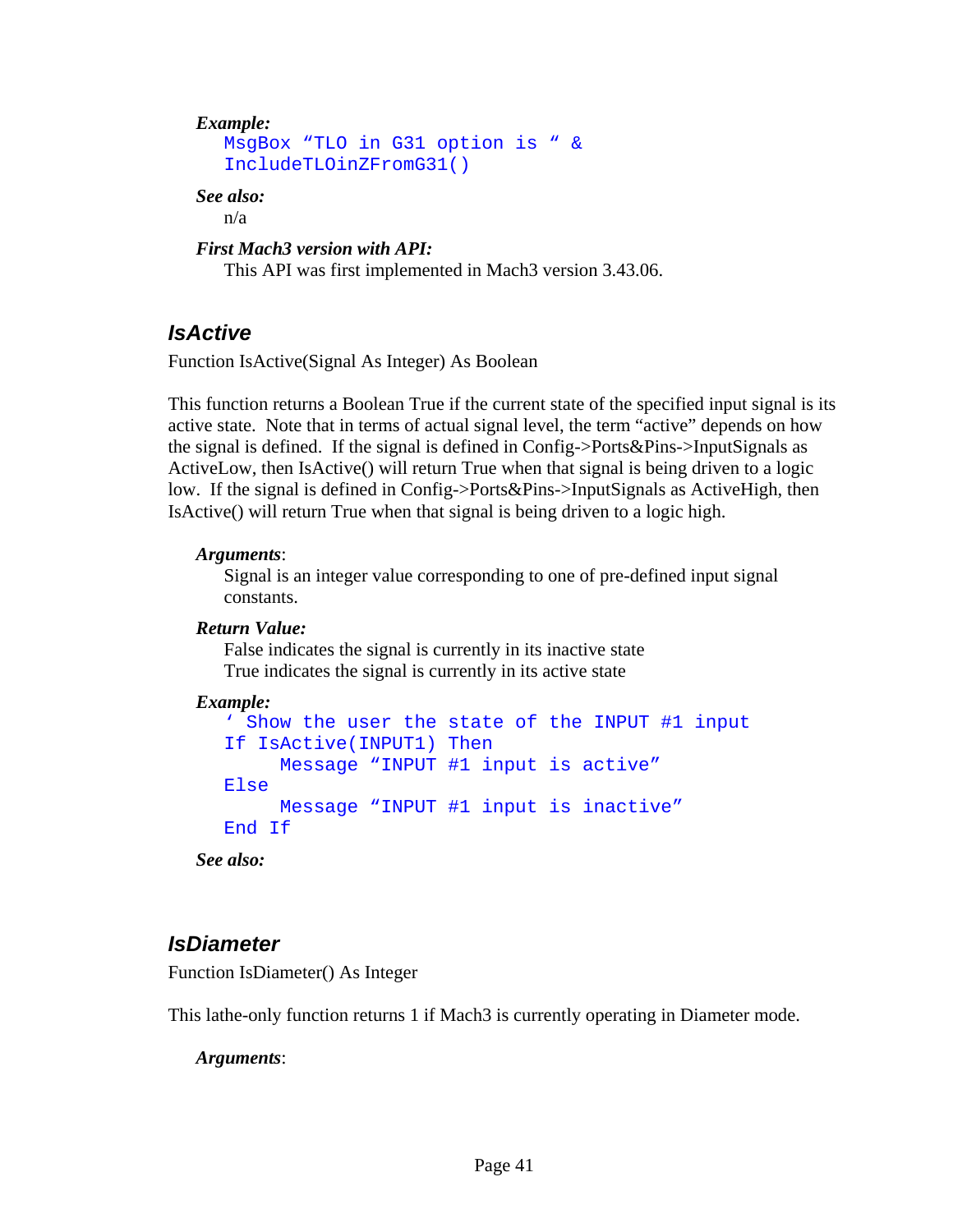None

#### *Return Value:*

 0 indicates Mach3 is currently operating in Radius mode 1 indicates Mach3 is currently operating in Diameter mode

#### *Example:*

```
' Tell the user what mode we're in 
If IsDiameter() Then 
     Message "Currently in Diameter mode" 
Else 
      Message "Currently in Radius mode" 
End If
```
*See also:* 

## *IsEStop*

Function IsEStop() As Integer

This function returns 1 if Mach3 is currently in E-Stop mode.

#### *Arguments*:

None

### *Return Value:*

 0 indicates Mach3 is currently not in E-Stop mode 1 indicates Mach3 is currently in E-Stop mode

#### *Example:*

```
Dim FluxCapacitorControl As Integer 
FluxCapacitorControl = OUTPUT3 
' Are we in E-Stop? 
If IsEStop() Then 
      ' Yes, so turn off the flux capacitor 
      DeactivateOutput(FluxCapacitorControl) 
Else 
      ' No, so turn on the flux capacitor 
      ActivateOutput(FluxCapacitorControl) 
End If
```
*See also:*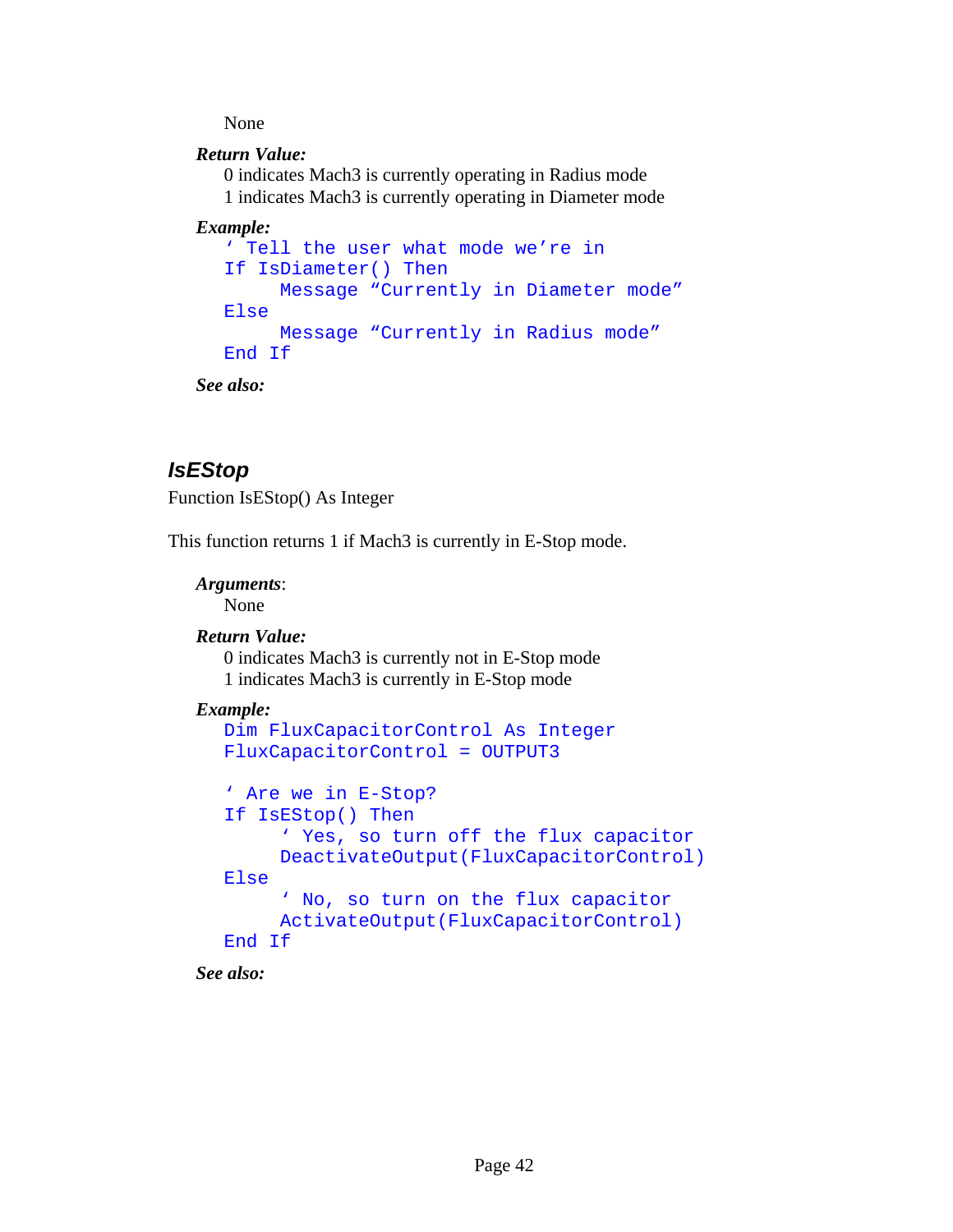## *IsLoading*

Function IsLoading() As Integer

This function returns 1 if a G-code file is currently being loaded.

*Arguments*: None

#### *Return Value:*

 0 indicates a G-code file is not currently being loaded 1 indicates a G-code file is currently being loaded

#### *Example:*

```
Dim FluxCapacitorControl As Integer 
FluxCapacitorControl = OUTPUT3 
' Are we in loading a new G-code file? 
If IsLoading() Then 
      ' Yes, so turn off the flux capacitor 
      DeactivateOutput(FluxCapacitorControl) 
Else 
      ' No, so turn on the flux capacitor 
      ActivateOutput(FluxCapacitorControl) 
End If
```
*See also:* 

## *IsMoving*

Function IsMoving() As Integer

This function returns 1 if any axis is currently moving. This is most often used when commanding motion within a macro, to pause macro execution until the motion is complete. . This is a complement to IsStopped().

*Arguments*:

None

#### *Return Value:*

 0 if all axes currently stopped 1 if any axis is currently moving

```
' Move Z axis to Safe_Z position 
GotoSafeZ() 
' Wait for SafeZ move to complete
```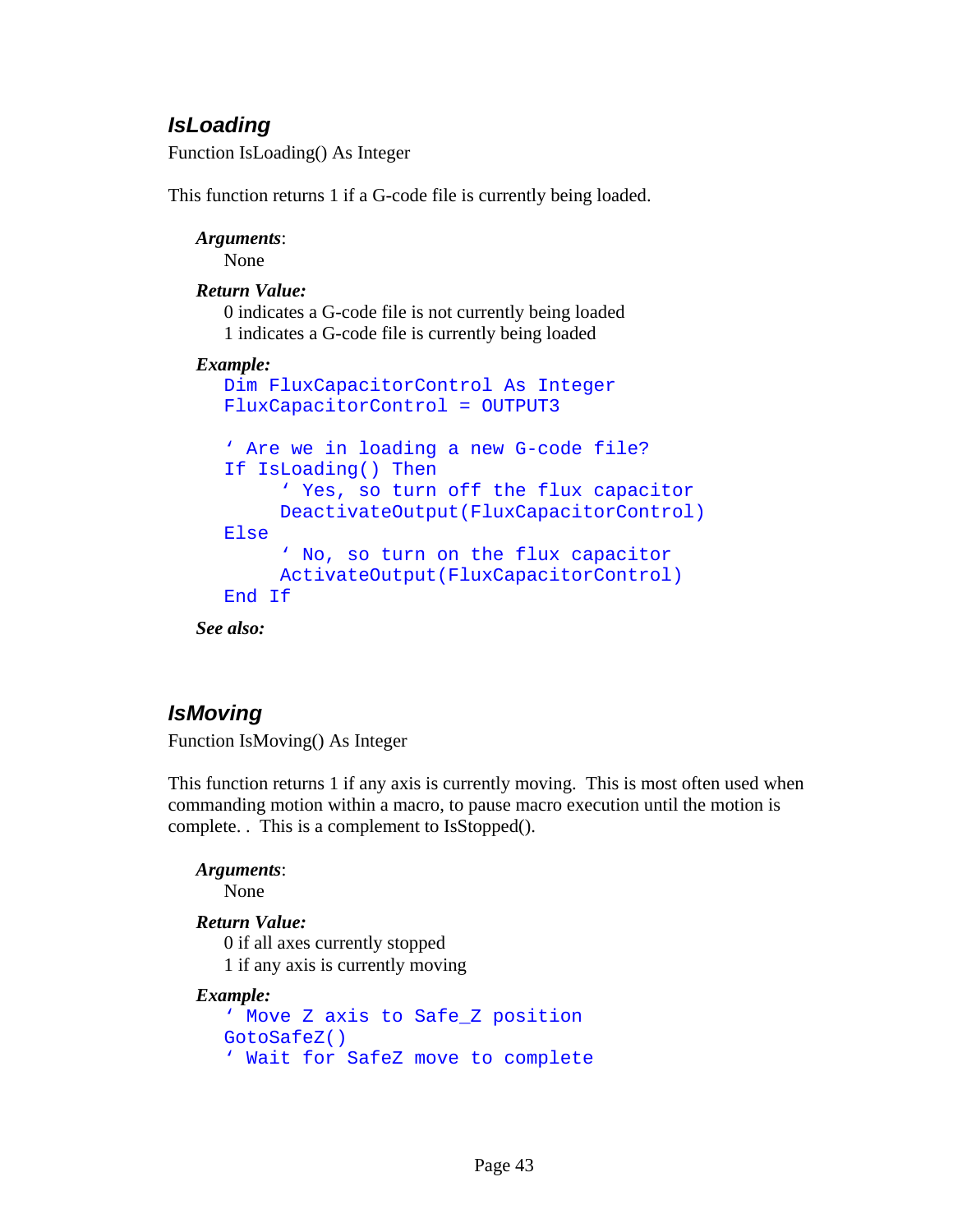```
Sleep(100) 
While IsMoving() 
      Sleep(100) 
Wend
```
#### *See also:*  IsStopped()

# *IsOutputActive*

Function IsOutputActive(Signal As Integer) As Boolean

This function returns Boolean True if the current state of the specified output signal is its active state. Note that in terms of actual signal level, the term "active" depends on how the signal is defined. If the signal is defined in Config->Ports&Pins->OutputSignals as ActiveLow, then IsOutputActive() will return a True value when that signal is being driven to a logic low. If the signal is defined in Config->Ports&Pins->InputSignals as ActiveHigh, then IsOutputActive() will return a True value when that signal is being driven to a logic high.

#### *Arguments*:

Signal is an integer value corresponding to one of pre-defined output signal constants.

#### *Return Value:*

A Boolean value indicating the state of the specified output signal.

### *Example:*

```
' Set OUTPUT1 to its active state 
ActivateSignal(OUTPUT1) 
' Show the user the state of the OUTPUT #1 input 
If IsActive(OUTPUT1) Then 
      MsgBox "OUTPUT #1 output is active" 
Else 
      MsgBox "OUTPUT #1 output is inactive" 
End If 
' Set OUTPUT1 to its inactive state 
DeactivateSignal(OUTPUT1) 
' Show the user the state of the OUTPUT #1 input 
If IsActive(OUTPUT1) Then 
      MsgBox "OUTPUT #1 output is active" 
Else 
      MsgBox "OUTPUT #1 output is inactive" 
End If
```
*See also:*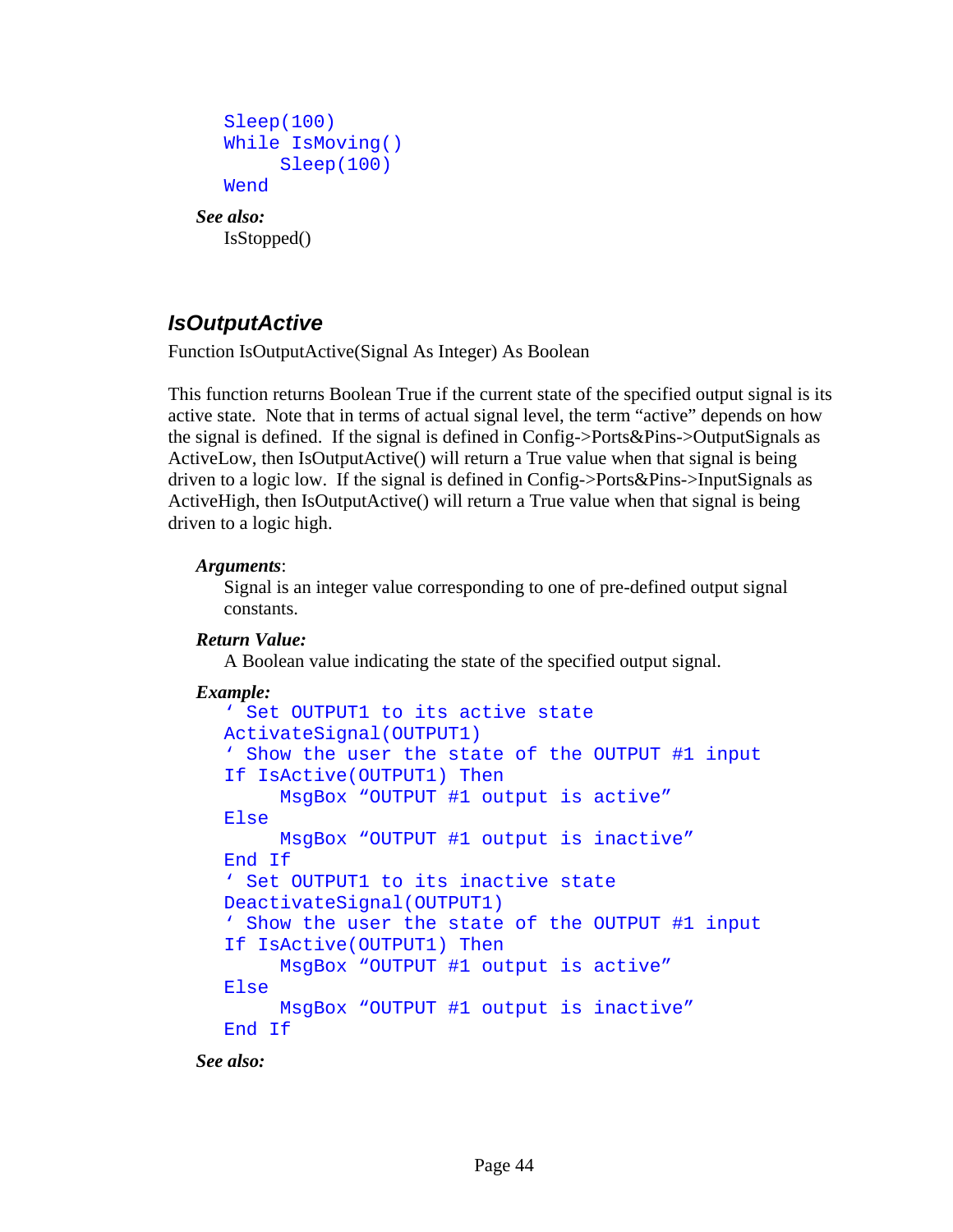## *IsPeriodicScriptRunning*

Function IsPeriodicScriptRunning(ByVal ScriptQFN as String) as Boolean

This function is used to determine if a periodic script has been started.

#### *Arguments*:

ScriptQFN: the string of the Qualified File Name (QFN) for the script to check. The QFN is relative to the Mach install directory. The QFN passed must be identical to the QFN used to start the periodic script.

#### *Return Value:*

True  $=$  the Script is running.  $False =$  the script is not running.

#### *Example:*

' check if the oiler has been started

```
If IsPeriodicScriptRunning("OilerScript") then 
      Msgbox "Oiler script is running." 
Else 
      Msgbox "Oiler script is not running." 
End If
```
#### *See also:*

StartPeriodicScript, StopPeriodicScript,

#### *First Mach3 version with API:*

This API was first implemented in Mach3 version 3.43.06.

## *IsSafeZ*

Function IsSafeZ() As Integer

This function returns 1 if Safe\_Z is enabled in Config->Safe\_Z Setup.

*Arguments*: None *Return Value:*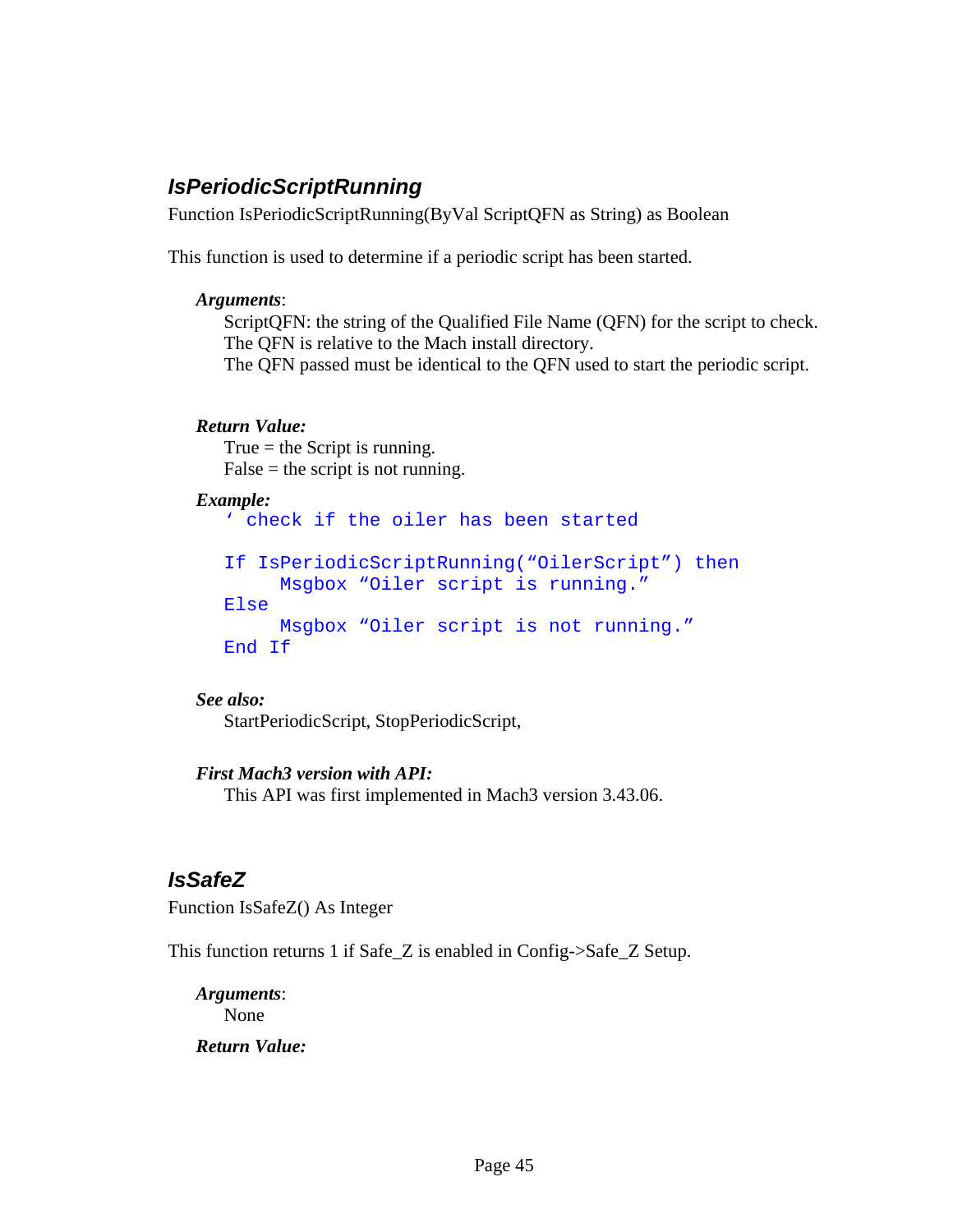0 indicates Safe\_Z is not enabled in Config->Safe\_Z Setup 1 indicates Safe\_Z is enabled in Config->Safe\_Z Setup

### *Example:*

```
' Show user IsSafeZ() 
If IsSafeZ() Then 
     Message "SafeZ is enabled" 
Else 
     Message "SafeZ is disabled" 
End If
```
*See also:* 

# *IsStopped*

Function IsStopped() As Integer

This function returns 1 if all axes are currently stopped. This is most often used when commanding motion within a macro, to pause macro execution until the motion is complete. This is a complement to IsMoving().

### *Arguments*:

None

## *Return Value:*

 0 if any axis is currently moving 1 if all axes are currently stopped

## *Example:*

```
' Move Z axis to Safe_Z position 
GotoSafeZ() 
' Wait for SafeZ move to complete 
Sleep(100) 
While Not IsStopped() 
      Sleep(100) 
Wend
```
#### *See also:*  IsMoving()

# *IsSuchSignal*

Function IsSuchSignal(SignalID As Integer) As Integer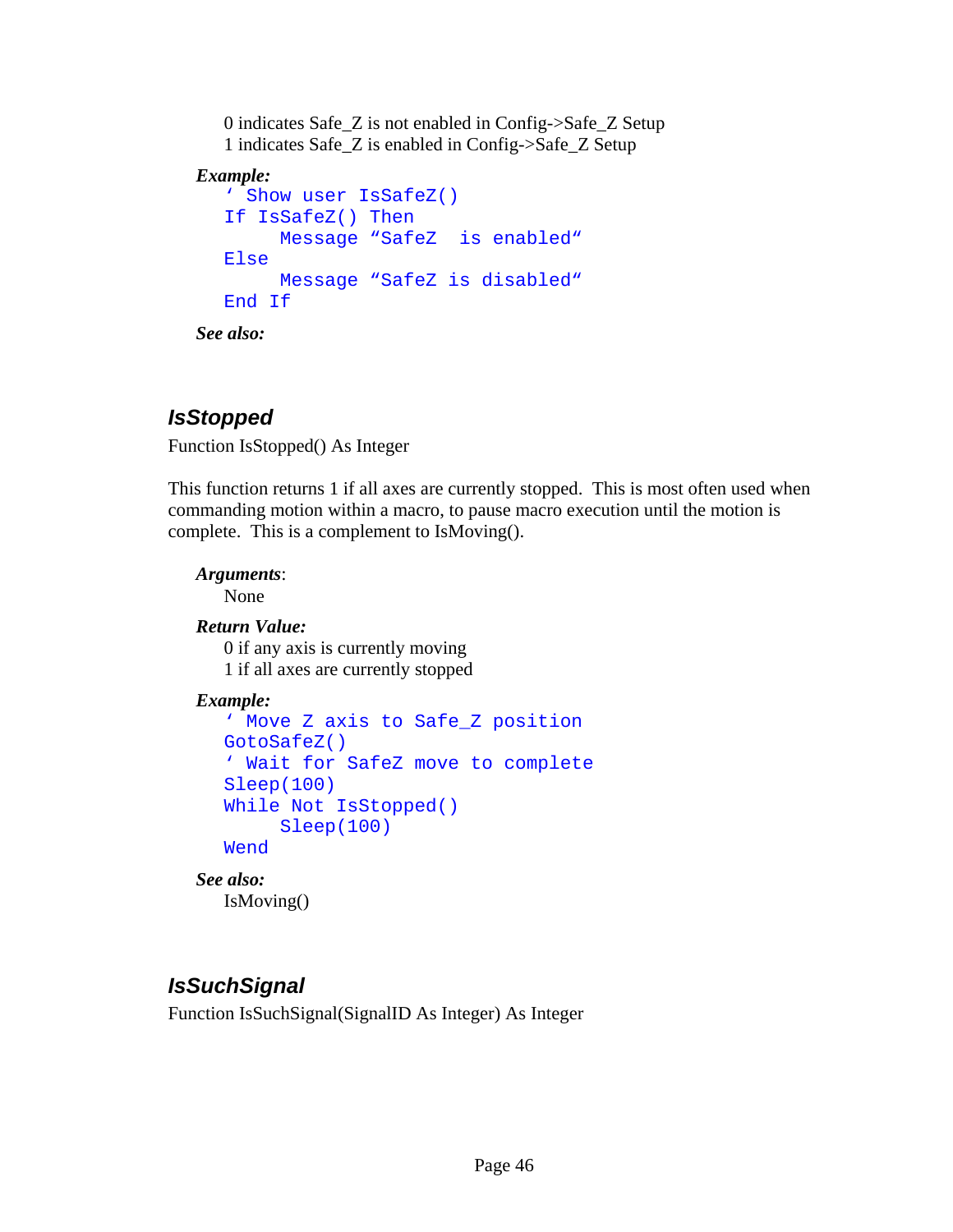This function returns an Integer value indicating whether the specified signal is defined in Config->Ports&Pins. A 0 return value indicates the signal is not defined, while a nonzero return value indicates the signal is defined. This can be used, for example, to ensure a PROBE input is properly defined before trying to do probing.

#### *Arguments*:

SignalID must be one of the pre-defined Mach3 CB output signal constants (see CB Constants), or other value or expression that evaluates to one of those values.

#### *Return Value:*

Signal definition state, as an Integer.  $0 \Rightarrow$  signal is not defined,  $1 \Rightarrow$  signal is defined

#### *Example:*

```
' Is a YHOME input signal properly defined? 
If IsSuchSignal(YHOME) = 0 Then 
      Message "Error! No YHOME input is defined" 
End If
```
*See also:* 

## *JogOff*

Function JogOff(Axis As Integer)

This function is used to stop jogging of the specified axis. It is typically used in conjunction with JogOn() to jog an axis under control of a script.

#### *Arguments*:

```
Axis is an Integer, specifying the axis for which to disable jogging. 0=X, 1=Y,
2=Z, 3=A, etc.
```
#### *Return Value:*

None

```
' Define some constants 
Xaxis = 0Yaxis = 1Zaxis = 2Plus = 0Minus = 1' Jog the Y axis in the minus direction for one second 
JogOn(Yaxis, Minus) 
Sleep(1000) 
' Now stop it
```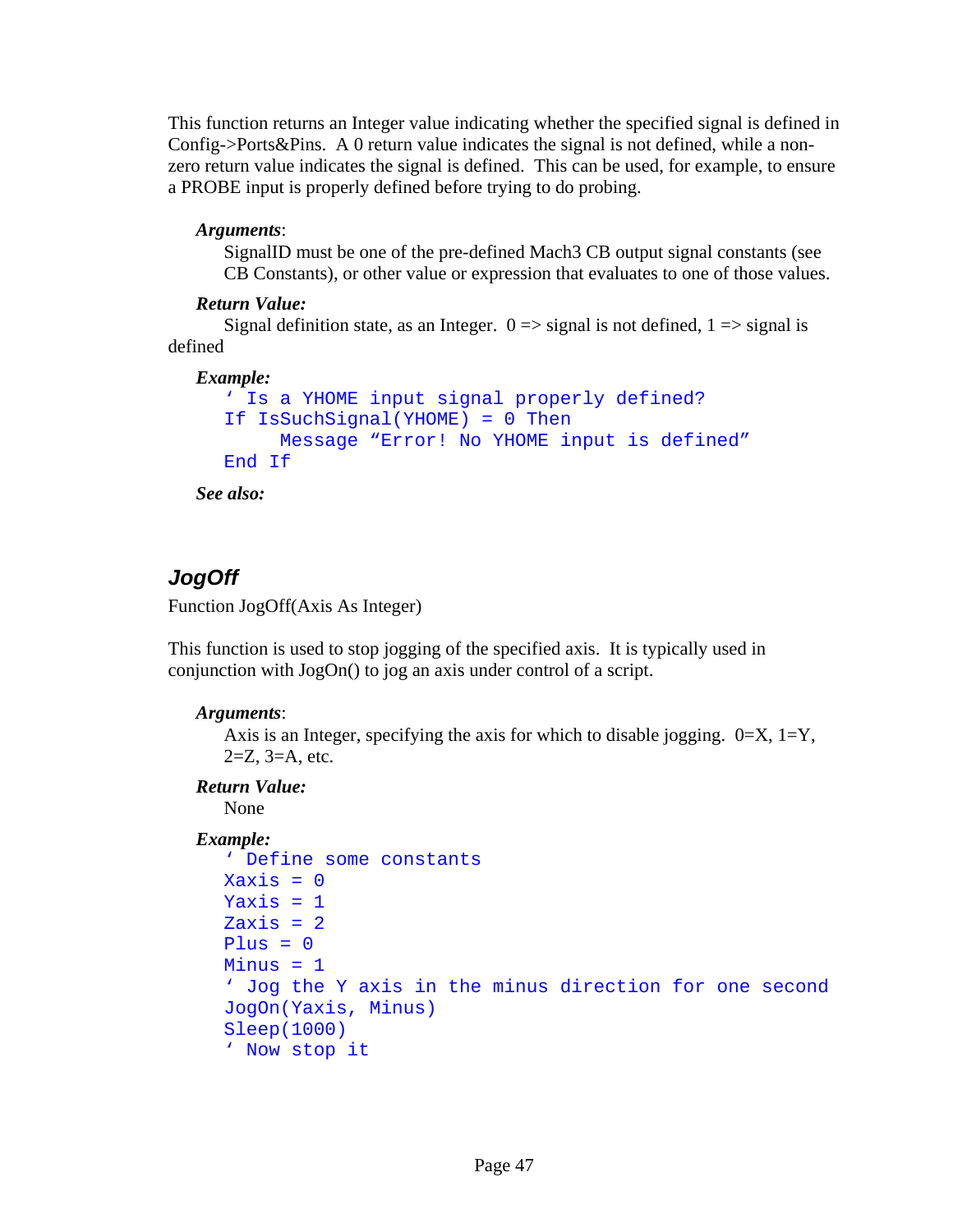```
JogOff(Yaxis)
```
*See also:*  JogOn()

## *JogOn*

Function JogOn(Axis As Integer, Dir as Integer)

This function is used to start an axis jogging in a specified direction at the current default jog speed. Once the axis starts jogging, it will continue until stopped by means if the JogOff() function, execution of a Stop button command, E-stop, or hitting a limit.

#### *Arguments*:

Axis is an Integer, specifying the axis for which to disable jogging.  $0=X$ ,  $1=Y$ ,  $2=Z$ ,  $3=A$ , etc.

Dir is the direction in which to jog.  $0=+$  direction, 1=- direction

#### *Return Value:*

None

#### *Example:*

```
' Define some constants 
  X axis = 0Yaxis = 1Zaxis = 2Plus = 0Minus = 1' Jog the Y axis in the minus direction for one second 
  JogOn(Yaxis, Minus) 
  Sleep(1000) 
  ' Now stop it 
  JogOff(Yaxis) 
See also:
```
## JogOff()

## *LoadFile*

Sub LoadFile(FilePath As String)

This function loads the G-code file specified by FilePath.

#### *Arguments*:

FilePath is the full file system path to the G-code file to be loaded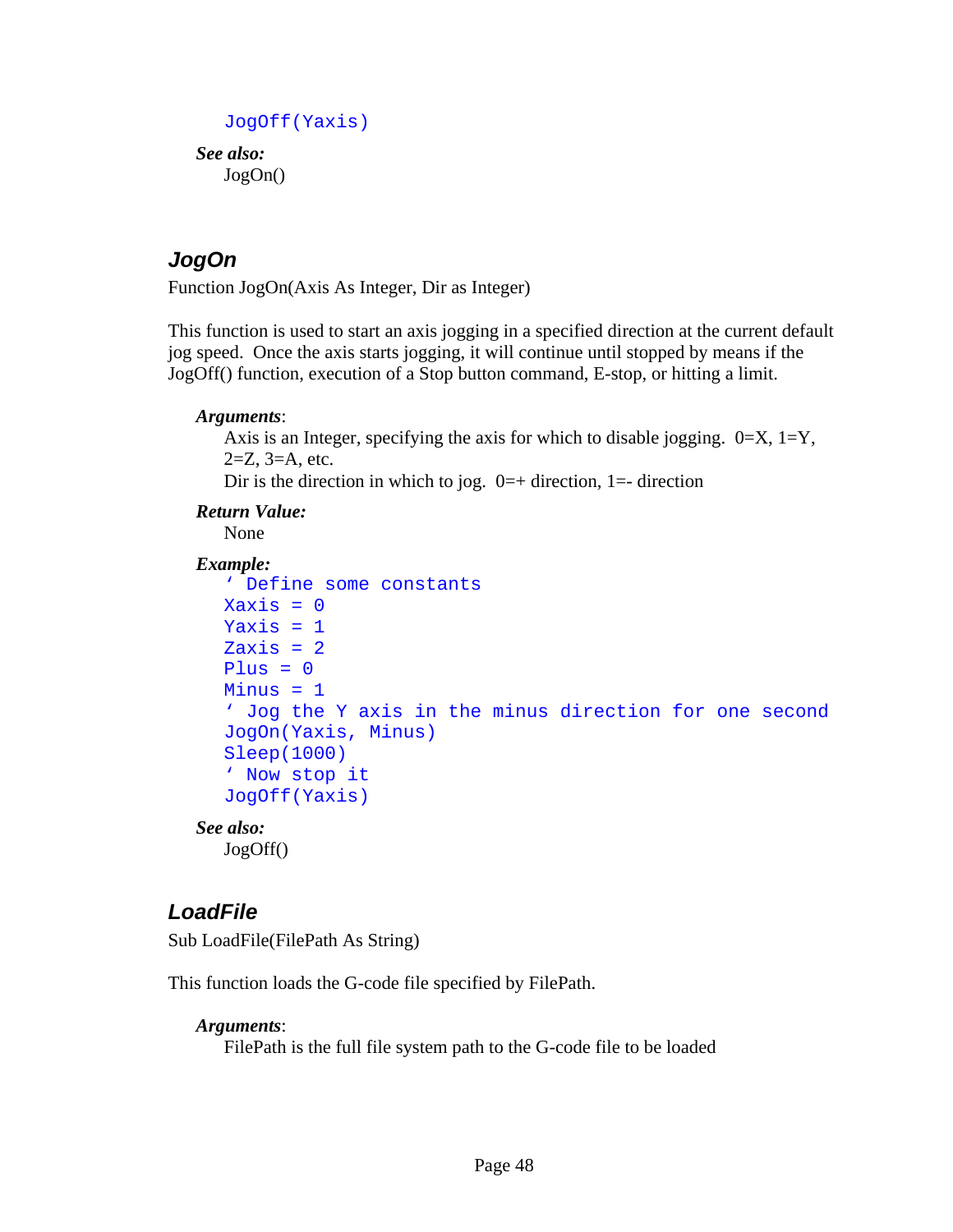```
Return Value: 
    None 
Example: 
   ' Load the roadrunner demo file 
   LoadFile("C:\Mach3\Gcode\roadrunner.tap") 
   ' Now run it 
   RunFile() 
See also: 
    RunFile()
```
### *LoadRun*

Sub LoadRun(Filepath As String)

This function loads the G-code file specified by Filepath, then immediately begins execution. This is exactly equivalent to a LoadFile() followed by a RunFile().

#### *Arguments*:

Filepath is the String path to the G-code file to be run.

*Return Value:* 

None

*Example:* 

```
' Load and run the roadrunner demo file 
LoadRun("C:\Mach3\Gcode\roadrunner.tap")
```
#### *See also:*

LoadFile(), RunFile(), Filename(), IsLoading()

## *LoadStandardLayout*

Sub LoadStandardLayout()

This function re-loads the current default screen set. In most cases, this will be the currently loaded screen set. This is used primarily to re-load the default screen set when exiting a Wizard.

*Arguments*: None *Return Value:*  None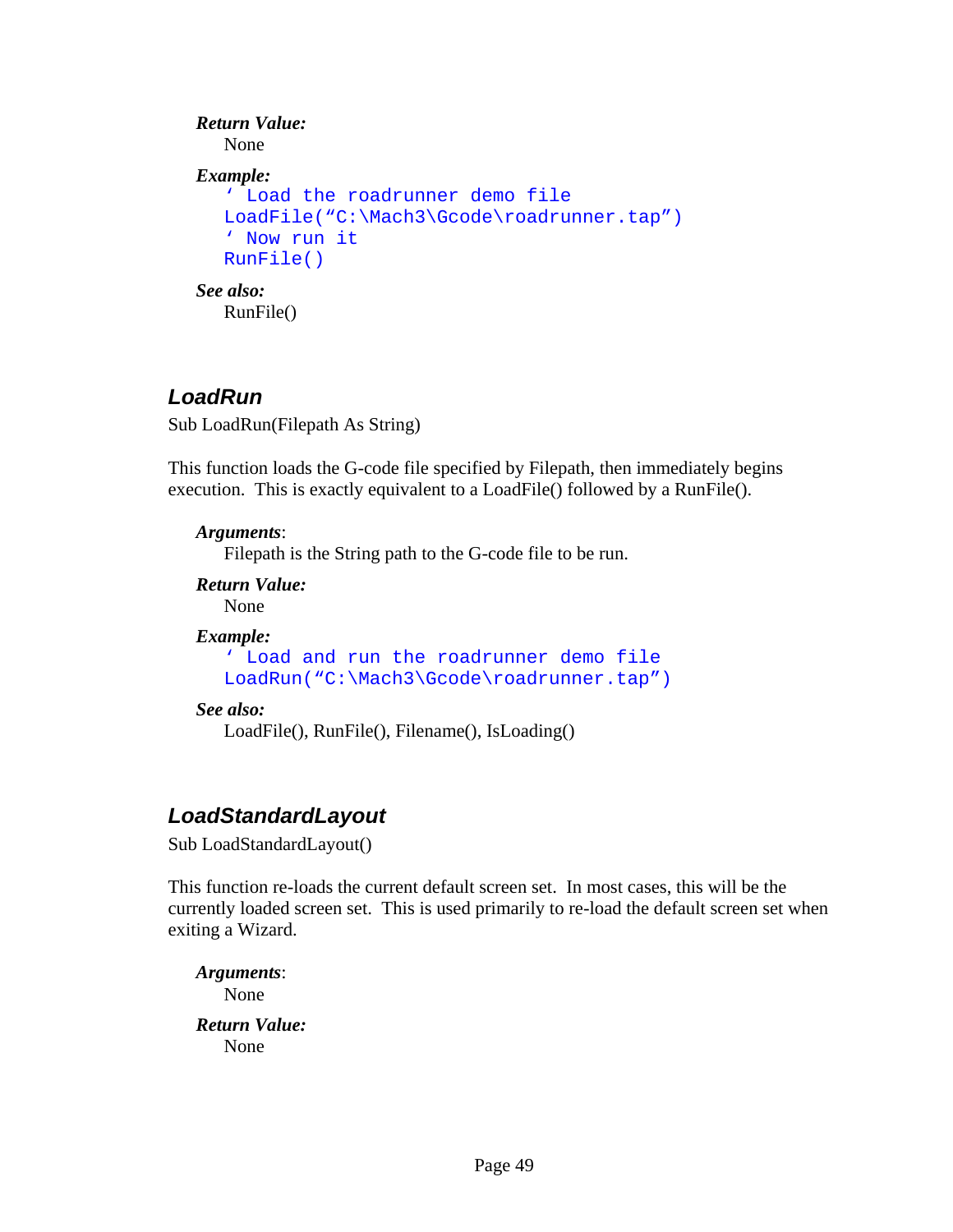*Example:* 

```
' Load default screen set 
LoadStandardLayout()
```
*See also:* 

ToggleScreens()

## *LoadTeachFile*

Sub LoadTeachFile()

This function loads the most recent Teach file into Mach3 for execution. The file must first have been opened or created using OpenTeachFile() or AppendTeachFile() during the current Mach3 session.

```
Arguments: 
  None 
Return Value: 
   None 
Example: 
   ' Create a new Teach File in Mach3\Gcode 
  MyTeachFile = "TeachMe.nc" 
  Err = OpenTeachFile(MyTeachFile) 
  If Err <> 0 Then 
         ' Teach file created successfully 
        ' Write some G Code to it 
         Code "G00 X0 Y0" 
         Code "G02 X0 Y0 I-1 J0 F40" 
         ' Close the Teach file 
         CloseTeachFile() 
         ' Now load the teach file for execution 
         LoadTeachFile() 
  Else 
         ' OpenTeachFile failed 
         Message "Unable to open Teach File" 
  End If
```
*See also:* 

OpenTeachFile(), AppendTeachFile(), CloseTeachFile()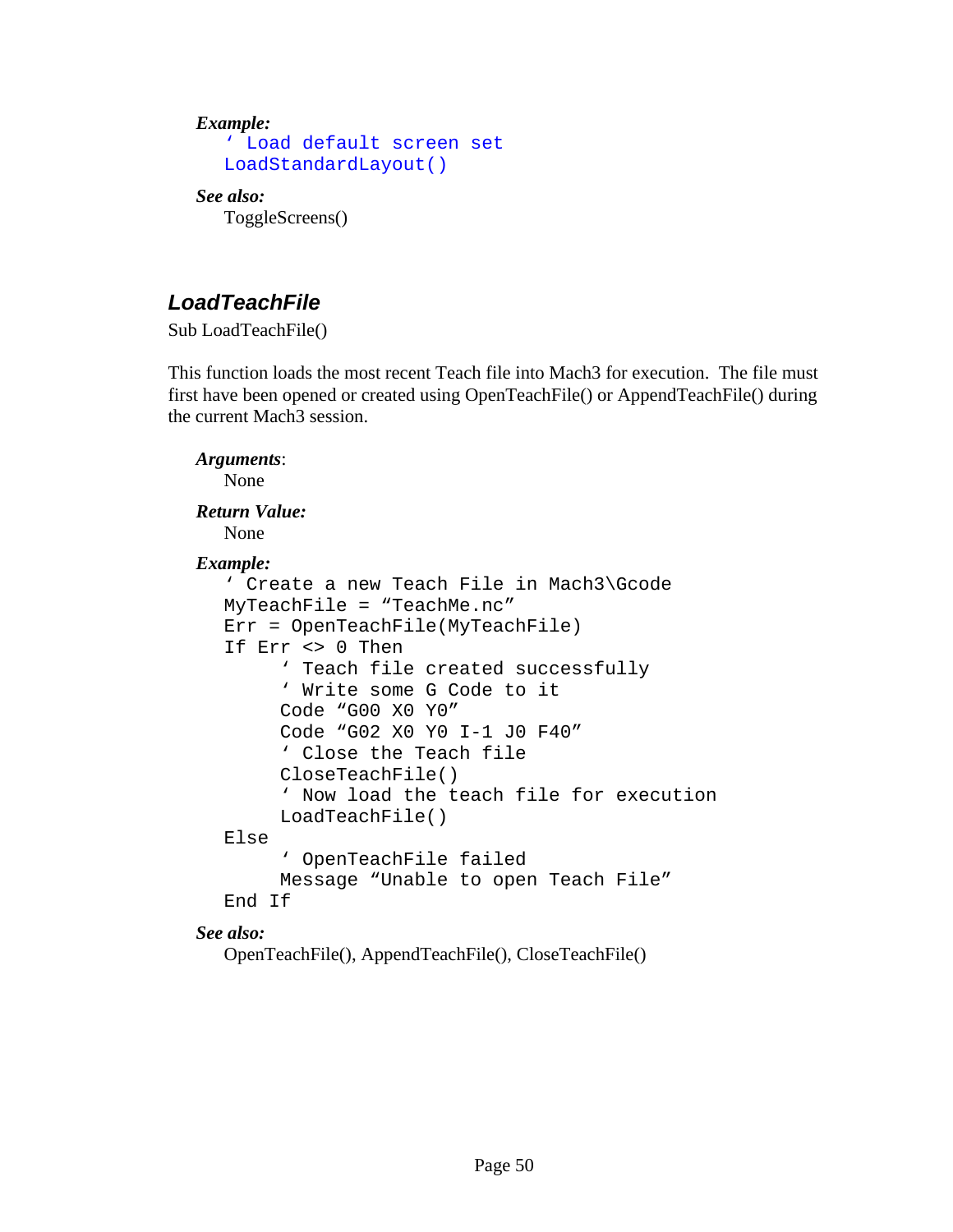## *LoadWizard*

Sub LoadWizard(WizardName As String)

This function loads and runs the specified wizard. Wizards reside in the Mach3\Addons directory, and each wizard consists of a number of files with a subdirectory of the Addons directory. The WizardName String passed as the argument to LoadWizard must be just the name of the top-level subdirectory for the wizard.

#### *Arguments*:

WizardName is the name of the Wizard to be run, as a String

```
Return Value: 
   None 
Example: 
   ' Load and run the "Circular Pocket" Wizard 
  LoadWizard("Circular Pocket")
```
*See also:* 

## *MachMsg*

Function MachMsg(Prompt As String, Title As String, DialogType As Integer) As Integer

This function display a dialog box with one of several different combinations of buttons, and waits for the user to click one of the buttons. The Title argument String is displayed in the title bar of the dialog. The Message argument String is displayed in the client portion of the dialog, above the buttons. Clicking on any button closes the dialog, and the return value of the function indicates which button the user clicked.

#### *Arguments*:

Message is the String to be displayed in the client area of the dialog, above the  $button(s)$ 

Title is the String to be displayed in the title bar of the dialog

DialogType is an Integer value which defines which buttons will be displayed on the dialog as follows:

- $0 = OK$  button
- $1 = OK$ , Cancel buttons
- $2 =$  Abort, Retry, Ignore buttons
- $3 = Yes$ , No, Cancel buttons
- $4 = Yes$ . No buttons
- $5 =$  Retry, Cancel buttons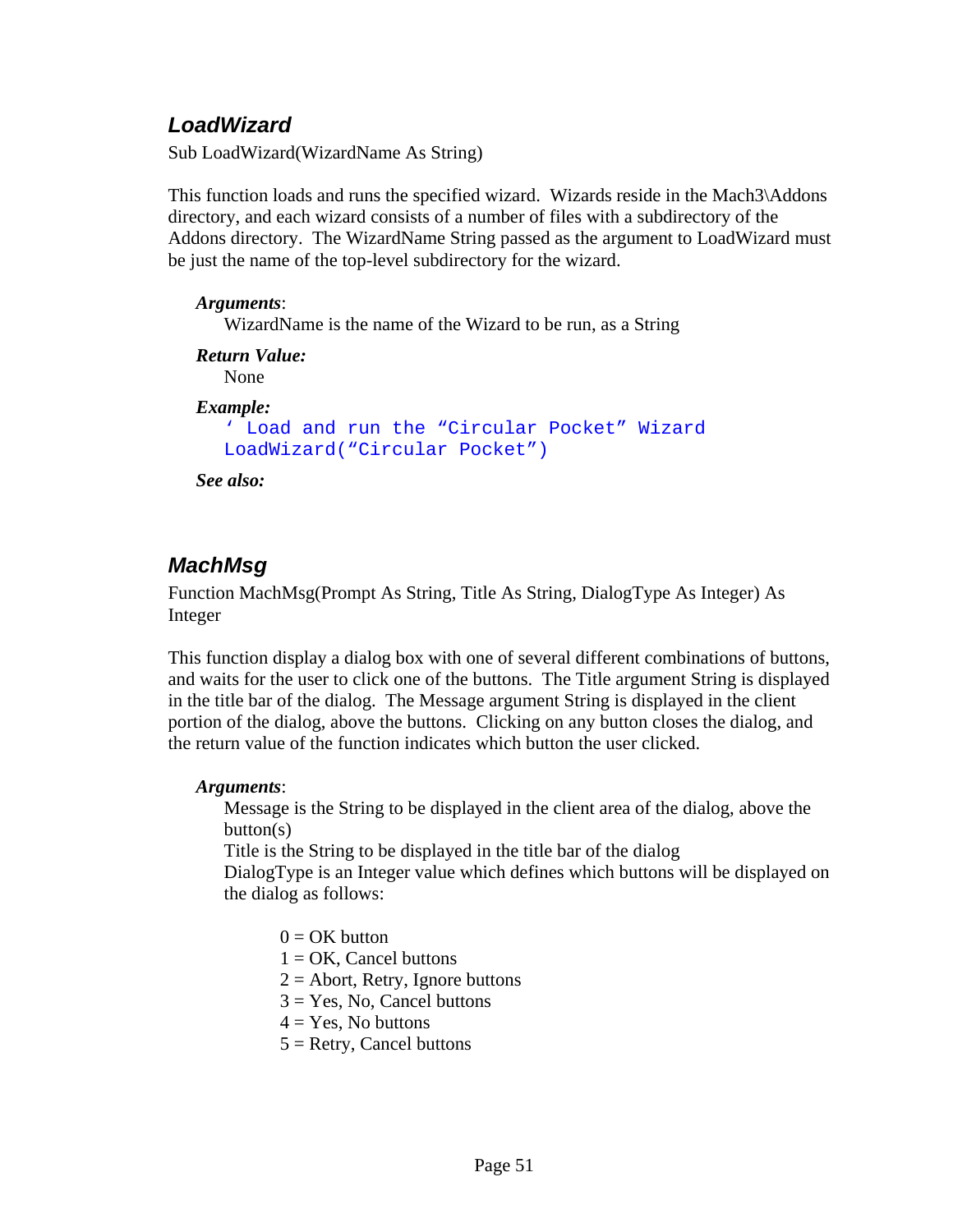```
6 = Cancel, Try Again, Continue buttons
```
#### *Return Value:*

Integer value indicating which button the user clicked, as follows:

 $OK = 1$  $Cancel = 2$ Abort  $= 3$ Retry  $= 4$ Ignore  $= 5$  $Yes = 6$ No  $= 7$ Try Again  $= 10$ Continue  $= 11$ 

#### *Example:*

' Define some constants for MachMsg dialog types MachMsgTypeOK = 0 MachMsgTypeOKCancel = 1 MachMsgTypeAbortRetryIgnore = 2 MachMsgTypeYesNoCancel = 3 MachMsgTypeYesNo = 4 MachMsgTypeRetryCancel = 5 MachMsgTypeCancelTryAgainContinue = 6 ' Define some constants for MachMsg return codes MachMsqReturnOK = 1 MachMsgReturnCancel = 2 MachMsgReturnAbort = 3 MachMsgReturnRetry = 4 MachMsgReturnIgnore = 5 MachMsgReturnYes = 6 MachMsgReturnNo = 7 MachMsgReturnTryAgain = 10 MachMsgReturnContinue = 11 ' Display an Abort/Retry/Ignore dialog Ret = MachMsg("Flux Capacitor Failed to Start",  $\overline{\phantom{a}}$  "Flux Capacitor Warning", MachMsgTypeAbortRetryIgnore) If Ret = MachMsgReturnAbort Then ' Handle Abort here ElseIf Ret = MachMsgReturnRetry Then ' Handle Retry here ElseIf Ret = MachMsgReturnIgnore Then ' Handle Ignore here End If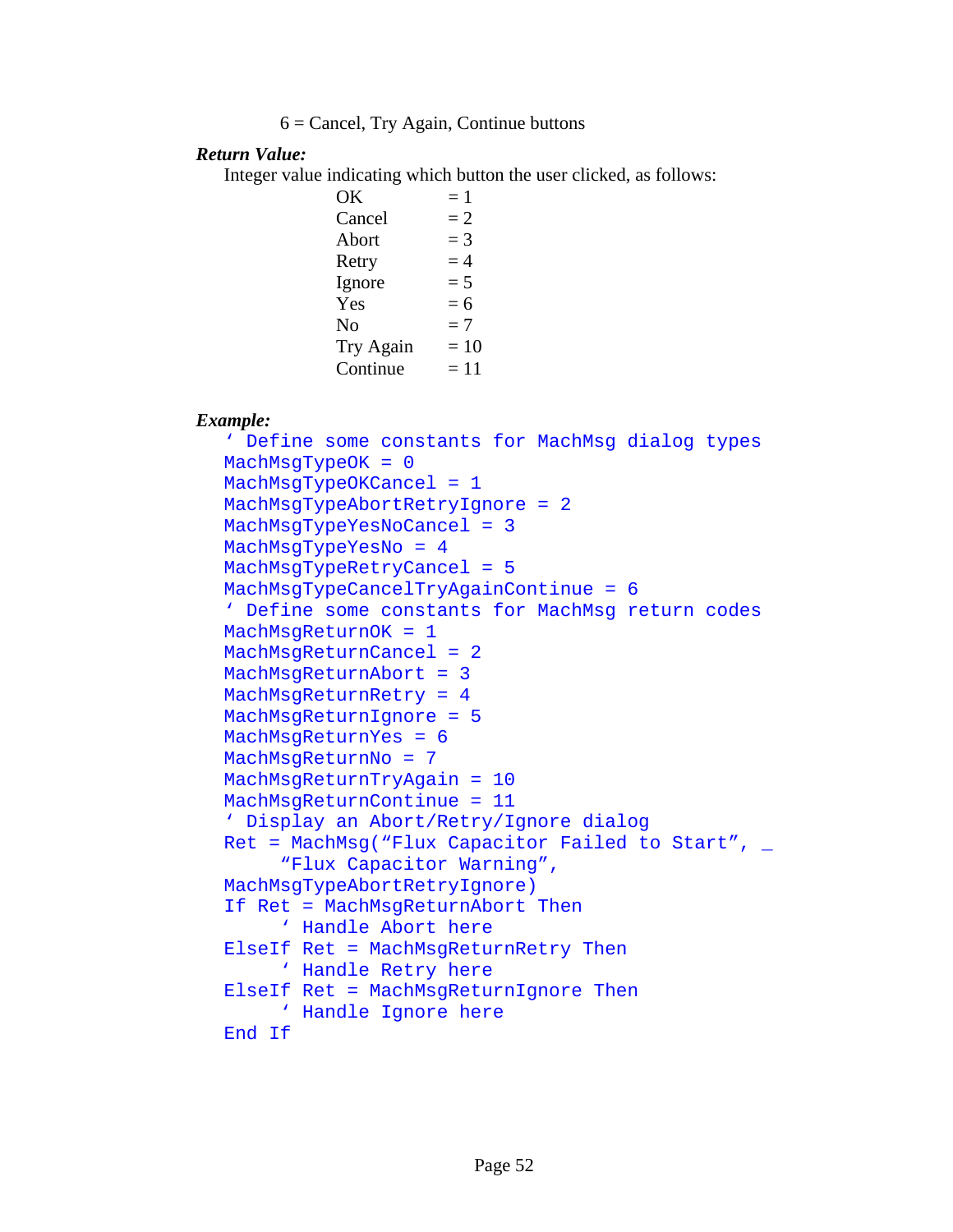| <b>Flux Capacitor Warning</b>  |       |        |
|--------------------------------|-------|--------|
| Flux Capacitor Failed to Start |       |        |
| Abort                          | Retry | Ignore |

```
 Message(), Question(), AskTextQuestion(), GetCoord(),
```
## *MaxX*

Function MaxX() As Double

This function returns the maximum X extent of the currently open G-code file as a Double

*Arguments*: None

*Return Value:* 

Maximum X extent of currently loaded G-code file as a Double

#### *Example:*

' Show user the current program extents Message "MinX=" & MinX() & " MaxX=" & MaxX() &  $\_$ " MinY=" & MinY() & " MaxY=" & MaxY()

### *See also:*

MinX(), MinY, MaxY()

## *MaxY*

Function MaxY() As Double

This function returns the maximum Y extent of the currently open G-code file as a Double

*Arguments*: None

*Return Value:* 

Maximum Y extent of currently loaded G-code file as a Double

```
Example: 
  ' Show user the current program extents 
  Message "MinX=" & MinX() & " MaxX=" & MaxX() & \_
```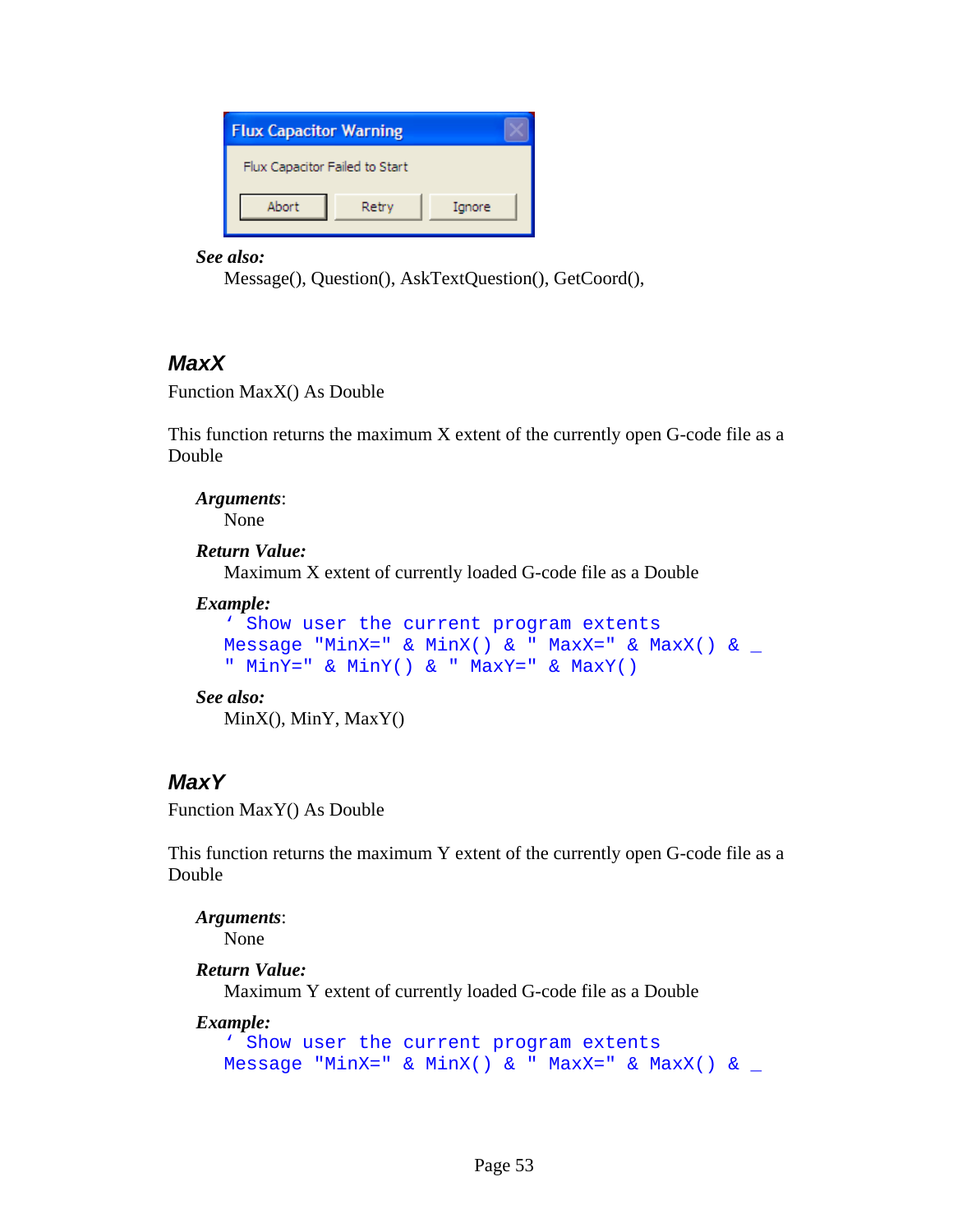```
" MinY=" & MinY() & " MaxY=" & MaxY() 
See also:
```

```
 MaxX(), MinY, MaxY()
```
### *Message*

Sub Message(MessageText As String)

This function displays MessageText on the status line.

#### *Arguments*:

MessageText is the String text to display on the status line.

*Return Value:*  None

#### *Example:*

```
' Display the current tool number on the status line 
Message "Current tool is " & GetCurrentTool()
```
#### *See also:*

Message(), Question(), Ask TextQuestion(), MachMsg(), GetCoord()

## *MinX*

Function MinX() As Double

This function returns the minimum X extent of the currently open G-code file as a Double

#### *Arguments*:

None

### *Return Value:*

Minimum X extent of currently loaded G-code file as a Double

#### *Example:*

```
' Show user the current program extents 
Message "MinX=" & MinX() & " MaxX=" & MaxX() & _{-}" MinY=" & MinY() & " MaxY=" & MaxY()
```
#### *See also:*

MinX(), MinY, MaxY()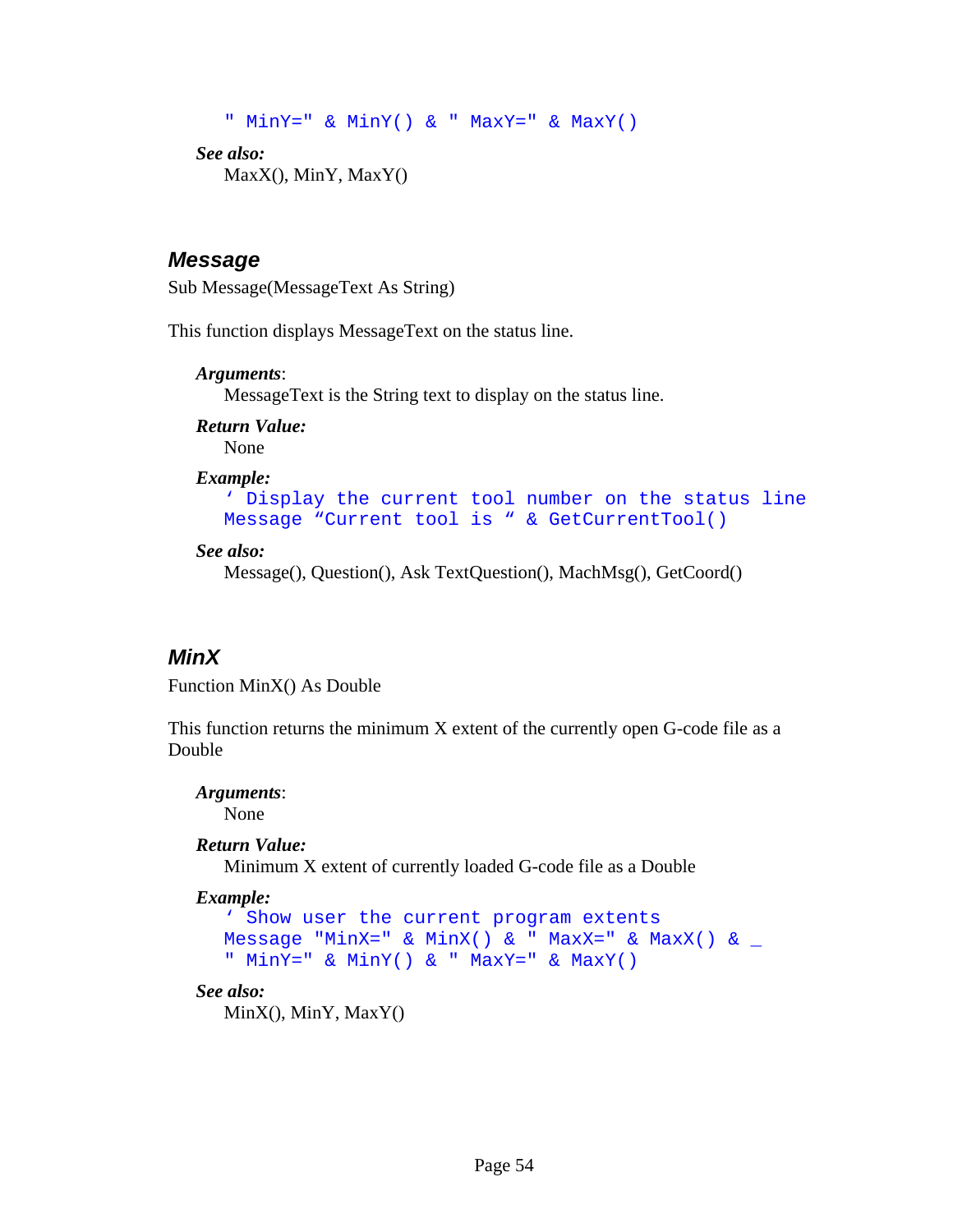## *MinY*

Function MinY() As Double

This function returns the minimum Y extent of the currently open G-code file as a Double

*Arguments*: None

### *Return Value:*

Minimum Y extent of currently loaded G-code file as a Double

### *Example:*

```
' Show user the current program extents 
Message "MinX=" & MinX() & " MaxX=" & MaxX() & \overline{\phantom{a}}" MinY=" & MinY() & " MaxY=" & MaxY()
```
### *See also:*

MinX(), MinY, MaxY()

## *nFmt*

Function nFmt(Val As Double, Digits As Integer) As Double

This function rounds a Double value to the specified number of decimal places

## *Arguments*:

Val is the Double value to be rounded Digits is the number of digits right of the decimal place to round to

## *Return Value:*

Rounded vale, as a Double

### *Example:*

```
' Round 1.23456789 to 4 decimal places 
' Display it – will display as 1.2345 
Message nFmt(1.23456789, 4)
```
*See also:* 

# *NotifyPlugins*

Sub NotifyPlugins(Event As Integer)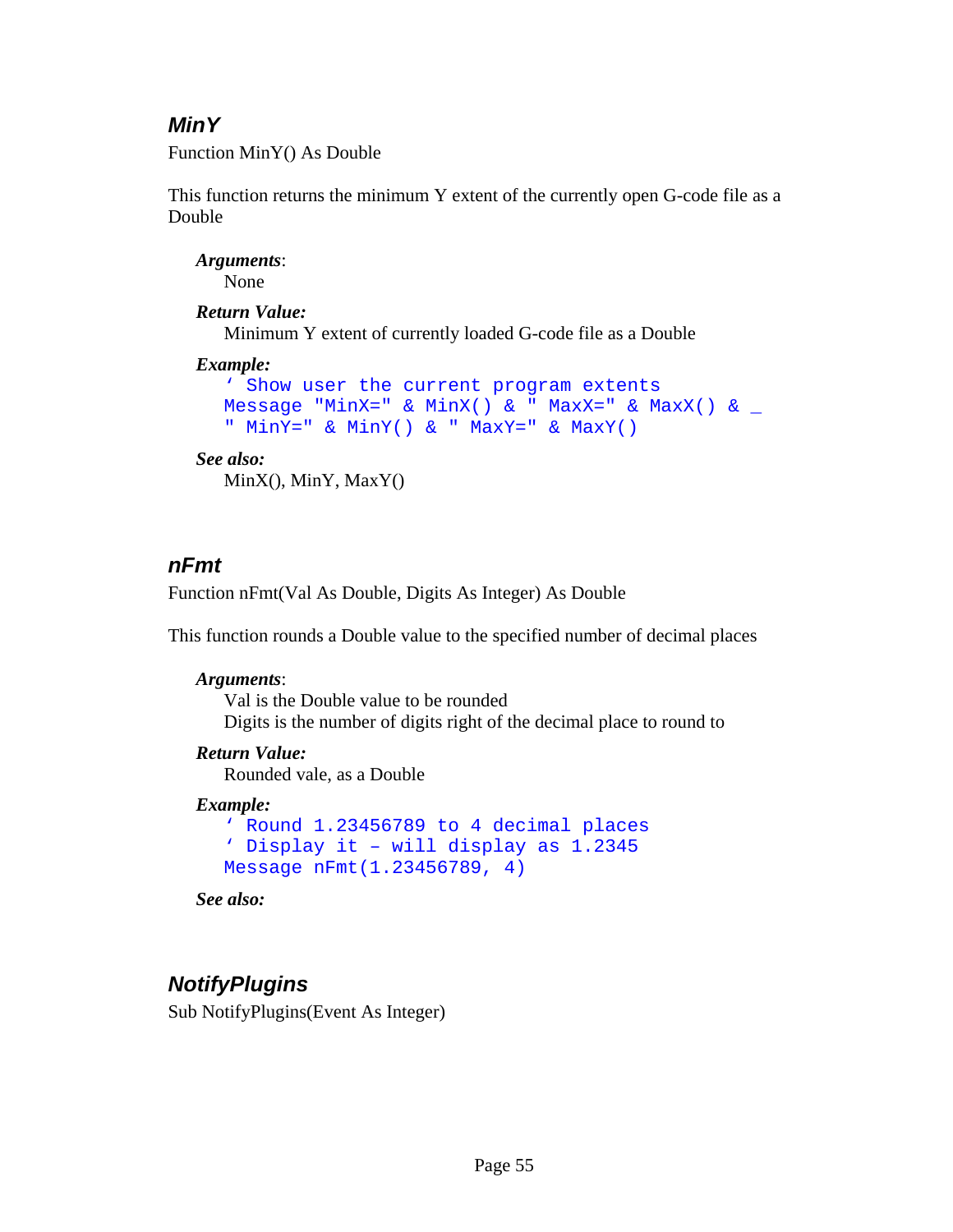This function invokes the MyNotify method of all currently loaded Plug-ins, passing Event as the argument.

#### *Arguments*:

Event is an Integer value that will be passed as the argument to the MyNotify methods of all loaded plug-ins.

*Return Value:*  None

*Example:* 

*See also:* 

## *NumberPad*

Function NumberPad (ByVal PadTitle As string) As Double

This function displays a number pad for data tnetry. The pad is large to allow easy use with touch screens. The number pad size can also be changed via dragging a border.

#### *Arguments*:

PadTitle is the string to display as the title of the number pad.

#### *Return Value:*

The value entered into the numberpad.

#### *Example:*

Option explicit

Dim d As Double d = NumberPad("test num pad") MsgBox "value entered = " & d

#### *First Mach3 version with API:*

This API was first implemented in Mach3 version 3.43.06.

## *OpenDigFile*

Sub OpenDigFile()

This function opens a digitization log file. When OpenDigFile is executed a FileOpen dialog will be displayed, and the user can select an existing file, or enter a new file name,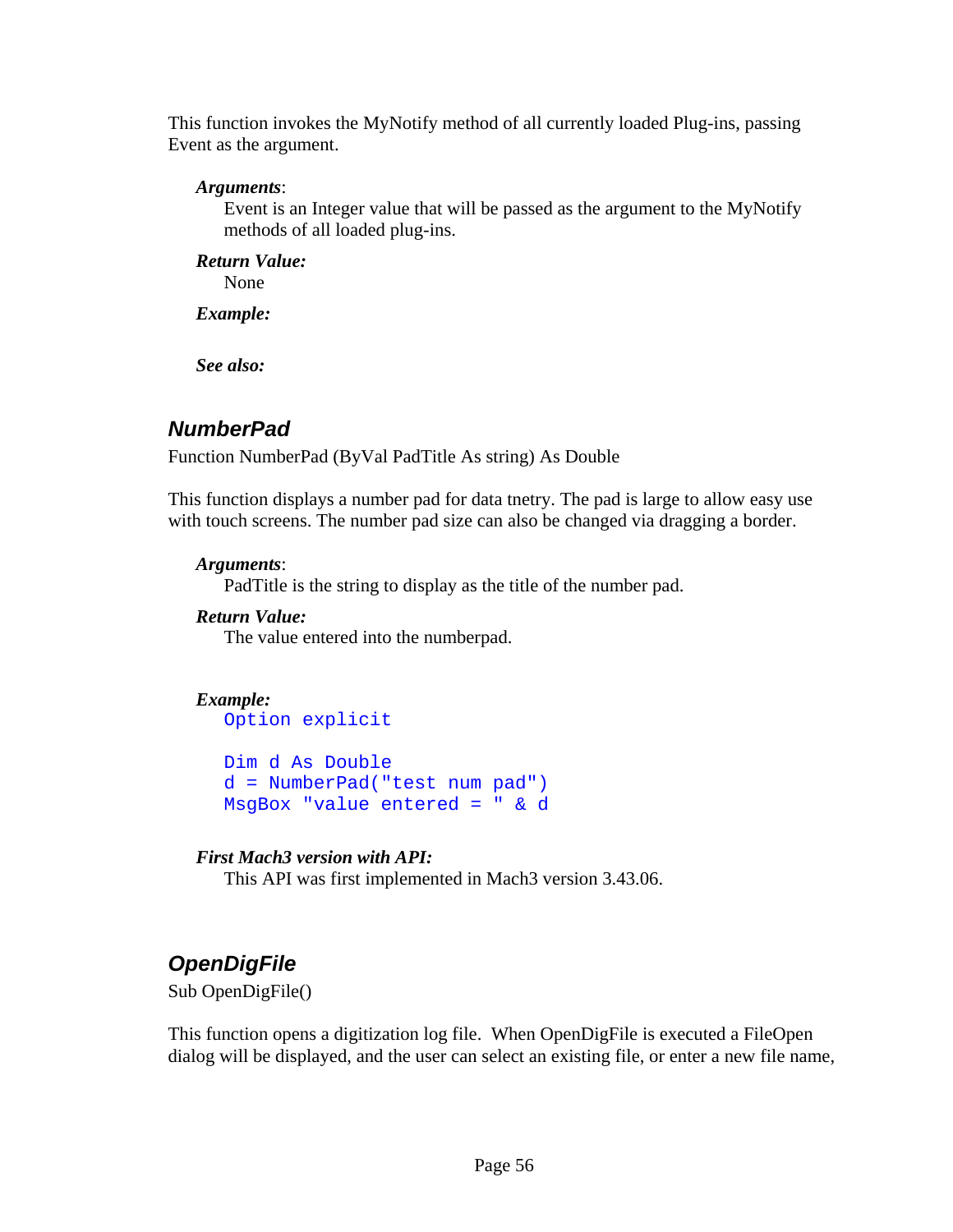to which digitization (probing) data points will be written. Once opened, G31 commands will cause the probe trigger position to be written to the digitization file. When digitization is complete, CloseDigFile() can be used to close the file.

*Arguments*: None *Return Value:*  None *Example:* 

*See also:* 

# *OpenTeachFile*

Function OpenTeachFile (Filename As String) As Integer

This function re-opens an existing Teach file at Gcode\Filename in the Mach3 directory, and appends any commands subsequently executed via MDI or Code() to that file, until CloseTeachFile() is executed.

```
Arguments: 
  F 
Return Value: 
    A 
Example: 
   ' Create a new Teach File in Mach3\Gcode 
  MyTeachFile = "TeachMe.nc" 
  Err = OpenTeachFile(MyTeachFile) 
   If Err <> 0 Then 
         ' Teach file created successfully 
        ' Write some G Code to it 
         Code "G00 X0 Y0" 
         Code "G02 X0 Y0 I-1 J0 F40" 
         ' Close the Teach file 
         CloseTeachFile() 
         ' Now load the teach file for execution 
         LoadTeachFile() 
  Else 
         ' OpenTeachFile failed 
         Message "Unable to open Teach File" 
  End If
```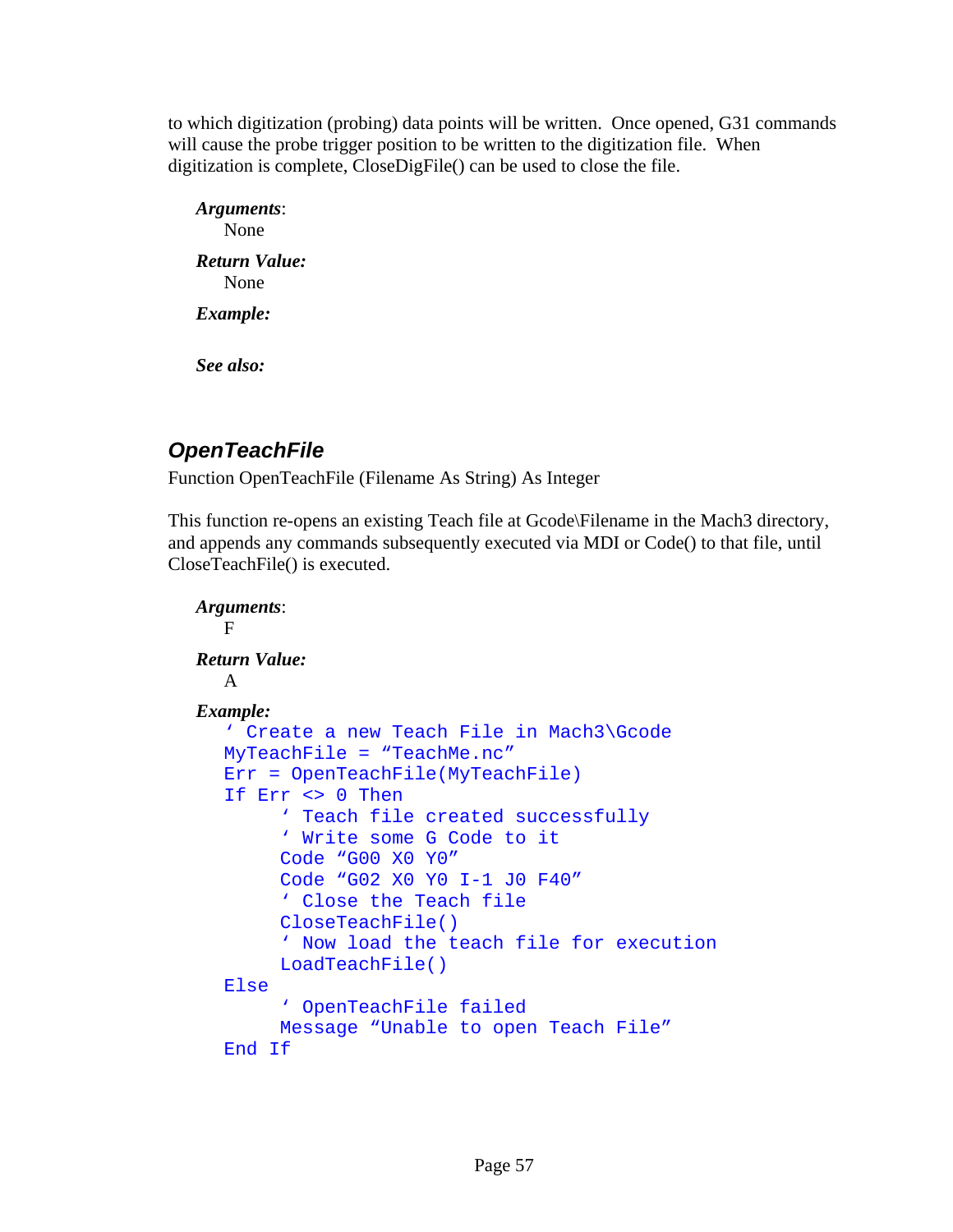AppendTeachFile(), CloseTeachFile()

### *Param1*

Function Param1() As Double

This function returns the value of the P parameter passed to an M-macro.

#### *Arguments*:

None

#### *Return Value:*

Double value passed a P parameter to M-macro

#### *Example:*

```
' This macro expects three arguments: P, Q, & R 
' If put into an M-macro, and invoked via MDI, it will 
' display the argument values on the status line 
' For example, if using M1200: 
' M1200 P1.234 Q2.345 R3.456 
' Executing the above line to MDI will display: 
' P=1.234 Q=2.345 R=3.456 
Parg = Param1() 
Qarg = Param2() 
Rarg =qMessage "P=" & Parg & "P=" & Qarg & "R=" & Rarg
```
#### *See also:*

Param2(), Param3()

### *Param2*

Function Param2() As Double

This function returns the value of the Q parameter passed to an M-macro.

```
Arguments: 
   None 
Return Value: 
    Double value passed a Q parameter to M-macro 
Example: 
   ' This macro expects three arguments: P, Q, & R
```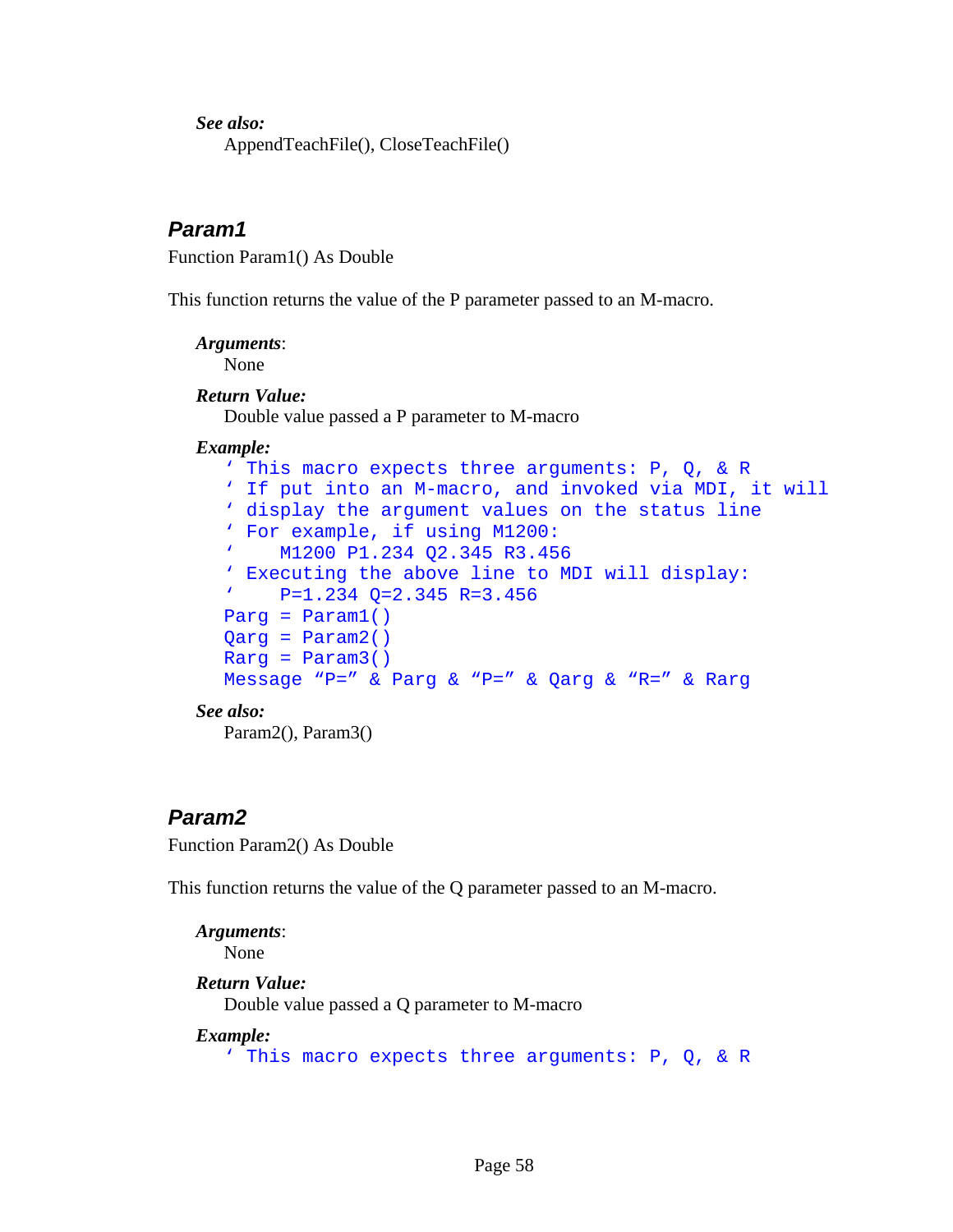```
' If put into an M-macro, and invoked via MDI, it will 
  ' display the argument values on the status line 
   ' For example, if using M1200: 
   ' M1200 P1.234 Q2.345 R3.456 
   ' Executing the above line to MDI will display: 
  ' P=1.234 Q=2.345 R=3.456 
  Parg = Param1()Qarg = Param2() 
  Rarg = Param3()Message "P=" & Parg & "P=" & Qarg & "R=" & Rarg 
See also: 
   Param1(), Param3()
```
## *Param3*

Function Param3() As Double

This function returns the value of the R parameter passed to an M-macro.

#### *Arguments*:

None

#### *Return Value:*

Double value passed a R parameter to M-macro

#### *Example:*

```
' This macro expects three arguments: P, Q, & R 
  ' If put into an M-macro, and invoked via MDI, it will 
  ' display the argument values on the status line 
  ' For example, if using M1200: 
  ' M1200 P1.234 Q2.345 R3.456 
  ' Executing the above line to MDI will display: 
  ' P=1.234 Q=2.345 R=3.456 
  Parg = Param1()Qarg =qRarg = Param3() 
  Message "P=" & Parg & "P=" & Qarg & "R=" & Rarg 
See also:
```
Param1(), Param2()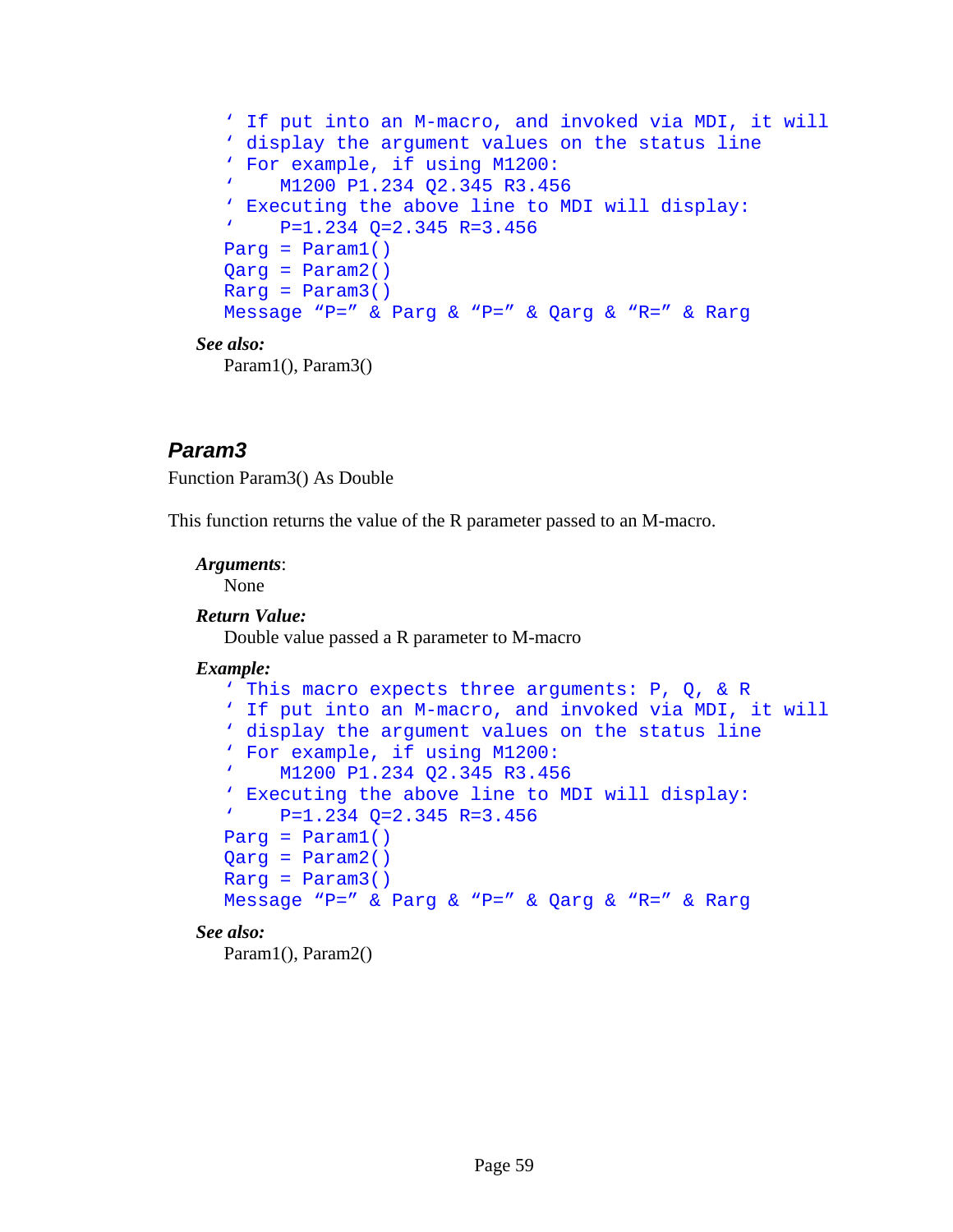## *PlayWave*

Sub PlayWave(Filename As String)

This function plays a .WAV file through the PCs audio system. Filename gives the name of the WAV file to be played.

### *Arguments*:

Filepath is the String file path to the WAV file to be played

*Return Value:*  None

```
Example: 
  PlayWave("C:\WINDOWS\Media\Windows XP Startup.wav")
```
*See also:* 

# *ProgramSafetyLockout*

Function ProgramSafetyLockout() As Boolean

This function is used to retrieve the state of the Mach menu config/general-config dialog option which determines if input 1 is being used to control the Mach G-Code inhibit feature.

*Arguments*: None *Return Value:*  True: The option is checked False: the option is not checked *Example:*  MsgBox "Program Safety Lockout " & ProgramSafetyLockout() *See also:*  n/a

```
First Mach3 version with API:
```
This API was first implemented in Mach3 version 3.43.06.

# *PutPortByte*

Sub PutPortByte(PortAddr As Integer, Value As Integer)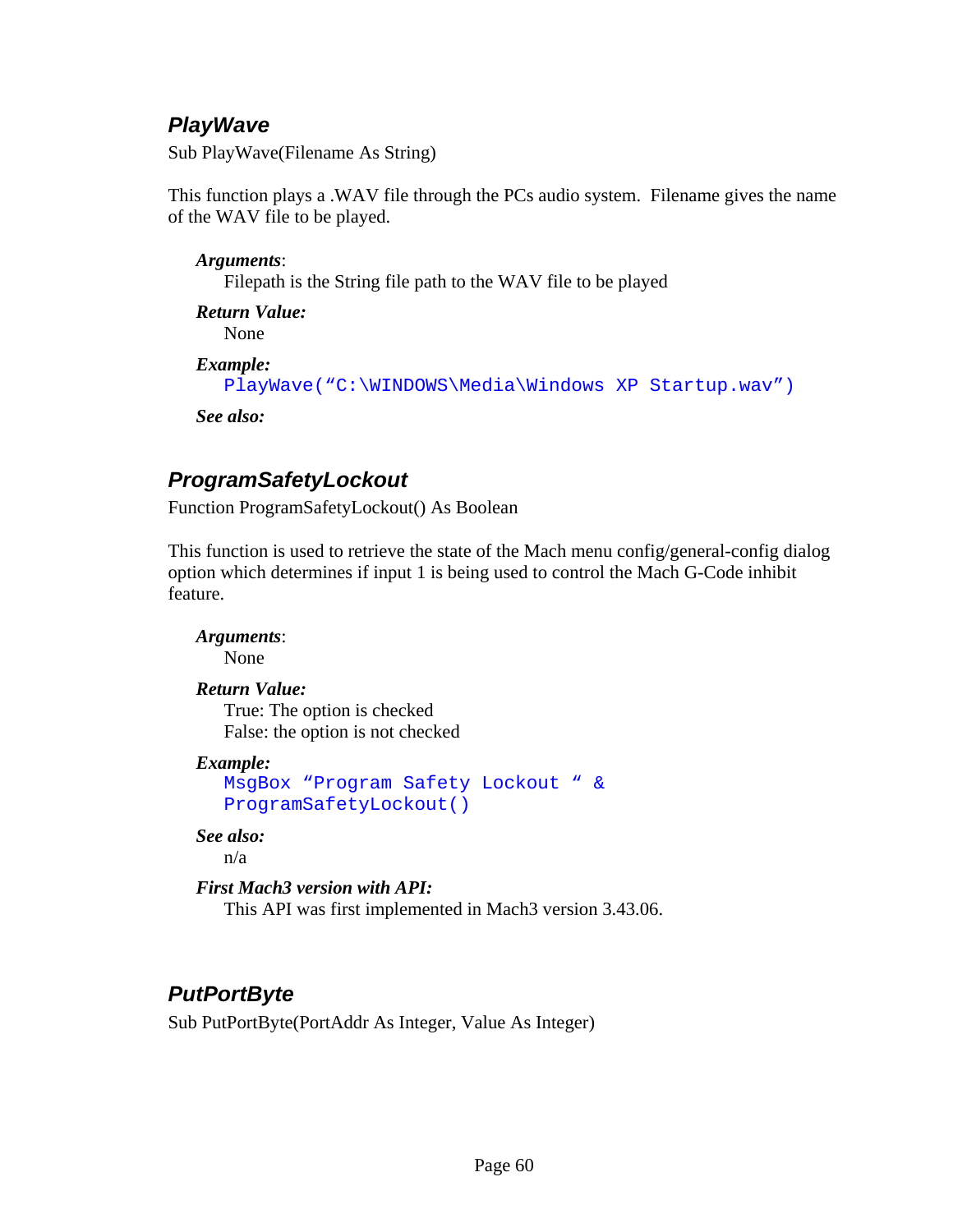This function writes the 8-bit data given by Value to the 8-bit PC I/O port whose address is given by PortAddr. This function can be used for writing hardware devices not directly supported by Mach3.

### *Arguments*:

PortAddr is the Integer address of the port to be written Value is the Integer value to be written. Only the 8 least significant bits (LSBs) are written.

## *Return Value:*

None

### *Example:*

```
' Our port address 
PortAddr = 1016 ' 0x3f8PortData = 154 ' 0xa5
' Write 0xa5 to data register of parallel port at 
0x3f8 
PortData = PutPortByte(PortAddr, PortData)
```
### *See also:*

GetPortByte()

# *Question*

Function Question(Prompt As String) As Double

This function displays a dialog box with an OK button, and a text box into which the user can enter a numeric value. The Prompt string is displayed above the test box. This value is returned as a Double. This can be used for getting a single numeric value from the user.

### *Arguments*:

Prompt is the prompt string displayed in the Question dialog.

### *Return Value:*

Double value entered into text box by user

```
' Get next X position from user 
NextPos = Question("Enter next X position:") 
' Go there 
Code "G00 X" & NextPos
```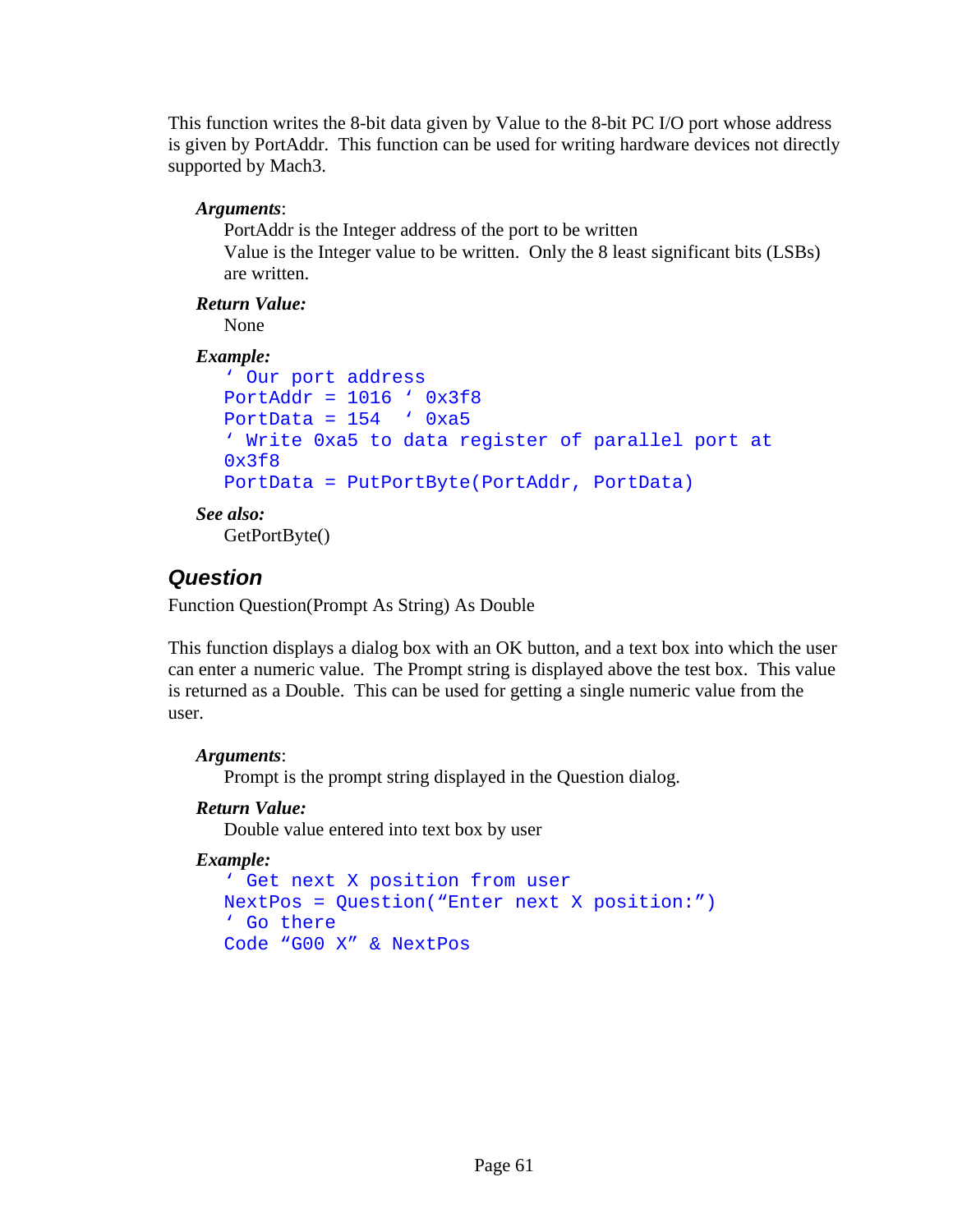| <b>Answer This:</b>    |       |  |
|------------------------|-------|--|
| Enter next X position: |       |  |
|                        |       |  |
|                        | 1.234 |  |
|                        | 0K    |  |
|                        |       |  |

Message(), Question(), AskTextQuestion(), MachMsg(), GetCoord()

## *QueueDepth*

Function QueueDepth() As Integer

This function returns the current number of entries in the trajectory planning queue.

*Arguments*: None

*Return Value:*  Number of trajectory planner queue entries as an Integer

*Example:* 

```
' Show current queue depth 
Message "Queue depth = " & QueueDepth()
```
*See also:* 

## *Random*

Function Random() As Double

This function returns a pseudo-random number between 0 and 1. This can be used in place of the CB rnd() function.

*Arguments*: None *Return Value:* 

Next pseudo-random number in sequence, as a Double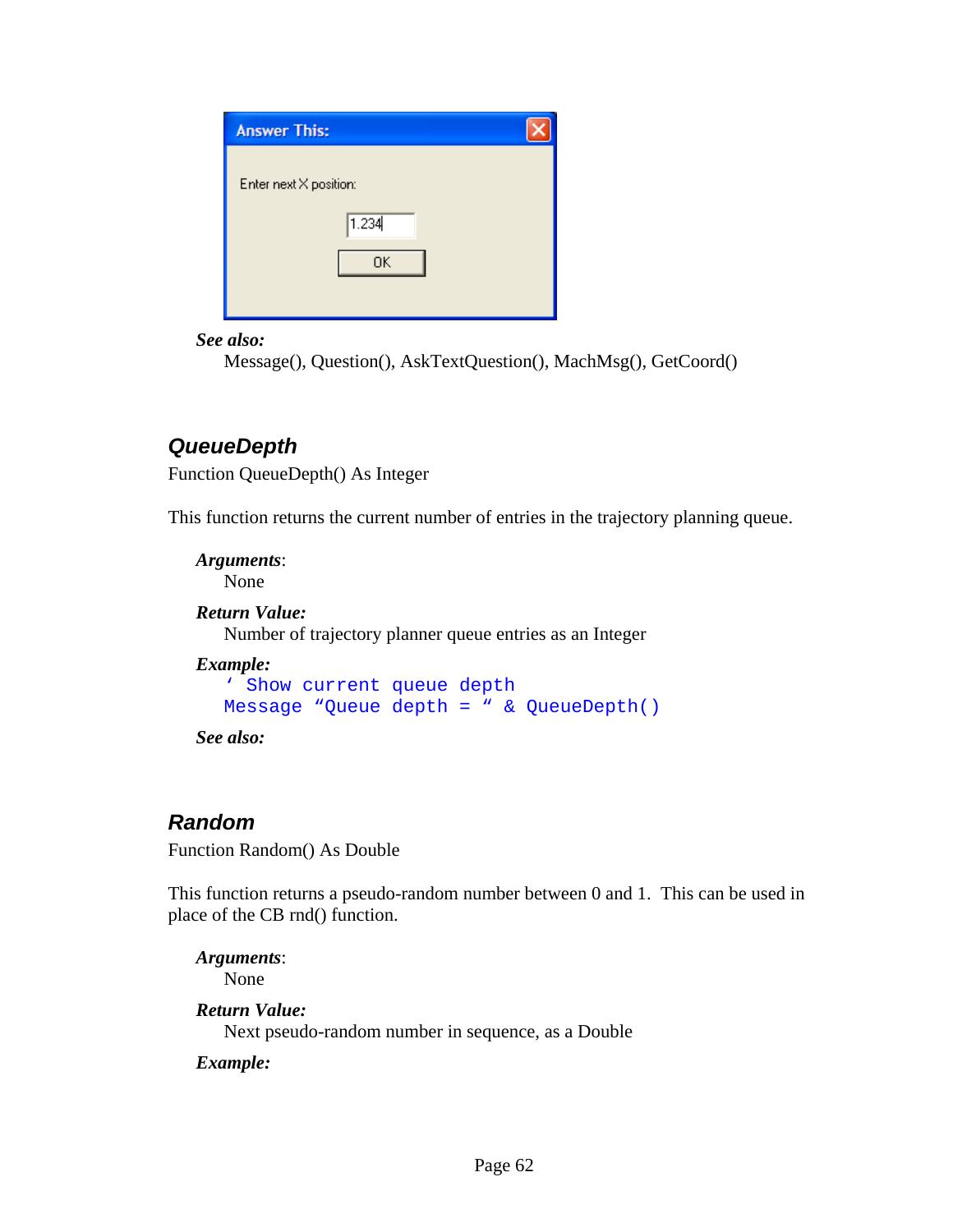```
' Get next random number 
NextRand = Random()
```
## *RefCombination*

Sub RefCombination(Axes As Integer)

This function allows any combination of axes to be simultaneously referenced (homed). Which axes will be referenced is determined by the Axes argument, which is a bitmapped variable, with the bits mapped as defined below.

#### *Arguments*:

Axes is a bit-mapped value the defines which axes are to be referenced. The value of Axes can be calculated by adding the values corresponding to the individual axes to be referenced. The axis values are:

 $X = 1$  $Y = 2$  $Z = 4$  $A = 8$  $B = 16$  $C = 32$ 

So, for example, to reference the X, Z and B axes,  $Axes = 1 + 4 + 16 = 21$ .

#### *Return Value:*

None

#### *Example:*

```
' Define some constants 
RefX = 1RefY = 2RefZ = 4RefZ = 8RefB = 16RefC = 32' Reference Y, Z and C axes 
RefCombination(RefY + RefZ + RefC)
```
#### *See also:*

```
 VerifyAxis(), SingleVerify(), SingleVerifyReport()
```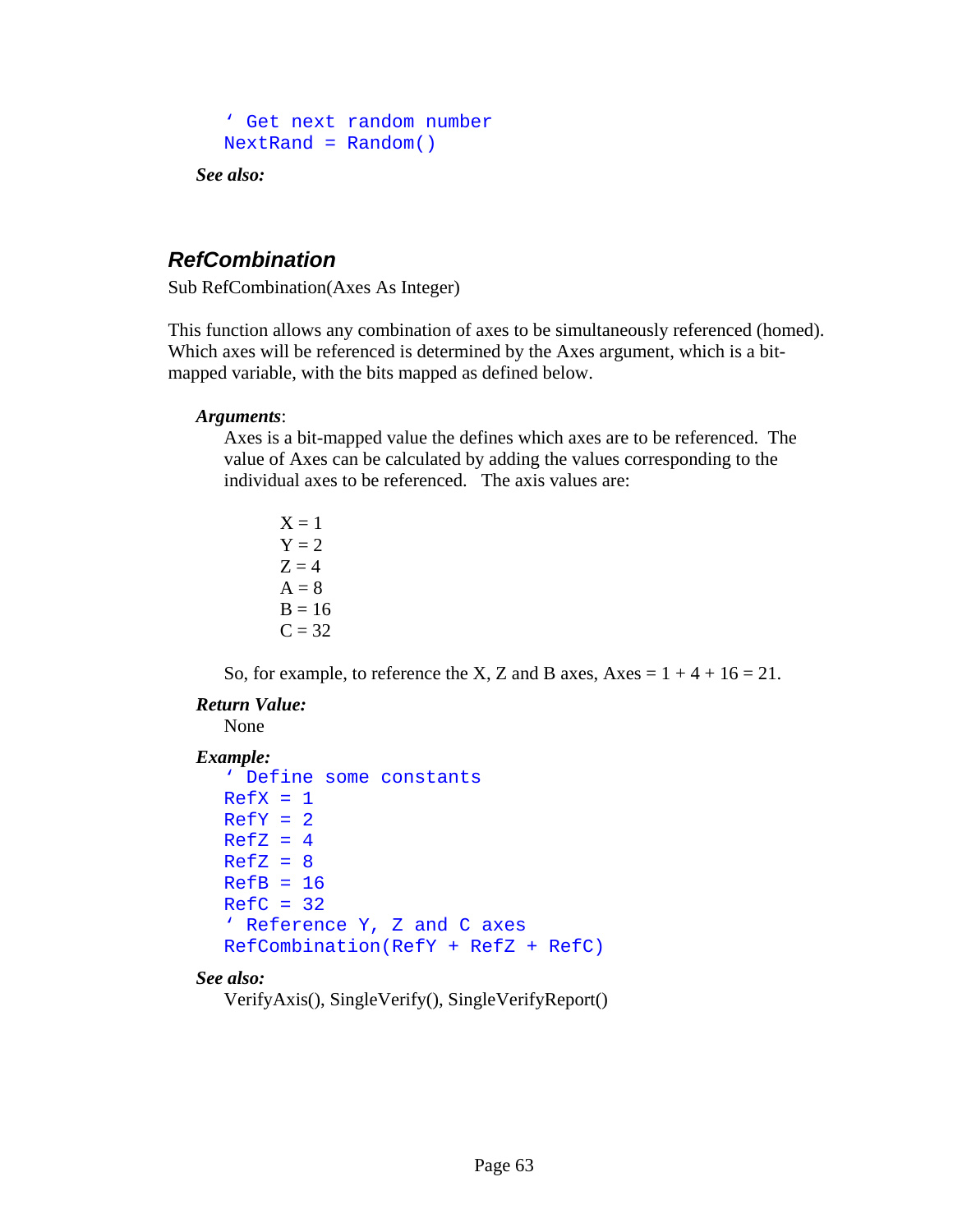## *ResetAxisSwap*

Sub ResetAxisSwap()

This function un-does the effect of a preceding SwapAxis(). Note that this is the only way to undo a Swap, and it is illegal to perform two SwapAxis() calls without an intervening ResetAxisSwap().

*Arguments*: None *Return Value:*  None *Example:*  ' Define some constants  $Xaxis = 0$ Yaxis  $= 1$  $Zaxis = 2$ ' Swap X and Y axes SwapAxis(Xaxis, Yaxis) ' Do something with swapped axes here… ' Undo the SwapAxis ResetAxisSwap() ' Now Swap Y and Z axes SwapAxis(Yaxis, Zaxis) *See also:*  SwapAxis()

## *ResetTHC*

Sub ResetTHC()

This function resets the Torch Height. This function is identical to ZeroTHC(), except if a program is running, it does nothing.

*Arguments*: None *Return Value:*  None *Example:*  ' Reset THC ResetTHC()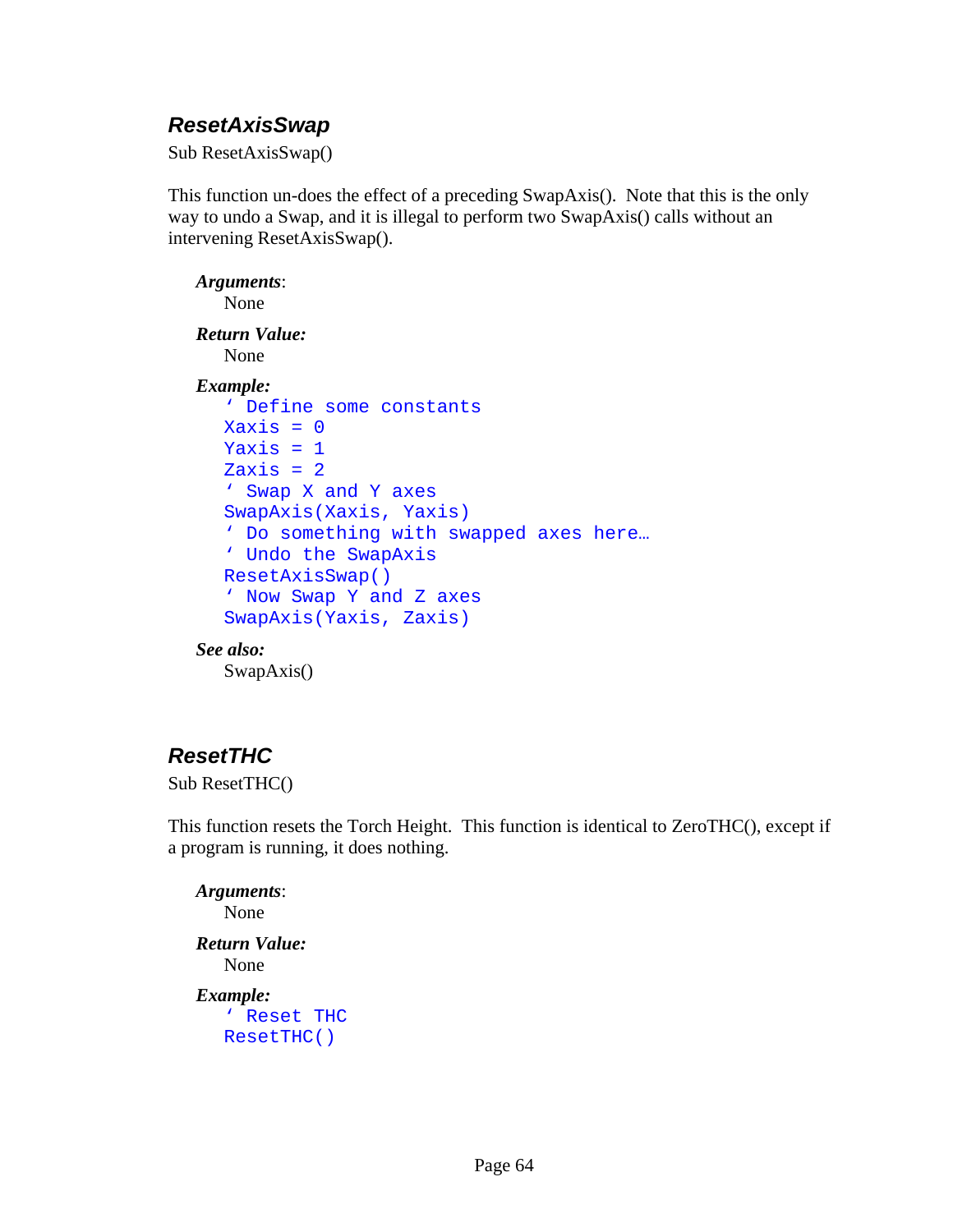*See also:*  THCOn(), THCOff()

## *RetractMode*

Function RetractMode() As Integer

This function returns the current Peck Drilling retract mode. If a G98 was last run, it will return a 0. If a G99 was most recently run, it will return a 1.

#### *Arguments*:

None

#### *Return Value:*

Integer value indicating which peck cycle was last run. 0=G98, 1=G99.

#### *Example:*

```
' Run a G98 
Code "G98 Z-0.5 R0.1 F10" 
' Wait for it to complete 
While IsMoving() 
      Sleep 100 
Wend 
' Now show retract mode – should show 0 
MsgBox("RetractMode = " & RetractMode()) 
Code "Hit CycleStart to continue…" 
' Run a G99 
Code "G99 Z-0.5 R0.1 F10" 
' Wait for it to complete 
While IsMoving() 
      Sleep 100 
Wend 
' Now show retract mode – should show 1 
MsgBox("RetractMode = " & RetractMode()) 
Code "Hit CycleStart to continue…"
```
*See also:* 

#### *roun*

Function roun(Val As Double) As Double

This function rounds the Double value specified by Val to four decimal placed.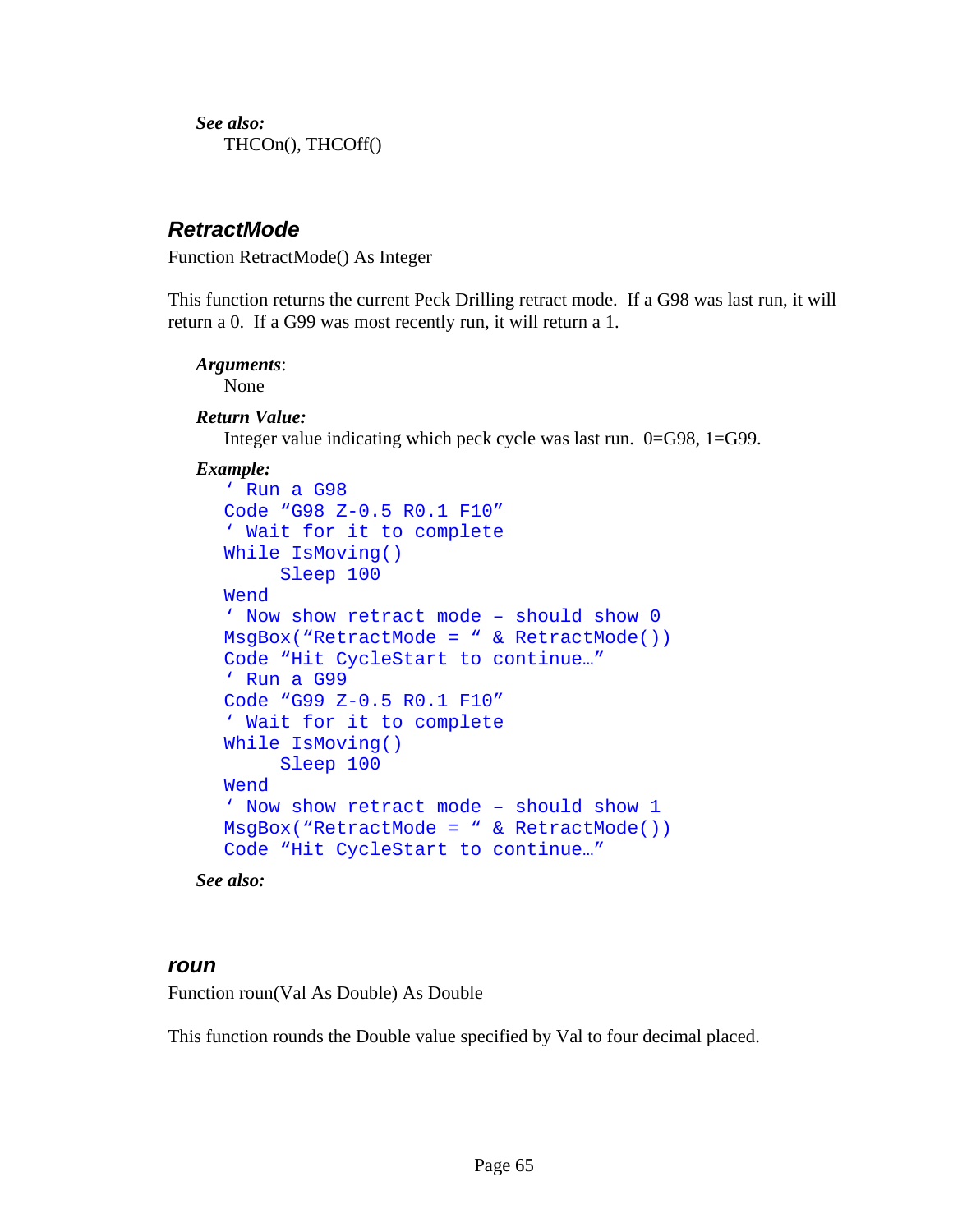#### *Arguments*:

Val is the Double value to be rounded

#### *Return Value:*

Double value of Val rounded to four decimal places

#### *Example:*

```
' Round 1.23456789 
Message "1.23456789 rounds to " & roun(1.23456789)
```
#### *See also:*

Round()

## *RunFile*

Sub RunFile()

This function begins execution of the currently loaded G-code program, if any. This is functionally identical to DoOEMButton(CYCLESTART)

```
Arguments: 
   None 
Return Value: 
    None 
Example: 
   ' Load our G-code file 
   LoadFile("MyGCode.tap") 
   ' Run it 
   RunFile()
```
#### *See also:*

FileName(), LoadFile(), LoadRun(), IsLoading(), DoOEMButton()

## *RunScript*

Function RunScript(ByVal QFN as string) as Integer

This function can be used to run the script in the specified filename. The qualified file name (QFN) parameter is relative to the Mach install directory. The function will load the specified script file, compile it, execute it and return when the script has completed.

Prior to the addition of this call, it was common practice to put script code into a Mxxx.m1s macro, and use the Code call to execute the Mxxx macro. The execution of an Mxxx macro involves the use of the Mach GCode interpreter (as what you are really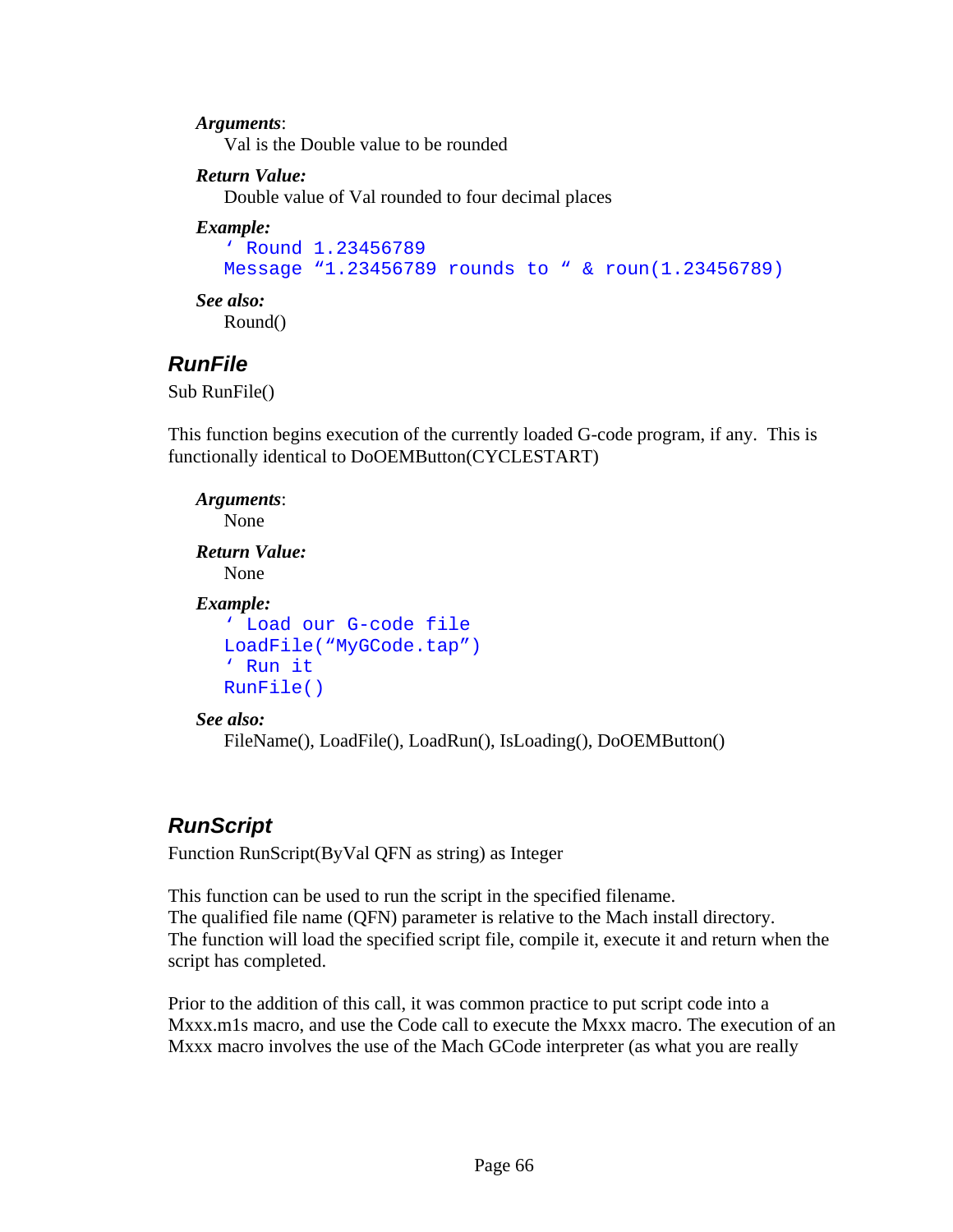doing is executing a GCode M word block) and can result in the programmer having to invent and handle semaphores to coordinate the asynchronous execution of the Mxxx macro.

It is recommended that the use of the Code "as a subroutine call method" be avoided and that, when possible, the RunScript call should be used instead.

### *Arguments*:

QFN: The Qualified File Name (without extension)of the script file to run. The extension is not included as Mach3 will look for either an .m1s or .mcc extension for the named macro.

### *Return Value:*

 $0 =$  Script was found and invoked.

 $< 0$  = error condition, script was not run.

 Error Return values: <TBD>

#### *Example:*

' Run script example If  $RunScript("MsgBoxScript") < 0$  then Msgbox "RunScript returned an error" Else Msgbox "Script ran"

End If

Where the file MsgBoxScript.m1s contains MsgBox "Message from script file"

Will result show a dialog box with the content "Message from script file". Followed by a dialog that says "Script Ran"

#### *See also:*

n/a

### *First Mach3 version with API:*

This API was first implemented in Mach3 version 3.43.06. On 3.43.6 the API was defined as a Boolean function

### *Return Value:*

 True = Script was found and invoked. False = Script was not found.

This API was revised in Mach3 version 3.43.19 to be an integer function.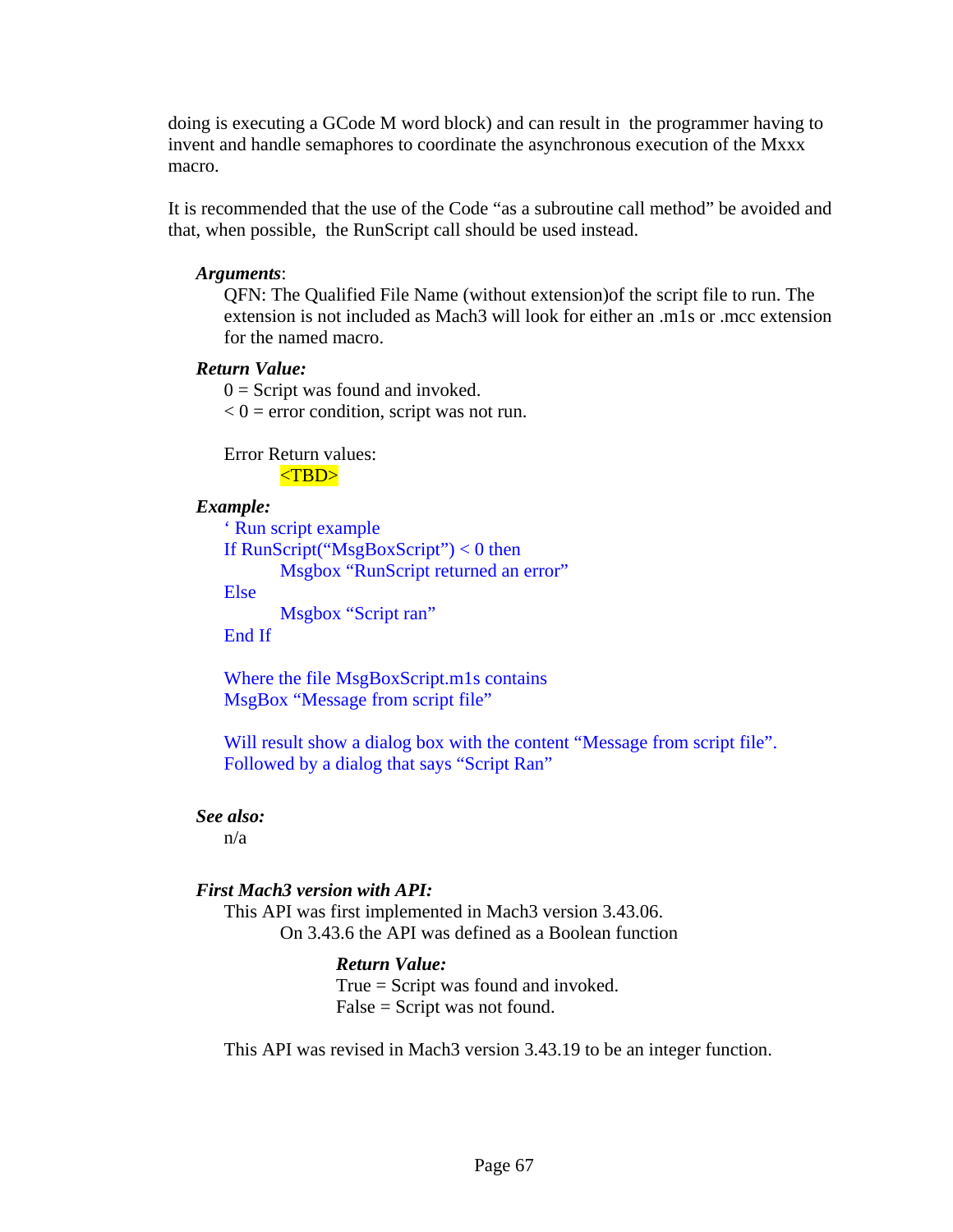# *SaveWizard*

Sub SaveWizard()

This function can be used within a wizard to save the user-entered parameter value settings for the wizard, so the same values will be loaded the next time the wizard is invoked.

```
Arguments: 
   None 
Return Value: 
    None 
Example: 
   ' Save current Wizard parameter values 
   SaveWizard() 
See also:
```
# *SetButtonText*

Sub SetButtonText(Text As String)

This function allows the text of an on-screen button to be changed by that buttons associated button script. This can be used to change the text on a button based on the state of a variable or mode.

### *Arguments*:

Text is a String that specifies the new text to be displayed on the button.

### *Return Value:*

None

### *Example:*

```
' Example Spindle On/Off Toggle Button 
SpindleCWLED = 11 
If GetOEMLED(SpindleCWLED) Then 
      ' Spindle is on, so turn it off 
      DoSpinStop() 
      SetButtonText("Spindle On") 
Else 
      ' Spindle is off, so turn it on 
      DoSpinCW()
```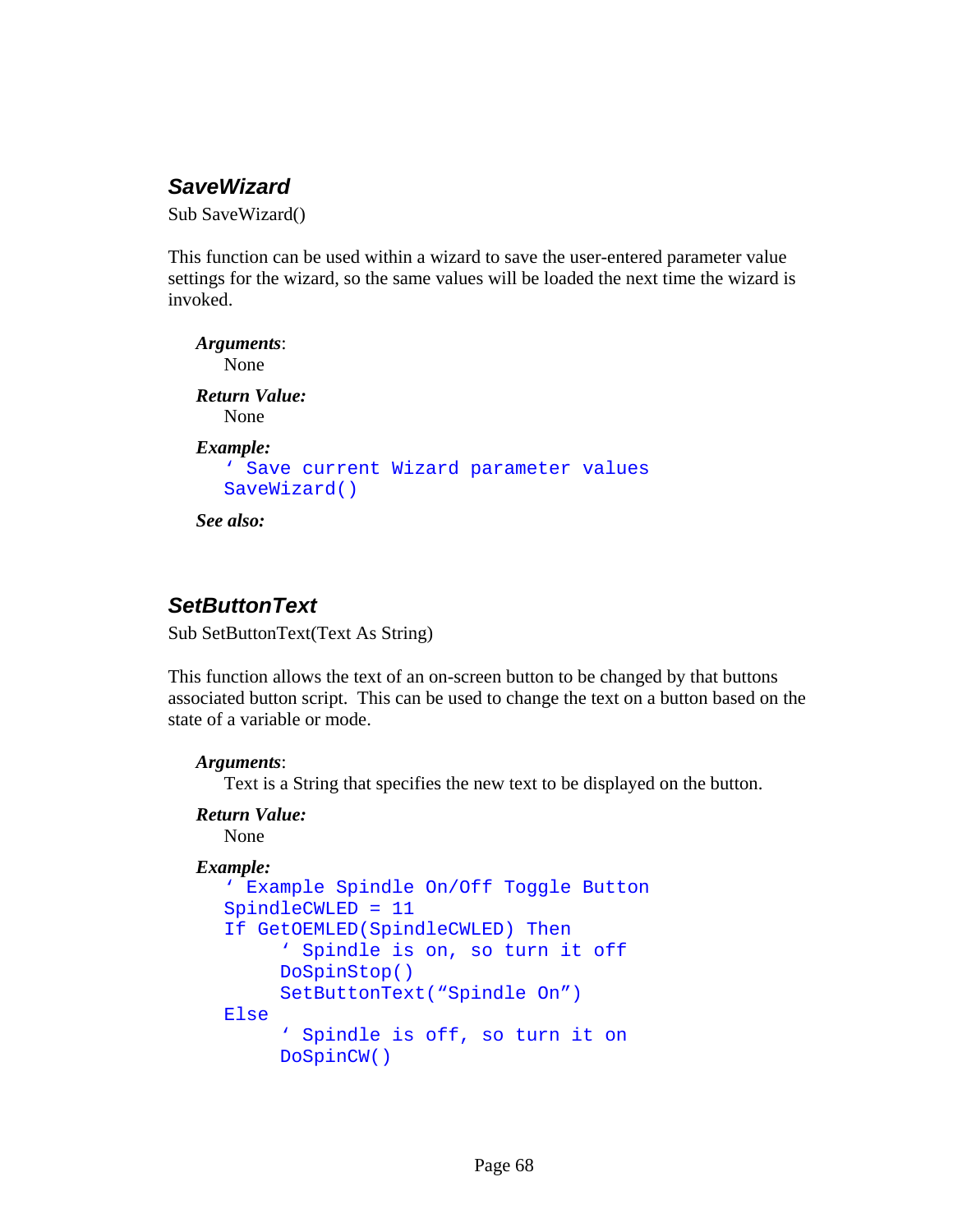```
 SetButtonText("Spindle Off") 
End If
```
*See also:* 

# *SetCurrentTool*

Sub SetCurrentTool(ToolNum As Integer)

This function sets the current tool number to ToolNum. This is typically used in the M6Start script to make the selected tool the current tool.

```
Arguments:
```
ToolNum is an Integer tool number, from 1 to 255.

*Return Value:*  None

### *Example:*

```
' Typical M6Start script 
' Get selected tool 
NewTool = GetSelectedTool() 
' Make it the current tool 
SetCurrentTool(NewTool)
```
### *See also:*

GetCurrentTool(), GetSelectedTool()

# *SetDRO*

Function SetDRO(DRONum As Integer, DROVal As Double)

This legacy function sets the DRO number specified by DRONum to the value specified by DROVal.

The use of SetDRO is no longer recommended practice and this function exists only to support preexisting legacy scripts. This function is deprecated, and its use is *strongly* discouraged.

Legacy script note: Over time, there have been two different DRO numbering schemes used with Mach; the "DRO number" series and the "OEMDRO number" series. This function uses the "DRO number" series.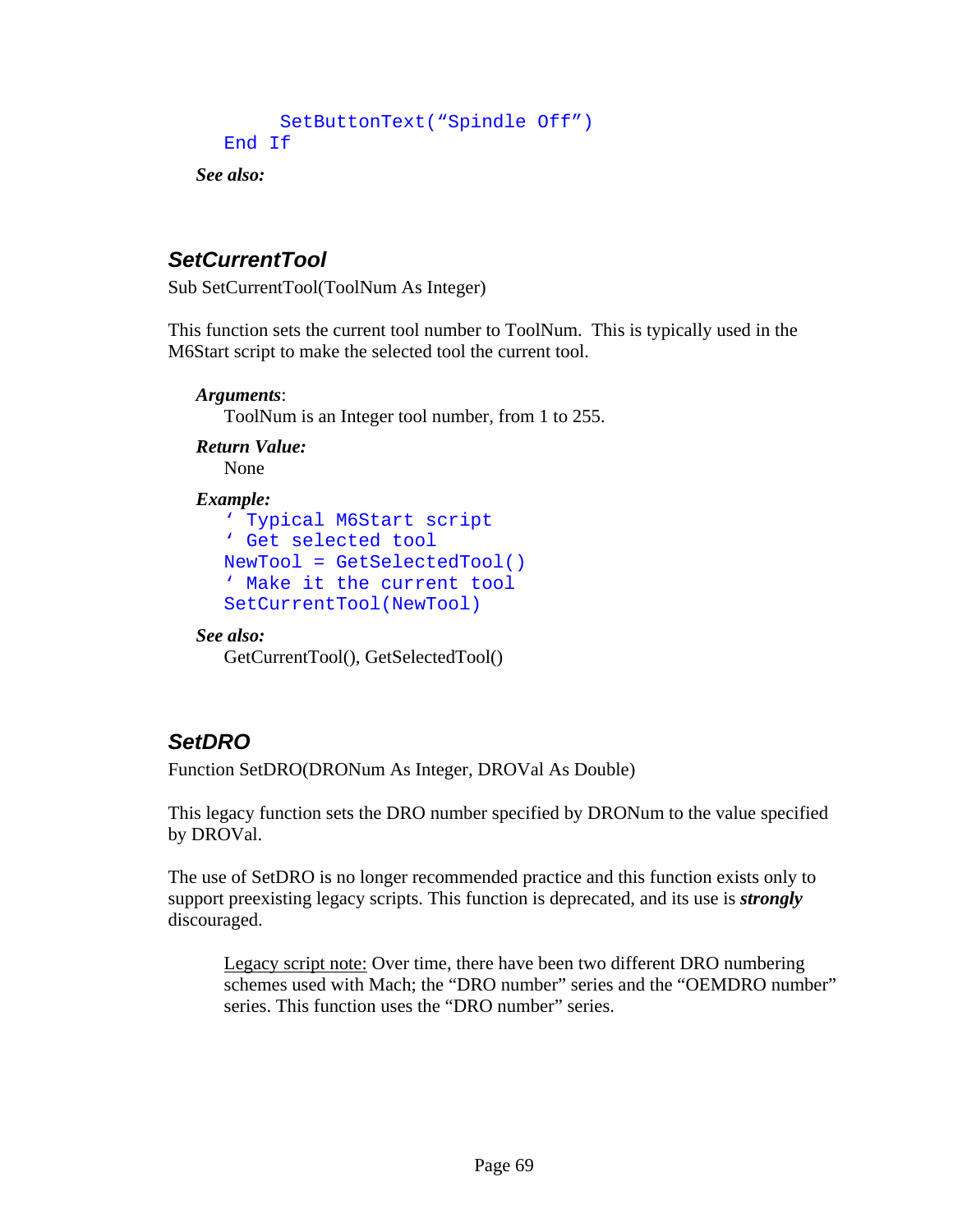The "DRO number" series was further subdivided into "User" and "OEM" ranges. Within the "OEM" range, valid DRONums were from 0 to 200, which, at one time, corresponded to OEM DRO numbers 800 to 1000.

The numerical correspondence between the numbering series is **not guaranteed**  for future releases of Mach.

Use the SetOEMDRO and SetUserDRO functions instead of this function.

#### *Arguments*:

DRONum is the Integer DRO number to read. The value has to be within the "DRO number series".

DROVal is the Double value to which the specified DRO will be set.

#### *Return Value:*

None

#### *Example:*

```
' Define the axes 
Const XaxisMultiFunctionDRONum = 0 
Const YaxisMultiFunctionDRONum = 1 
Const ZaxisMultiFunctionDRONum = 2
```

```
' Write 1.2345 to Z axis DRO using SetDRO 
SetDRO(ZaxisMultiFunctionDRONum, 1.2345)
```

```
' Show the user the Z Axis DRO value, using GetDRO() 
MsgBox "After using SetDRO() the Z Axis DRO reads: " & 
GetDRO(ZaxisMultiFunctionDRONum)
```
#### *See also:*

SetOEMDRO(), GetOEMDRO(), SetUserDRO(), GetUserDRO(), GetDRO()

### *SetFeedRate*

Sub SetFeedRate(FeedRate As Double)

This function sets the feed rate. Note that FeedRate is specified in units per second, rather than units per minute.

#### *Arguments*:

FeedRate specified in units/second, as a Double

*Return Value:*  None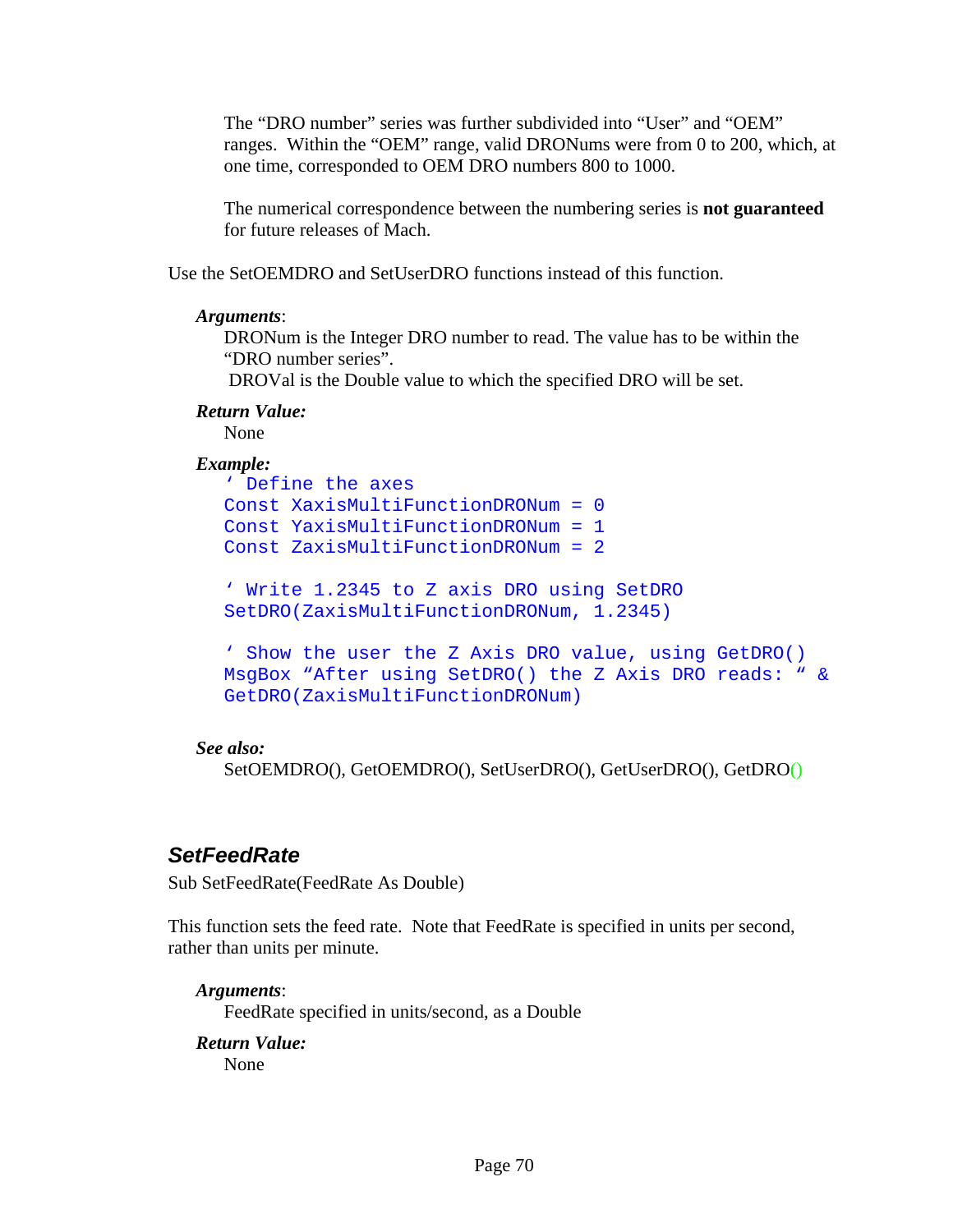### *Example:*

 ' Set the feed rate to 123.456 inches/minute SetFeedRate(123.456 / 60) ' Get the current feed rate, in inches/minute, and display it  $CurrentFeedrate = FeedRate()$  ' Display it on the status line Message "Current feed rate = " & CurrentFeedrate

### *See also:*

FeedRate()

# *SetFormula*

Sub SetFormula(Formula As String, Axis As Integer)

This function sets one of the axis formulas, accessible by FunctionCfg's->Formulas. These allow motion for axes to be defined by formulas involving the positions of other axes, using algebraic and trigonometric functions. Note that for Formulas to take effect, you must check the "Formulas enabled" checkbox in FunctionCfg's->Formulas.

### *Arguments*:

Formula is a String that defines the algebraic/trigonometric function to be used to calculate axis position.

Axis is an Integer value that defines which axis the Formula is to be applied to

### *Return Value:*

None

### *Example:*

```
' Define some constants 
X \rightarrow X \rightarrow \inftyYaxis = 1Zaxis = 2' Define the axis formulas such that a programmed 
linear move 
' Y causes a causes a sinusoidal move in X 
' Z axis should move normally 
SetFormula("Z", Zaxis) 
SetFormula("Y", Yaxis) 
SetFormula("Sin(y)", Xaxis)
```
*See also:*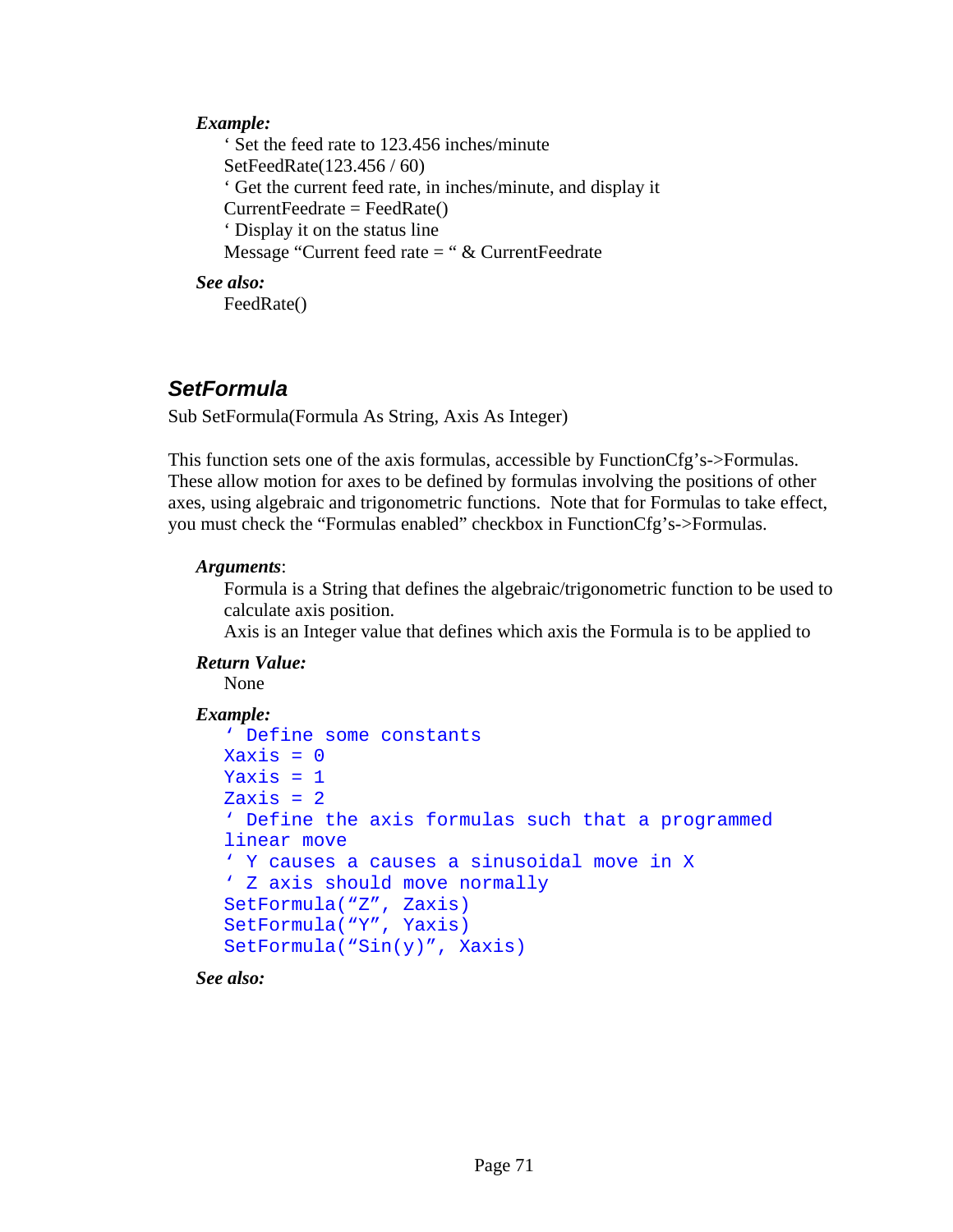# *SetIJMode*

Sub SetIJMode(IJMode As Integer)

This function sets the IJ mode. IJMode  $= 0$  sets absolute mode, while IJMode  $= 1$  sets incremental mode.

### *Arguments*:

IJMode is the Integer mode to select. 0=Absolute, 1=Incremental

```
Return Value: 
    None 
Example:
```

```
' Define some constants 
IJAbsolute = 0 
IJIncremental = 1 
' Set IJMode to incremental 
SetIJMode(IJIncremental)
```
*See also:*  GetIJMode()

# *SetMachZero*

Sub SetMachZero(Axis As Integer)

This function zeroes the machine position of the specified axis to the current position.

### *Arguments*:

Axis is an Integer value identifying the axis to be zeroed.  $0=X$ ,  $1=Y$ ,  $2=Z$ ,  $3=Z$ , etc.

### *Return Value:*

None

### *Example:*

```
' Define some constants 
Xaxis = 0Yaxis = 1Zaxis = 2 ' Set machine zero for Y axis to current position 
SetMachZero(Yaxis)
```
*See also:*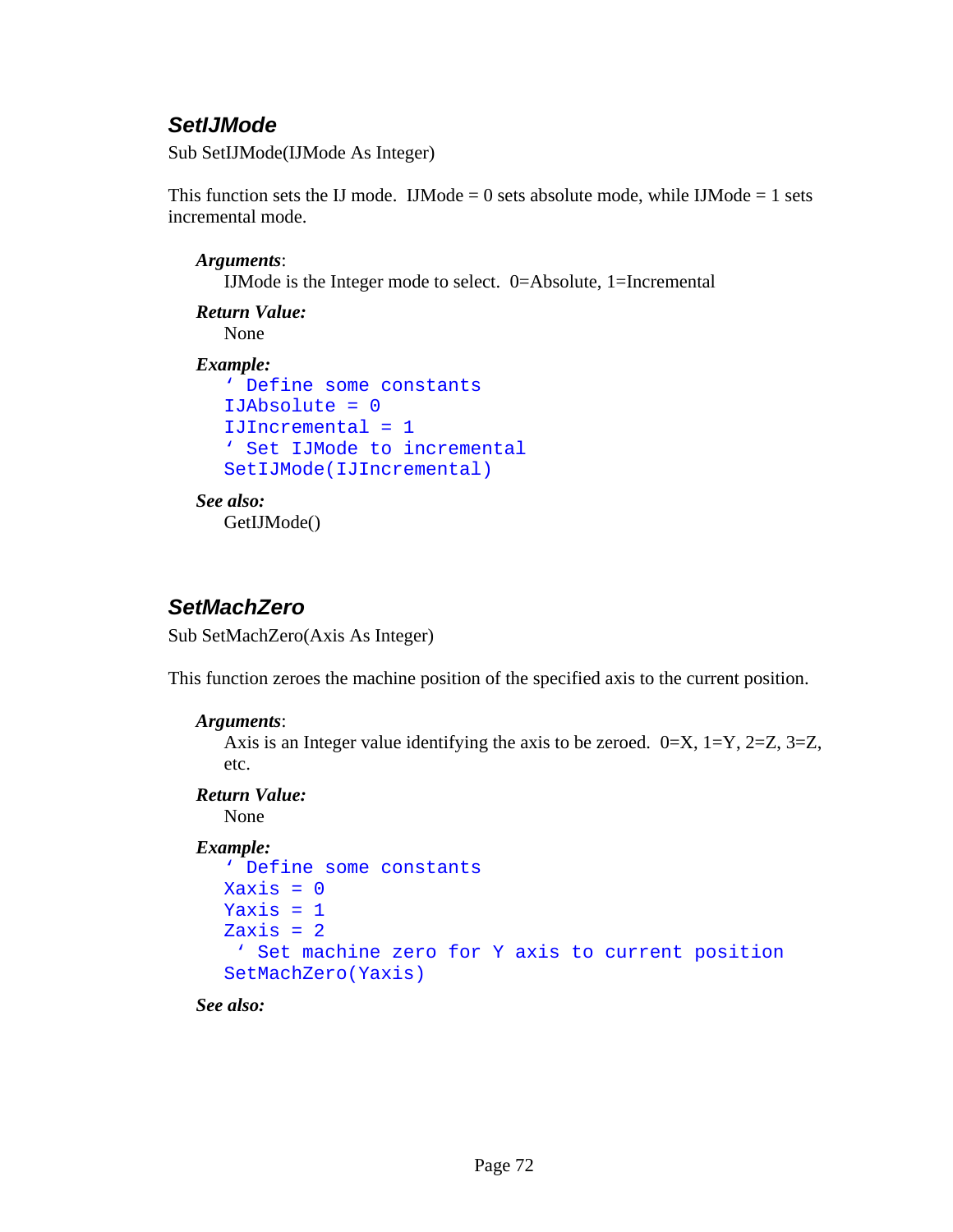# *SetOEMDRO*

Sub SetOEMDRO(DRONum As Integer, DROVal as Double)

This function sets the OEM DRO specified by DRONum to the value specified by DROVal.

### *Arguments*:

DRONum is an Integer value or expression that evaluates to one of the OEM DRO numbers.

### *Return Value:*

None

### *Example:*

```
' Define the axes 
Const XaxisMultiFunctionOEMDRONum = 800 
Const YaxisMultiFunctionOEMDRONum = 801 
Const ZaxisMultiFunctionOEMDRONum = 802 
' Write 1.2345 to Z axis DRO using SetOEMDRO 
SetOEMDRO(ZaxisMultiFunctionDRONum, 1.2345) 
' Show the user the Z Axis DRO value, using 
GetOEMDRO() 
MsgBox "After using SetOEMDRO() the Z Axis DRO reads: 
" & GetOEMDRO(ZaxisMultiFunctionDRONum)
```
### *See also:*

GetOEMDRO(), SetUserDRO(), GetUserDRO()

# *SetPage*

Sub SetPage(PageNum As Integer)

This function switches the current display page to the one specified by PageNum.

### *Arguments*:

PageNum is the Integer number of the display page to switch to.

### *Return Value:*

None

### *Example:*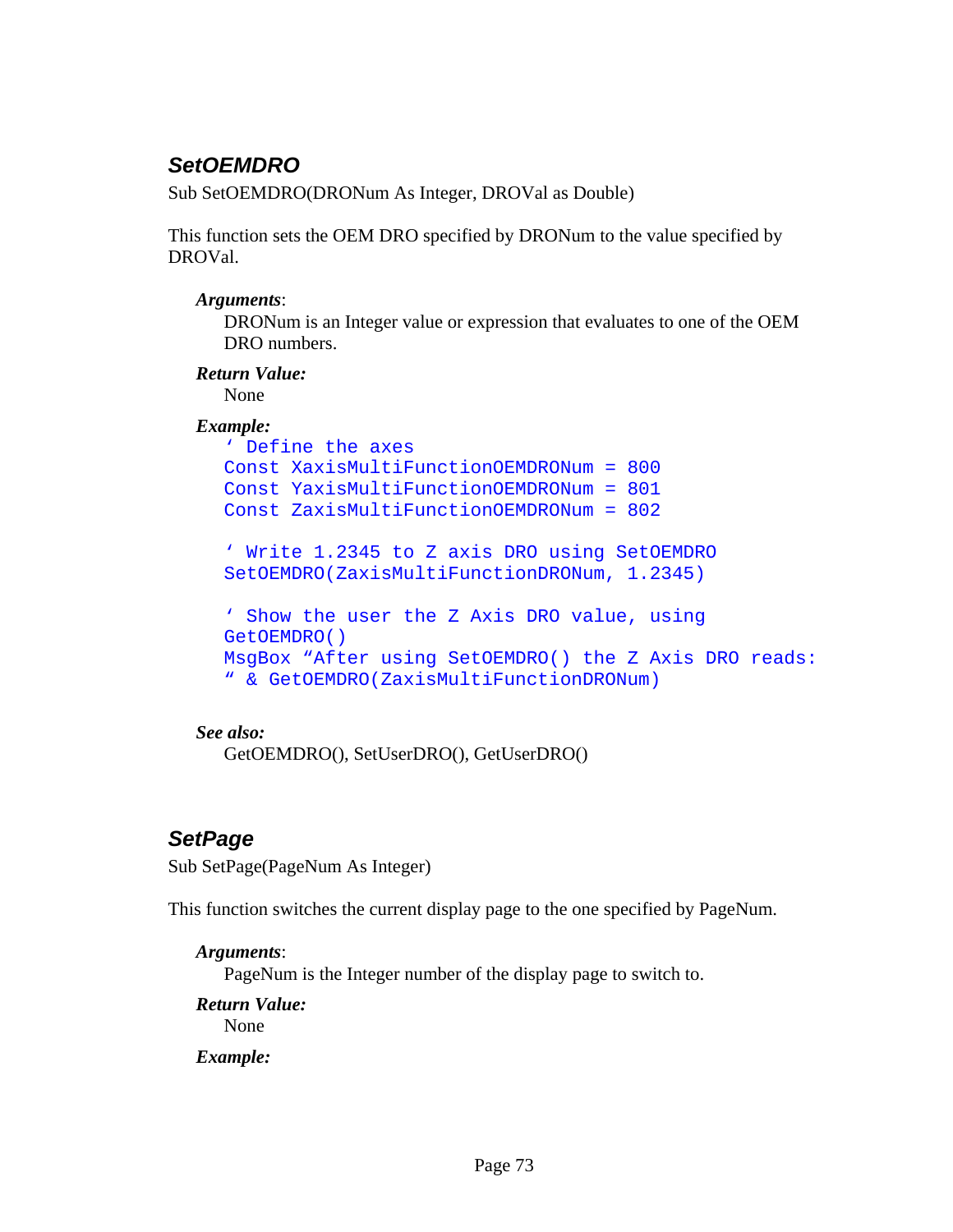```
' For 1024.set, change to Diagnostics page 
   SetPage(5) 
See also: 
   GetPage()
```
# *SetParam*

Sub SetParam(ParamName As String, ParamVal As Double)

This function allows a number of Mach3 internal parameters (not to be confused with Gcode parameters) to be set. Each Mach3 parameter is identified by name. The parameter whose name is given by ParamName is set to the value given by ParamVal. Valid parameters are:

| <b>Parameter</b>   | <b>Description</b>                                               |
|--------------------|------------------------------------------------------------------|
| <b>Name</b>        |                                                                  |
| <b>RPMOverRide</b> | When this parameter is set to 1, the True Spindle Speed DRO (OEM |
|                    | DRO 39) is made writeable, over-riding Mach3s normal calculation |
|                    | of True Spindle Speed.                                           |
| <b>Xscale</b>      | X axis scale factor                                              |
| YScale             | Y axis scale factor                                              |
| ZScale             | Z axis scale factor                                              |
| AScale             | A axis scale factor                                              |
| <b>BScale</b>      | B axis scale factor                                              |
| CScale             | C axis scale factor                                              |
| FeedRate           | Feed rate                                                        |
| Units              | Current units (inch/mm). $0 = mm$ , $1 = inch$                   |
| StepsPerAxisX      | X axis steps per unit                                            |
| StepsPerAxisY      | Y axis steps per unit                                            |
| StepsPerAxisZ      | Z axis steps per unit                                            |
| StepsPerAxisA      | A axis steps per unit                                            |
| StepsPerAxisB      | B axis steps per unit                                            |
| StepsPerAxisC      | C axis steps per unit                                            |
| VelocitiesX        | X axis maximum velocity, from motor tuning, in units/second      |
| VelocitiesY        | Y axis maximum velocity, from motor tuning, in units/second      |
| VelocitiesZ        | Z axis maximum velocity, from motor tuning, in units/second      |
| VelocitiesA        | A axis maximum velocity, from motor tuning, in units/second      |
| VelocitiesB        | B axis maximum velocity, from motor tuning, in units/second      |
| VelocitiesC        | C axis maximum velocity, from motor tuning, in units/second      |
| AccelerationX      | X axis maximum acceleration, from motor tuning                   |
| AccelerationY      | Y axis maximum acceleration, from motor tuning                   |
| AccelerationZ      | Z axis maximum acceleration, from motor tuning                   |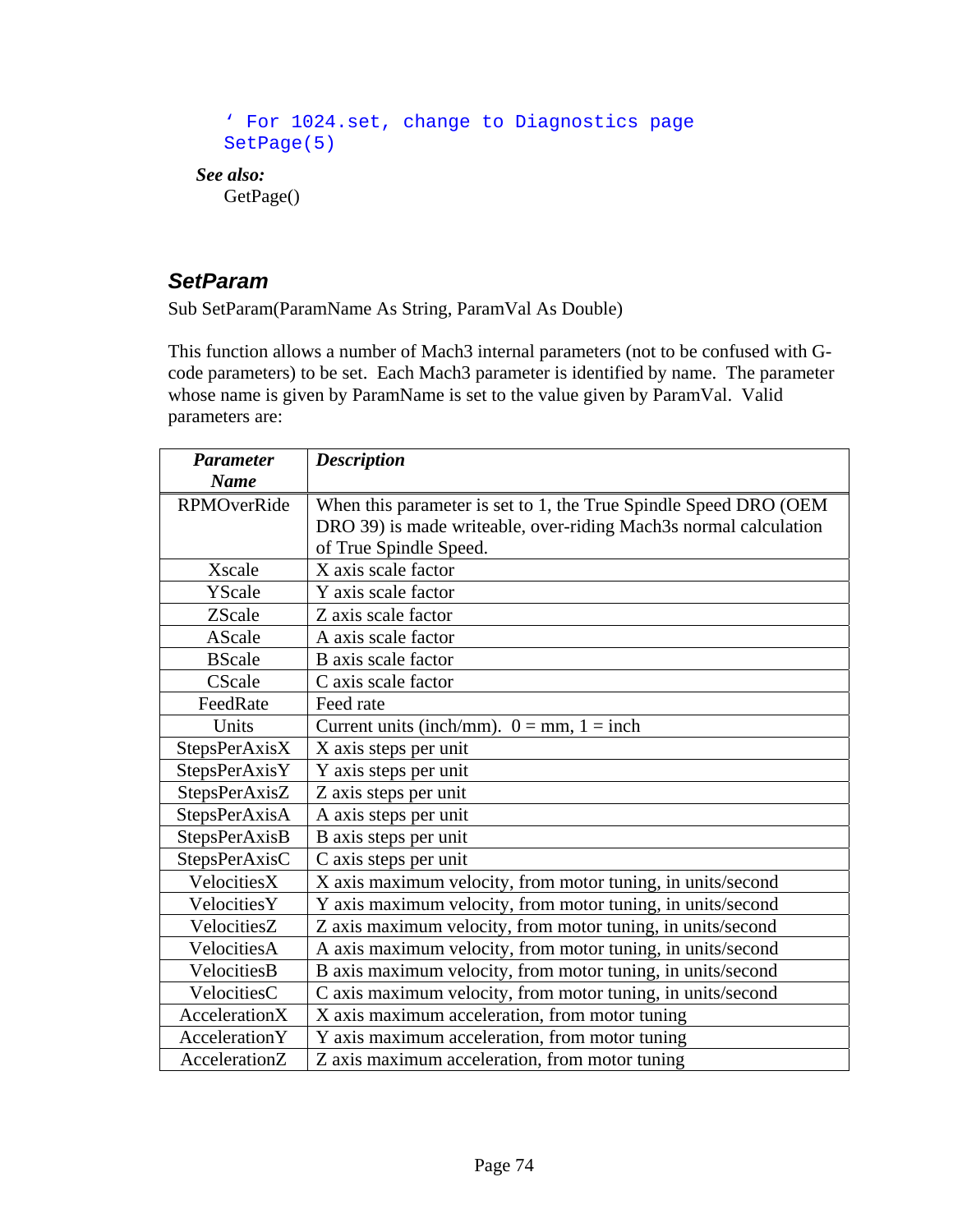| AccelerationA       | A axis maximum acceleration, from motor tuning                          |
|---------------------|-------------------------------------------------------------------------|
| AccelerationB       | B axis maximum acceleration, from motor tuning                          |
| AccelerationC       | C axis maximum acceleration, from motor tuning                          |
| SpindleSpeed        | Should modify Spindle Speed, but does not work on all versions. Use     |
|                     | SetSpinSpeed() instead.                                                 |
| ZInhibitOn          | Z Inhibit Enable. $0=Z$ inhibit disabled, $1=Z$ inhibit enabled. When Z |
|                     | inhibit is enabled, the Z axis will not be allowed to move below the    |
|                     | depth specified by the ZinhibitDepth parameter.                         |
| ZInhibitDepth       | Z Inhibit Depth. When Z inhibit is enabled, the Z axis will not be      |
|                     | allowed to move below the depth specified by the ZinhibitDepth          |
|                     | parameter.                                                              |
| SafeZ               | SafeZ height                                                            |
| Boundry             | Toolpath Boundaries display enable. 0=>disable boundaries display,      |
|                     | $1 =$ > enable boundaries display                                       |
| <b>XRefPer</b>      | X axis homing speed, as % of rapid speed                                |
| <b>YRefPer</b>      | Y axis homing speed, as % of rapid speed                                |
| <b>ZRefPer</b>      | Z axis homing speed, as % of rapid speed                                |
| ARefPer             | A axis homing speed, as % of rapid speed                                |
| <b>BRefPer</b>      | B axis homing speed, as % of rapid speed                                |
| <b>CRefPer</b>      | C axis homing speed, as % of rapid speed                                |
| <b>ToolPathLock</b> | Toolpath Lock enable. 0=>Toolpath unlocked, 1=>Toolpath locked.         |
|                     | When the tool path is locked, it cannot be moved, scaled or rotated.    |
| PrepMove            | Preparatory Move Dialog Inhibit. 0=>Allow showing of Preparatory        |
|                     | Move dialogs, 1=>Inhibit showing of Preparatory Move dialogs            |
| AutoToolChange      | ??? – Indicates auto tool changer in use?                               |
| <b>ADirActive</b>   | ??? – Reverse direction of A axis?                                      |

### *Arguments*:

ParamName is the String name of the parameter to be set. This must be one of the above names.

ParamVal is the Double value to which the specified parameter will be set.

### *Return Value:*

None

### *Example:*

```
' Get the new scale factor from the user 
ScaleFactor = Question "Enter new scale factor:" 
' Set the new scale factor for X/Y/Z 
SetParam("Xscale", ScaleFactor) 
SetParam("Yscale", ScaleFactor) 
SetParam("Zscale", ScaleFactor)
```
### *See also:*

GetParam()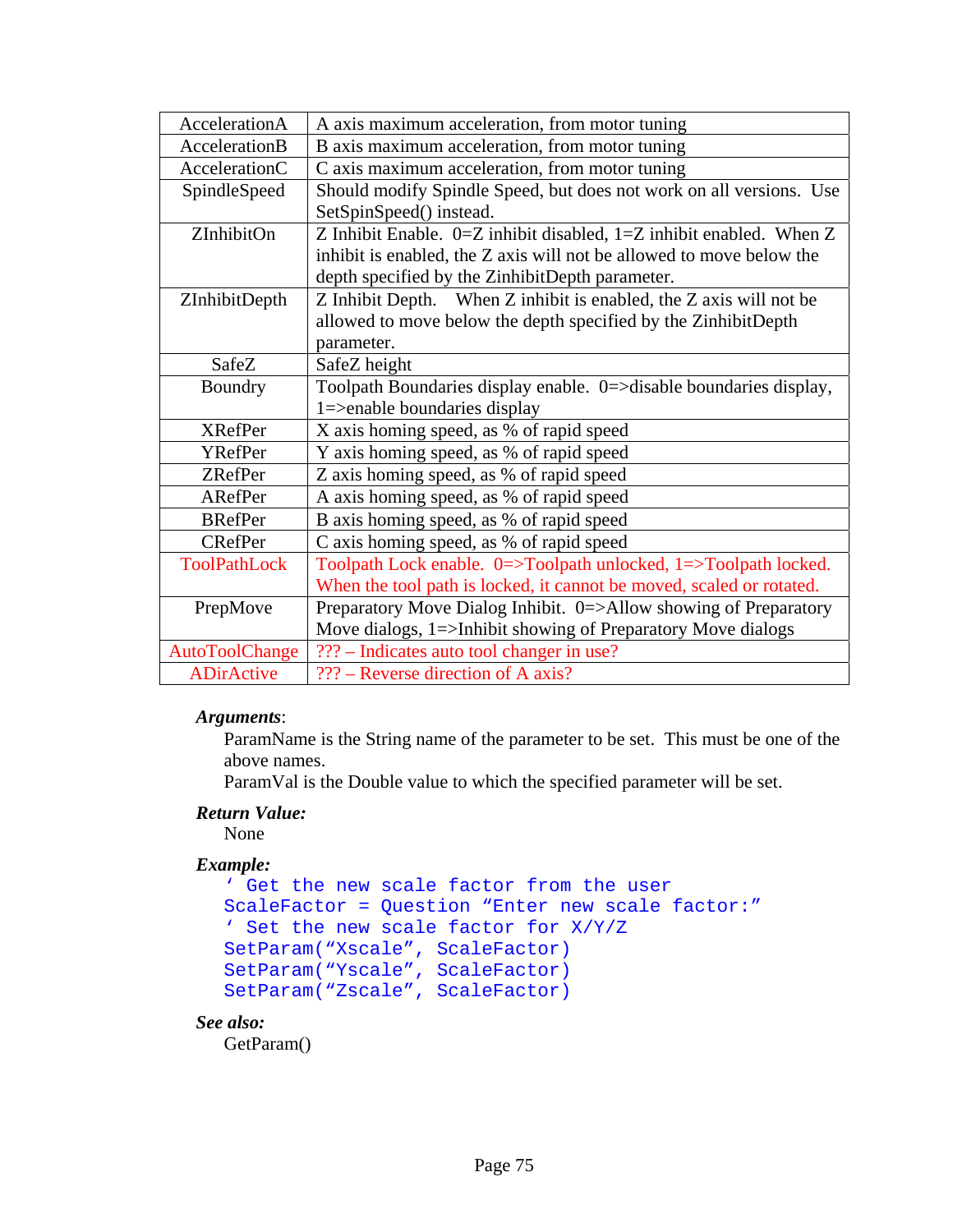# *SetPulley*

Sub SetPulley(Pulley As Integer)

This function sets the current spindle pulley number. This allows Mach3 to properly scale the spindle speed output based on the current pulley and commanded spindle speed. Pulley ratios and allowable speed ranges are configured in Config->SpindlePulleys

### *Arguments*:

Pulley is an Integer pulley number, from 1 to 15

### *Return Value:*

None

### *Example:*

```
' Prompt the user for new pulley setting 
NewPulley = Question "Enter new pulley number:" 
' Tell Mach3 
SetPulley(NewPulley)
```
*See also:* 

# *SetSafeZ*

Sub SetSafeZ(SafeZ As Double)

This function sets a new value for SafeZ. Note that SafeZ must be enabled in Config- >SafeZConfig

### *Arguments*:

SafeZ is the Double value to set SafeZ to

*Return Value:*  None

### *Example:*

```
' Change SafeZ to +2.000 
SetSafeZ(2.000)
```
*See also:*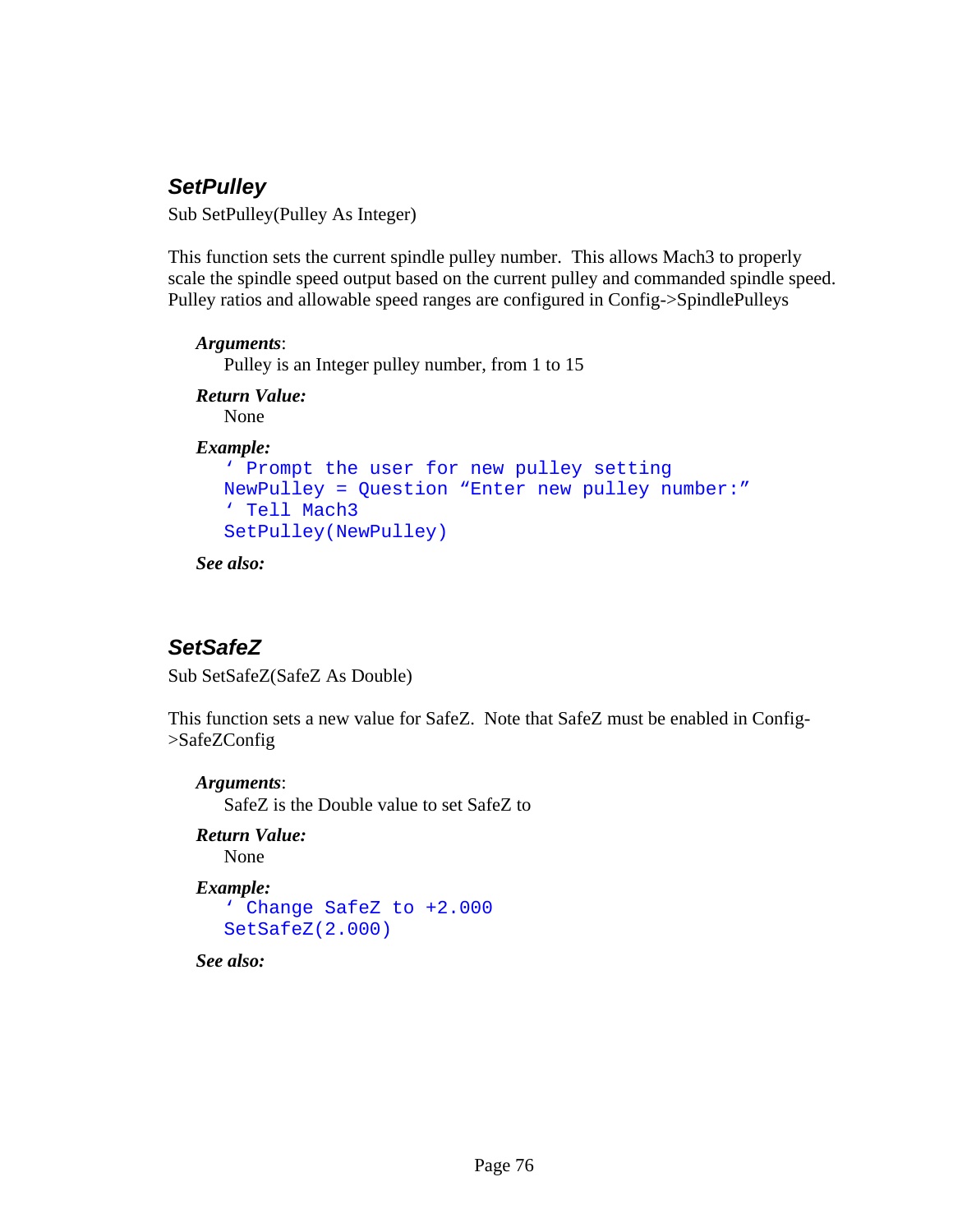# *SetScale*

Sub SetScale(Axis As Integer, Scale As Double)

This function sets the scale factor for axis Axis to the value given by Scale.

```
Arguments: 
   Axis is the Integer Axis. 0=X, 1=Y, 2=Z, 3=A, etc.
   Scale is the Double Scale factor 
Return Value: 
   None 
Example: 
   ' Define some constants 
  X \rightarrow X \rightarrow \inftyYaxis = 1Zaxis = 2' Get the current axis scale factors 
  OldXScaleFactor = GetScale(Xaxis) 
   OldYScaleFactor = GetScale(Yaxis) 
  OldZScaleFactor = GetScale(Zaxis) 
     ' Get the new scale factor from the user 
   ScaleFactor = Question("Enter new scale factor:") 
   ' Set new scale factors for X/Y/Z 
   SetScale(Xaxis, ScaleFactor) 
   SetScale(Yaxis, ScaleFactor) 
   SetScale(Zaxis, ScaleFactor) 
See also: 
    GetScale()
```
# *SetSpinSpeed*

Sub SetSpinSpeed(RPM As integer)

This function sets the spindle speed, in RPM, exactly as the "S" word in G-code does.

### *Arguments*:

RPM is the Integer spindle speed desired.

```
Return Value: 
    None
```
### *Example:*

```
' Turn spindle on at 2500 RPM 
SetSpinSpeed(2500)
```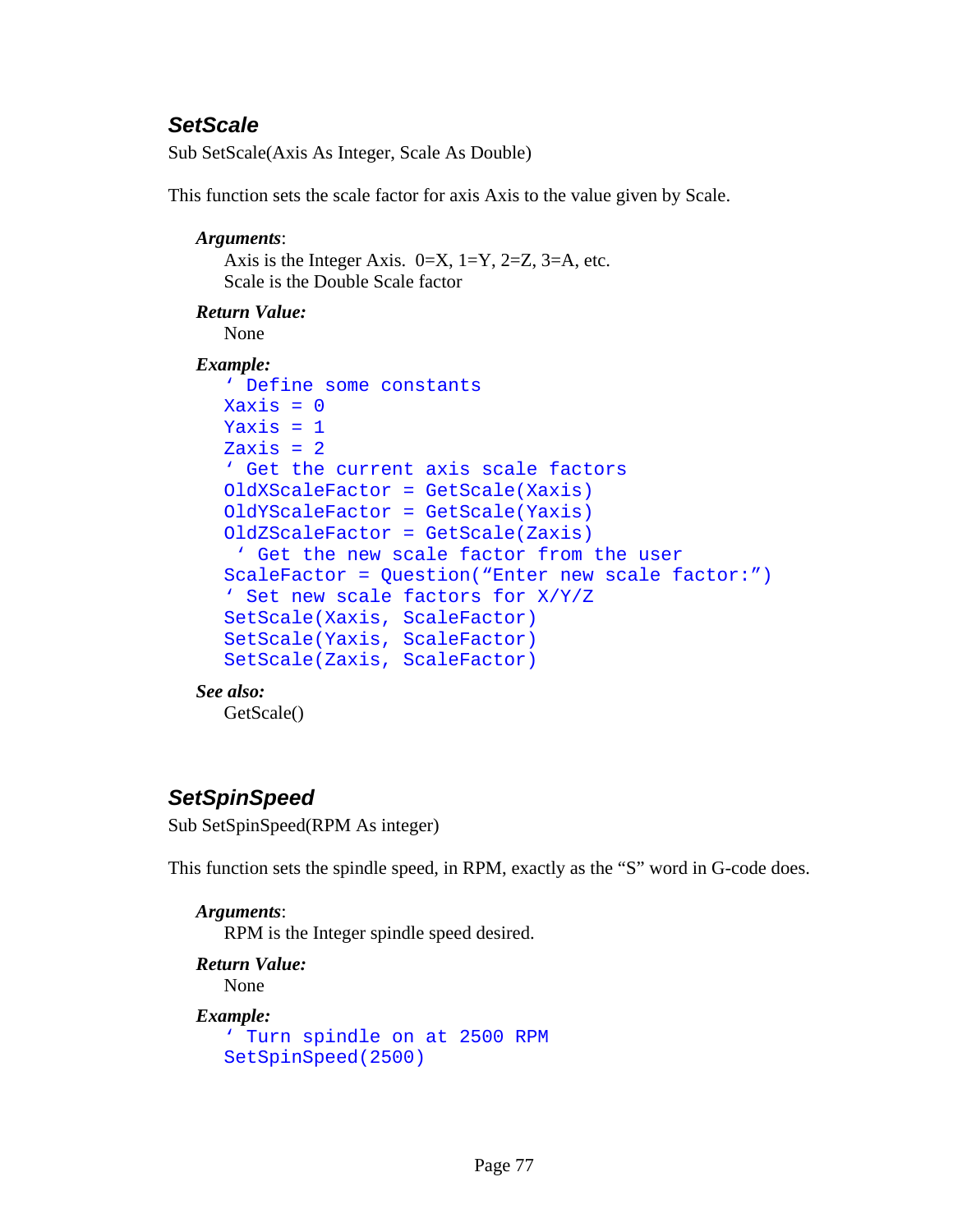```
DoSpinCW()
```
*See also:*  DoSpinCW(), DoSpinCCW(), DoSpinStop()

# *SetTicker*

Sub SetTicker(TickerNum As Integer, TickerText As String)

This function loads the text given by TickerText into the ticker specified by TickerNum. A Ticker is a scrolling text label, with its default text set to "Tickernn", where "nn" is a number between 0 and 255. A long message can be put in a Ticker, and it will scroll continuously so the entire message is visible, even if the label is shorter than the text.

### *Arguments*:

TickerNum is the Integer number of the ticker to be written TickerText is the String text to be written to ticker TickerNum

*Return Value:*  None

```
Example:
```

```
' Write the current file path to Ticker 25 
SetTicker(25, FileName())
```
*See also:* 

SetUserLabel(), Message()

# *SetTimer*

Function SetTimer(TimerNum As Integer)

This function clears the specified timer. Mach3 provides 25 timers, numbered 0 to 24, which can be used for timing in CB scripts. To time an event, first clear the timer using SetTimer(), then use GetTimer() to read the timer. Note that this function works only with the parallel port driver, and support for this function may be removed without notice in a future release.

### *Arguments*:

TimerNum is an Integer timer number, which must be between 0 and 24.

*Return Value:*  None *Example:*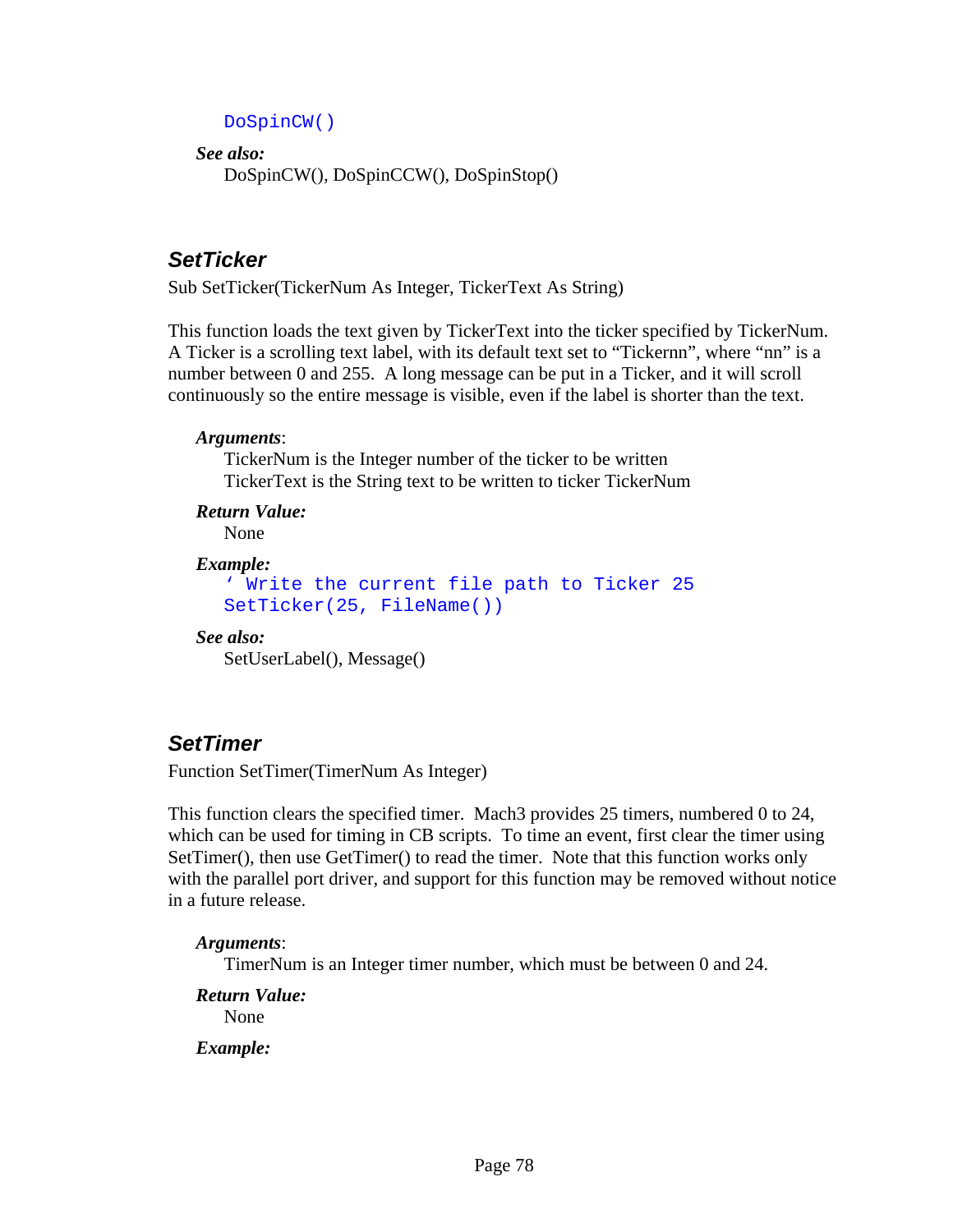```
' Clear timer 15 
SetTimer(15) 
' Wait for OEM Trigger 10 to go active 
While IsActive(OEMTRIG10) = False Then 
      Sleep 10 
Wend 
' See how long it took 
Message "OEMTRIG10 active after " & GetTimer(15) & " 
seconds"
```
*See also:*  GetTimer()

### *SetToolDesc*

Function SetToolDesc(ToolNum As Integer, TDesc As String)

This function set the text description of a tool in internal Mach the tool table.

### *Arguments*:

ToolNum is an Integer tool number, from 0 to 254. TDesc is a string with the description of the tool.

### *Return Value:*

 True: description was set for the tool False: An error occurred attempting to set the tool description.

### *Example:*

```
' Show user the current tool description 
Dim TNum as Integer 
Dim TDesc as string 
TNum = 1 ' want to set description for tool # 1
TDesc = "1/4 135 degree split point drill" 
If SetToolDescription(TNum, TDesc) then 
      Message "Tool description was set" 
Else 
      Message "Error setting Tool description" 
End if
```
*See also:* 

GetToolDesc(), GetToolParam(), SetToolParam(),

### *First Mach3 version with API:*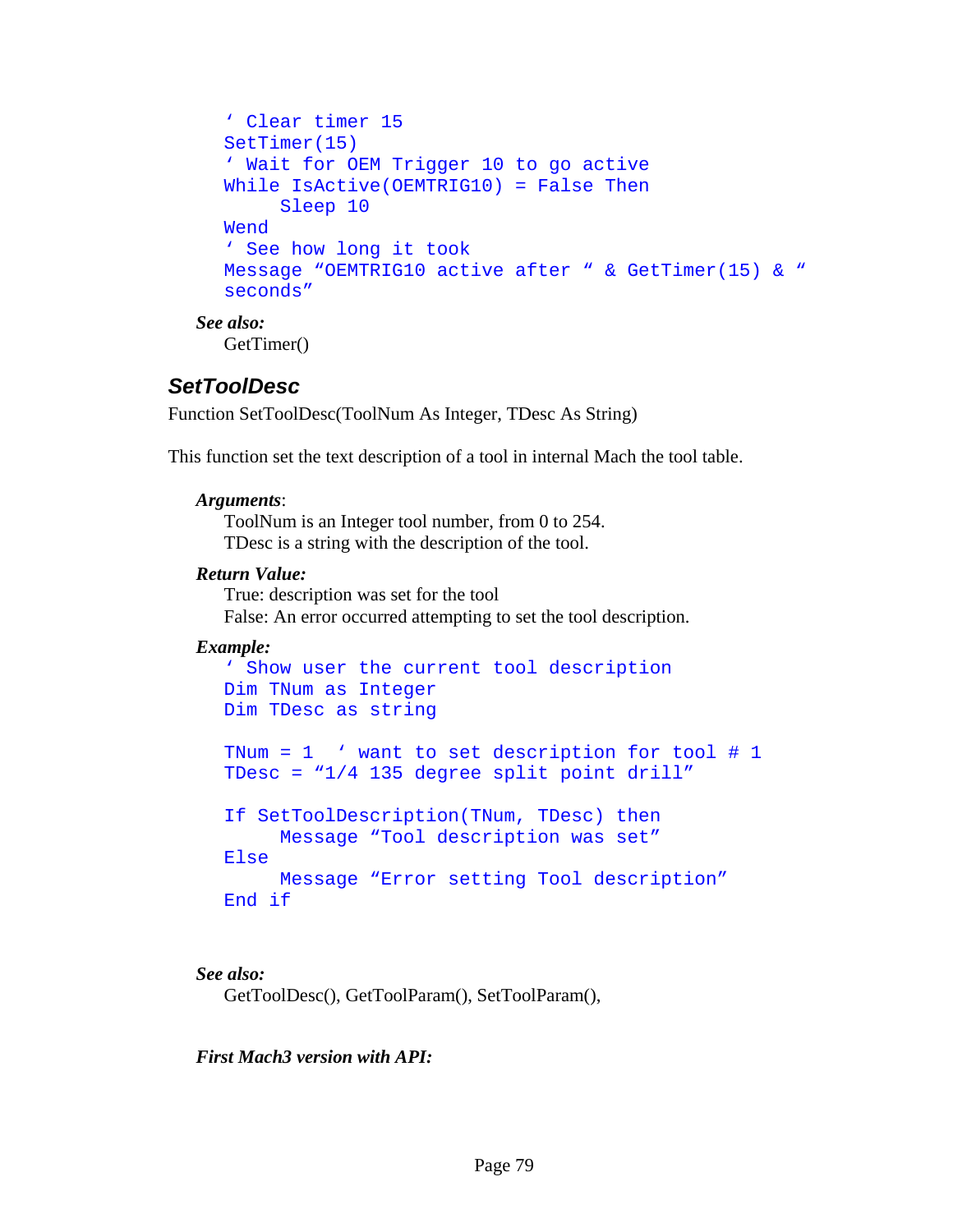This API was first implemented in Mach3 version 3.42.30.

### *SetToolParam*

Sub SetToolParam(ToolNum As Integer, ParamNum As Integer, ParamVal As Double)

This function allows any tool parameter for any tool to be set. ToolNum is the number of the tool whose parameters are being set, and can be from 1 to 255. ParamNum is a parameter number, defined as follows:

For Mach3Mill:  $1 =$ Diameter  $2 = Z$  Offset  $3 = X$  Wear  $4 = Z$  Wear For Mach3Turn:  $1 =$ Tip Type  $2 = Tool$  Radius  $3 = X$  Offset  $4 = Z$  Offset  $5 = X$  Wear  $6 = Z$  Wear

### $7 =$ Turret Angle

#### *Arguments*:

ToolNum is an Integer tool number, and must be between 1 and 255. ParamNum is an Integer parameter number, defined as described above.

#### *Return Value:*

None

#### *Example:*

```
' Define some constants 
DiameterParam = 1 
ZoffsetParam = 2 
XwearParam = 3 
ZwearParam = 4' Define tool #23 
SetToolParam(23, DiameterParam, 0.2500) 'Set
tool diameter = 1/4"SetToolParam(23, ZoffsetParam, 1.2500) ' Set length 
offset = 1.25"SetToolParam(23, XwearParam, 0.0005) 'Set X wear =
0.0005"
```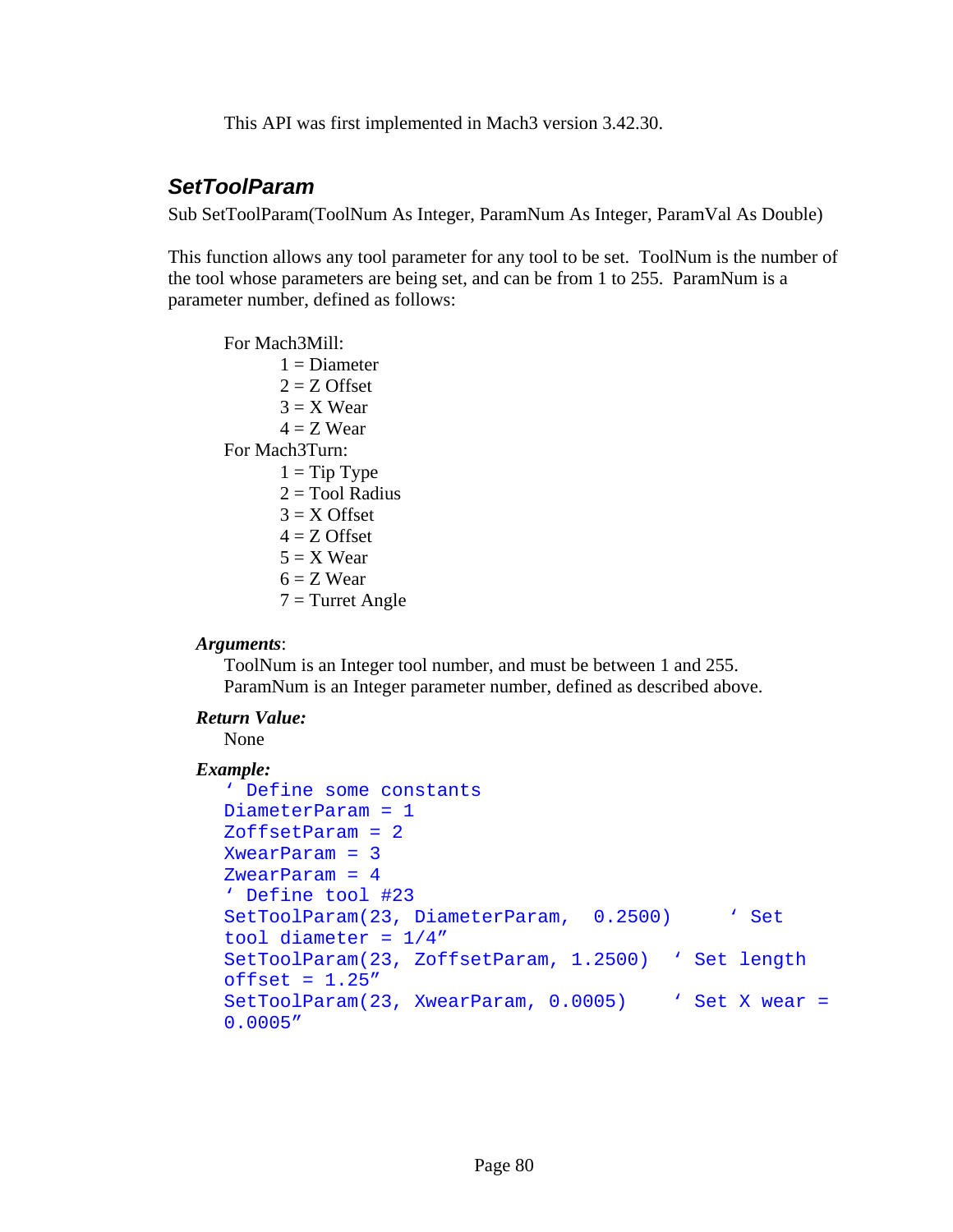```
SetToolParam(23, ZwearParam, 0.0013) ' Set Z wear = 
0.0013"
```
*See also:*  GetToolParam(), GetToolDesc()

# *SetToolX*

Function SetToolX(Pos As Double)

This function sets the X axis DRO to the value given by Pos, then displays the message "Work Offset Shifted" on the status line. Note that with the exception of this message, SetToolX() is functionally identical to using SetOEMDRO to modify the X axis DRO value directly.

### *Arguments*:

Pos is the Double position to which the X axis DRO will be set.

```
Return Value: 
   None 
Example: 
   ' Prompt the user to zero the X axis 
  Message "Move X axis to zero position. Press OK when 
  ready…" 
   ' Zero the X axis DRO 
   SetToolX(0.0000) 
See also: 
    SetToolZ()
```
# *SetToolZ*

Function SetToolZ(Pos As Double)

This function sets the Z axis DRO to the value given by Pos, then displays the message "Work Offset Shifted" on the status line. Note that with the exception of this message, SetToolZ() is functionally identical to using SetOEMDRO to modify the Z axis DRO value directly.

### *Arguments*:

Pos is the Double position to which the Z axis DRO will be set.

*Return Value:* 

None

*Example:*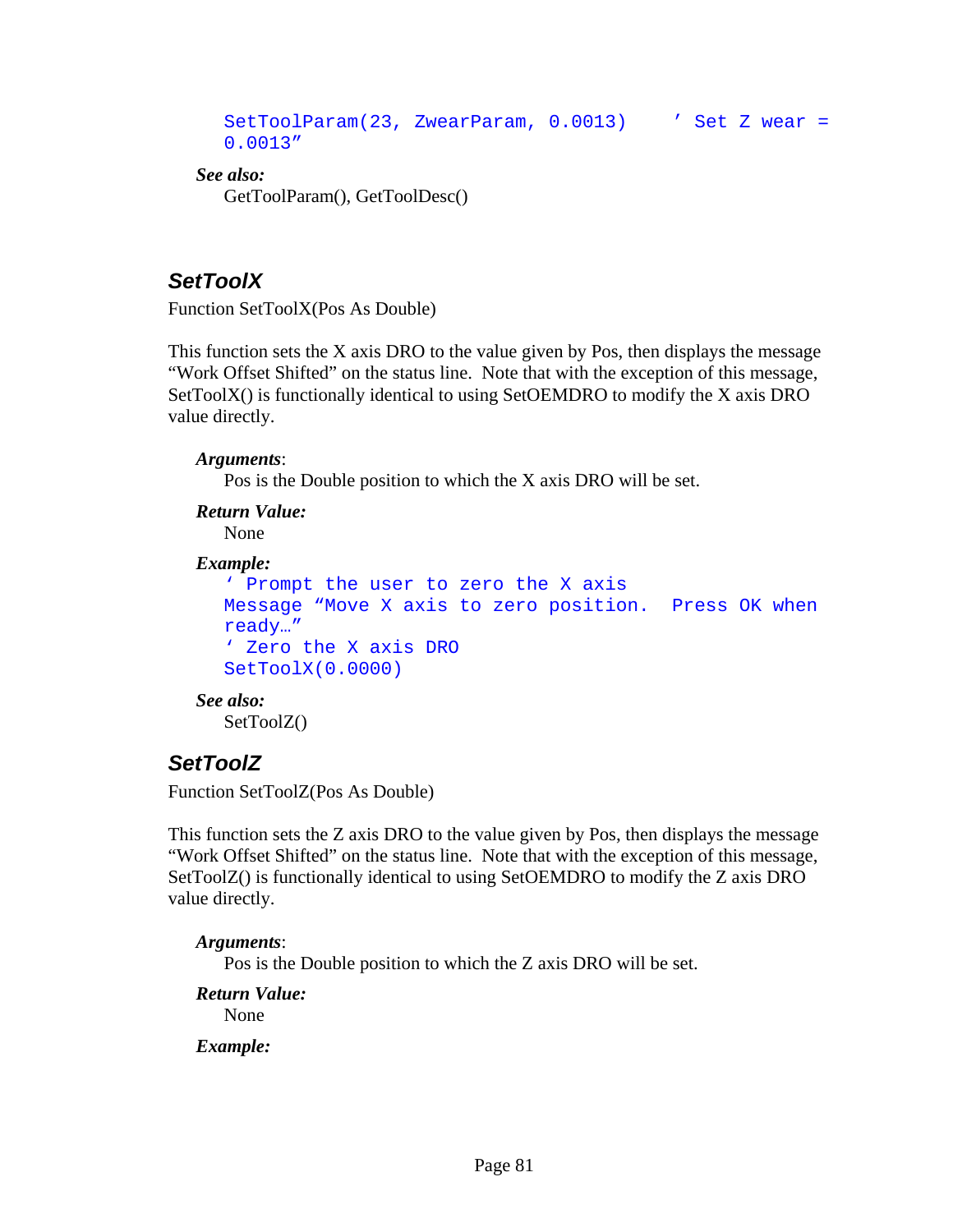```
' Prompt the user to zero the Z axis 
  Message "Move Z axis to zero position. Press OK when 
  ready…" 
   ' Zero the Z axis DRO 
  SetToolZ(0.0000) 
See also: 
   SetToolX()
```
# *SetTriggerMacro*

Sub SetTriggerMacro(MacroNum As Integer)

This function allows an M-macro to be associated with OEM code 301. This can be used to cause one of the OEM Trigger signals to automatically run a macro when asserted. To do this, the OEM Trigger signal must first be configured in Config->Ports&Pins- >InputSignals. Then the OEM Trigger must be associated with OEM code 301 in Config->SystemHotKeys. Finally, SetTriggerMacro must be used to define which Mmacro will be executed when OEM button code 301 is executed.

### *Arguments*:

MacroNum is the number of the M-macro to be run when OEM button code 301 is executed.

### *Return Value:*

None

### *Example:*

```
' Assume OEMTRIGGER5 is assigned to OEM code 301 
' Assign the M1025 macro to OEM Code 301 
SetTriggerMacro(1025) 
' Now, when OEMTRIGGER5 is driven to its active level, 
M1025.m1s will be executed
```
*See also:* 

# *SetUserDRO*

Sub SetUserDRO(DRONum As Integer, DROVal As Double)

This function sets the value of User DRO DRONum to DROVal.

*Arguments*: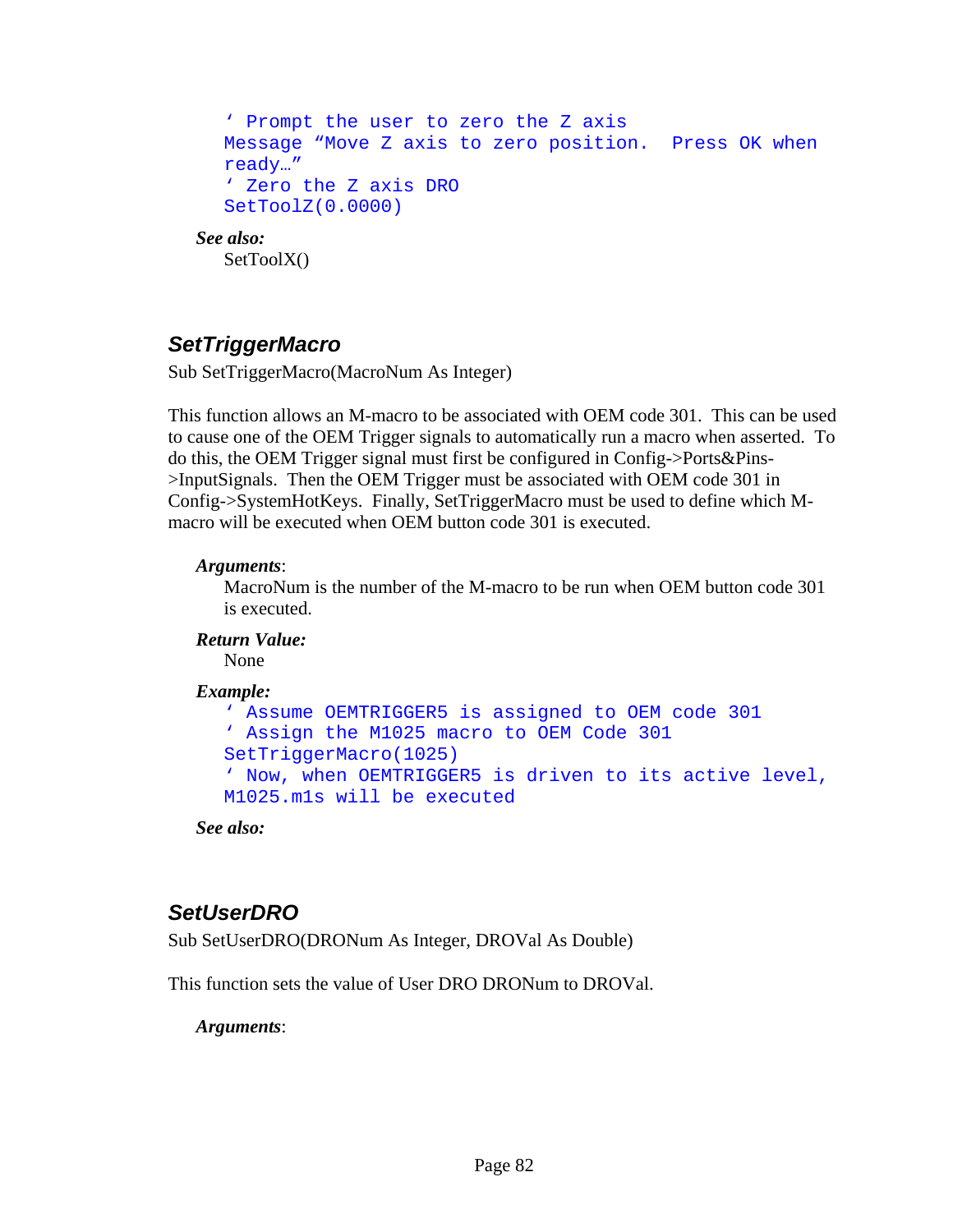DRONum is the Integer User DRO number to be set. Valid User DRO numbers range from 1000-2254.

DROVal is the Double value to which the User DRO will be set

### *Return Value:*

None

### *Example:*

```
' Define some constants 
MyWidgetDRO = 1125 
' Set MyWidgetDRO to 1.234 
SetUserDRO(MyWidgetDRO, 1.234) 
… 
' Get current value of MyWidgetDRO 
MyDROVal = GetUserDRO(MyWidgetDRO)
```
### *See also:*

```
 GetUserDRO(), SetOEMDRO(), GetOEMDRO()
```
# *SetUserLabel*

Sub SetUserLabel(LabelNum As Integer, LabelText As String)

This function allows the user to change an on-screen "User" labels from CB, rather than by using a screen set editor. "User" labels are those that are created in the screen designer with the default text containing the String "UserLabel" followed by one or more digits.

### *Arguments*:

LabelNum is the numeric portion of the user label default text. LabelNum must be between 0 and 255.

LabelText is the text to be placed into the label.

### *Return Value:*

None

### *Example:*

```
' Change the text in UserLabel25 
SetUserLabel(25, "This is Label 25") 
… 
' Retrieve the text from UserLabel25 
LabelText = GetUserLabel(25)
```
*See also:*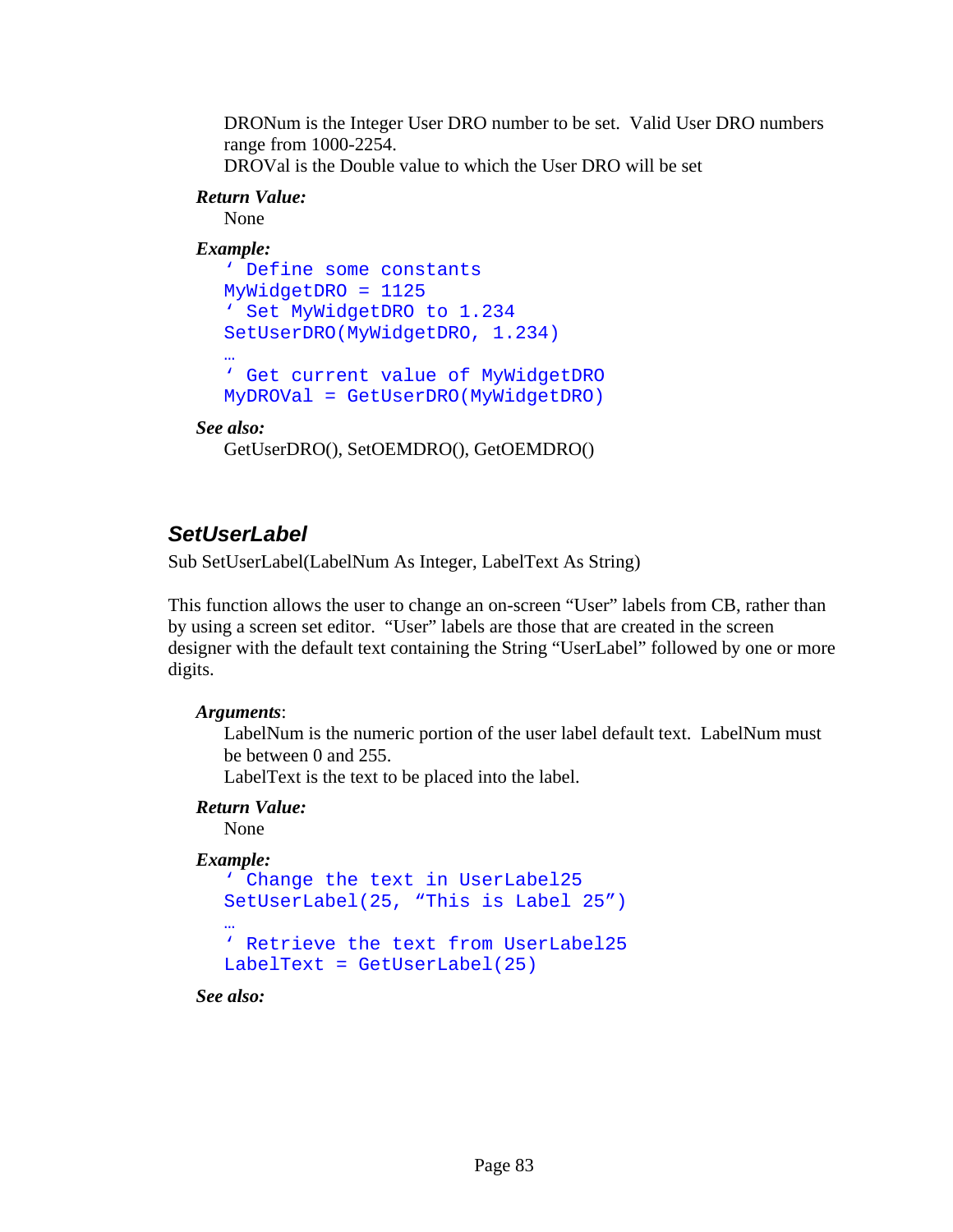# *SetUserLED*

Sub SetUserLED(LEDNum As Integer, State As Integer)

This function allows the state of a User LED to be set or cleared. User LEDs are numbered from

### *Arguments*:

LEDNum is the User LED to be set, and must be in the range of 1000 to 2254 State is the new state of the User LED. 0 indicates the LED is off (unlit), 1 indicates the LED is on (lit).

### *Return Value:*

None

### *Example:*

```
' Define some constants 
FluxCapacitorControl = OUTPUT1 ' Output that controls 
the flux capacitor 
FluxCapacitorLED = 1234 'LED that indicates fluxcapacitor is active 
' Turn on the Flux capacitor 
ActivateSignal(FluxCapacitorControl) 
' Turn on the Flux Capacitor LED for the operator 
SetUserLED(FluxCapacitorLED, 1) 
… 
' Is the Flux Capacitor on? 
FluxCapacitorOn = GetUserLED(FluxCapacitorLED)
```
### *See also:*

GetUserLED(), SetOEMLED(), GetOEMLED()

# *SetVar*

Sub SetVar(VarNum As Integer, Val As Double)

This function sets the Mach variable specified by VarNum to the value given by Val. Mach variables are accessible both to CB scripts, using the SetVar() and GetVar() functions, as well as G-code programs, using the #nnnn syntax.

### *Arguments*:

VarNum is Integer the number of the Mach variable to be set. Val is the Double value to which the variable will be set

### *Return Value:*

None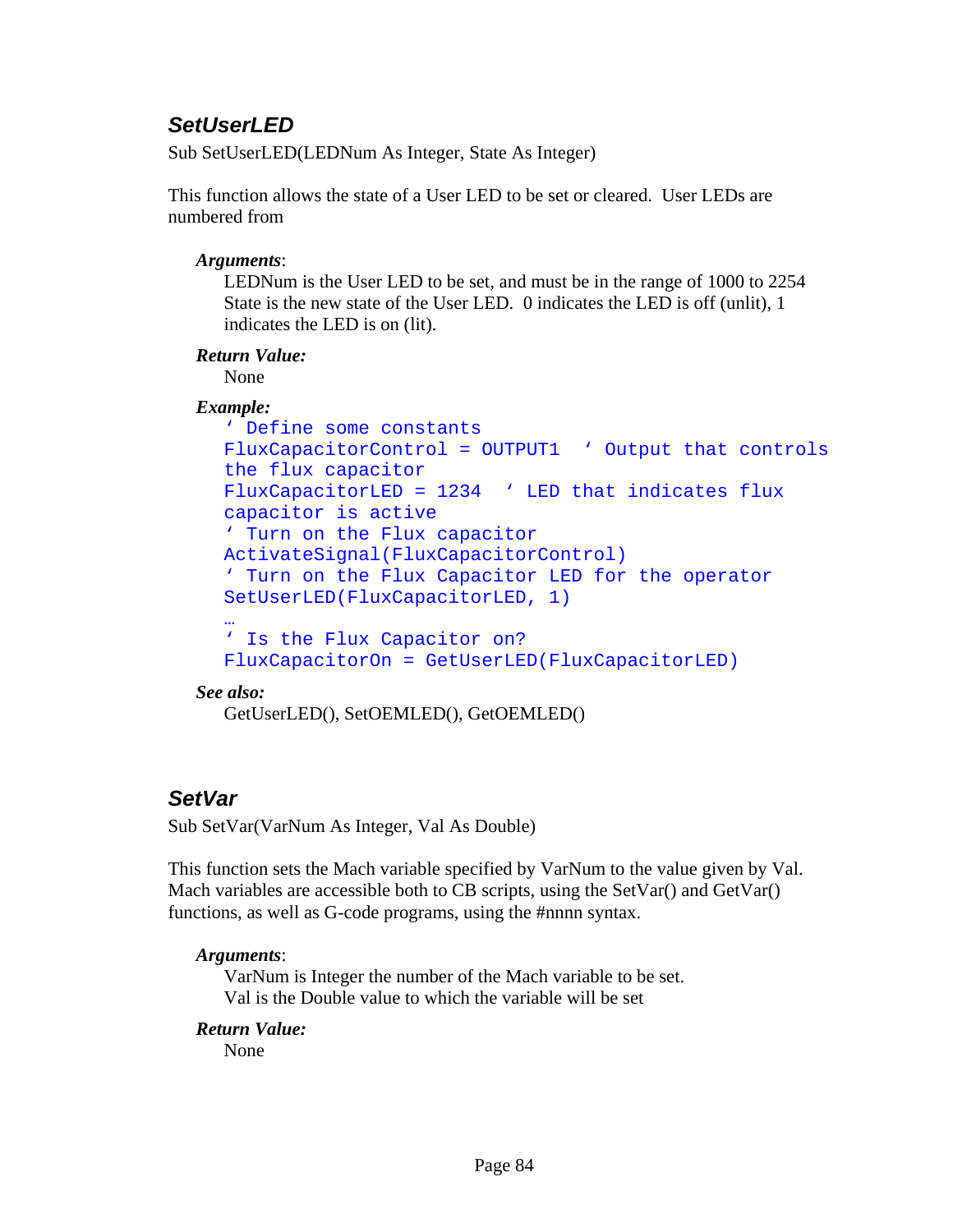```
Example: 
   ' Set a variable 1234 to our target position of 2.3456 
  SetVar(1234, 2.3456) 
   ' Now move X to our target position 
  Code "G0 X #1234" 
See also: 
   GetVar()
```
# *SingleVerify*

Sub SingleVerify(Axis As Integer)

This function performs a position verify on a single axis by homing that axis, and, once homed, zeroing the work offset, then returning to the initial offset. This is commonly used at the beginning of a program to ensure the fixture offset is set properly, or after a crash to restore the correct work offset.

### *Arguments*:

Axis in an Integer value that specifies the first axis to verify.  $0=X$ ,  $1=Y$ ,  $2=Z$ ,  $3=$ A, etc.

*Return Value:* 

None

### *Example:*

```
Xaxis = 0Yaxis = 1Zaxis = 2' Verify Z axis work offset is properly set 
SingleVerify(Zaxis)
```
### *See also:*

SingleVerifyReport(), VerifyAxis(), RefCombination()

# *SingleVerifyReport*

Function SingleVerifyReport(Axis As Integer)

This function performs a position verify on a single axis by homing that axis, and, once homed, zeroing the work offset, then returning to the initial offset. When complete, a message is displayed showing how far each axis was offset from its correct home position. This function is identical to the SingleVerify function except for this message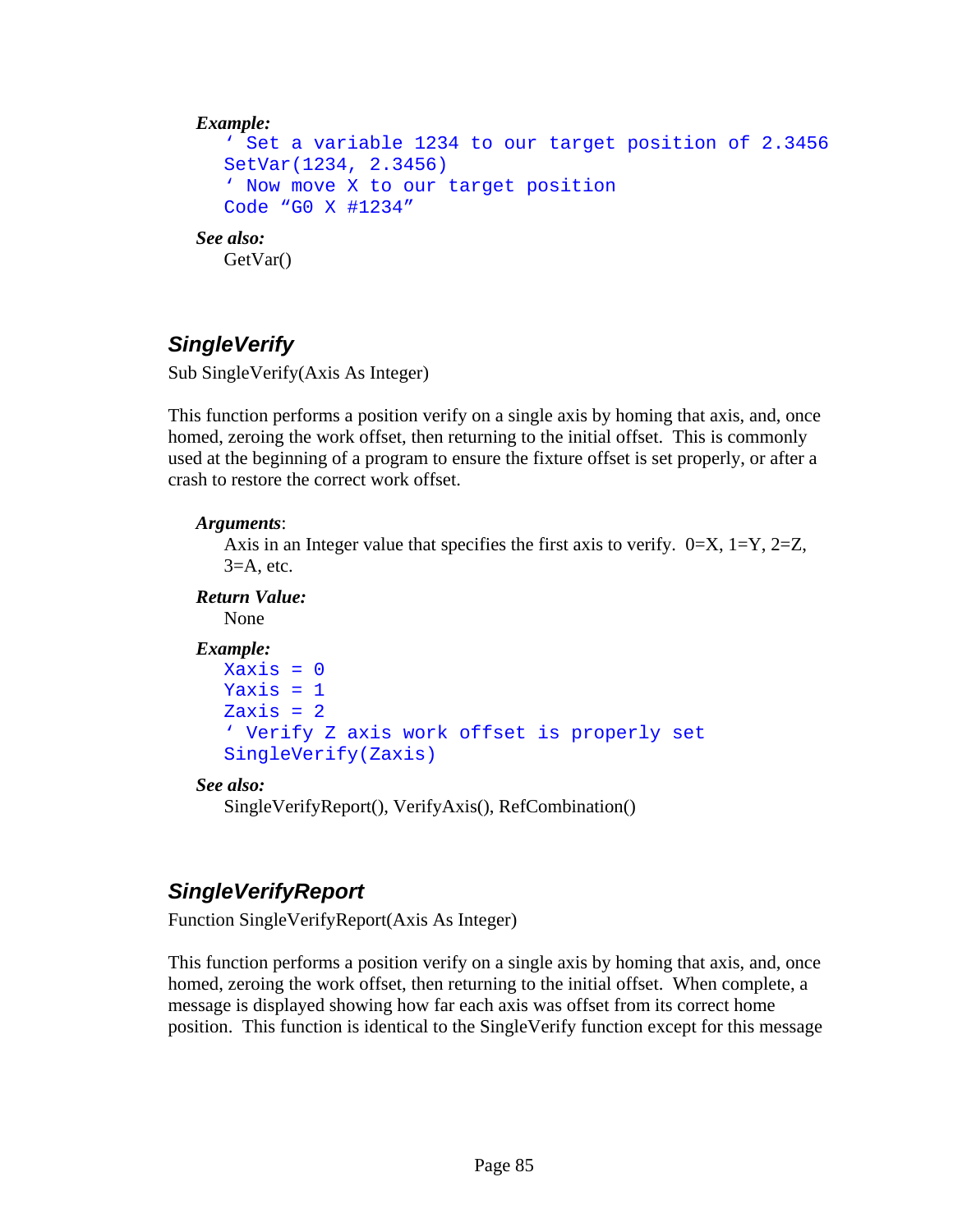display. This is commonly used at the beginning of a program to ensure the fixture offset is set properly, or after a crash to restore the correct work offset.

### *Arguments*:

Axis in an Integer value that specifies the first axis to verify.  $0=X$ ,  $1=Y$ ,  $2=Z$ ,  $3=$ A, etc.

*Return Value:* 

None

```
Example: 
  Xaxis = 0Yaxis = 1Zaxis = 2' Verify Z axis work offset is properly set, and 
  report error, if any 
  SingleVerifyReport(Zaxis)
```
### *See also:*

SingleVerifyReport(), VerifyAxis(), RefCombination()

# *Sleep*

Sub Sleep(Time As Integer)

This function causes the CB program to pause for the specified period of time, in mSec. During this time, other processes can have access to the CPU. A Sleep() call should always be inserted in any loop which might remain active for any period of time, for example the While loop used to wait for a move command to complete.

### *Arguments*:

Time, an Integer value expressing the sleep time in milliseconds.

### *Return Value:*

None

### *Example:*

```
' Move to zero position 
Code "G0 X0.000 Y0.000" 
' Wait for move to complete 
While IsMoving() 
      ' Let other processes have CPU while we wait 
      Sleep 100 
Wend
```
*See also:*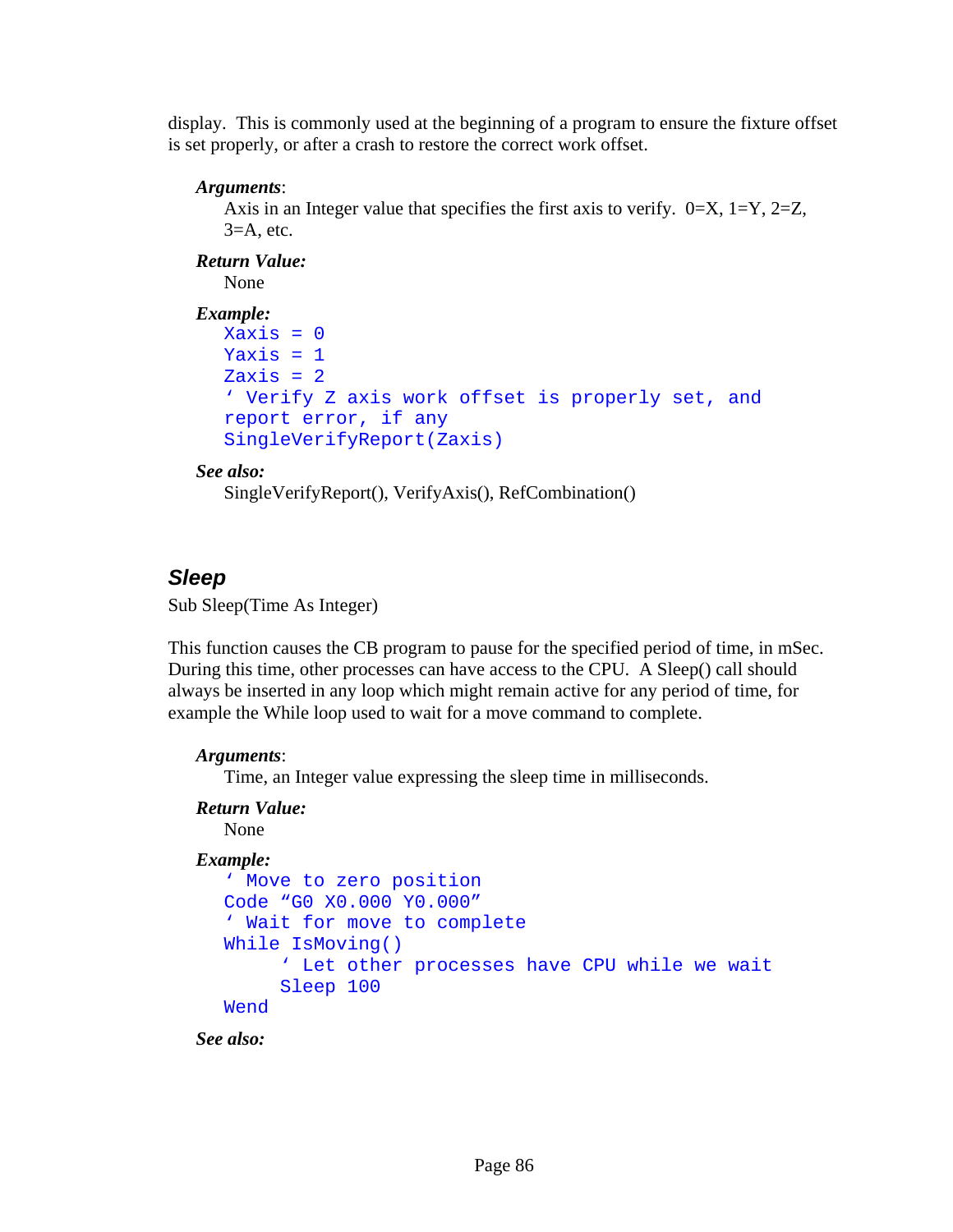# *Speak*

Sub Speak(TextToSpeak As String)

This function uses speech synthesis to "speak" the String argument. Note that your PC must have a working audio system, and speech must first be enabled by checking the "Allow Speech" checkbox in Config->GeneralConfig->GeneralConfiguration.

### *Arguments*:

TextToSpeak is a String to be spoken

### *Return Value:*

None

### *Example:*

```
' Tell the user to load the next work piece 
Speak("Please load next work piece. Hit CycleStart 
When Ready") 
Code "M00"
```
*See also:* 

# *StartPeriodicScript*

Function StartPeriodicScript(ByVal ScriptQFN as String, ByVal UpdatePeriod as Double) as Integer

This function causes Mach to start a script that will be invoked with the specified periodicity.

### *Arguments*:

ScriptQFN: the string of the Qualified File Name (QFN) for the script to be run. The qualified path name is relative to the Mach install directory. The QFN does not include the script extension. Mach will look first for ScriptQFN.mcc and if not found, then ScriptQFN.m1s.

If the QFN is the name of a script already started by a previous call to StartPeriodicScript(), an error condition is returned. Mach does not support multiple periodic instances of a single script.

UpdatePeriod: The length of the time period between runs of the script. The time units are seconds. The minimum value is 5ms, any value less than 5ms will be ignored and the minimum value of 5ms will be used for the UpdatePeriod.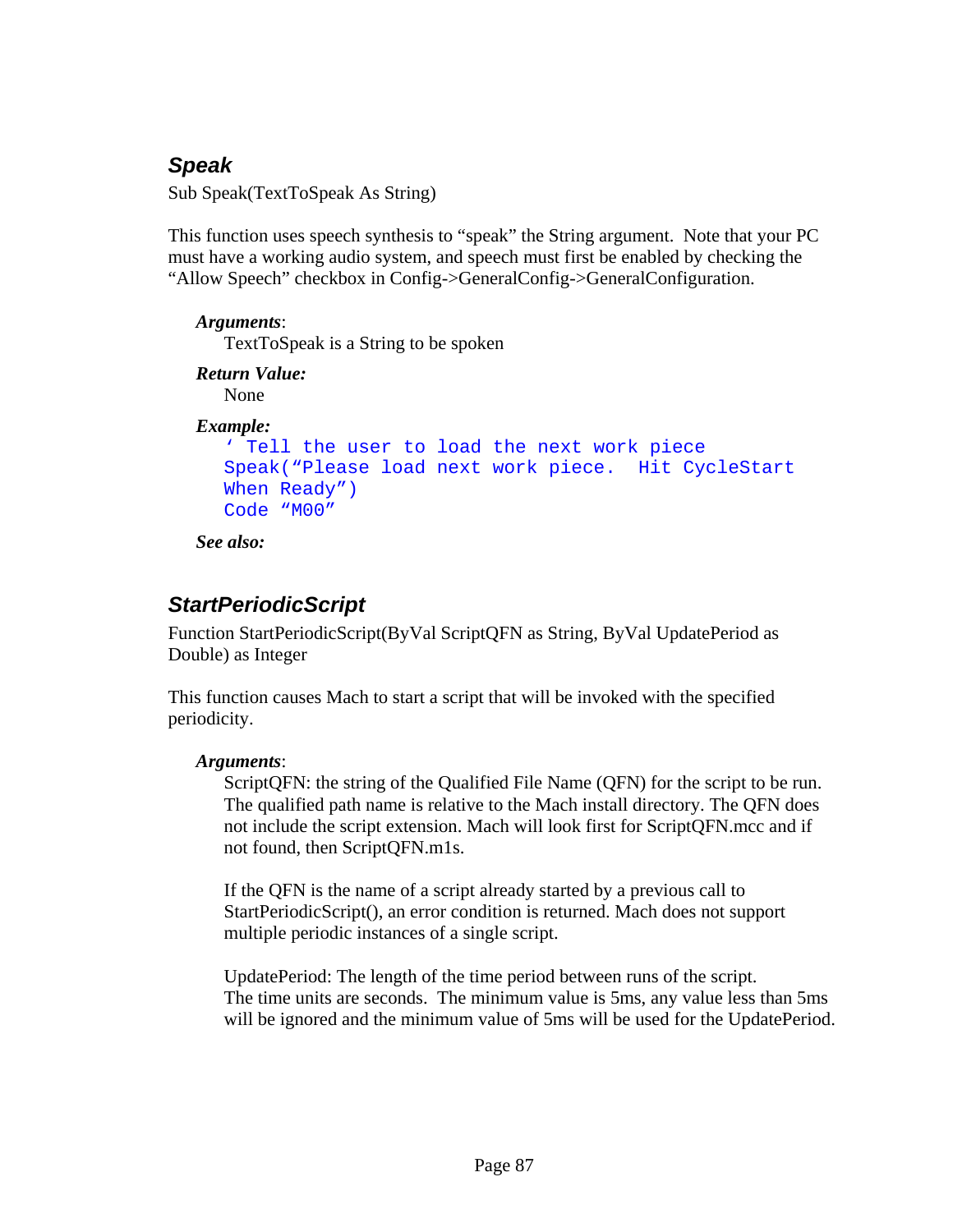It is recommended that periodic scripts be run with the longest UpdatePeriod appropriate for the script's task. This will help minimize the load on the machine from multiple periodic scripts.

#### *Return Value:*

 $0 =$  requested function was performed successfully (script is now running).  $< 0$  = error, requested function was not successful (script is not running).

Error Return Values:

# <tbd>

#### *Example:*

```
' Initialize a script that runs the way oiler every 30 
minutes
```

```
If StartPeriodicScript("OilerScript", 30*60*1000) then 
      Msgbox "Oiler periodic script is running" 
Else 
     Msgbox "Oiler script was not started" 
End If
```
#### *See also:*

IsPeriodicScriptRunning, StopPeriodicScript

### *First Mach3 version with API:*

This API was first implemented in Mach3 version 3.43.06. It was defined as a Boolean function with

### *Return Value:*

True = requested function was performed successfully (script is now running). False = error, requested function was not successful (script is not running).

This API was revised in Mach3 version 3.43.19 to be an Integer function.

### *StartTHC*

Sub StartTHC()

This function turns on torch height control. It is functionally identical to THCOn().

*Arguments*: None

### *Return Value:*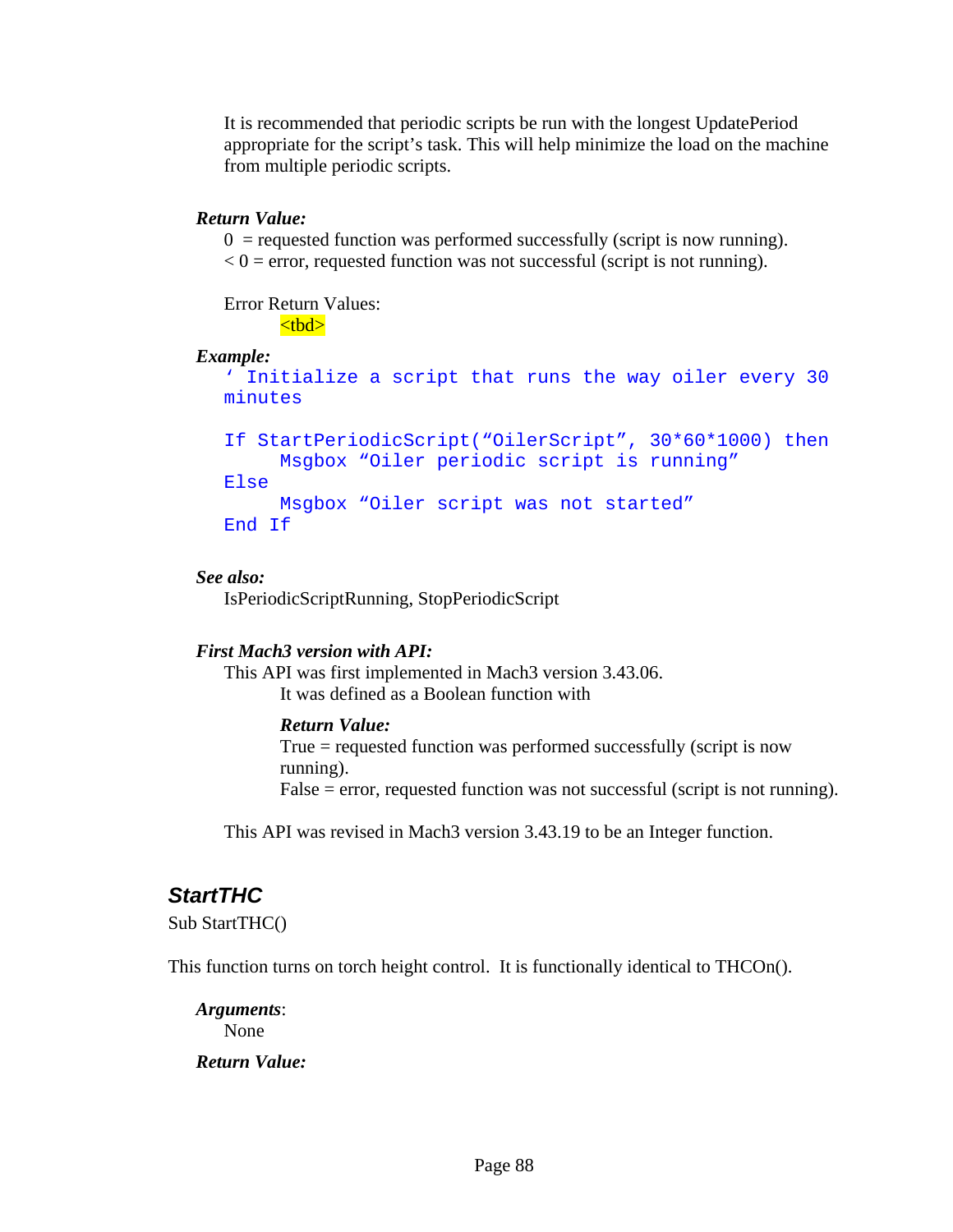None

```
Example: 
  StartTHC()' Turn on torch height control 
            … ' Do some cutting here 
  EndTHC() ' Turn off torch height control
```
*See also:* 

```
 THCOn(), THCOff(), EndTHC(), ZeroTHC(), ResetTHC()
```
# *StopPeriodicScript*

Function StopPeriodicScript(ByVal ScriptQFN as String) as Integer

This function is used to stop a previously started periodic script.

A periodic script only stops at the end of one of the script's UpdatePeriod time quanta (as set by StartPeriodicScript) cycles. For example if a script is running with a 5 minute UpdatePeriod, and the stop request is issued 2 minutes into the cycle, the script will not stop until the current 5 minute cycle expires.

### *Arguments*:

ScriptQFN: the string of the Qualified File Name (QFN) for the script to be stopped. The QFN is relative to the Mach install directory.

The QFN passed must be identical to the QFN used to start the periodic script. Attempts to stop a script that has not been started by StartPeriodicScript are ignored (this is not an error condition as the script is "stopped" upon return from the call).

### *Return Value:*

 $0 =$  requested function was performed successfully (script is now running).

 $< 0$  = error, requested function was not successful (script is not running).

Error Values:

<tbd>

### *Example:*

```
' Stop a the running way oiler script
```

```
If StopPeriodicScript("OilerScript") then 
      Msgbox "Oiler periodic script has been stopped" 
Else
```

```
 Msgbox "Error, Oiler script was not stopped, 
check the QFN passed." 
End If
```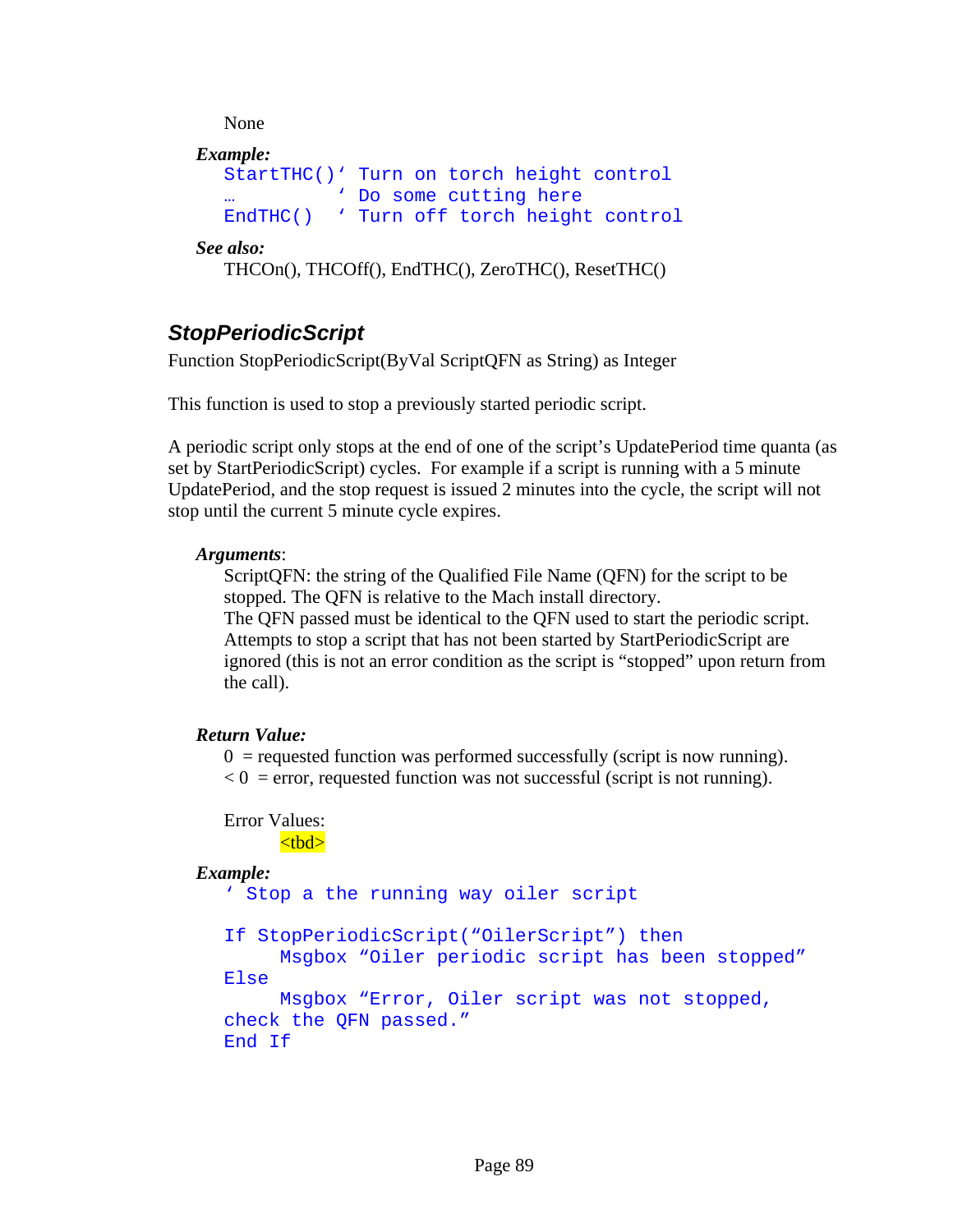*See also:* 

IsPeriodicScriptRunning, StartPeriodicScript,

### *First Mach3 version with API:*

This API was first implemented in Mach3 version 3.43.06. It was defined as a Boolean function with

### *Return Value:*

True = requested function was performed successfully (script is now running).  $False = error$ , requested function was not successful (script is not running).

This API was revised in Mach3 version 3.43.19 to be an Integer function.

### *StraightFeed*

Sub StraightFeed(X As Double, Y As Double, Z As Double, A As Double, B As Double, C As Double)

This function performs a feed rate move to the specified position. Note that all axis positions must be specified. This is exactly equivalent to Code "G1 Xn.nnn Yn.nnn Zn.nnn An.nnn Bn.nnn Cn.nnn".

### *Arguments*:

X is a Double specifying the target position for the X axis Y is a Double specifying the target position for the Y axis Z is a Double specifying the target position for the Z axis A is a Double specifying the target position for the A axis B is a Double specifying the target position for the B axis C is a Double specifying the target position for the C axis

### *Return Value:*

None

### *Example:*

```
' Send all axes to zero position at current feed rate 
StraightTraverse(0.000, 0.000, 0.000, 0.000, 0.000, 
0.000)
```
### *See also:*

StraightTraverse(), Code()

### *StraightTraverse*

Sub StraightTraverse(X As Double, Y As Double, Z As Double, A As Double, B As Double, C As Double)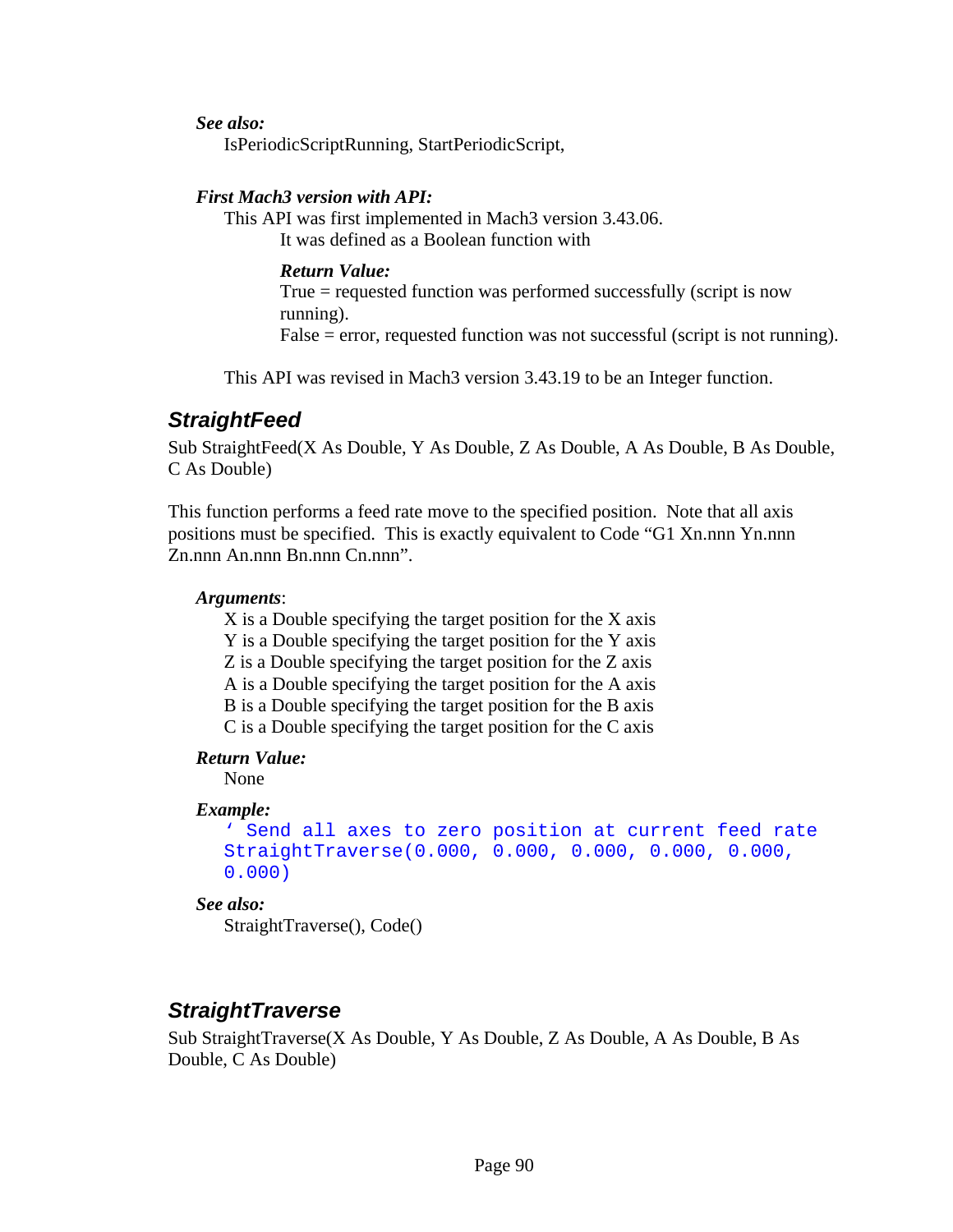This function performs a rapid move to the specified position. Note that all axis positions must be specified. This is exactly equivalent to Code "G0 Xn.nnn Yn.nnn Zn.nnn An.nnn Bn.nnn Cn.nnn".

### *Arguments*:

X is a Double specifying the target position for the X axis Y is a Double specifying the target position for the Y axis Z is a Double specifying the target position for the Z axis A is a Double specifying the target position for the A axis B is a Double specifying the target position for the B axis C is a Double specifying the target position for the C axis

### *Return Value:*

None

### *Example:*

```
' Send all axes to zero position 
StraightTraverse(0.000, 0.000, 0.000, 0.000, 0.000, 
0.000)
```
# *See also:*

StraightFeed(), Code()

# *SwapAxis*

Sub SwapAxis(FirstAxis As Integer, SecondAxis As Integer)

This function swaps the STEP and DIR pins for the two specified axes. This has precisely the same effect as changing the pin settings in Config->Ports&Pins. Note that no other axis parameters or settings are changed. If the two specified axes have different acceleration and velocity settings, unreliable operation will likely result. Note also that if you exit Mach3 while the swap is in effect, the swapped pins will be written to the XML configuration file, and the swap will still be in effect the next time you start Mach3. It is illegal to perform two consecutive swaps, without first executing a ResetAxisSwap(). Doing so will likely result in incorrect operation.

### *Arguments*:

FirstAxis in an Integer value that specifies the first axis to swap.  $0=X$ ,  $1=Y$ ,  $2=Z$ , etc.

SecondAxis in an Integer value that specifies the second axis to swap.  $0=X$ ,  $1=Y$ ,  $2=Z$ , etc.

### *Return Value:*

None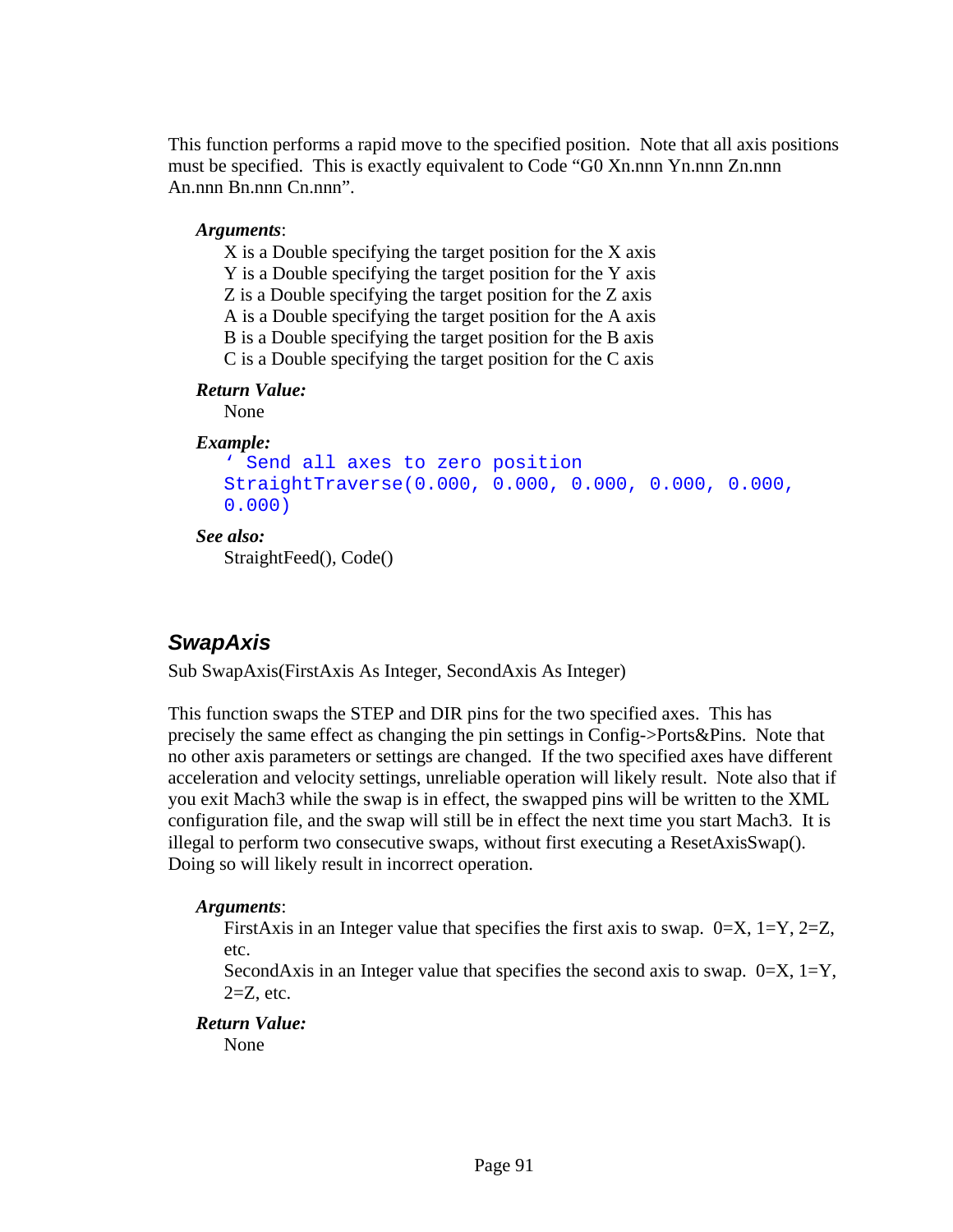### *Example:*

```
Xaxis = 0Yaxis = 1Code "G0 X0 Y0" 
' Cut a 45 degree diagonal line from lower right to 
upper left 
Code "G1 X-1 Y1" 
Code "G0 X0 Y0" 
' Now swap X and Y axes 
SwapAxis(Xaxis, Yaxis) 
' Cut a 45 degree diagonal line from upper left to 
lower right 
Code "G1 X-1 Y1" 
Code "G0 X0 Y0"
```
#### *See also:*

ResetAxisSwap()

### *SystemWaitFor*

Sub SystemWaitFor(Signal As Integer)

This function it is used to tell Mach that a macro script is ending, and that any further GCode execution should wait for the Signal to go active. If used, this function should always be the last line in a macro and it should never be used within a loop.

### *Arguments*:

SignalID must be one of the pre-defined Mach3 CB output signal constants (see CB Constants), or other value or expression that evaluates to one of those values.

#### *Return Value:*

None

*Example:* 

*See also:* 

### *THCOff*

Sub THCOff()

This function turns off the torch height control.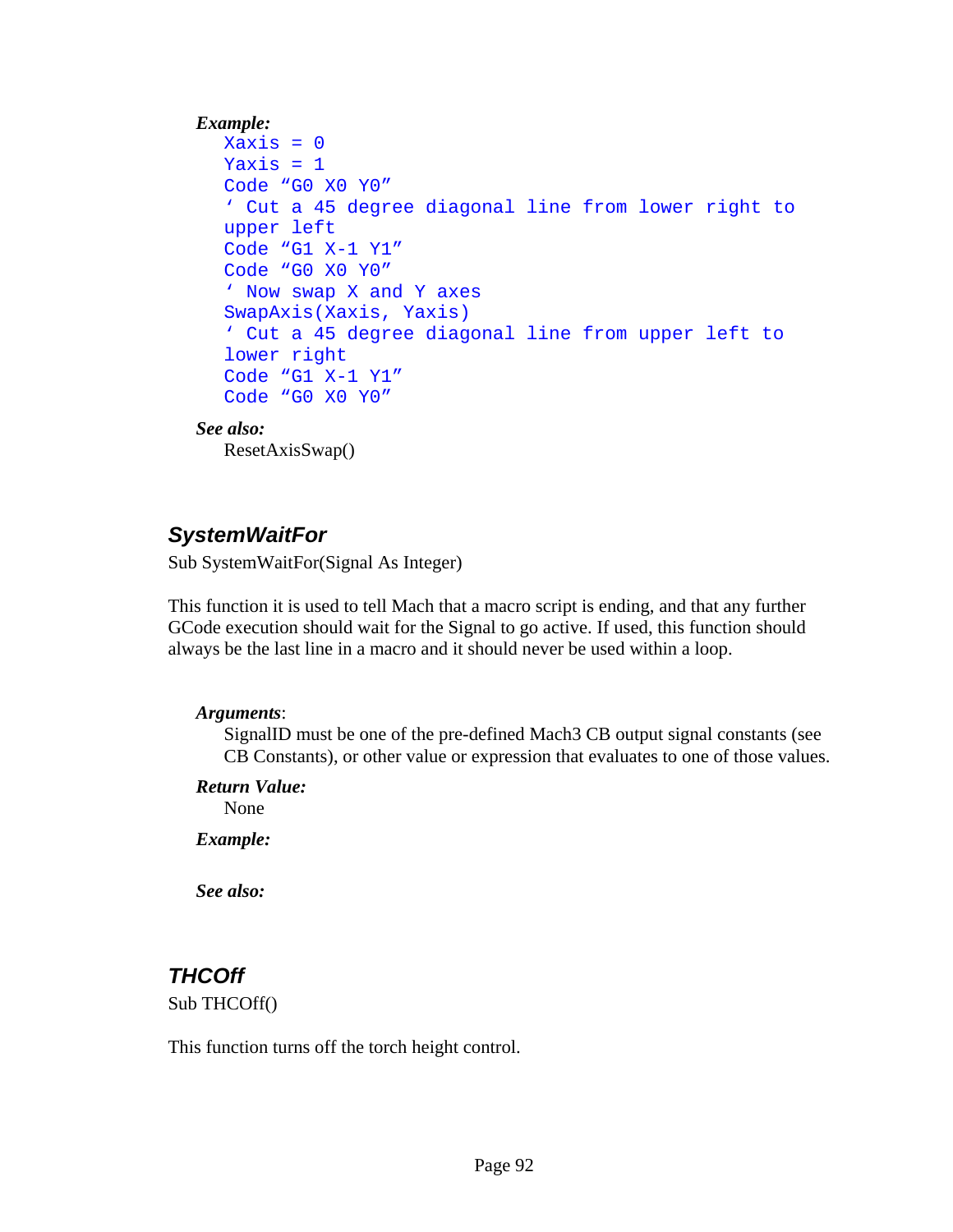*Arguments*: None *Return Value:*  None *Example:*  ' Turn off THC THCOff() *See also:*  THCOn(), ZeroTHC()

# *THCOn*

Sub THCOn()

This function turns on the torch height control.

*Arguments*: None *Return Value:*  None *Example:*  ' Turn on THC THCOn() *See also:*  THCOff(), ZeroTHC()

# *ToggleScreens*

Sub ToggleScreens()

This function toggles the active screen set between the "complex" and "simple" (.set and .sset) screen sets of the same base name. For example, if the current screen set is the default "1024.set", this function will load the "1024.sset" screen set, and vice-versa. This function can be used to toggle between any two screen sets by simply giving both the same base filename, and giving one the .set extension, and the other the .sset extension.

### *Arguments*:

None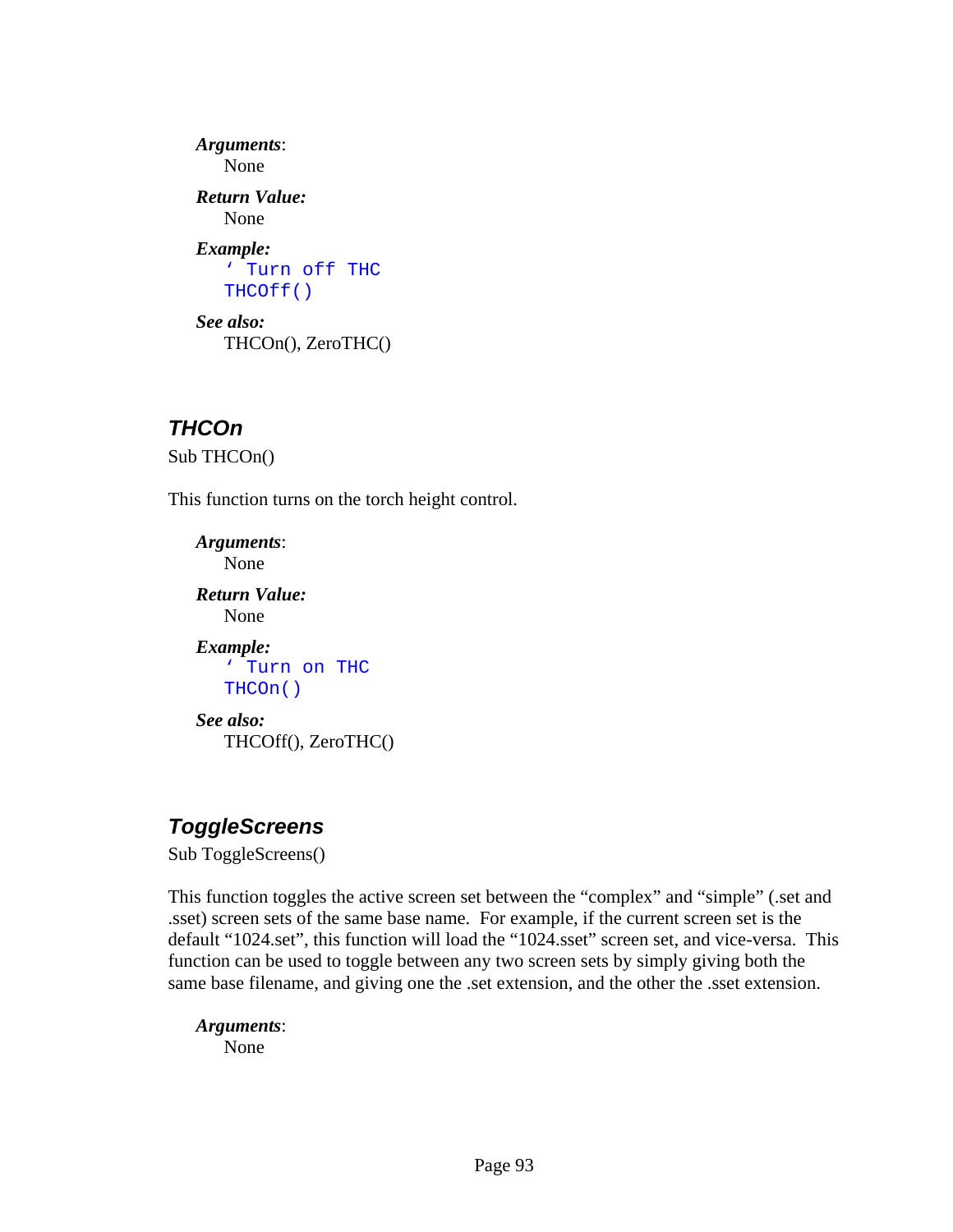```
Return Value: 
   None 
Example: 
   ' Toggle to simple screen set 
  ToggleScreens() 
   ' Wait 5 seconds 
  Sleep 5000 
   ' Toggle back to complex screen set 
  ToggleScreens()
```
*See also:* 

# *ToolLengthOffset*

Function ToolLengthOffset() As Double

This function returns the tool length offset for the current tool.

*Arguments*: None

### *Return Value:*

Tool length offset for current tool, as a Double

### *Example:*

```
' Get the current tool length offset 
LengthOffset = ToolLengthOffset 
' Tell the user 
Message "Tool length offset = " & LengthOffset
```
### *See also:*

GetCurrentTool(), SetCurrentTool(), GetSelectedTool(), GetToolParam(), SetToolParam(), SetToolX(), SetToolZ(), GetToolDesc()

# *VerifyAxis*

Sub VerifyAxis(Silent As Boolean)

This function verifies the positions of all axes by performing a home operation on all axes simultaneously, then moving all axes to position 0.0000 of the current fixture. If Safe\_Z is enabled, a move to Safe\_Z will be performed first. If the Silent argument is True, then upon completion, a message is displayed on the status line showing the offset errors of all axes from their home position. This function I used to ensure that no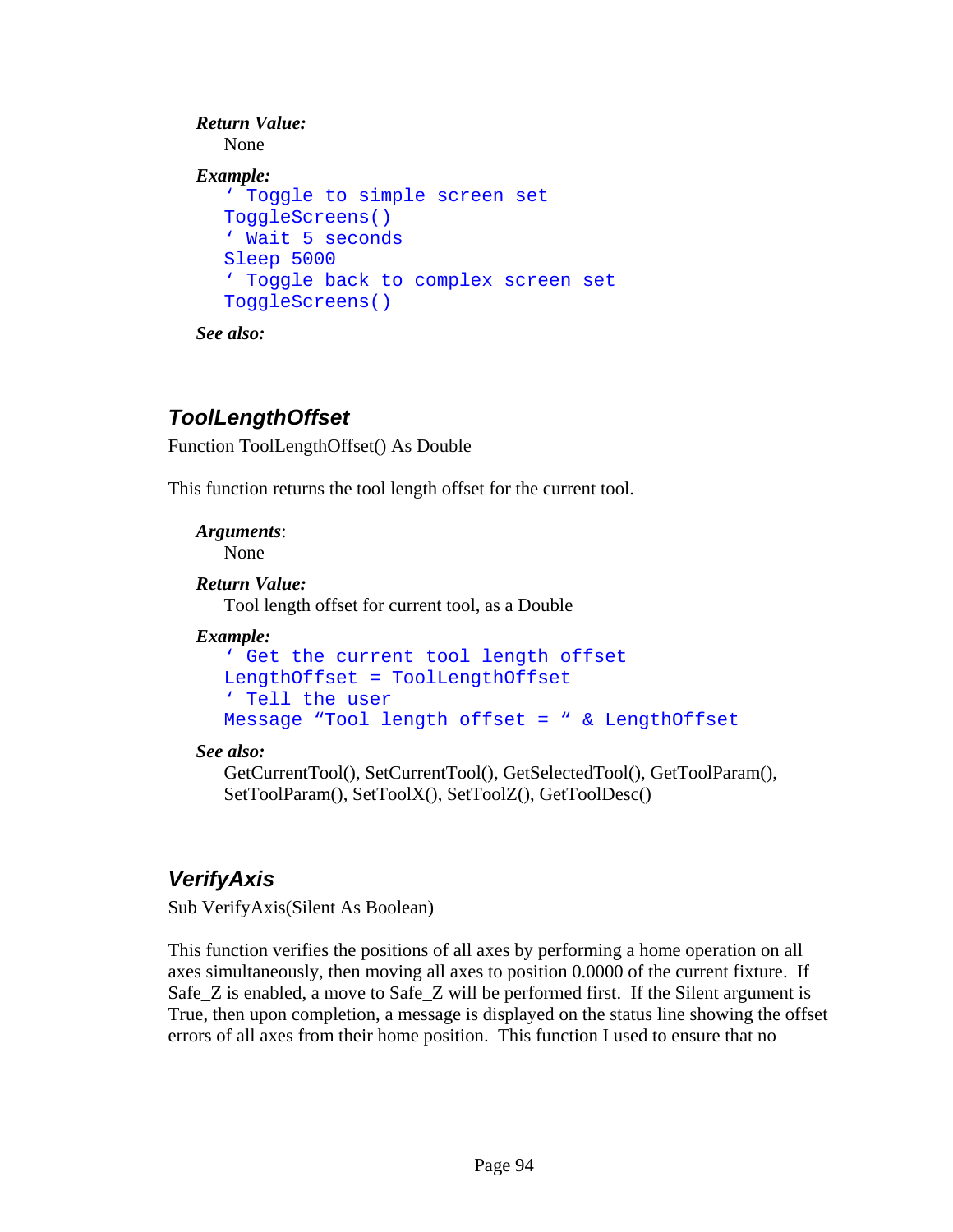position loss has occurred, and/or to correct any position loss that may have occurred since the previous home or verify operation.

### *Arguments*:

Silent is a Boolean value that, if true, causes a message to be displayed on completion of the verify indicating the offsets, if any, of each axis from its correct position.

### *Return Value:*

None. All axes machine zeroes are reset to their correct position, and all axes are moved to position 0.0000 of the current fixture.

### *Example:*

```
' Make sure all axes are in correct position 
VerifyAxis() 
' Load the G-code file 
LoadFile("MyGCodeFile.nc") 
' Wait for Load to Complete 
While IsLoading() 
      Sleep 100 
Wend 
' Run the File 
DoOEMButton(CycleStartButton) 
' Wait for it to complete 
While (GetOEMLED(StartLED)) 
      Sleep 100 
Wend
```

```
See also:
```

```
 SingleVerify(), SingleVerifyReport(), RefCombination()
```
# *ZeroTHC*

Sub ZeroTHC()

This function zeroes the torch height correction factor.

```
Arguments: 
   None 
Return Value: 
    None 
Example: 
   ' Zero THC correction 
   ZeroTHC()
```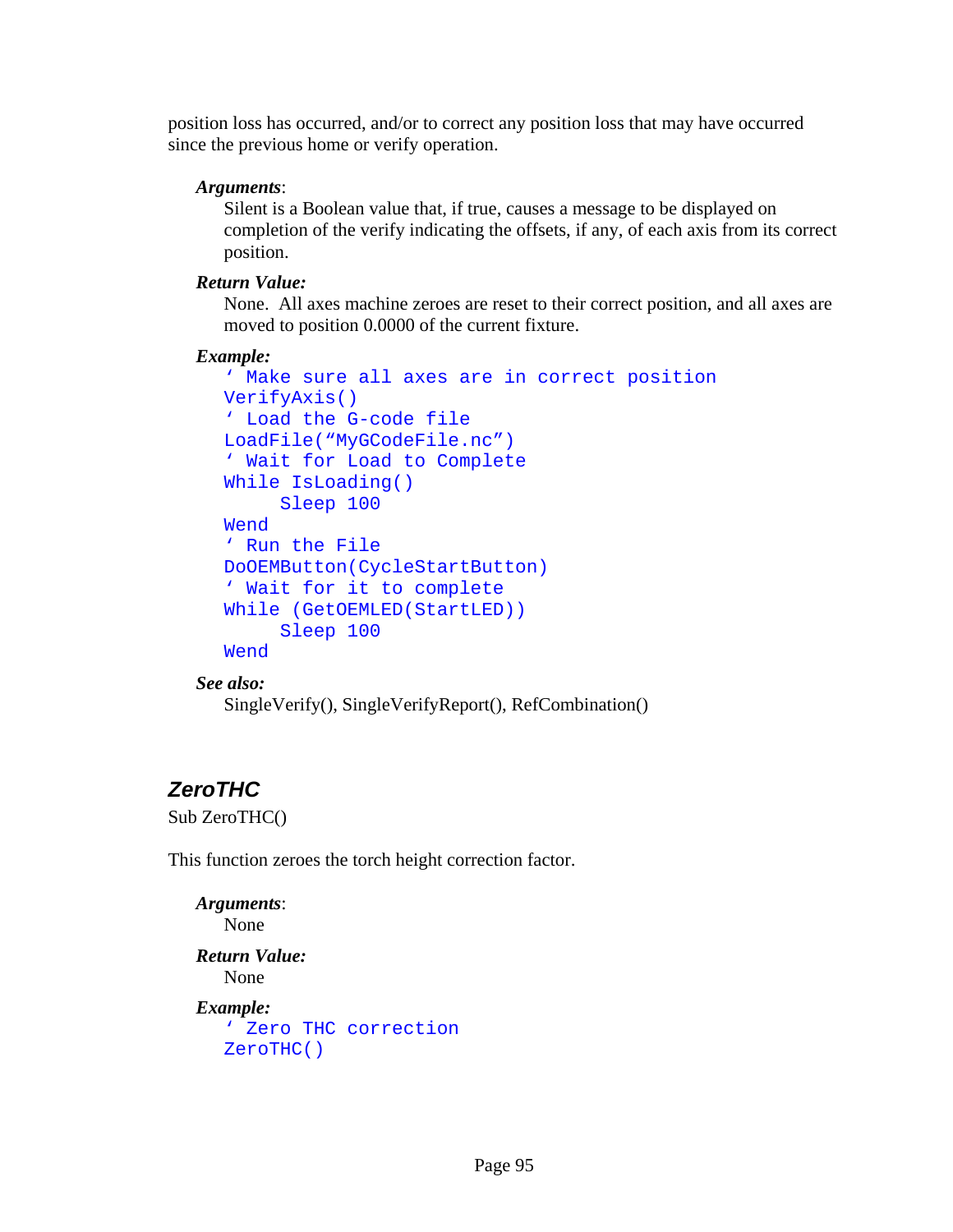*See also:*  THCOn(), THCOff()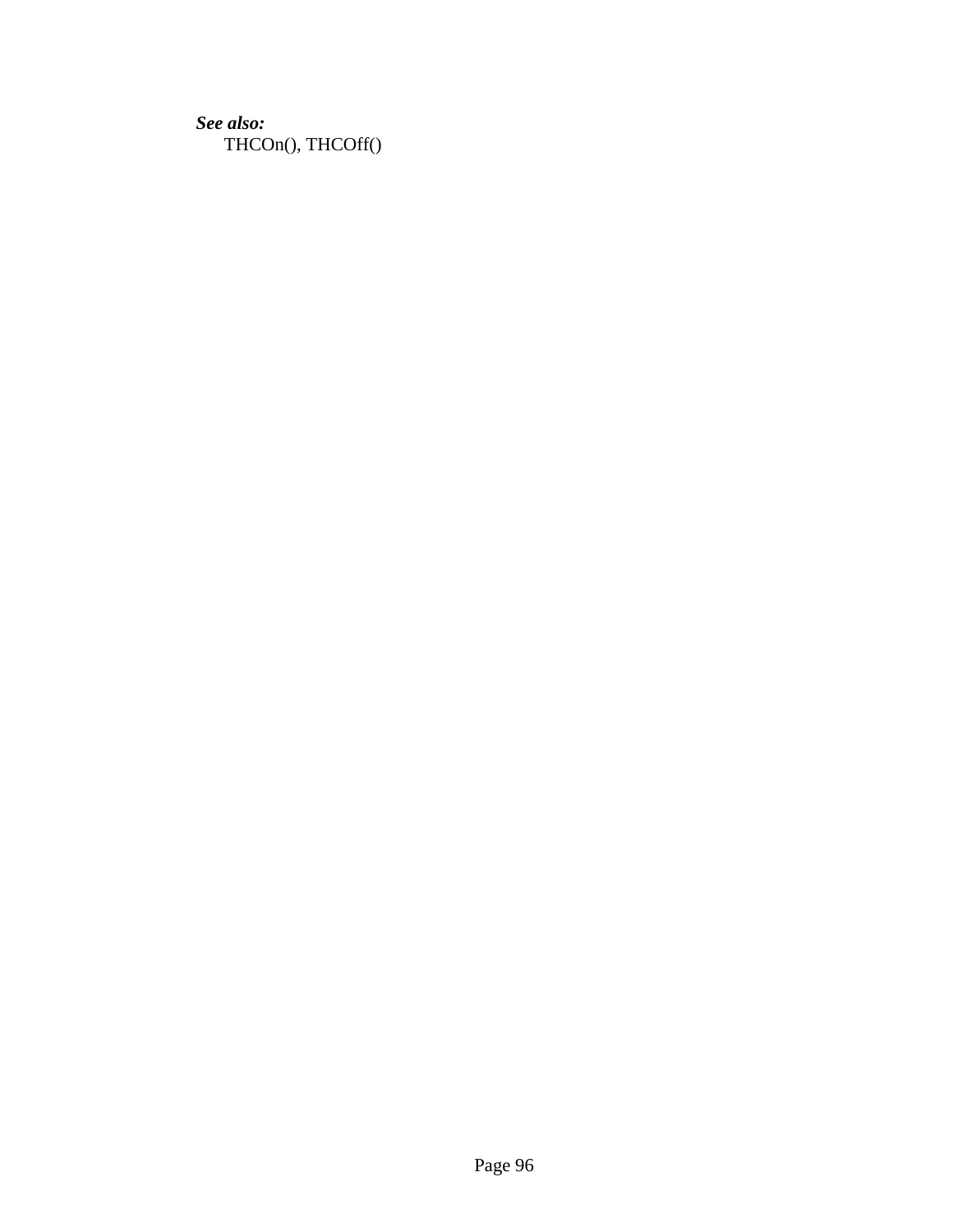# **Legacy Functions Grouped By Function**

# *Digitizing*

CloseDigFile – Close digitization points file OpenDigFile – Open digitization points file

# *G-Code & G-code Files*

Code – Execute a line of G-code FileName – Get current G-code filename GetVar – Get a G-code Var value IsLoading – Get current G-code file loading status LoadFile – Load a G-code file LoadRun – Load and run a G-code file MaxX – Get maximum X extent for current G-code file MaxY – Get maximum Y extent for current G-code file MinX – Get minimum X extent for current G-code file MinY – Get minimum Y extent for current G-code file Param1 – Get M-macro P parameter value Param2 – Get M-macro Q parameter value Param3 – Get M-macro Q parameter value RunFile – Run currently loaded G-code file SetVar – Set a G-code Var value

# *Lathe-only Functions*

GetTurretAng – Get current tool turret angle IsDiameter – Get current diameter/radius mode status

# *Mach3 Configuration & Status*

GetIJMode – Get current IJ mode GetMainFolder – Get Mach3 main folder path GetParam – Get a Mach3 named parameter value GetScale – Get current scale factor for an axis GetTimer – Get a timer value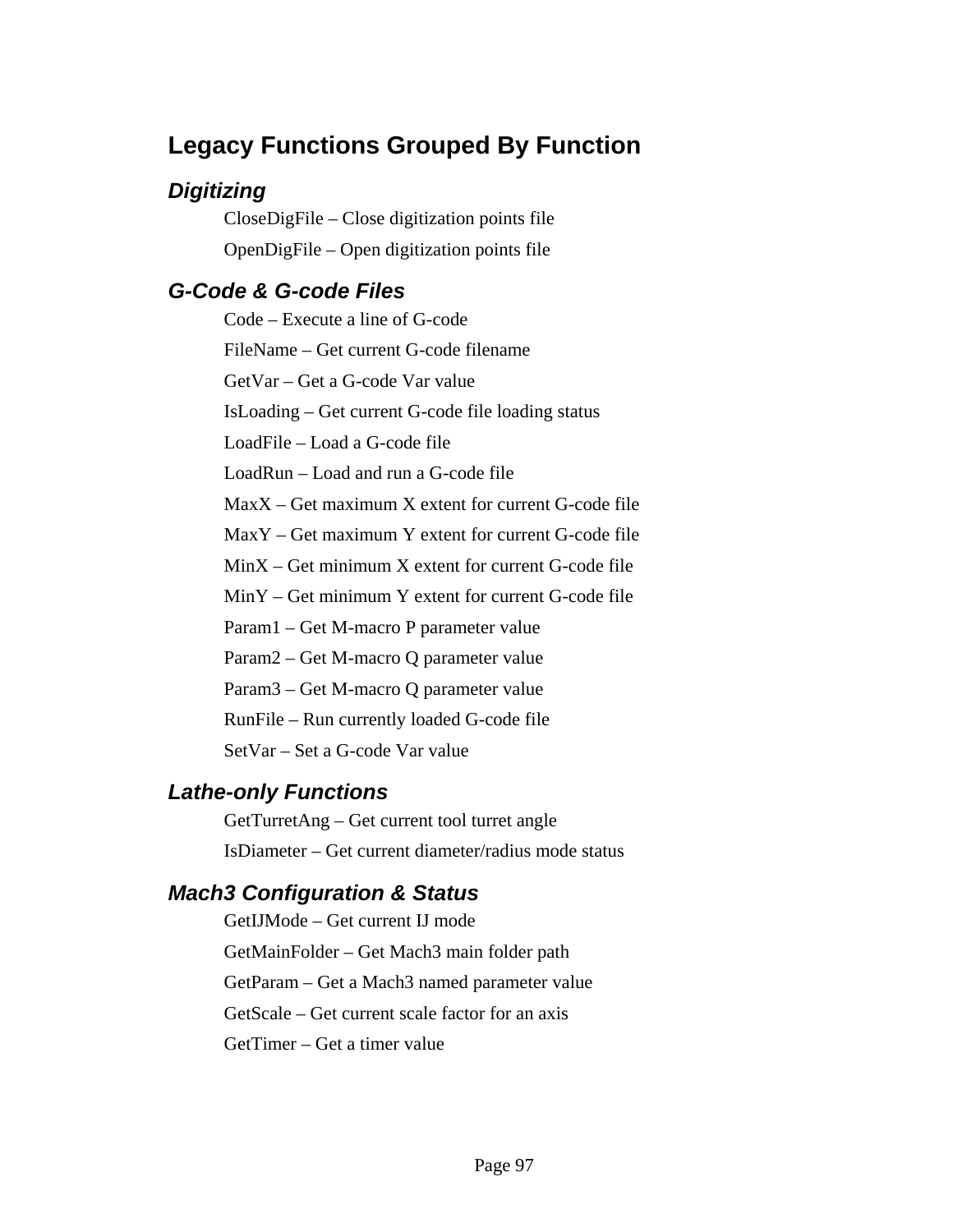HelpAbout – Get current CB version QueueDepth – Get current Mach3 trajectory queue depth ResetAxisSwap – Un-swap swapped axes RetractMode – Get current peck cycle retract mode SetFormula – Set a new axis formula SetIJMode – Set IJ mode SetParam – Set a Mach3 names parameter SetScale – Set a new axis scale factor SetTimer – Reset a timer SwapAxis – Swap axis outputs

### **Referencing, Verifying & Zeroing Axes**

GetABSPosition – Get machine position for an axis RefCombination – Reference any combination of axes SetMachZero – Set machine zero to current position SingleVerify – Verify position of a single axis SingleVerifyReport – Verify position of a single axis, and report if error VerifyAxis – Verify position of a single axis

### **SafeZ**

GetSafeZ – Get current SafeZ height GotoSafeZ – Go to current SafeZ height IsSafeZ – Find out if machine is currently at or above SafeZ height SetSafeZ – Set SafeZ height

### **Wizards& Plugins**

LoadWizard – Load a wizard by name NotifyPlugins – Send a notification to all plugins SaveWizard – Save current wizard settings

# *Machine Status & Control*

IsEstop – Find out if Mach3 is currently in E-Stop CoupleSlave – Couple slave axis to its master for referencing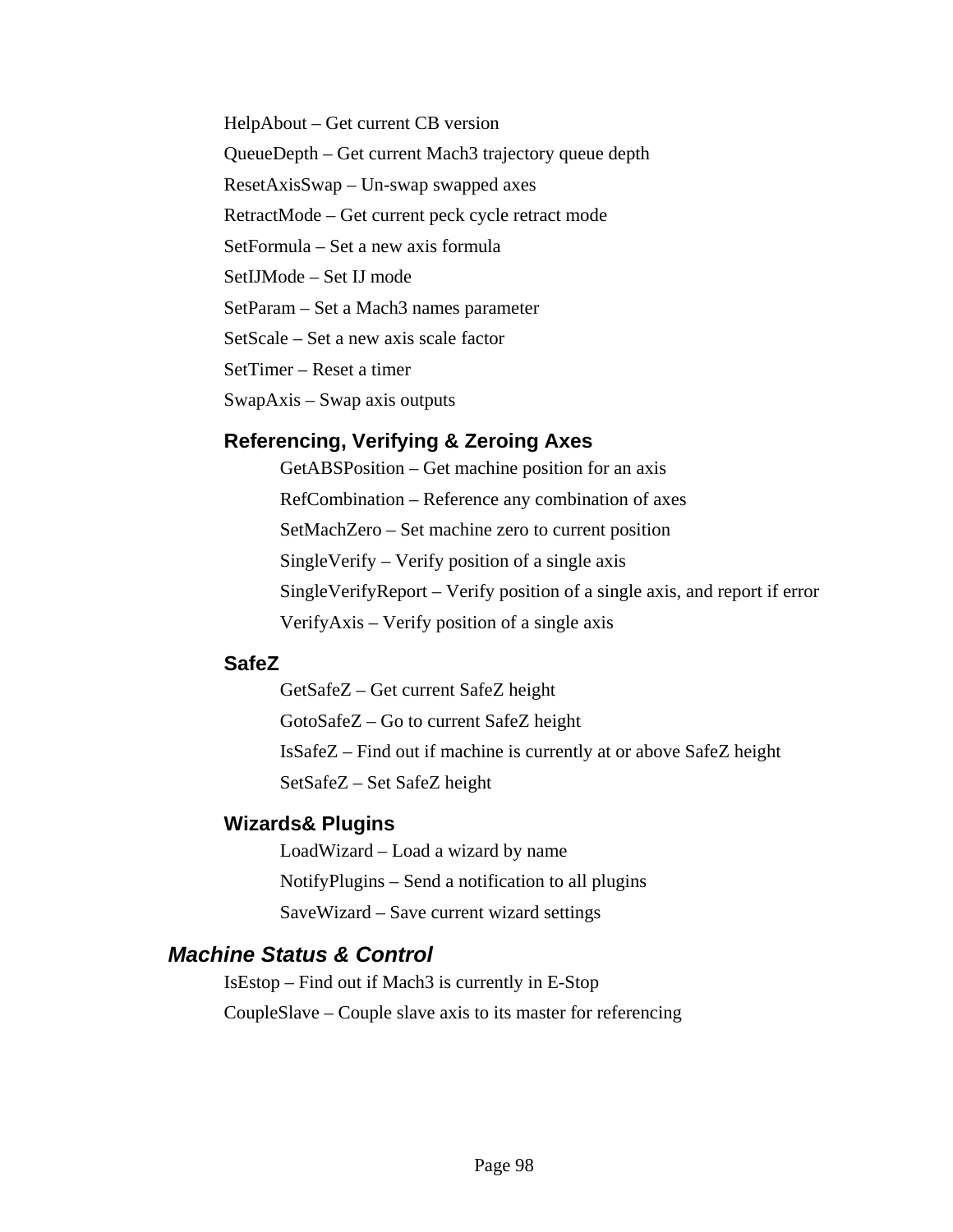### **Motion Control**

FeedRate – Get current feed rate JogOff – Disable jogging for a single axis JogOn – Jog a single axis in a specified direction SetFeedRate – Set a new feed rate StraightFeed – Perform a feed rate move StraightTraverse – Perform a rapid move IsMoving – Find out if machine is currently moving IsStopped – Find out if machine is currently stopped

### **Spindle Control**

DoSpinCCW – Turn spindle on CCW

DoSpinCW – Turn spindle on CW

DoSpinStop – Turn spindle off

GetRPM – Get current spindle RPM

SetPulley – Set a new spindle pulley

SetSpinSpeed – Set a new spindle speed

# **Tool Parameters and Tool Changes**

GetCurrentTool – Get currently loaded tool

GetSelectedTool – Get newly selected tool

GetToolChangeStart – Get axis positions at start of tool change

GetToolDesc – Get the tool descriptor for the specified tool number

GetToolParam – Get value of a named tool parameter for the specified tool number

SetCurrentTool – Set the current tool to the specified value

SetToolParam – Set value of a named tool parameter for the specified tool number

 $SetToolX - Set$  the X axis offset

SetToolZ – Set the Z axis offset

ToolLengthOffset – Set the Z offset for the current tool

# **Torch Height Control**

EndTHC – Turn off THC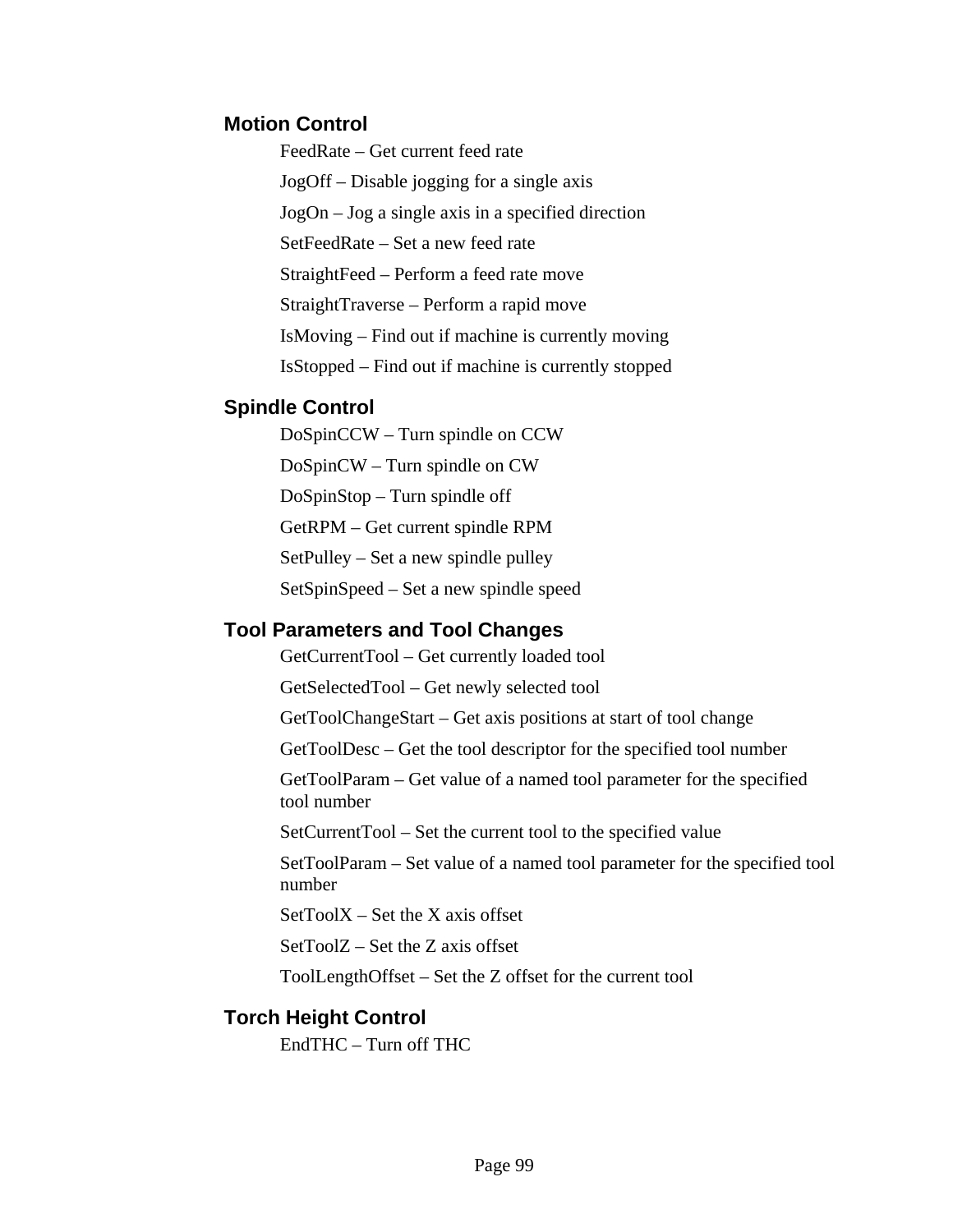ResetTHC – Reset THC StartTHC – Start THC THCOff – Turn off THC THCOn – Turn on THC ZeroTHC – Zero THC

### *Screen sets*

DoMenu – Invoke a menu function DoOEMButton – Invoke an OEM Button function GetDRO – Get current value for specified DRO GetDROString – Get current value for specified DRO as a String GetLED – Get current state of specified OEM LED GetOEMDRO – Get current value for specified OEM DRO GetOEMLED – Get current state specified OEM LED GetPage – Get current screen set page number GetUserDRO – Get current value of specified User DRO GetUserLabel – Get current value of specified User Label GetUserLED – Get current state of specified User LED LoadStandardLayout – Load default screen set Message – Display a message on the Error SmartLabel SetButtonText – Change the label text on the currently active button SetDRO – Set the value of the specified OEM DRO SetOEMDRO – Set the value of the specified OEM DRO SetPage – Select a new screen set page by number SetTicker – Set the value of a Ticker SmartLabel SetUserDRO – Set the value of the specified User DRO SetUserLabel – Set the value of the specified UserLabel SmartLabel SetUserLED – Set the state of the specified User LED ToggleScreens – Toggle between "complex"/.set and "simple"/.sset screen sets

### **User Dialogs**

AskTextQuestion – Ask the user a question and get a String response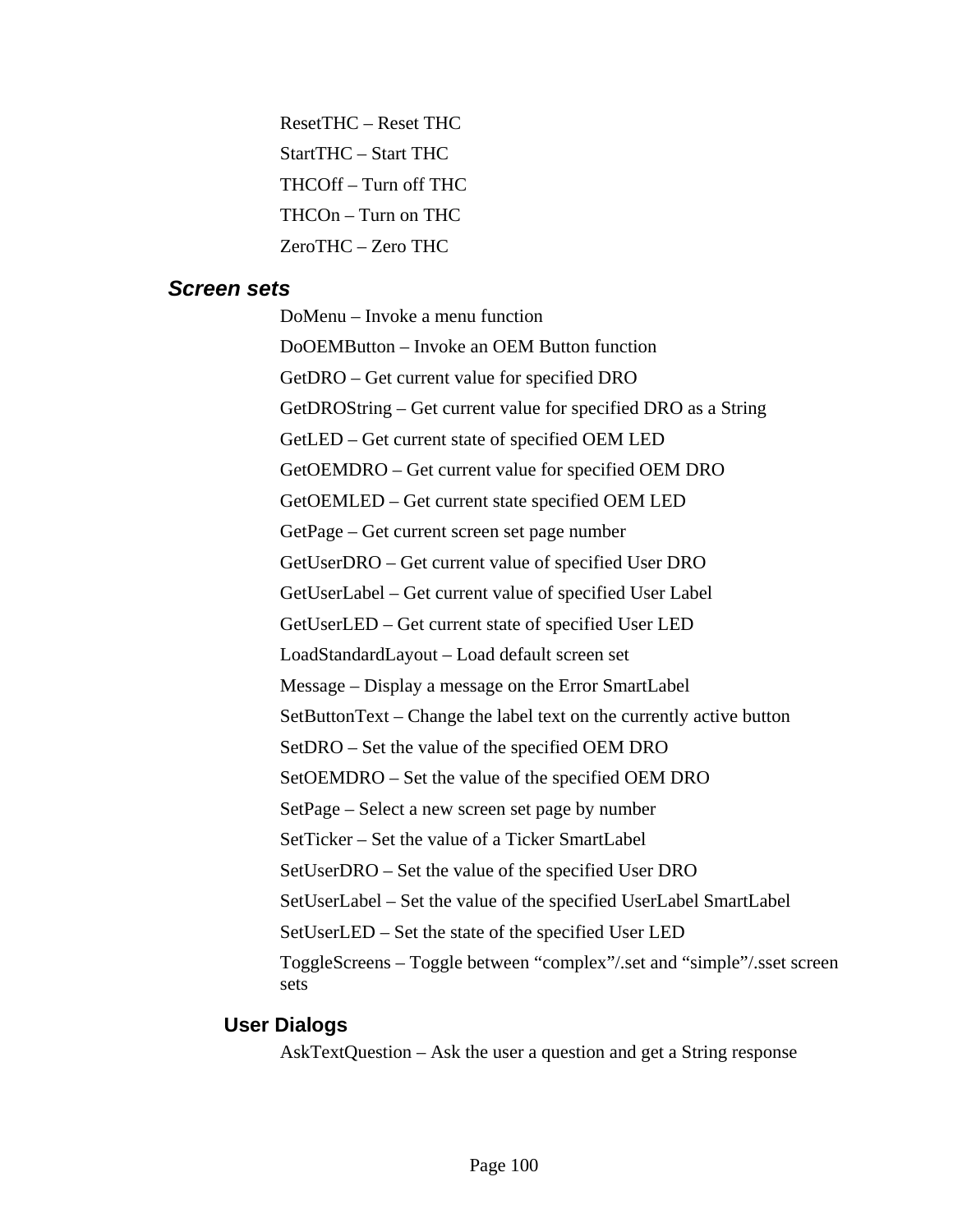GetACoor – Get A coordinate given by last GetCoord() call

GetCoord – Get axis coordinates from user

GetXCoor – Get X coordinate given by last GetCoord() call

GetYCoor – Get Y coordinate given by last GetCoord() call

GetZCoor – Get Z coordinate given by last GetCoord() call

MachMsg – Display a dialog with one or more buttons on it

Question – As the user a question, and get a numeric response

### *Signals and Port I/O*

ActivateSignal – Activate/Assert an output signal

DeactivateSignal – Deactivate/Deassert an output signal

GetPortByte – Read a byte from an I/O port

IsActive – Find out if the specified named input signal is in its active state

IsOutputActive – Find out if the specified named output signal is in its active state

IsSuchSignal – Find out if the specified named signal is defined

PutPortByte – Write a byte to an I/O port

SetTriggerMacro – Associate an M-macro with OEM code 301

SystemWaitFor – Pause script execution until specified named input signal is asserted

### *Teach Files*

AppendTeachFile – Open a Teach file for append

CloseTeachFile – Close currently open Teach file

LoadTeachFile – Load current Teach file for execution

OpenTeachFile – Open a new Teach file for writing

### *Miscellaneous*

nFmt – Round a Double value to a specified number of decimal places

PlayWave – Play a .WAV file

Random – Get a pseudo-random number

Roun – Round a Double value to four decimal places

Sleep – Pause script execution for specified length of time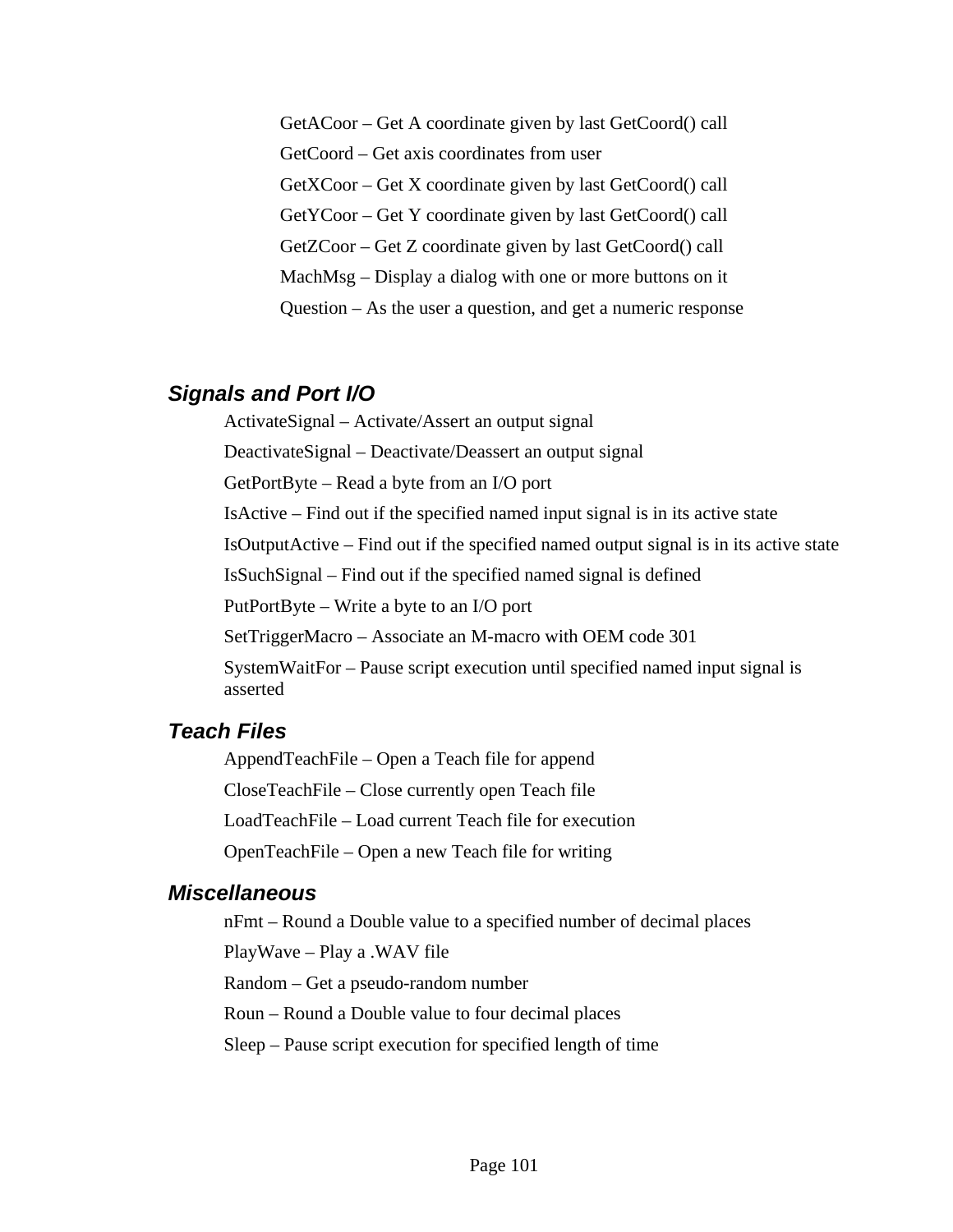Speak – Use voice synthesis to "speak" a String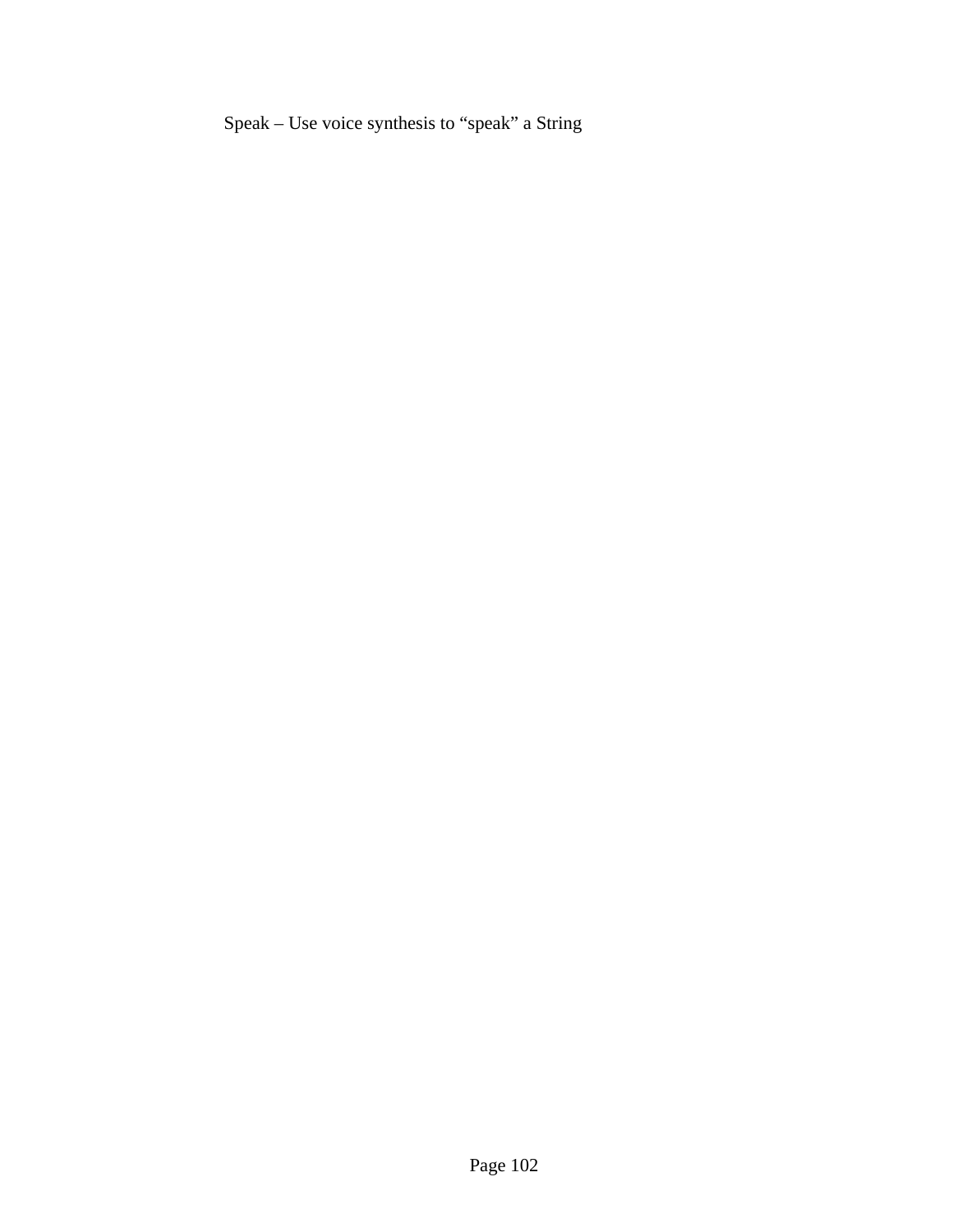## **Modbus Functions Grouped Alphabetically**

#### **GetInBit**

Function

This function

*Arguments*: F *Return Value:*  A *Example:*  A *See also:* 

## **GetInput**

Function

This function

*Arguments*: F *Return Value:*  A *Example:*  A *See also:* 

### **ResetOutBit**

Function

This function

```
Arguments: 
   F 
Return Value: 
    A
```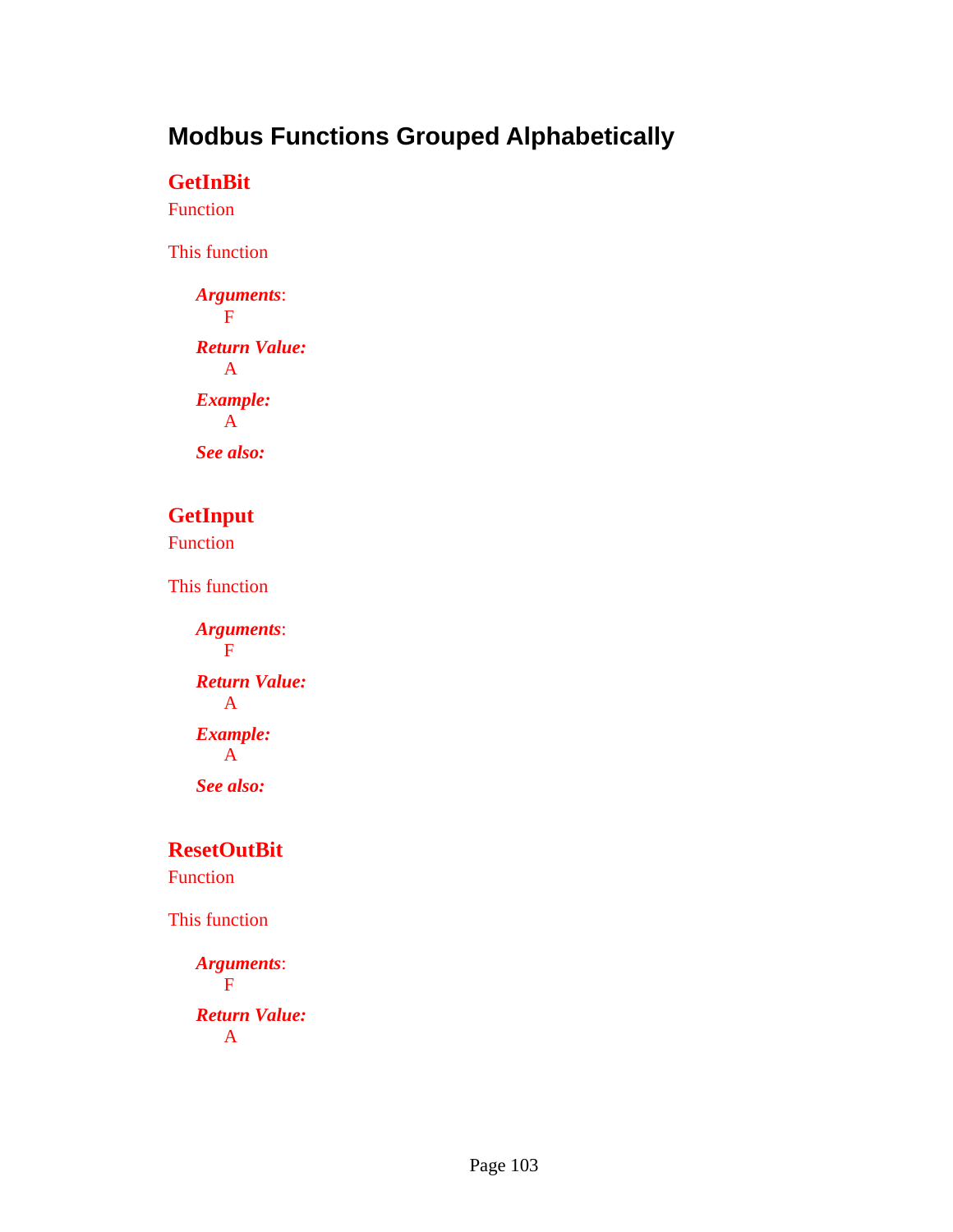*Example:*  A *See also:* 

### **SetHomannString**

Sub SetHomannString(Col As Integer, Row As Integer, Text As String)

This function writes the Text string to the LCD display on ModIO slave. Row and Col specify the row and column position of the first character of the string. This function is exactly equivalent to the SetModIOString function with a SlaveID of 1.

#### *Arguments*:

Slave is the ModBus Slave ID of the device whose LCD the string is written to Col is the 0-based column to which the first character of the Text will be written. Col *must* be an even number (multiple of 2).

Row is the 0-based row this which the Text will be written Text is the String to be written to the LCD

#### *Return Value:*

None

#### *Example:*

 ' Write "Hello, world!" to the second line of the 2x16 LCD on Modbus Slave 2 SetModIOString(2, 0, 1, "Hello, world!")

#### *See also:*

FillFromCoil(), FillFromHolding(), FillFromInput(), FillFromStatus(), GetModWord(), ModGetInputWord(), SetModIOString(), SetModOutput(), SetModPlugString(), ResetOutBit(), GetInBit(), GetInput(), SetOutBit(), SetOutput(), WaitForPoll(),SetModIOString()

## **SetModIOString**

Sub SetModIOString(SlaveID As Integer, Col As Integer, Row As Integer, Text As String)

This function writes the Text string to the ModIO devices LCD display. Row and Col specify the row and column position of the first character of the string.

#### *Arguments*:

Slave is the ModBus Slave ID of the device whose LCD the string is written to Col is the 0-based column to which the first character of the Text will be written. Col *must* be an even number (multiple of 2).

Row is the 0-based row this which the Text will be written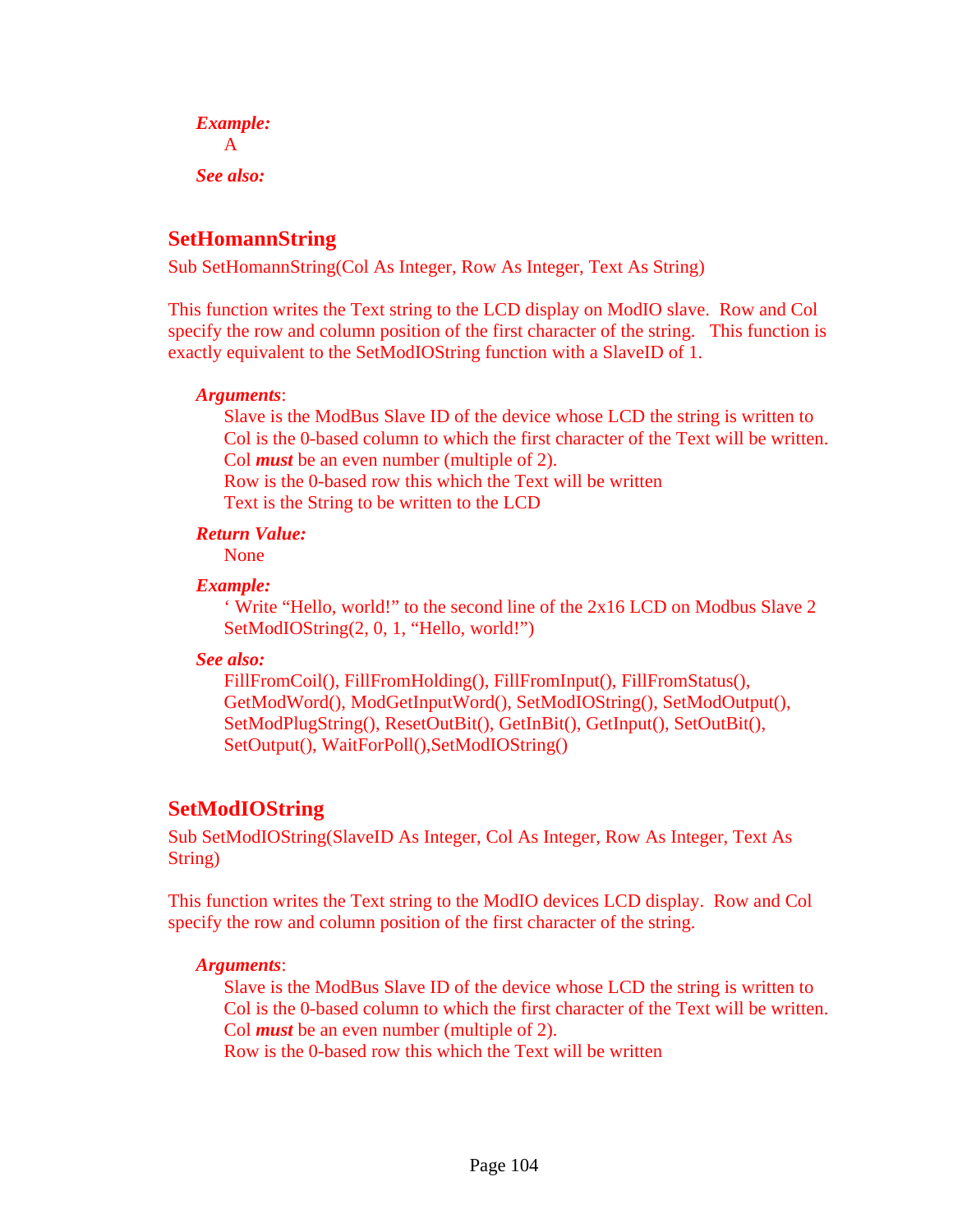Text is the String to be written to the LCD

#### *Return Value:*

None

#### *Example:*

 ' Write "Hello, world!" to the second line of the 2x16 LCD on Modbus Slave 2 SetModIOString(2, 0, 1, "Hello, world!")

*See also:* 

FillFromCoil(), FillFromHolding(), FillFromInput(), FillFromStatus(), GetModWord(), ModGetInputWord(), SetModIOString(), SetModOutput(), SetModPlugString(), ResetOutBit(), GetInBit(), GetInput(), SetOutBit(), SetOutput(), WaitForPoll(),SetHomannString()

### **SetModOutput**

**Function** 

This function

*Arguments*: F *Return Value:*  A *Example:*  A *See also:* 

## **SetOutBit**

Function

This function

*Arguments*: F *Return Value:*  A *Example:*  A *See also:*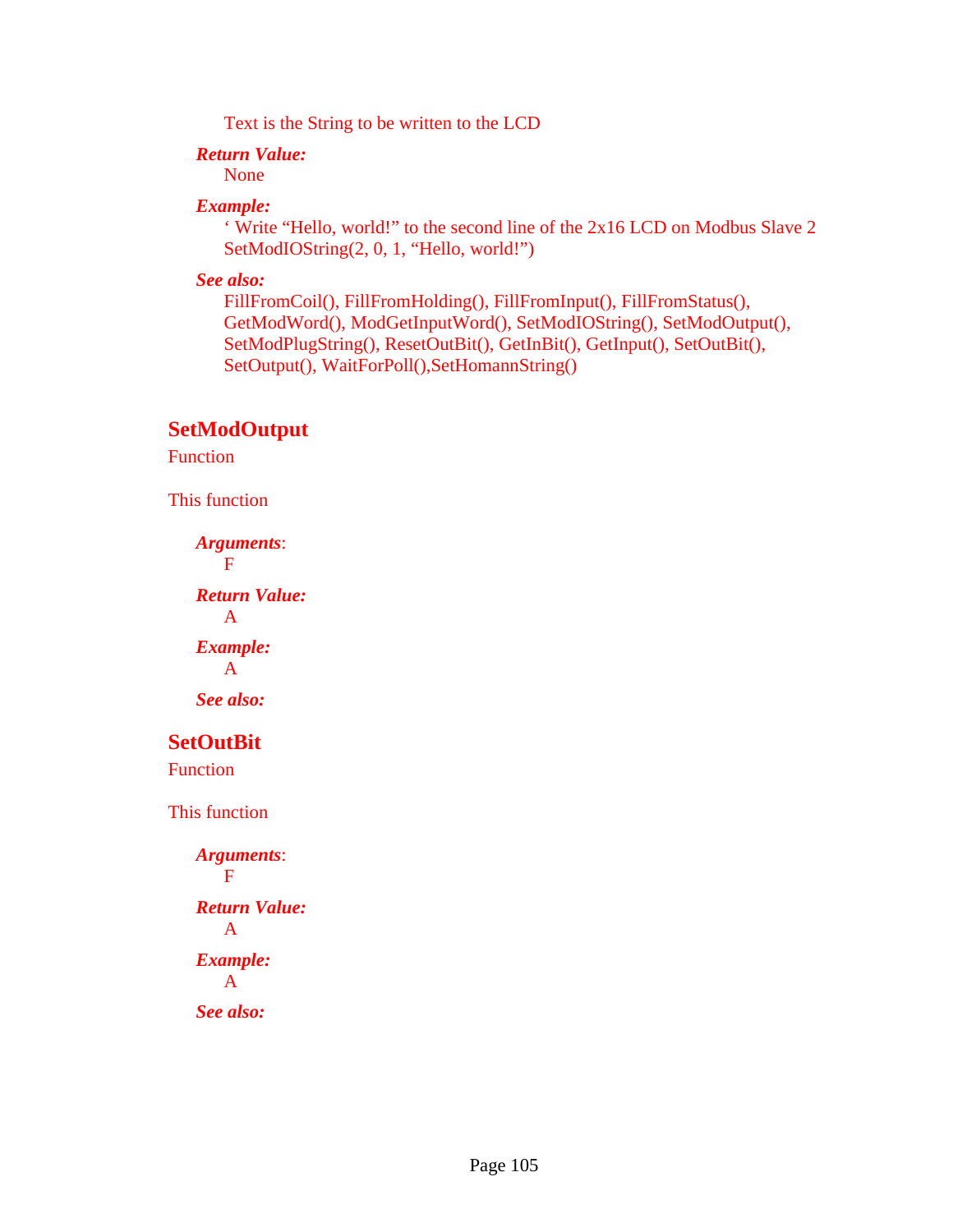## **WaitForPoll – Unreliable….**

Function

This function

*Arguments*: F *Return Value:*  A *Example:*  A

*See also:*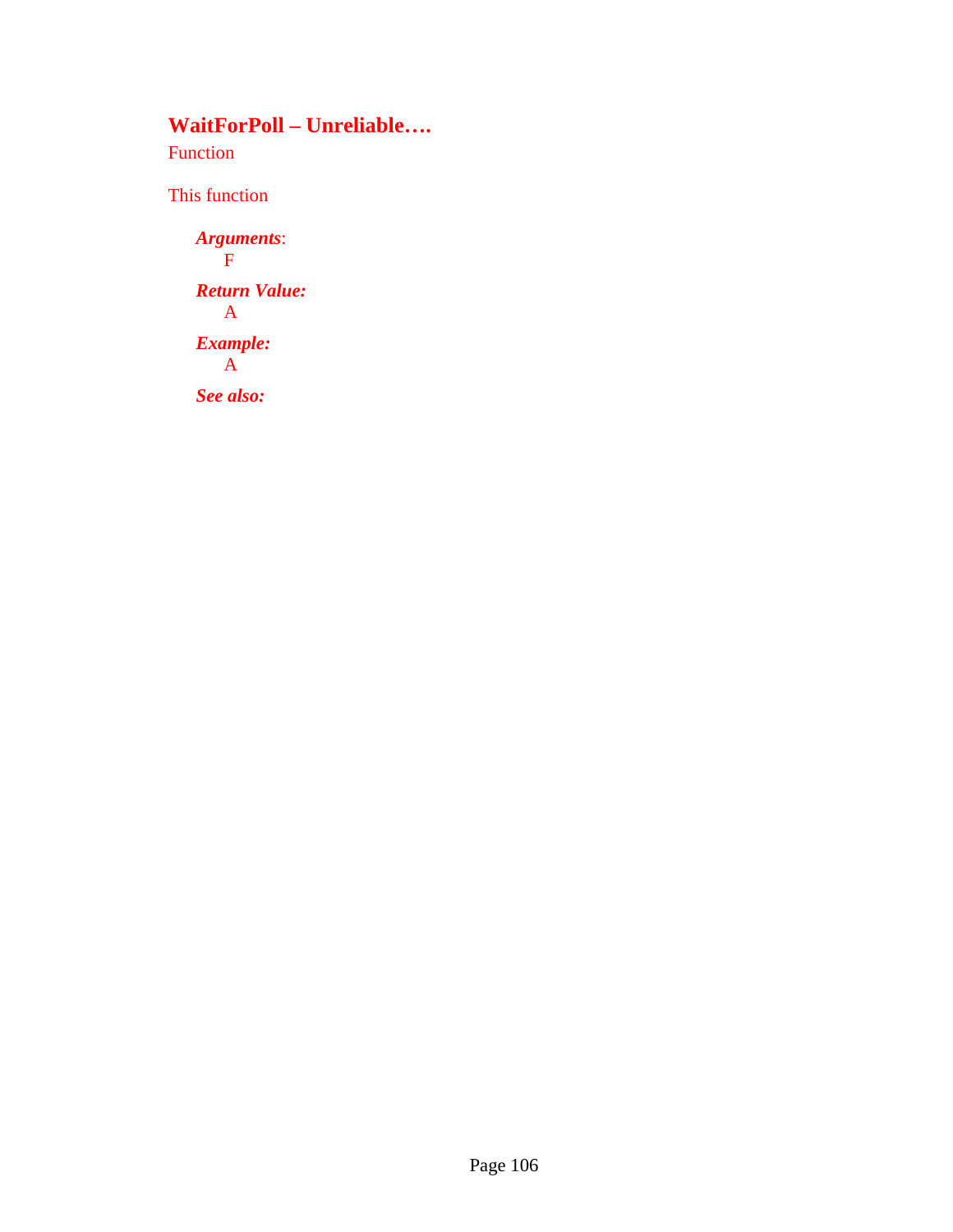## **Serial Output Functions Grouped Alphabetically**

There are a number of serial functions in the v3 code-base, some previously documented, some not. However, testing indicates the following is the only function that actually works. Serial input is not supported in Mach3 v3.

### **SendSerial**

Sub SendSerial(Data As String)

This function send the String Data to the serial port specified in the Config- >GeneralConfig serial port configuration. This provides transmit-only capability, at any supported BAUD rate.

## *Arguments*: String message to be sent to configured serial device *Return Value:*  None *Example:*

```
' Send "Hello, world!" to serial device 
SendSerial("Hello, world!" & chr(10) & char(13))
```
*See also:*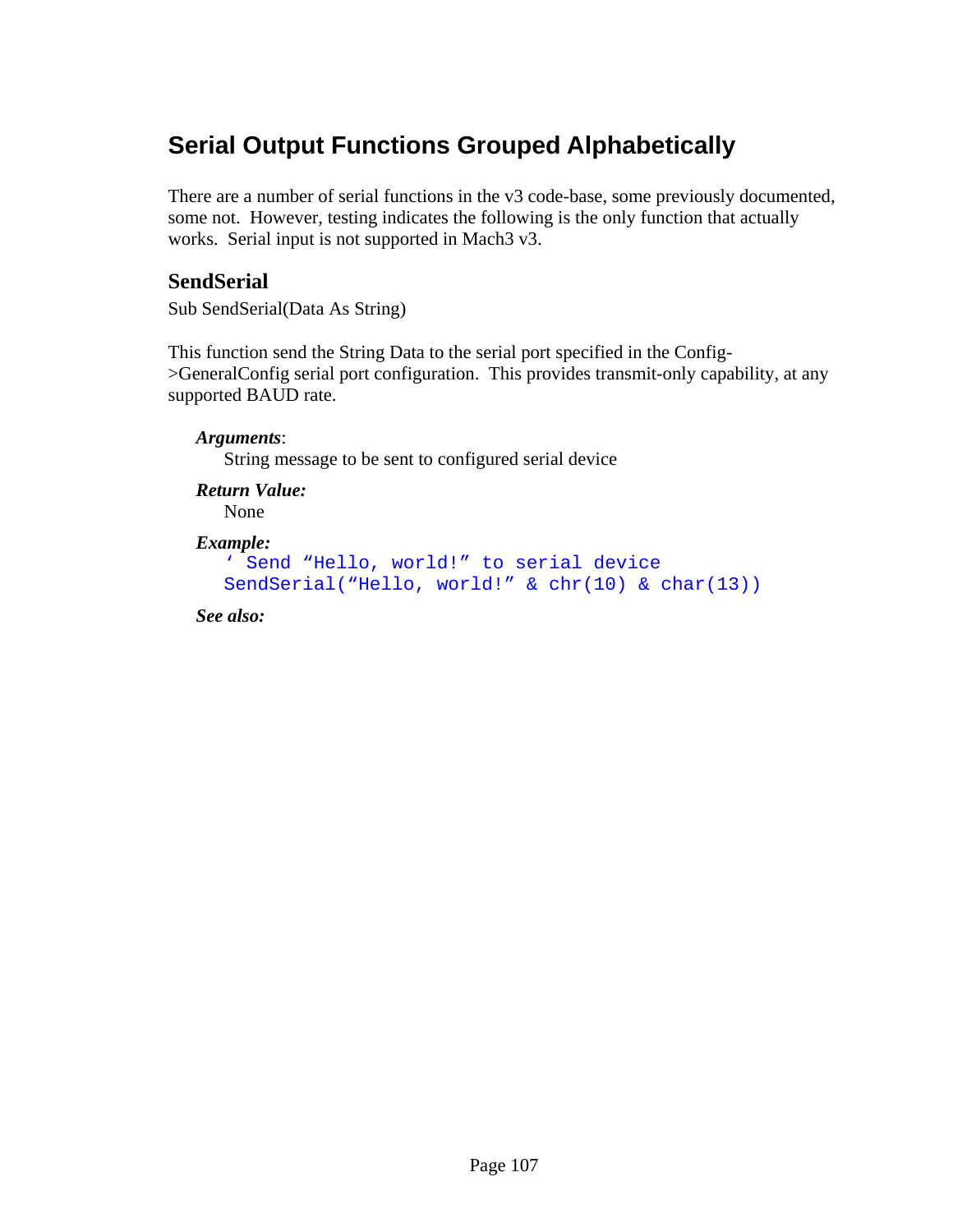# **Script Pre-processing Functionality**

Starting with Mach3 v3 version 3.43.06, Mach provides some pre-processing capability.

## *#Expand*

Text from external files can be included and expanded inline using the #Expand facility.

The syntax is: <white space> --- <expand keyword> --- <white space> -- --------- <angle bracket path spec> --------------- | | --- <Quoted path spec> ---------

Examples:

#expand <path-spec> #expand "path-spec"

 $\langle$ white space $\rangle$  = any number of spaces or tabs  $\langle$  expand keyword $\rangle$  = #expand - the word "Expand" can be any combination of upper or lower case letters.

 $\langle$  <angle bracket path spec $\langle$  =  $\langle$ *path-spec* $\rangle$ <Quoted path spec> = "*path-spec*"

The *path-spec* is a filename optionally preceded by a directory specification. The filename must name an existing file. *path-spec* is a relative path and filename, hence it does not start with a leading "\".

Both syntax forms cause replacement of the #expand directive by the entire contents of the specified include file.

The difference between the two forms is where the preprocessor searches for expand files and the inclusion (or not) of the .m1s extension in the path spec.

| <b>Syntax</b><br>Form     | Action                                                                                                                                              |
|---------------------------|-----------------------------------------------------------------------------------------------------------------------------------------------------|
| Angle-<br>bracket<br>form | This form instructs the preprocessor to search for the expand file in a location<br>dependant on the current runtime environment.<br>The rules are: |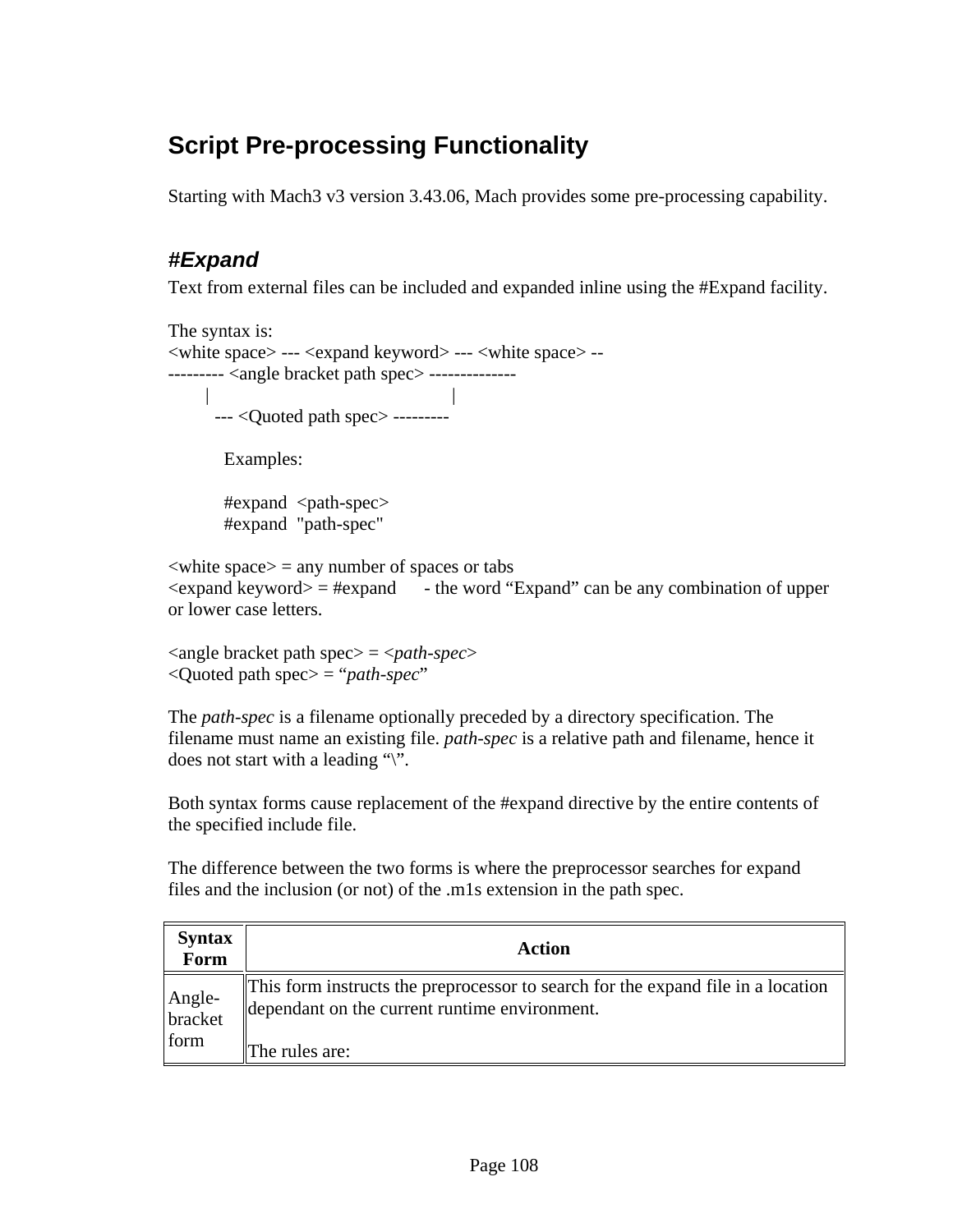|                                                                                                                                                    | 1) if a wizard is NOT loaded (I.e. a regular screen set is loaded, the<br>preprocessor will look for the path-spec in                                                                               |  |  |  |
|----------------------------------------------------------------------------------------------------------------------------------------------------|-----------------------------------------------------------------------------------------------------------------------------------------------------------------------------------------------------|--|--|--|
|                                                                                                                                                    | <mach dir="" install="">\ScreenSetMacros\<activescreensetname.set>\</activescreensetname.set></mach>                                                                                                |  |  |  |
|                                                                                                                                                    | (2) if a wizard is loaded, the preprocessor will look for the path-spec in                                                                                                                          |  |  |  |
|                                                                                                                                                    | <mach dir="" install="">\AddOns\<loadedwizardname>\</loadedwizardname></mach>                                                                                                                       |  |  |  |
| For the Angle-bracket form, the extension is not included in the path-spec, and<br>the pre-processor will only look for a corresponding .m1s file. |                                                                                                                                                                                                     |  |  |  |
|                                                                                                                                                    | This form is recommended for normal Mach screen set and wizard scripts.                                                                                                                             |  |  |  |
|                                                                                                                                                    |                                                                                                                                                                                                     |  |  |  |
|                                                                                                                                                    | This form instructs the preprocessor that the path-spec is a partially qualified<br>File name and that the preprocessor should simply use the entire QFN as found<br>in the #expand directive line. |  |  |  |
|                                                                                                                                                    | The QFN is assumed to be relative to the $\triangle$ Mach install dir>.                                                                                                                             |  |  |  |
| Quoted<br>form                                                                                                                                     | As this is a QFN, it must also include the extension of the file to expand. (the<br>extension is not restricted to .m1s, the preprocessor simply opens the specified<br>FQFN).                      |  |  |  |
|                                                                                                                                                    | This for is recommended for user scripts which are not part of a screen set or<br>wizard.                                                                                                           |  |  |  |
|                                                                                                                                                    |                                                                                                                                                                                                     |  |  |  |

The primary intent of this facility is to enable script authors to keep script sources in one file and be able to reuse the source in multiple scripts.

For example many people prefer to define names for Mach's magic DRO and LED numbers.

This is a trivial example which uses this idea:

Macro script:

Option Explicit

#expand <MachConstants>

MsgBox "Mach's X DRO is # " & MachXDRONum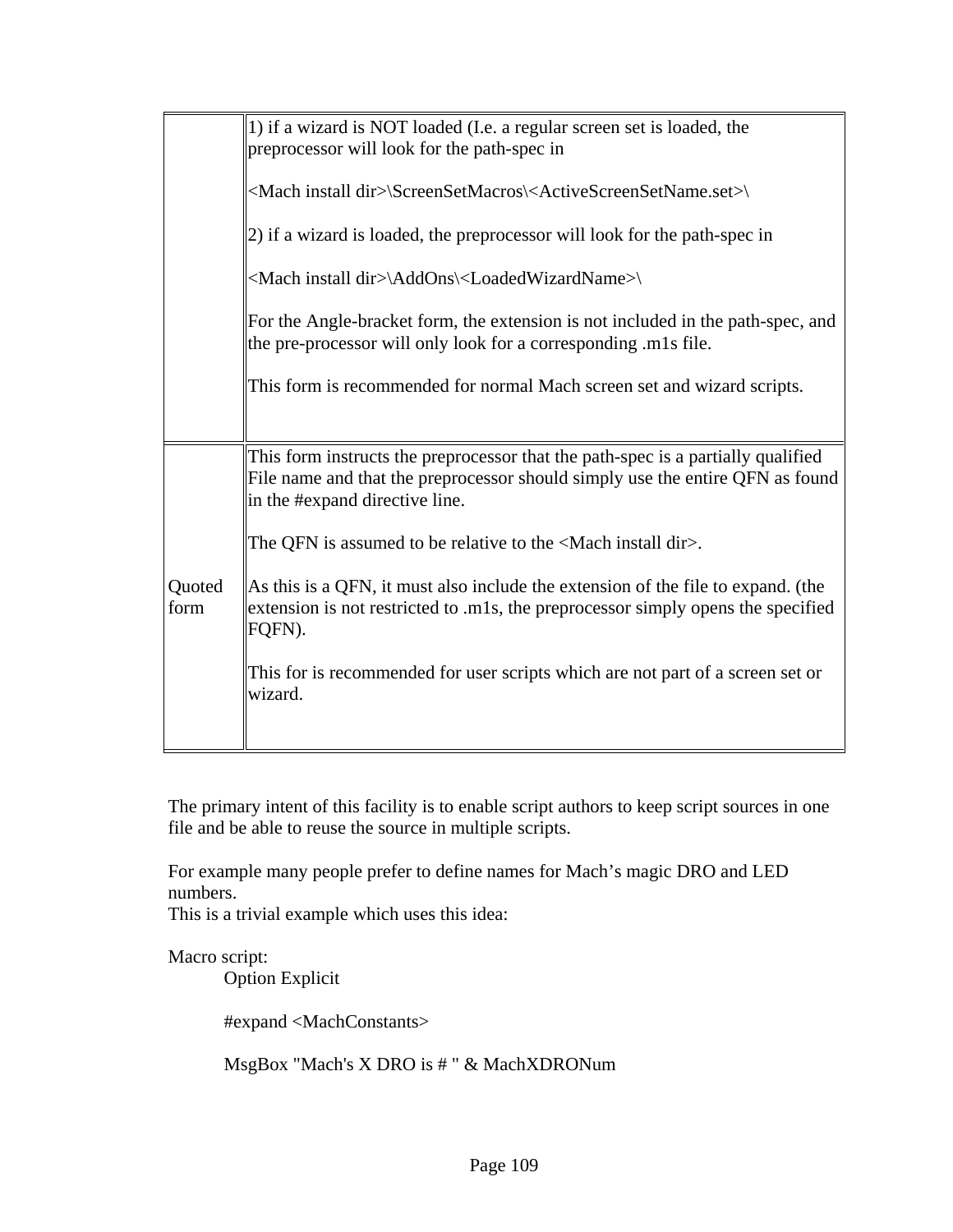Exit Sub ' return to Mach

Where MachConstants.m1s contains: Const MachXDroNum = 800

The Mach #expand processing is recursive, so that you can include a file which in turns includes a file etc.

The mach3 script editor has been enhanced to deal with script expansions.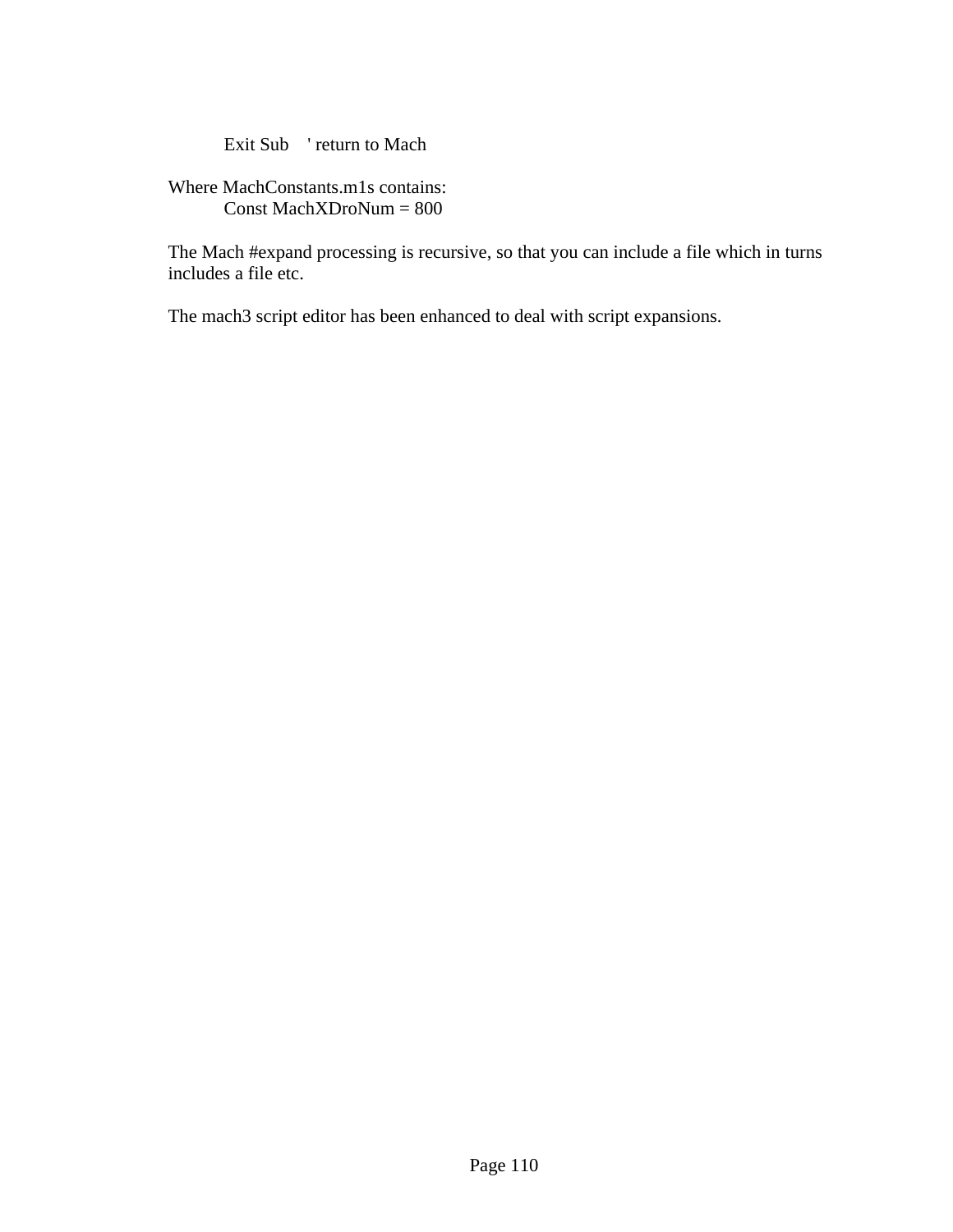## **Screen Set Initialization and Clean up**

As of Mach version 3.32.41 Mach now will run a macro on screen set load and on screen set unload.

The macros must be in <mach3installdir>\ScreenSetMacros\<active screen set name with extension>\

For a screen set called MachStdMill, this would be: C:\Mach3\ScreenSetMacros\MachStdMill.set\

The macro names Mach looks for within the dir are: ScreenSetLoad ScreenSetUnload

ScreenSetLoad is run by Mach before the screen set is loaded. ScreenSetUnload is run by Mach when the screen set is unloaded.

Either .m1s (interpreted) or .mcc (compiled) macros may be used.

If the Screen Set directory or macros are not present, no error is thrown by Mach. This gives backwards compatibility with prior Mach versions and screen sets.

ScreenSetLoad has a couple of special characteristics:

- 1) If the LoadStandardLayout API is called by ScreenSetLoad, LoadStandardLayout will not invoke another instance of ScreenSetLoad (preventing a loop scenario).
- 2) ScreenSetLoad is run in a separate thread from the main Mach3 thread.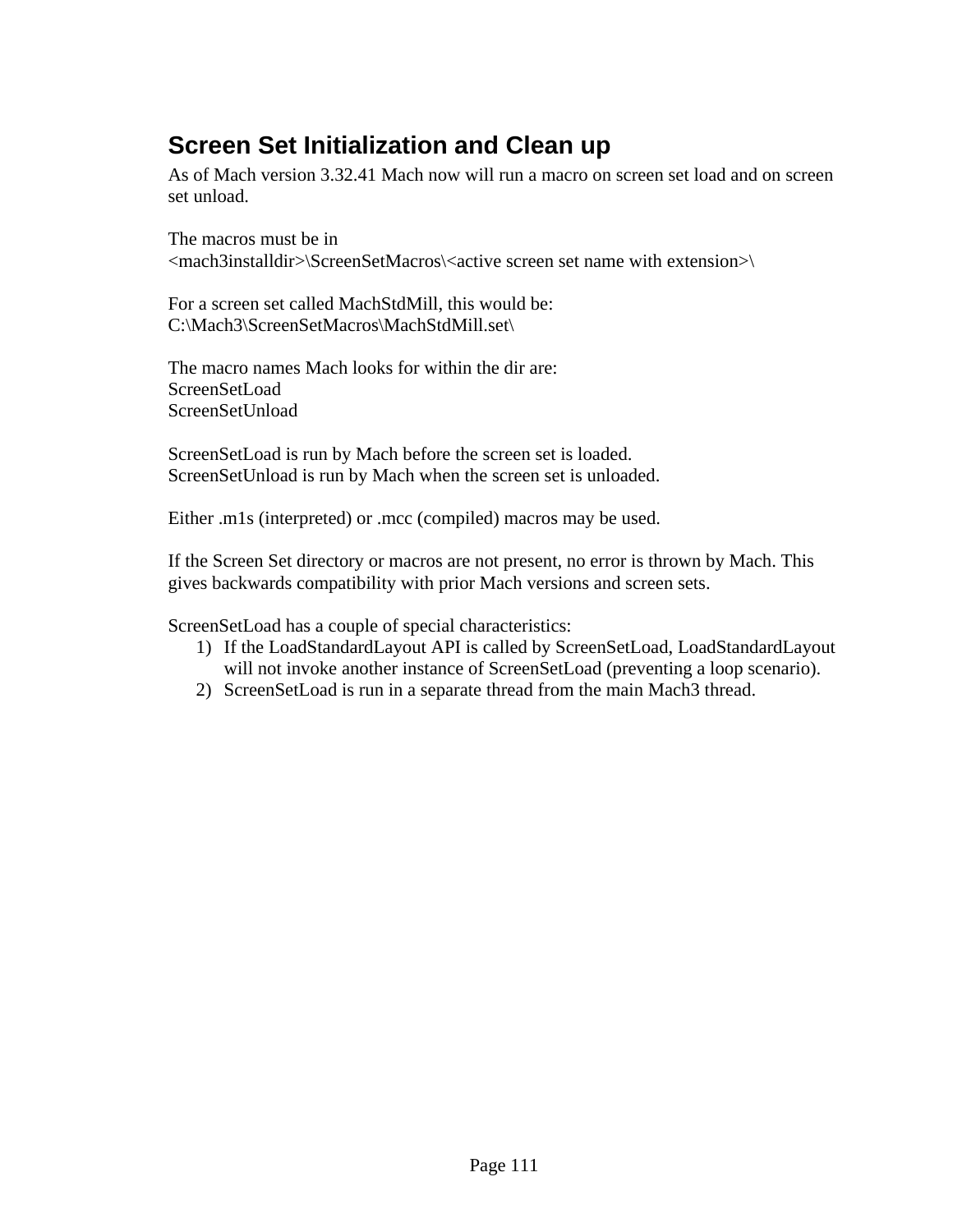# **Brain Auto Initialization**

While this is not strictly an Mach script language API, it is mentioned here as a compliment to the Screen Set initialization and clean up facilities.

Prior to Mach version 3.43.00, Mach looked in <Mach install dir>\Brains for installed brains. If a brain was enabled, it was loaded when Mach initialized. This still happens with Mach version 3.43.00+.

As of Mach version 3.43.0, Mach can auto load Brains each time Mach is started. Mach now also looks in <Mach install dir>\Brains\AutoLoad\ and any brains found there are automatically loaded, enabled, and run as part of Mach in initialization.

This provides a way for a screen set or wizard add‐on to install a brain on disk and have it loaded when Mach initializes, without the need for the user to manually use the Mach menu to enable and load the brain.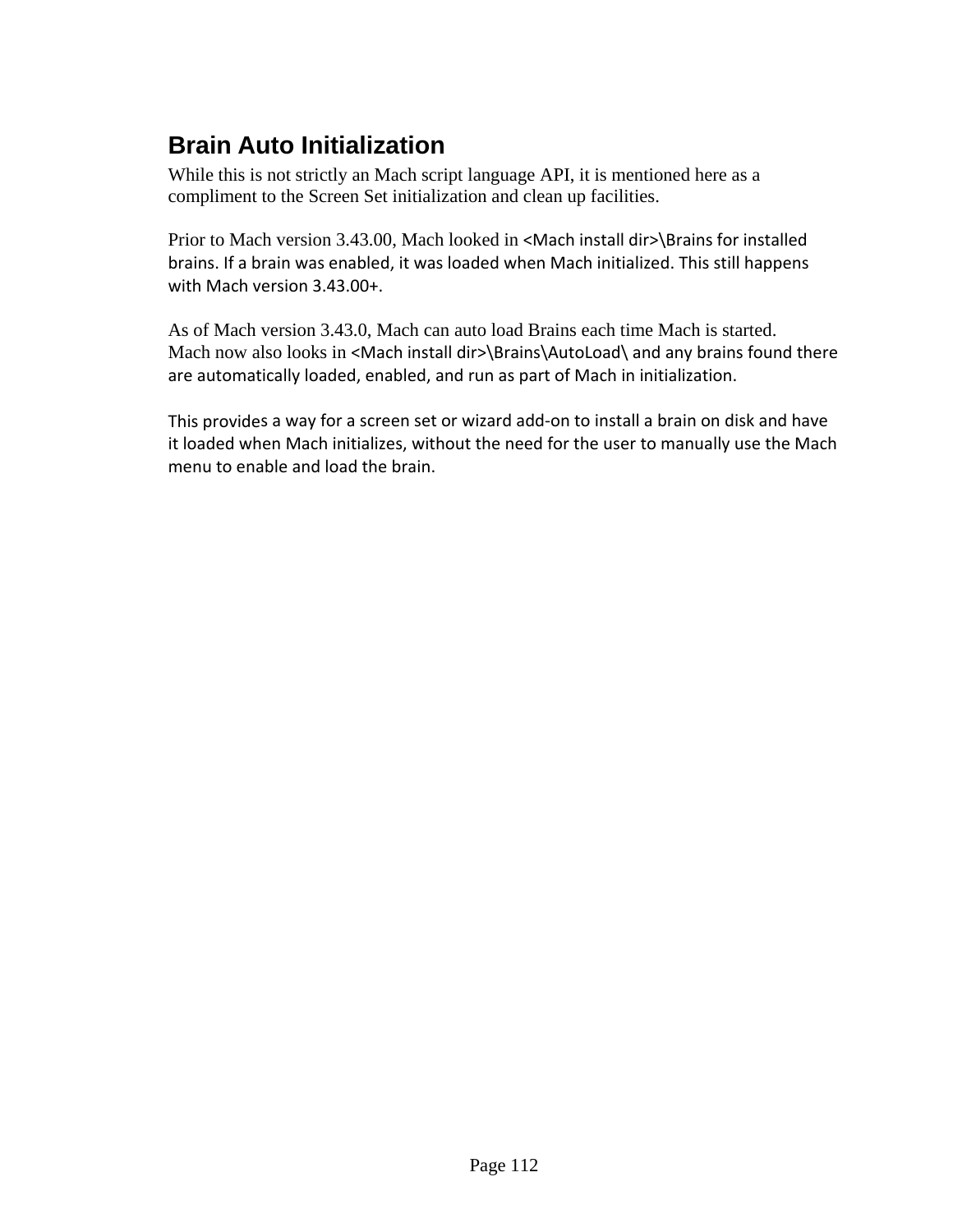## **OEM Series Button, DRO and LED numbers**

As Mach3 developed, functions were added. Unfortunately documentation of the corresponding function numbers did not stay current.

The following tables were complied by several volunteers and represent the collectively known published OEM numbers as of the revision date of this manual. The list is not perfect and there may be errors contained within it.

|                   |                                                  | Mach <sub>3</sub> |
|-------------------|--------------------------------------------------|-------------------|
| <b>Type</b>       | <b>New Function Description</b>                  | V3#               |
| <b>OEM Button</b> | Screen 1                                         | 1                 |
| <b>OEM Button</b> | <b>Screen 2</b>                                  | $\overline{2}$    |
| <b>OEM Button</b> | Screen <sub>3</sub>                              | 3                 |
| <b>OEM Button</b> | Screen <sub>4</sub>                              | 4                 |
| <b>OEM Button</b> | <b>Screen 5</b>                                  | 5                 |
| <b>OEM Button</b> | Screen 6                                         | 6                 |
| <b>OEM Button</b> | <b>Screen 7</b>                                  | $\overline{7}$    |
| <b>OEM Button</b> | <b>Screen 898</b>                                | 898               |
| <b>OEM Button</b> | <b>Screen 99</b>                                 | 99                |
| <b>OEM Button</b> | <b>Jog Increment Increment</b>                   | 100               |
| <b>OEM Button</b> | <b>Jog Increment Decrement</b>                   | 101               |
| <b>OEM Button</b> | <b>Reset Interp</b>                              | 102               |
| <b>OEM Button</b> | Jog Enable Off/On Toggle                         | 103               |
| <b>OEM Button</b> | Safe Z Height Go To                              | 104               |
|                   | Home/Reference All Z Then X, Y, A, B, C Set      |                   |
| <b>OEM Button</b> | <b>Coords</b>                                    | 105               |
| <b>OEM Button</b> | <b>Units Inch/MM</b>                             | 106               |
| <b>OEM Button</b> | Multi-function DROs Machine/Work Toggle 1        | 107               |
| <b>OEM Button</b> | <b>Feed Rate Override Increment (percentage)</b> | 108               |
| <b>OEM Button</b> | <b>Feed Rate Override Decrement (percentage)</b> | 109               |
| <b>OEM Button</b> | Spindle CW Off/On Toggle                         | 110               |
| <b>OEM Button</b> | <b>Jog Slow Increment</b>                        | 111               |
| <b>OEM Button</b> | <b>Jog Slow Decrement</b>                        | 112               |
| <b>OEM Button</b> | <b>Coolant Flood Off/On Toggle</b>               | 113               |
| <b>OEM Button</b> | <b>Coolant Mist Off/On Toggle</b>                | 114               |
| <b>OEM Button</b> | <b>G-code Edit</b>                               | 115               |
| <b>OEM Button</b> | <b>Rotational axis Diameter A Zero A</b>         | 116               |

## *OEM Button numbers*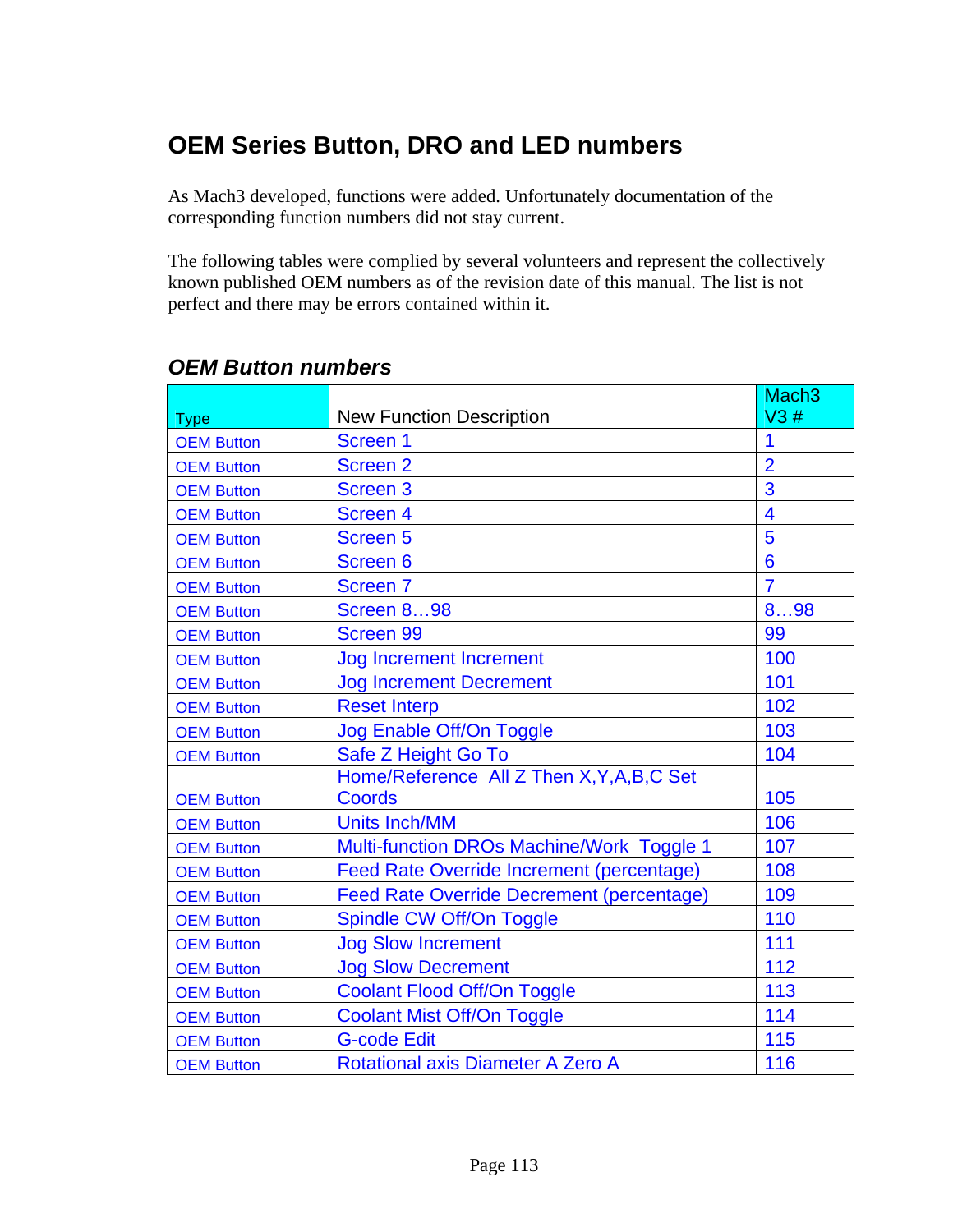| <b>OEM Button</b> | Rotational axis Diameter B Zero B                   | 117 |
|-------------------|-----------------------------------------------------|-----|
| <b>OEM Button</b> | Rotational axis Diameter C Zero C                   | 118 |
| <b>OEM Button</b> | Soft limits On/Off Toggle                           | 119 |
| <b>OEM Button</b> | <b>Tool Z Zero</b>                                  | 120 |
| <b>OEM Button</b> | <b>Tool Table Open</b>                              | 121 |
| <b>OEM Button</b> | <b>Work Table Open</b>                              | 122 |
| <b>OEM Button</b> | <b>Torch Height Correction Enable Off/On Toggle</b> | 123 |
| <b>OEM Button</b> | <b>Torch Calibration Zero</b>                       | 124 |
| <b>OEM Button</b> | <b>Encoder Load From X</b>                          | 125 |
| <b>OEM Button</b> | <b>Encoder Load To X</b>                            | 126 |
| <b>OEM Button</b> | <b>Encoder Load From Y</b>                          | 127 |
| <b>OEM Button</b> | <b>Encoder Load To Y</b>                            | 128 |
| <b>OEM Button</b> | <b>Encoder Load From Z</b>                          | 129 |
| <b>OEM Button</b> | <b>Encoder Load To Z</b>                            | 130 |
| <b>OEM Button</b> | Mill/Turn                                           | 131 |
| <b>OEM Button</b> | <b>Tool Path Off/On Toggle</b>                      | 132 |
| <b>OEM Button</b> | Encoder 1 Zero X                                    | 133 |
| <b>OEM Button</b> | Encoder 2 Zero Y                                    | 134 |
| <b>OEM Button</b> | Encoder 3 Zero Z                                    | 135 |
| <b>OEM Button</b> | Tool                                                | 136 |
| <b>OEM Button</b> | <b>Fixture</b>                                      | 137 |
| <b>OEM Button</b> | Go Home (G28)                                       | 138 |
| <b>OEM Button</b> | <b>Part X Zero</b>                                  | 139 |
| <b>OEM Button</b> | <b>Part Y Zero</b>                                  | 140 |
| <b>OEM Button</b> | Part Z Zero                                         | 141 |
| <b>OEM Button</b> | <b>Part A Zero</b>                                  | 142 |
| <b>OEM Button</b> | <b>Part B Zero</b>                                  | 143 |
| <b>OEM Button</b> | <b>Part C Zero</b>                                  | 144 |
| <b>OEM Button</b> | <b>Tool X Touch</b>                                 | 145 |
| <b>OEM Button</b> | <b>Tool Z Zero</b>                                  | 146 |
| <b>OEM Button</b> | <b>Joystick Throttle</b>                            | 147 |
| <b>OEM Button</b> | <b>Tool Touch Correction Enable Off/On Toggle</b>   | 148 |
|                   | Homing/Limits Auto Over Ride Limit/Home             |     |
| <b>OEM Button</b> | <b>Switches</b>                                     | 149 |
| <b>OEM Button</b> | Homing/Limit Switch Over Ride (Manual)              | 150 |
| <b>OEM Button</b> | SS on Act4 Off/On Toggle                            | 151 |
| <b>OEM Button</b> | <b>Reserved</b>                                     | 152 |
| <b>OEM Button</b> | <b>Reserved</b>                                     | 153 |
| <b>OEM Button</b> | <b>Reserved</b>                                     | 154 |
| <b>OEM Button</b> | Units Per Minute/Rev. Toggle                        | 155 |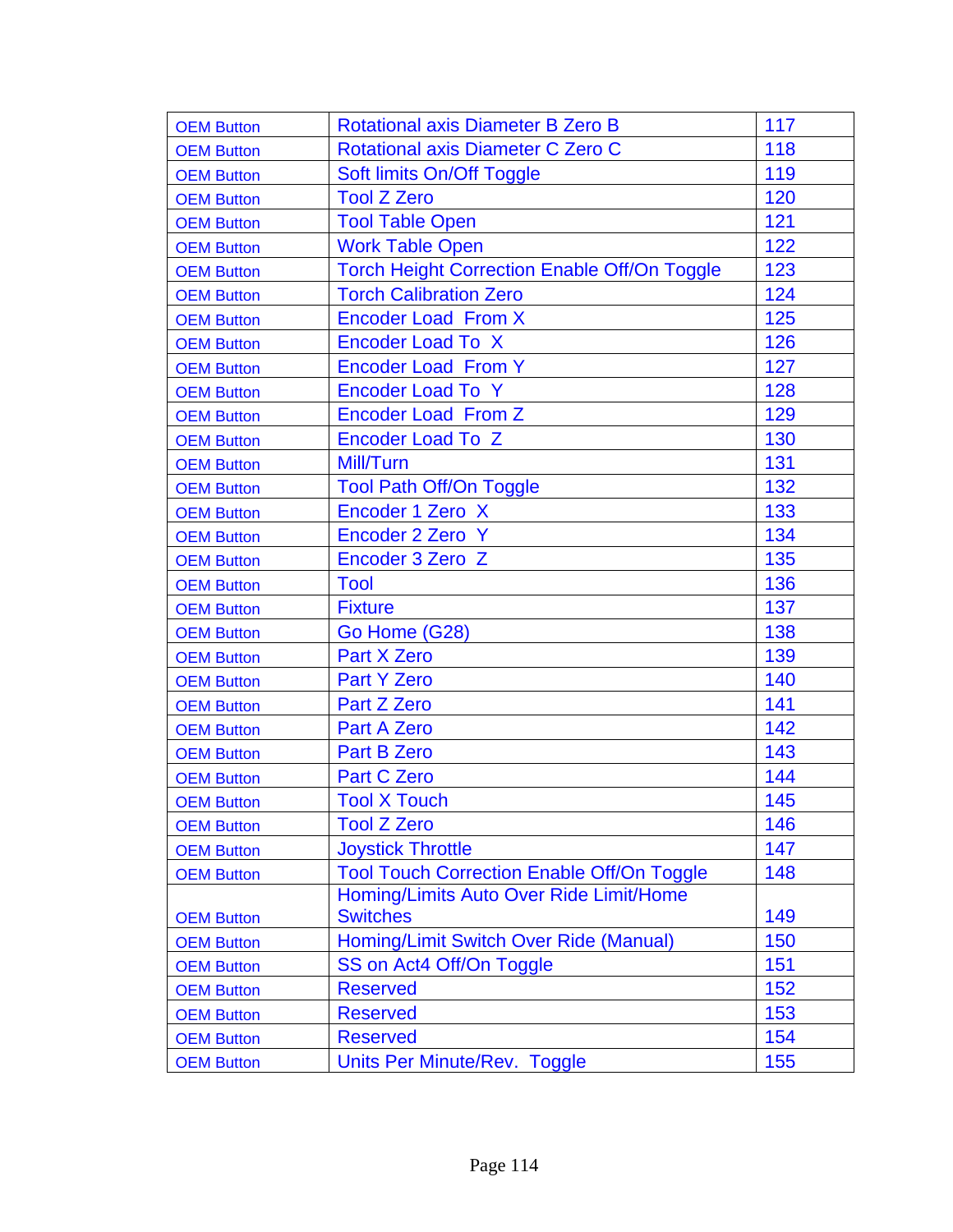| <b>OEM Button</b> | <b>Set Next Line</b>                           | 156 |
|-------------------|------------------------------------------------|-----|
| <b>OEM Button</b> | <b>Tool Path Jog Follow</b>                    | 157 |
| <b>OEM Button</b> | <b>Joystick On</b>                             | 158 |
| <b>OEM Button</b> | <b>Joystick Off</b>                            | 159 |
| <b>OEM Button</b> | <b>Tool Path Regen Display</b>                 | 160 |
| <b>OEM Button</b> | Work X-Z Zero (turn)                           | 161 |
| <b>OEM Button</b> | Coordinate Mode Abs./Incremental.              | 162 |
|                   | <b>Spindle Speed Override Increment by</b>     |     |
| <b>OEM Button</b> | (percentage)                                   | 163 |
|                   | <b>Spindle Speed Override Decrement by</b>     |     |
| <b>OEM Button</b> | (percentage)                                   | 164 |
| <b>OEM Button</b> | Laser Trigger Enable Off/On Toggle             | 165 |
| <b>OEM Button</b> | <b>Laser Grid Zero</b>                         | 166 |
| <b>OEM Button</b> | Z Limiting Off/On Toggle Z                     | 167 |
| <b>OEM Button</b> | <b>Tool Change Ignore Off/On Toggle</b>        | 168 |
| <b>OEM Button</b> | <b>G-Code Close current File</b>               | 169 |
| <b>OEM Button</b> | <b>G-Code Re-load Last File</b>                | 170 |
| <b>OEM Button</b> | <b>Jog increment Selection Cycle</b>           | 171 |
| <b>OEM Button</b> | <b>Clear error Label</b>                       | 172 |
| <b>OEM Button</b> | Spindle CCW Off/On Toggle                      | 173 |
| <b>OEM Button</b> | MPG Parallel Port Encoder 3 Jog Off/On Toggle  | 174 |
| <b>OEM Button</b> | <b>MPG 1 Cycle Axis Controlled</b>             | 175 |
| <b>OEM Button</b> | <b>Block Delete</b>                            | 176 |
| <b>OEM Button</b> | <b>Optional Stop Off/On Toggle</b>             | 177 |
| <b>OEM Button</b> | Inhibit All Off/On Toggle                      | 178 |
|                   | <b>Multi-function DROs Machine Coordinates</b> |     |
| <b>OEM Button</b> | <b>Displayed</b>                               | 179 |
| <b>OEM Button</b> | Multi-function DROs Work + G 92                | 180 |
| <b>OEM Button</b> | <b>Multi-function DROs Work</b>                | 181 |
|                   | Spindle ??? (Override cancel) Actual Off/On    |     |
| <b>OEM Button</b> | <b>Toggle</b>                                  | 182 |
| <b>OEM Button</b> | Home/Reference X Then Z (turn)                 | 184 |
| <b>OEM Button</b> | MPG 1 Jogs X                                   | 185 |
| <b>OEM Button</b> | MPG 1 Jogs Y                                   | 186 |
| <b>OEM Button</b> | MPG 1 Jogs Z                                   | 187 |
| <b>OEM Button</b> | MPG 1 Jogs A                                   | 188 |
| <b>OEM Button</b> | MPG 1 Jogs B                                   | 189 |
| <b>OEM Button</b> | MPG 1 Jogs C                                   | 190 |
| <b>OEM Button</b> | <b>Jog Increment Selection 1</b>               | 191 |
| <b>OEM Button</b> | <b>Jog Increment Selection 2</b>               | 192 |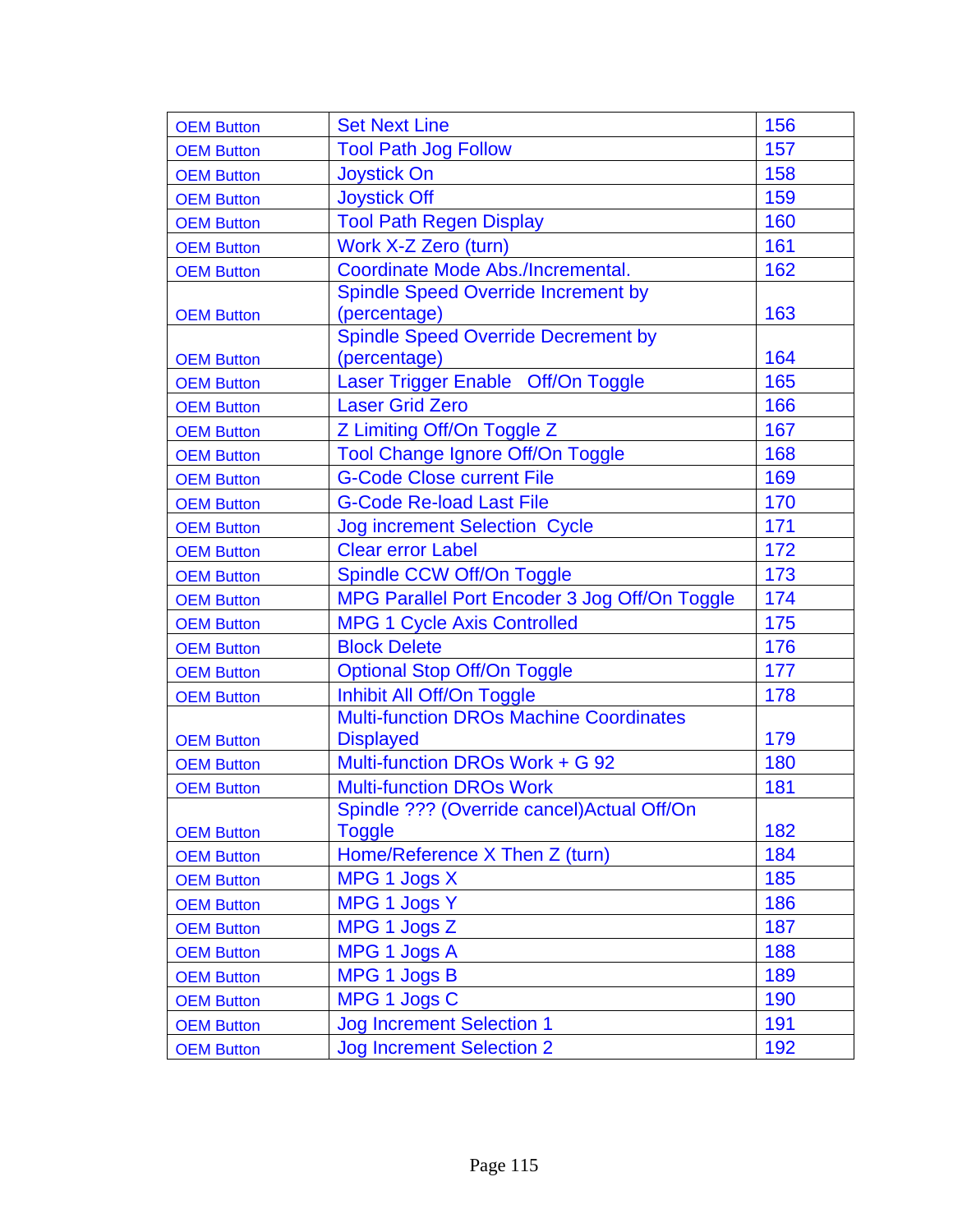| <b>OEM Button</b> | <b>Jog Increment Selection 3</b>               | 193 |
|-------------------|------------------------------------------------|-----|
| <b>OEM Button</b> | <b>Jog Increment Selection 4</b>               | 194 |
| <b>OEM Button</b> | <b>Jog Increment Selection 5</b>               | 195 |
| <b>OEM Button</b> | <b>Jog Increment Selection 6</b>               | 196 |
| <b>OEM Button</b> | <b>Jog Increment Selection 7</b>               | 197 |
| <b>OEM Button</b> | <b>Jog Increment Selection 8</b>               | 198 |
| <b>OEM Button</b> | <b>Jog Increment Selection 9</b>               | 199 |
| <b>OEM Button</b> | <b>Jog Increment Selection 10</b>              | 200 |
| <b>OEM Button</b> | <b>Joystick Feed Rate Override Off</b>         | 201 |
| <b>OEM Button</b> | <b>Joystick Feed Rate Override Jog</b>         | 202 |
| <b>OEM Button</b> | <b>Joystick Feed Rate Override Feed</b>        | 203 |
| <b>OEM Button</b> | <b>Jog Mode Continuous 1</b>                   | 204 |
| <b>OEM Button</b> | <b>Jog Mode Incremental 1</b>                  | 205 |
| <b>OEM Button</b> | <b>Joystick On</b>                             | 206 |
| <b>OEM Button</b> | <b>Joystick Off</b>                            | 207 |
| <b>OEM Button</b> | <b>Tool Z Clear (turn)</b>                     | 208 |
| <b>OEM Button</b> | <b>Tool X Clear (turn)</b>                     | 209 |
| <b>OEM Button</b> | <b>Tool Touch Stock Correction Set to Zero</b> | 210 |
| <b>OEM Button</b> | Home/Reference X and Z (turn)                  | 211 |
| <b>OEM Button</b> | Home/Reference X (turn)                        | 212 |
| <b>OEM Button</b> | Home/Reference Z (turn)                        | 213 |
| <b>OEM Button</b> | <b>G-Code Show Recent Files</b>                | 214 |
| <b>OEM Button</b> | <b>Display History</b>                         | 215 |
| <b>OEM Button</b> | <b>G-code Load</b>                             | 216 |
| <b>OEM Button</b> | <b>Tool Post Front/Rear Toggle</b>             | 217 |
| <b>OEM Button</b> | Z Limiting ON Z                                | 218 |
| <b>OEM Button</b> | Z Limiting Off Z                               | 219 |
| <b>OEM Button</b> | <b>Port Bit-Test</b>                           | 220 |
| <b>OEM Button</b> | <b>Torch Height Correction Off/On Toggle</b>   | 221 |
| <b>OEM Button</b> | <b>Torch Height Correction Off</b>             | 222 |
| <b>OEM Button</b> | <b>Torch Height Correction ON</b>              | 223 |
| <b>OEM Button</b> | <b>Coolant Flood ON</b>                        | 224 |
| <b>OEM Button</b> | <b>Coolant Flood Off</b>                       | 225 |
| <b>OEM Button</b> | <b>Coolant Mist ON</b>                         | 226 |
| <b>OEM Button</b> | <b>Coolant Mist Off</b>                        | 227 |
| <b>OEM Button</b> | <b>Teach File Load</b>                         | 228 |
| <b>OEM Button</b> | <b>Tool Path in Machine/Work Toggle</b>        | 229 |
| <b>OEM Button</b> | <b>Wizard Display Selection Window</b>         | 230 |
| <b>OEM Button</b> | Wizard is done Load normal screen              | 231 |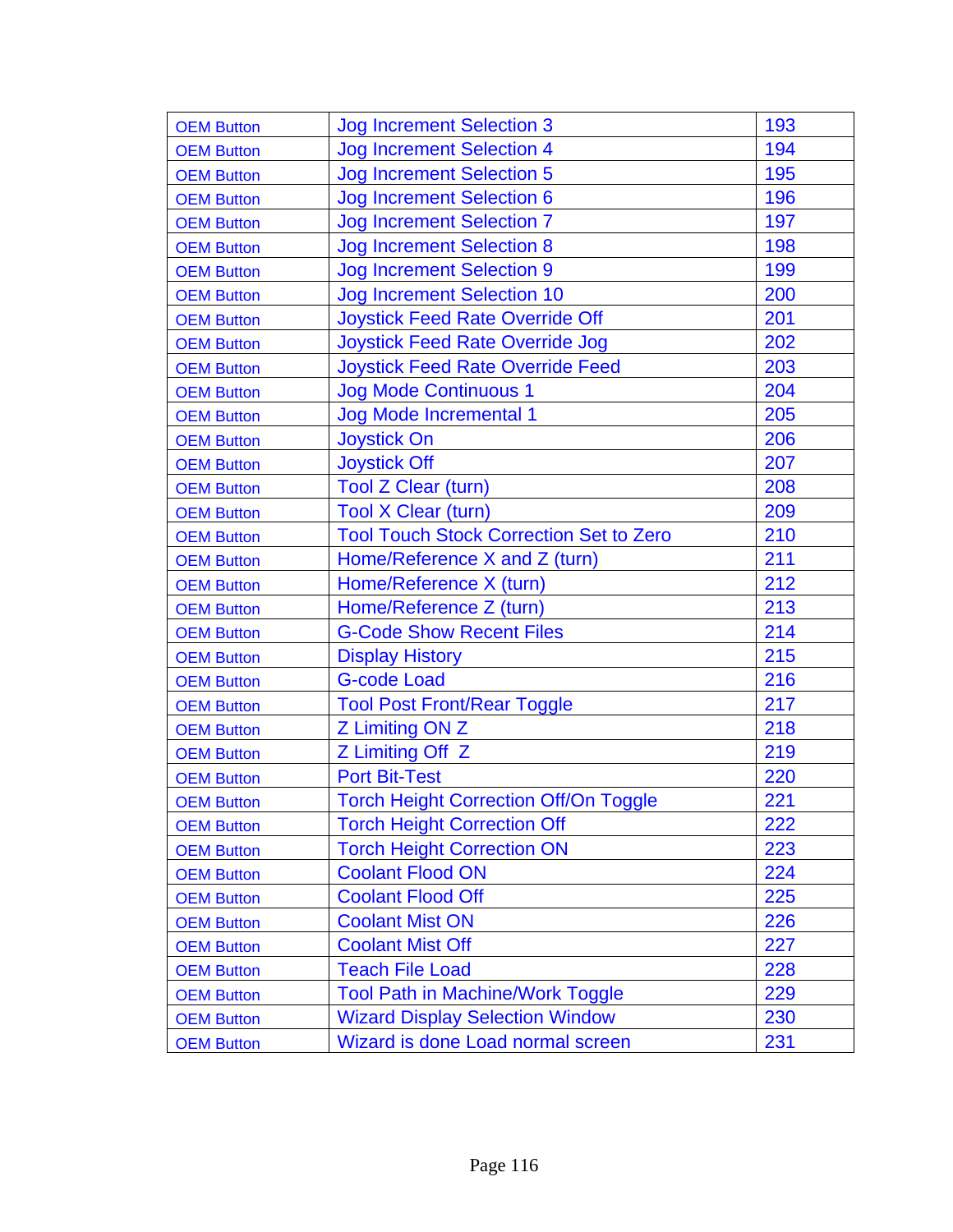| <b>OEM Button</b> | <b>Screen Simple/Complex Toggle</b>          | 232 |
|-------------------|----------------------------------------------|-----|
| <b>OEM Button</b> | Output 4 On                                  | 233 |
| <b>OEM Button</b> | <b>Output 4 Off</b>                          | 234 |
| <b>OEM Button</b> | Output 5 On                                  | 235 |
| <b>OEM Button</b> | Output 5 Off                                 | 236 |
| <b>OEM Button</b> | Output 6 On                                  | 237 |
| <b>OEM Button</b> | Output 6 Off                                 | 238 |
| <b>OEM Button</b> | <b>Set Help Context</b>                      | 239 |
| <b>OEM Button</b> | Home/Reference All Forced De-Reference       | 240 |
| <b>OEM Button</b> | <b>Tangential Off/On Toggle</b>              | 241 |
| <b>OEM Button</b> | G 59 Work Save Current XYZ to G 59.254 XYZ   | 242 |
| <b>OEM Button</b> | Coordinates Machine G 53 Do G0G53            | 243 |
| <b>OEM Button</b> | G 59 Move to G59.254 with midpoint selection | 244 |
|                   | Jog Mode Continuous/Incremental/MPG Toggle   |     |
| <b>OEM Button</b> | <b>Through</b>                               | 245 |
| <b>OEM Button</b> | <b>Home/Reference All Forced</b>             | 246 |
| <b>OEM Button</b> | CV Off/On Toggle                             | 247 |
| <b>OEM Button</b> | <b>CV OFF</b>                                | 248 |
| <b>OEM Button</b> | CV On                                        | 249 |
| <b>OEM Button</b> | Jog Inhibit X Off/On Toggle                  | 250 |
| <b>OEM Button</b> | Jog Inhibit Y Off/On Toggle                  | 251 |
| <b>OEM Button</b> | Jog Inhibit Z Off/On Toggle                  | 252 |
| <b>OEM Button</b> | Jog Inhibit A Off/On Toggle                  | 253 |
| <b>OEM Button</b> | Jog Inhibit B Off/On Toggle                  | 254 |
| <b>OEM Button</b> | Jog Inhibit C Off/On Toggle                  | 255 |
| <b>OEM Button</b> | Multi-function DROs Machine/Work Toggle 2    | 256 |
| <b>OEM Button</b> | <b>Inhibit All Off</b>                       | 257 |
| <b>OEM Button</b> | <b>Inhibit All On</b>                        | 258 |
| <b>OEM Button</b> | Encoder Jog X                                | 259 |
| <b>OEM Button</b> | <b>Encoder Jog Y</b>                         | 260 |
| <b>OEM Button</b> | Encoder Jog Z                                | 261 |
| <b>OEM Button</b> | Encoder Jog A                                | 262 |
| <b>OEM Button</b> | <b>Encoder Jog B</b>                         | 263 |
| <b>OEM Button</b> | Encoder Jog C                                | 264 |
| <b>OEM Button</b> | <b>Jog Increment Value 1</b>                 | 265 |
| <b>OEM Button</b> | <b>Jog Increment Value 2</b>                 | 266 |
| <b>OEM Button</b> | <b>Jog Increment Value 3</b>                 | 267 |
| <b>OEM Button</b> | <b>Jog Increment Value 4</b>                 | 268 |
| <b>OEM Button</b> | <b>Jog Increment Value 5</b>                 | 269 |
| <b>OEM Button</b> | Jog Increment Value 6                        | 270 |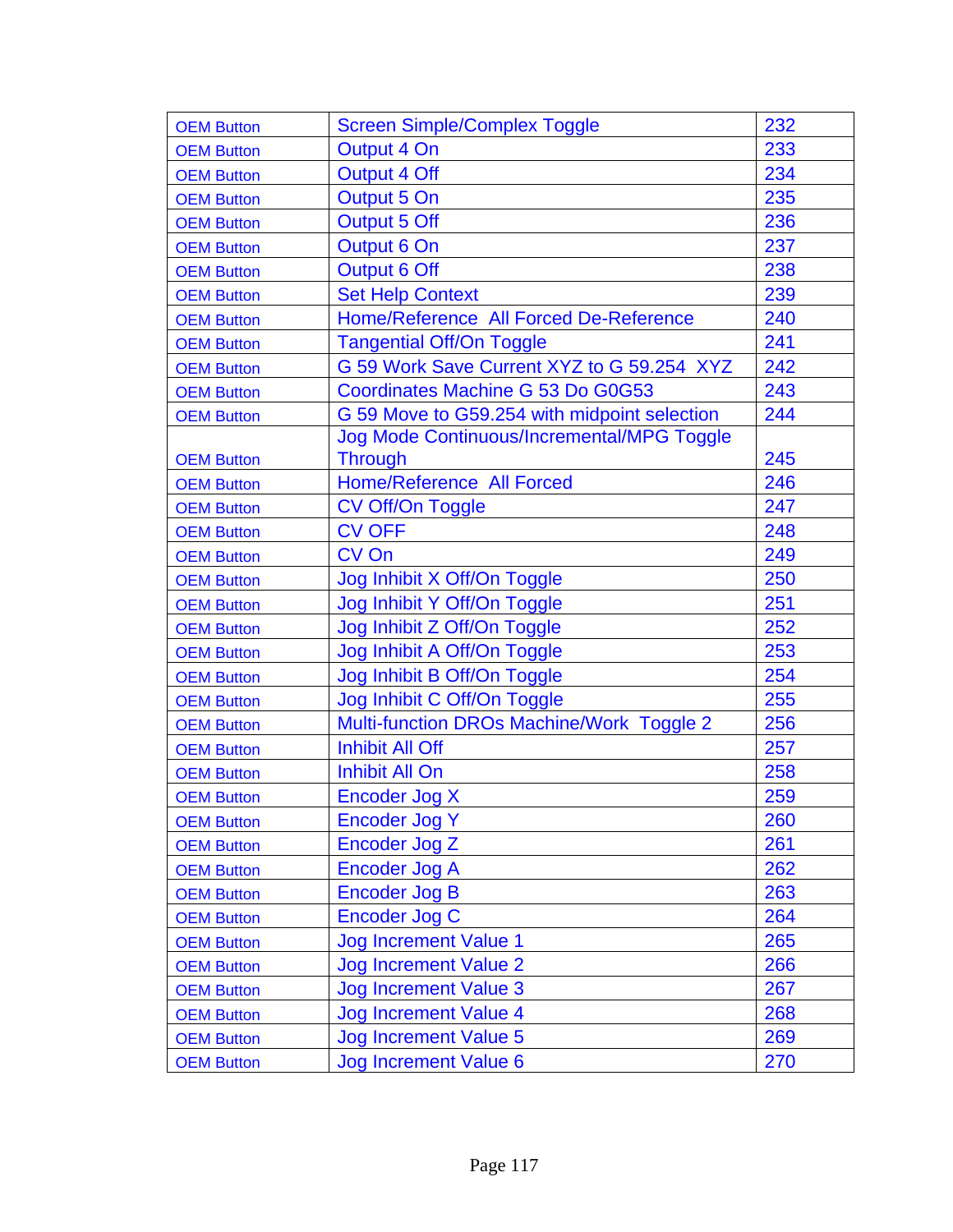| <b>OEM Button</b> | <b>Jog Increment Value 7</b>                     | 271 |
|-------------------|--------------------------------------------------|-----|
| <b>OEM Button</b> | <b>Jog Increment Value 8</b>                     | 272 |
| <b>OEM Button</b> | <b>Jog Increment Value 9</b>                     | 273 |
| <b>OEM Button</b> | <b>Jog Increment Value 10</b>                    | 274 |
| <b>OEM Button</b> | <b>Jog Mode Incremental 2</b>                    | 275 |
| <b>OEM Button</b> | <b>Jog Mode Continuous 2</b>                     | 276 |
| <b>OEM Button</b> | <b>Feed Rate Increment (units)</b>               | 277 |
| <b>OEM Button</b> | <b>Feed Rate Decrement (units)</b>               | 278 |
| <b>OEM Button</b> | <b>Reverse Run</b>                               | 279 |
| <b>OEM Button</b> | <b>Wizard Switch to Last Used</b>                | 280 |
| <b>OEM Button</b> | <b>MPG 2 Cycle Axis Controlled</b>               | 281 |
| <b>OEM Button</b> | MPG 2 Taper Mode Off/On Toggle                   | 282 |
| <b>OEM Button</b> | <b>MPG Dual Flag Off/On Toggle</b>               | 283 |
| <b>OEM Button</b> | <b>MPG Shuttle mode Off/On Toggle</b>            | 284 |
| <b>OEM Button</b> | <b>Pause Preparation Moves</b>                   | 285 |
| <b>OEM Button</b> | Pause (remember state)                           | 286 |
| <b>OEM Button</b> | <b>Feed Rate Rapid Override On/Off Toggle</b>    | 287 |
| <b>OEM Button</b> | <b>Dwell Crop current now</b>                    | 288 |
| <b>OEM Button</b> | <b>Set Formulas</b>                              | 289 |
| <b>OEM Button</b> | MPG Push To Stop Jog X                           | 290 |
| <b>OEM Button</b> | <b>MPG Push To Stop Jog Y</b>                    | 291 |
| <b>OEM Button</b> | MPG Push To Stop Jog Z                           | 292 |
| <b>OEM Button</b> | <b>MPG Push To Stop Jog A</b>                    | 293 |
| <b>OEM Button</b> | <b>MPG Push To Stop Jog B</b>                    | 294 |
| <b>OEM Button</b> | <b>MPG Push To Stop Jog C</b>                    | 295 |
| <b>OEM Button</b> | <b>Motor Screw Mapping</b>                       | 296 |
| <b>OEM Button</b> | Dwell Unconditional crop any now                 | 297 |
| <b>OEM Button</b> | <b>Reserved</b>                                  | 298 |
| <b>OEM Button</b> | Feed Rate Alternative Bypass Off/On Toggle       | 299 |
| <b>OEM Button</b> | <b>Tool Post Front/Rear Toggle</b>               | 300 |
|                   | Code for OEMTriggers runs the macro in           |     |
| <b>OEM Button</b> | SetTriggerMacro 301                              | 301 |
|                   | MPG Steps Multiple/Single/Step Velocity/Velocity |     |
| <b>OEM Button</b> | <b>Only Toggle</b>                               | 302 |
| <b>OEM Button</b> | <b>MPG Velocity Only</b>                         | 303 |
| <b>OEM Button</b> | <b>MPG Step/Velocity</b>                         | 304 |
| <b>OEM Button</b> | <b>MPG Steps Single</b>                          | 305 |
| <b>OEM Button</b> | <b>MPG Steps Multiple</b>                        | 306 |
| <b>OEM Button</b> | Jog Push To Jog X Positive                       | 307 |
| <b>OEM Button</b> | Jog Push To Jog X Negative                       | 308 |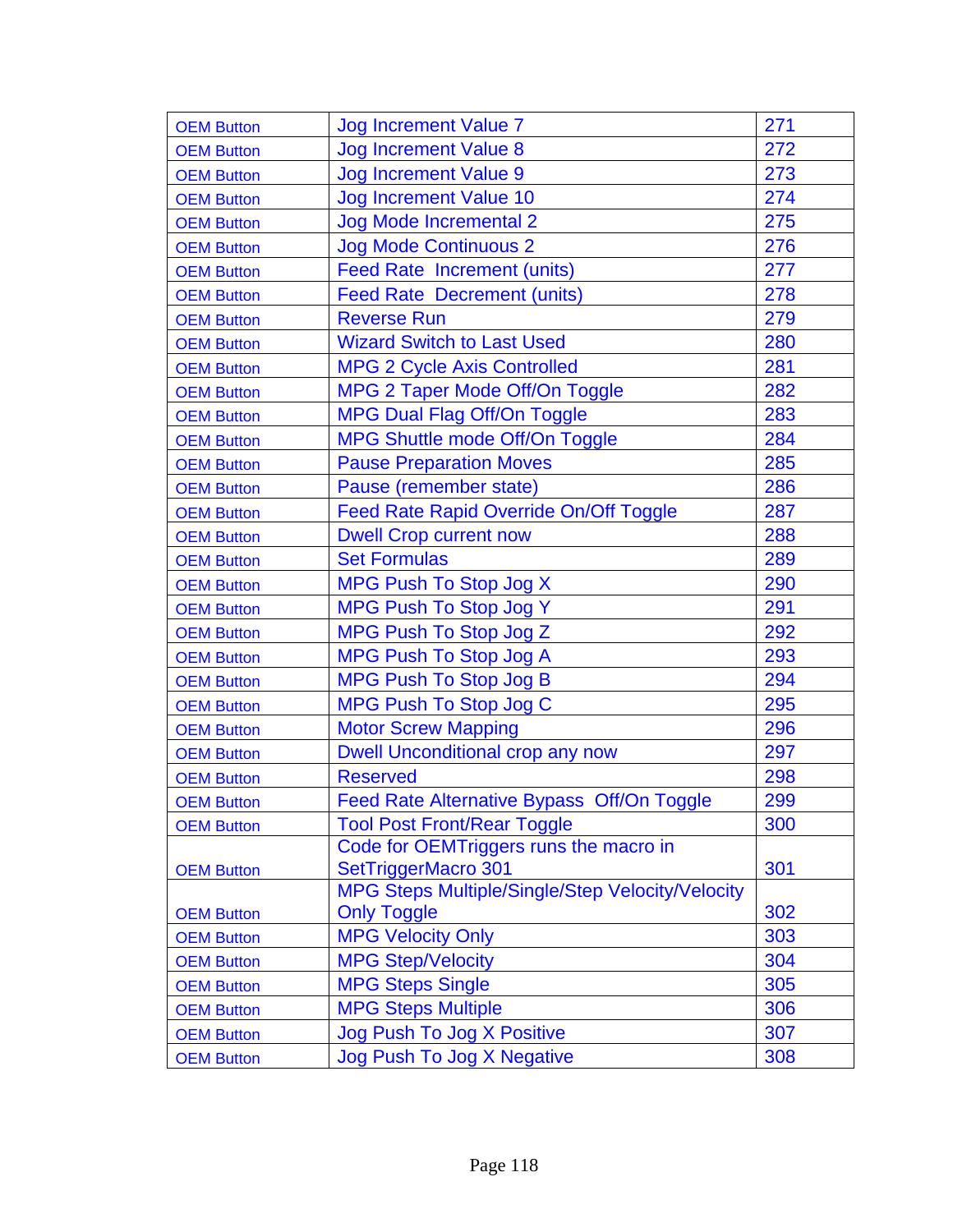| <b>OEM Button</b> | Jog Push To Jog Y Positive                          | 309 |
|-------------------|-----------------------------------------------------|-----|
| <b>OEM Button</b> | <b>Jog Push To Jog Y Negative</b>                   | 310 |
| <b>OEM Button</b> | Jog Push To Jog Z Positive                          | 311 |
| <b>OEM Button</b> | Jog Push To Jog Z Negative                          | 312 |
| <b>OEM Button</b> | <b>Jog Push To Jog A Positive</b>                   | 313 |
| <b>OEM Button</b> | <b>Jog Push To Jog A Negative</b>                   | 314 |
| <b>OEM Button</b> | <b>MPG Calibrate</b>                                | 315 |
| <b>OEM Button</b> | <b>Tool Table Save</b>                              | 316 |
| <b>OEM Button</b> | <b>Work Table Save</b>                              | 317 |
| <b>OEM Button</b> | Tool Path Mouse Drag Zooms Off/On Toggle            | 318 |
| <b>OEM Button</b> | <b>Tool Path Mouse Drag Pans Off/On Toggle</b>      | 319 |
| <b>OEM Button</b> | <b>Wizard Display Selection Dialog</b>              | 320 |
| <b>OEM Button</b> | <b>Wizard Run Newfangled</b>                        | 321 |
| <b>OEM Button</b> | <b>Emergency bailout</b>                            | 322 |
| <b>OEM Button</b> | Screen Visibility of Screen 50 Off/On Toggle        | 323 |
| <b>OEM Button</b> | <b>Tool X Touch (turn)</b>                          | 324 |
|                   | <b>Torch Volts Controlled by Spindle Step Line</b>  |     |
| <b>OEM Button</b> | Off/On Toggle                                       | 325 |
| <b>OEM Button</b> | <b>Tool Z Touch (turn)</b>                          | 326 |
| <b>OEM Button</b> | <b>MPG Jog Mode</b>                                 | 327 |
| <b>OEM Button</b> | unknown                                             | 328 |
| <b>OEM Button</b> | Jog Push To Jog B Positive                          | 329 |
| <b>OEM Button</b> | Jog Push To Jog B Negative                          | 330 |
| <b>OEM Button</b> | Jog Push To Jog C Positive                          | 331 |
| <b>OEM Button</b> | Jog Push To Jog C Negative                          | 332 |
| <b>OEM Button</b> | <b>Multi-function DROs Distance To Go</b>           | 333 |
| <b>OEM Button</b> | Jog Push To Jog X Stop                              | 334 |
| <b>OEM Button</b> | Jog Push To Jog Y Stop                              | 335 |
| <b>OEM Button</b> | Jog Push To Jog Z Stop                              | 336 |
| <b>OEM Button</b> | Jog Push To Jog A Stop                              | 337 |
| <b>OEM Button</b> | Jog Push To Jog B Stop                              | 338 |
| <b>OEM Button</b> | Jog Push To Jog C Stop                              | 339 |
| <b>OEM Button</b> | <b>Soft limits Set Temporary Minimum</b>            | 340 |
| <b>OEM Button</b> | <b>Soft limits Set Temporary Maximum</b>            | 341 |
| <b>OEM Button</b> | <b>Reserved 343-346</b>                             | 347 |
| <b>OEM Button</b> | <b>Screen Menu Bar Turn Off</b>                     | 348 |
| <b>OEM Button</b> | <b>Screen Menu Bar Turn On</b>                      | 349 |
| <b>OEM Button</b> | Spindle Speed Requested Increment by (value)        | 350 |
| <b>OEM Button</b> | <b>Spindle Speed Requested Decrement by (value)</b> | 351 |
| <b>OEM Button</b> | $Jog Together X & A ++$                             | 352 |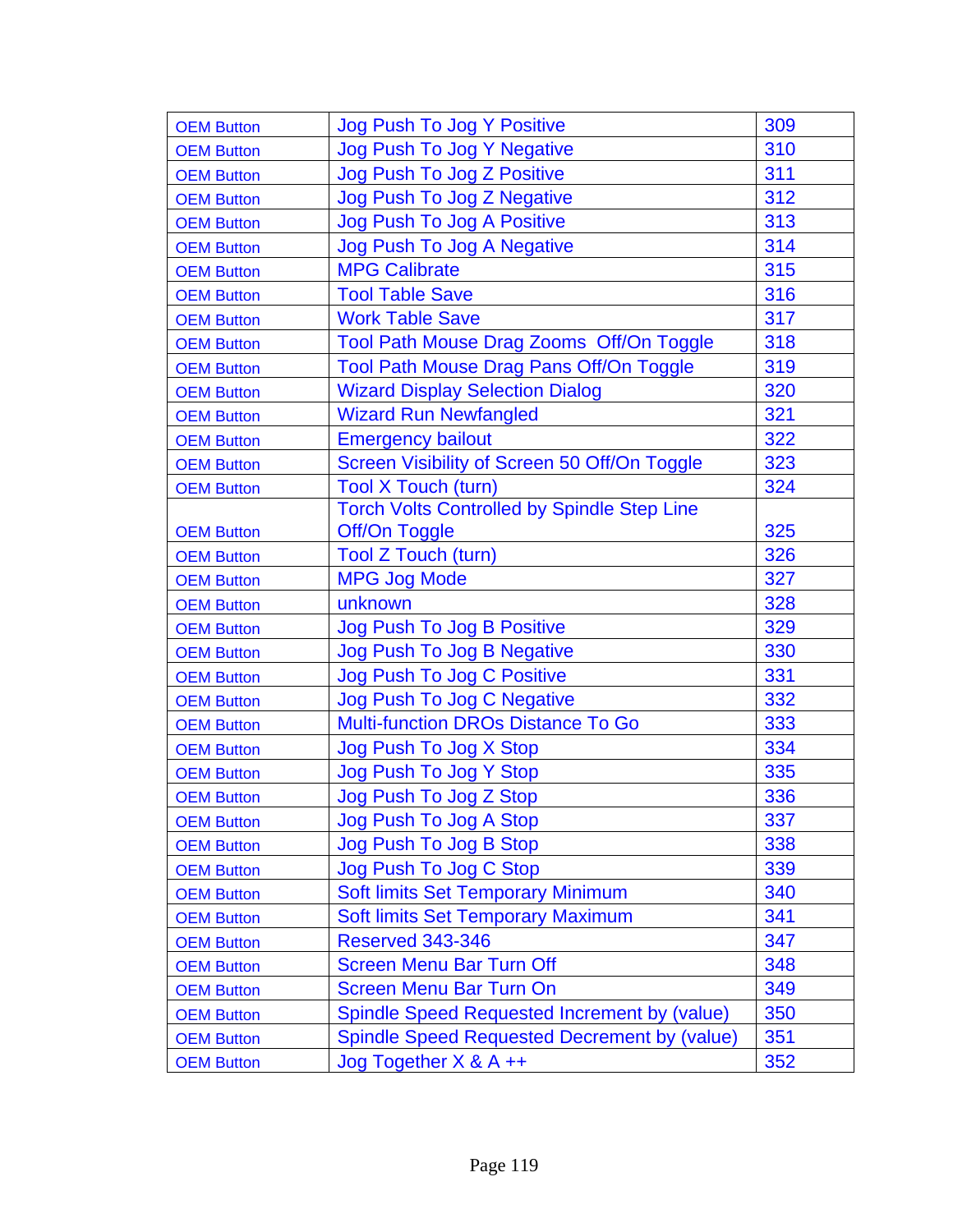| <b>OEM Button</b> | $Jog$ Together $X & A -$          | 353  |
|-------------------|-----------------------------------|------|
| <b>OEM Button</b> | Jog Together Y & B ++             | 354  |
| <b>OEM Button</b> | $Jog$ Together Y & B $-$          | 355  |
| <b>OEM Button</b> | <b>Start</b>                      | 1000 |
| <b>OEM Button</b> | <b>Pause Feed Hold</b>            | 1001 |
| <b>OEM Button</b> | <b>G-Code Rewind</b>              | 1002 |
| <b>OEM Button</b> | <b>Stop</b>                       | 1003 |
| <b>OEM Button</b> | <b>Single Block</b>               | 1004 |
| <b>OEM Button</b> | <b>Resume</b>                     | 1005 |
| <b>OEM Button</b> | <b>Teach File Edit</b>            | 1006 |
| <b>OEM Button</b> | <b>Work Zero All</b>              | 1007 |
| <b>OEM Button</b> | <b>Work X Zero</b>                | 1008 |
| <b>OEM Button</b> | <b>Work Y Zero</b>                | 1009 |
| <b>OEM Button</b> | <b>Work Z Zero</b>                | 1010 |
| <b>OEM Button</b> | <b>Work A Zero</b>                | 1011 |
| <b>OEM Button</b> | <b>Work B Zero</b>                | 1012 |
| <b>OEM Button</b> | <b>Work C Zero</b>                | 1013 |
| <b>OEM Button</b> | <b>Feed Rate Override Cancel</b>  | 1014 |
| <b>OEM Button</b> | <b>Estimate Job</b>               | 1015 |
| <b>OEM Button</b> | <b>Run From Here</b>              | 1016 |
| <b>OEM Button</b> | <b>Work Go To Zeros</b>           | 1017 |
| <b>OEM Button</b> | <b>Multi-function DROs System</b> | 1018 |
| <b>OEM Button</b> | <b>Verify</b>                     | 1020 |
| <b>OEM Button</b> | <b>Reset</b>                      | 1021 |
| <b>OEM Button</b> | Home/Reference X                  | 1022 |
| <b>OEM Button</b> | <b>Home/Reference Y</b>           | 1023 |
| <b>OEM Button</b> | Home/Reference Z                  | 1024 |
| <b>OEM Button</b> | <b>Home/Reference A</b>           | 1025 |
| <b>OEM Button</b> | <b>Home/Reference B</b>           | 1026 |
| <b>OEM Button</b> | <b>Home/Reference C</b>           | 1027 |
| <b>OEM Button</b> | <b>Joystick Off/On Toggle</b>     | 1028 |
| <b>OEM Button</b> | Soft limits On/Off Toggle         | 1029 |
| <b>OEM Button</b> | <b>Unknown</b>                    | 1030 |
| <b>OEM Button</b> | Jog Push to Jog Until stopped     | 1031 |

## *OEM DRO numbers*

|                |                                 | Mach <sub>3</sub> |
|----------------|---------------------------------|-------------------|
| Type           | <b>New Function Description</b> | $\sqrt{3}$ #      |
| <b>OEM DRO</b> | Jog Increment Incremental Size  |                   |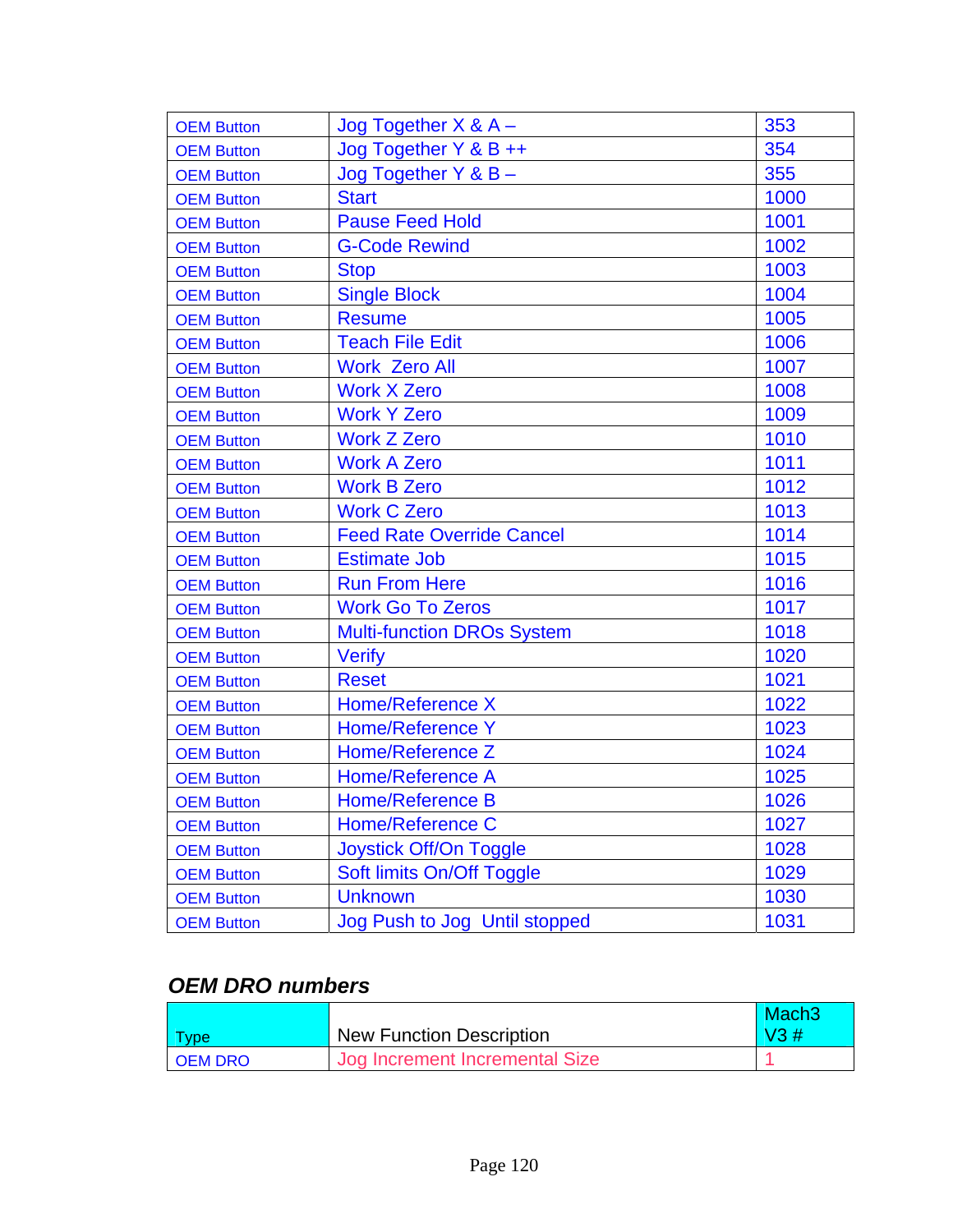| <b>OEM DRO</b> | Pulse Freq.                                    | $\overline{2}$ |
|----------------|------------------------------------------------|----------------|
|                | Jog Slow Decrement/Increment by (percentage    |                |
| <b>OEM DRO</b> | %                                              | 3              |
| <b>OEM DRO</b> | Tool Path In Work Coordinates Minimum X        | 4              |
| <b>OEM DRO</b> | Tool Path In Work Coordinates Minimum Y        | 5              |
| <b>OEM DRO</b> | Tool Path In Work Coordinates Minimum Z        | 6              |
| <b>OEM DRO</b> | Tool Path In Work Coordinates Minimum A        | $\overline{7}$ |
| <b>OEM DRO</b> | <b>Tool Path In Work Coordinates Minimum B</b> | 8              |
| <b>OEM DRO</b> | <b>Tool Path In Work Coordinates Minimum C</b> | 9              |
| <b>OEM DRO</b> | Tool Path In Work Coordinates Maximum X        | 10             |
| <b>OEM DRO</b> | <b>Tool Path In Work Coordinates Maximum Y</b> | 11             |
| <b>OEM DRO</b> | Tool Path In Work Coordinates Maximum Z        | 12             |
| <b>OEM DRO</b> | <b>Tool Path In Work Coordinates Maximum A</b> | 13             |
| <b>OEM DRO</b> | <b>Tool Path In Work Coordinates Maximum B</b> | 14             |
| <b>OEM DRO</b> | <b>Tool Path In Work Coordinates Maximum C</b> | 15             |
| <b>OEM DRO</b> | G 92 Reposition/Threading X                    | 16             |
| <b>OEM DRO</b> | G 92 Reposition/Threading Y                    | 17             |
| <b>OEM DRO</b> | G 92 Reposition/Threading Z                    | 18             |
| <b>OEM DRO</b> | G 92 Reposition/Threading A                    | 19             |
| <b>OEM DRO</b> | G 92 Reposition/Threading B                    | 20             |
| <b>OEM DRO</b> | G 92 Reposition/Threading C                    | 21             |
| <b>OEM DRO</b> | <b>Queue Depth</b>                             | 22             |
| <b>OEM DRO</b> | <b>Scale Time</b>                              | 23             |
| <b>OEM DRO</b> | <b>Spindle Pulse Width Modulation Base</b>     | 24             |
| <b>OEM DRO</b> | <b>Torch Height Correction Speed</b>           | 25             |
| <b>OEM DRO</b> | <b>Torch Height Correction Speed (Current)</b> | 26             |
| <b>OEM DRO</b> | <b>Torch Height Correction Speed Maximum</b>   | 27             |
| <b>OEM DRO</b> | <b>Processor CPU Load</b>                      | 28             |
| <b>OEM DRO</b> | <b>Encoder 1 Position X</b>                    | 29             |
| <b>OEM DRO</b> | <b>Encoder 2 Position Y</b>                    | 30             |
| <b>OEM DRO</b> | <b>Encoder 3 Position Z</b>                    | 31             |
| <b>OEM DRO</b> | <b>Tool Length Minus Wear</b>                  | 32             |
| <b>OEM DRO</b> | Home Off Distance X                            | 33             |
| <b>OEM DRO</b> | Home Off Distance Y                            | 34             |
| <b>OEM DRO</b> | Home Off Distance Z                            | 35             |
| <b>OEM DRO</b> | Home Off Distance A                            | 36             |
| <b>OEM DRO</b> | Home Off Distance B                            | 37             |
| <b>OEM DRO</b> | Home Off Distance C                            | 38             |
| <b>OEM DRO</b> | <b>Spindle Speed TRUE</b>                      | 39             |
| <b>OEM DRO</b> | <b>Worst Case Interrupt</b>                    | 40             |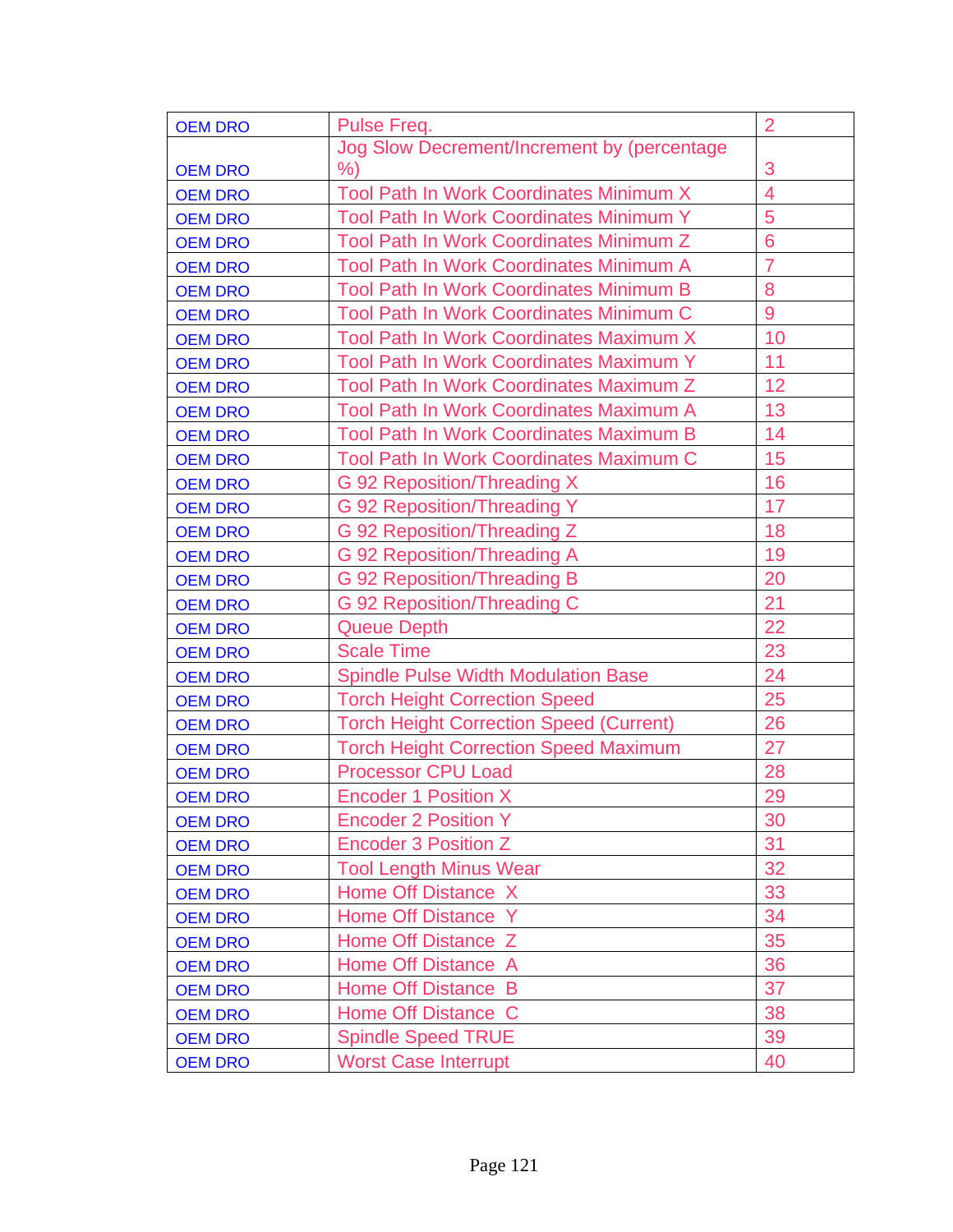| <b>OEM DRO</b> | <b>Tool X</b>                                  | 41 |
|----------------|------------------------------------------------|----|
| <b>OEM DRO</b> | <b>Tool Length</b>                             | 42 |
| <b>OEM DRO</b> | <b>Tool Diameter</b>                           | 43 |
| <b>OEM DRO</b> | <b>Tool Tip Radius</b>                         | 44 |
| <b>OEM DRO</b> | <b>Tool Touch Correction</b>                   | 45 |
| <b>OEM DRO</b> | <b>Fixture Number</b>                          | 46 |
| <b>OEM DRO</b> | Part X                                         | 47 |
| <b>OEM DRO</b> | Part Y                                         | 48 |
| <b>OEM DRO</b> | Part Z                                         | 49 |
| <b>OEM DRO</b> | Part A                                         | 50 |
| <b>OEM DRO</b> | Part B                                         | 51 |
| <b>OEM DRO</b> | Part C                                         | 52 |
| <b>OEM DRO</b> | <b>Processor CPU Speed</b>                     | 53 |
| <b>OEM DRO</b> | Safe Z Height Z                                | 54 |
| <b>OEM DRO</b> | <b>Feed Rate Overridden</b>                    | 55 |
| <b>OEM DRO</b> | <b>Spindle Pulley</b>                          | 56 |
| <b>OEM DRO</b> | <b>Spindle Pulley Maximum Speed</b>            | 57 |
| <b>OEM DRO</b> | <b>Feed Velocity Per Revolution</b>            | 58 |
| <b>OEM DRO</b> | Scale X                                        | 59 |
| <b>OEM DRO</b> | Scale Y                                        | 60 |
| <b>OEM DRO</b> | Scale Z                                        | 61 |
| <b>OEM DRO</b> | Scale A                                        | 62 |
| <b>OEM DRO</b> | Scale B                                        | 63 |
| <b>OEM DRO</b> | Scale C                                        | 64 |
| <b>OEM DRO</b> | <b>Torch Height Correction Speed Minimum</b>   | 65 |
| <b>OEM DRO</b> | <b>Threading Entrance Angle</b>                | 66 |
| <b>OEM DRO</b> | <b>Limits Entrance Points Maximum</b>          | 67 |
| <b>OEM DRO</b> | <b>Rotational axis Time Error</b>              | 68 |
| <b>OEM DRO</b> | <b>Threading Trigger Angle</b>                 | 69 |
|                | <b>Time Correction Derivative ???Threading</b> |    |
| <b>OEM DRO</b> | diagnostic???                                  | 70 |
| <b>OEM DRO</b> | Spindle Pulse Interrupts Per Rev.              | 71 |
| <b>OEM DRO</b> | <b>Spindle Pulse Count</b>                     | 72 |
| <b>OEM DRO</b> | <b>Spindle Adder</b>                           | 73 |
|                | Spindle Speed Override (percentage of          |    |
| <b>OEM DRO</b> | requested)                                     | 74 |
| <b>OEM DRO</b> | <b>Stock Size</b>                              | 75 |
| <b>OEM DRO</b> | Laser Grid Spacing X                           | 76 |
| <b>OEM DRO</b> | <b>Laser Grid Spacing Y</b>                    | 77 |
| <b>OEM DRO</b> | <b>Repetitions</b>                             | 78 |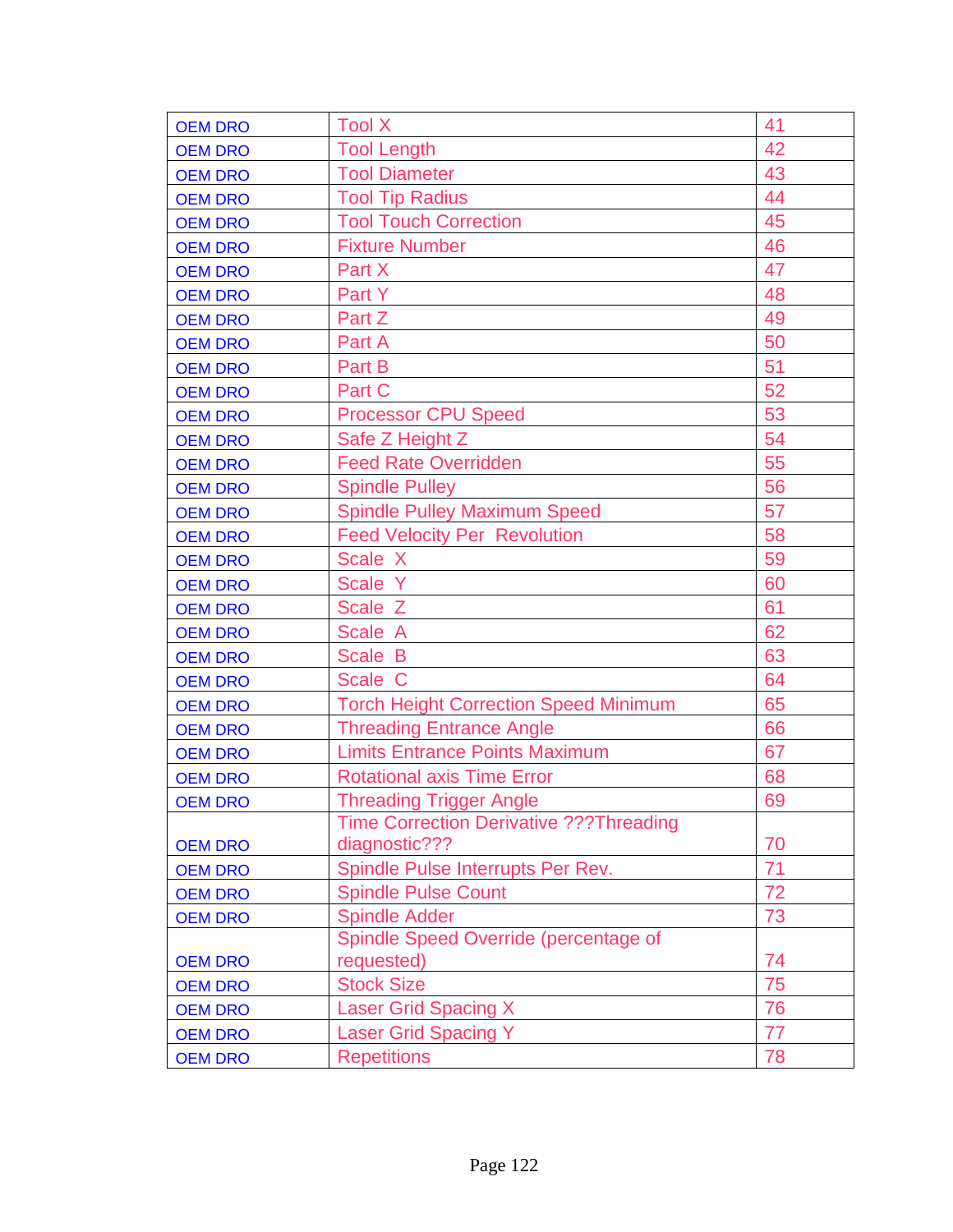| <b>OEM DRO</b> | Safe Z Height Decrement Z                        | 79  |
|----------------|--------------------------------------------------|-----|
| <b>OEM DRO</b> | Z Limiting Distance Z                            | 80  |
| <b>OEM DRO</b> | <b>Port Bit-test</b>                             | 81  |
| <b>OEM DRO</b> | <b>Torch Height Correction Feed Rate Limit %</b> | 82  |
| <b>OEM DRO</b> | <b>Coordinates Machine ABS X</b>                 | 83  |
| <b>OEM DRO</b> | <b>Coordinates Machine ABS Y</b>                 | 84  |
| <b>OEM DRO</b> | <b>Coordinates Machine ABS Z</b>                 | 85  |
| <b>OEM DRO</b> | <b>Coordinates Machine ABS A</b>                 | 86  |
| <b>OEM DRO</b> | <b>Coordinates Machine ABS B</b>                 | 87  |
| <b>OEM DRO</b> | <b>Coordinates Machine ABS C</b>                 | 88  |
| <b>OEM DRO</b> | <b>CV Distance Tolerance</b>                     | 89  |
| <b>OEM DRO</b> | <b>Spindle Pulse Number Of Disc Slots</b>        | 90  |
| <b>OEM DRO</b> | <b>G 73 Peck Drill Pull-off Distance</b>         | 91  |
| <b>OEM DRO</b> | <b>Tangential Lift Angle</b>                     | 92  |
| <b>OEM DRO</b> | <b>Tangential Lift Level Z</b>                   | 93  |
| <b>OEM DRO</b> | <b>Reserved</b>                                  | 94  |
| <b>OEM DRO</b> | <b>Reserved</b>                                  | 95  |
| <b>OEM DRO</b> | <b>Reserved</b>                                  | 96  |
| <b>OEM DRO</b> | CV Rate (CV applied at this rate)                | 97  |
| <b>OEM DRO</b> | Feed Rate Decrement/ Increment by (units)        | 98  |
| <b>OEM DRO</b> | <b>Spindle PWM Control Ratio</b>                 | 99  |
| <b>OEM DRO</b> | <b>Encoder 4 Position A</b>                      | 100 |
| <b>OEM DRO</b> | <b>MPG 1 Count</b>                               | 101 |
| <b>OEM DRO</b> | <b>MPG 2 Count</b>                               | 102 |
| <b>OEM DRO</b> | <b>MPG 3 Count</b>                               | 103 |
| <b>OEM DRO</b> | <b>Feed Rate Rapid</b>                           | 104 |
| <b>OEM DRO</b> | <b>Tool Diameter (current)</b>                   | 105 |
| <b>OEM DRO</b> | <b>Tool Tip Direction</b>                        | 106 |
| <b>OEM DRO</b> | <b>Tool Tip Nose Radius</b>                      | 107 |
| <b>OEM DRO</b> | <b>Tool Offset X (current)</b>                   | 108 |
| <b>OEM DRO</b> | <b>Tool Offset Z (current)</b>                   | 109 |
| <b>OEM DRO</b> | <b>Tool Wear X</b>                               | 110 |
| <b>OEM DRO</b> | <b>Tool Wear Z</b>                               | 111 |
| <b>OEM DRO</b> | <b>Tool Turret Angle</b>                         | 112 |
| <b>OEM DRO</b> | <b>MPG 1 Velocity</b>                            | 113 |
| <b>OEM DRO</b> | <b>MPG 2 Velocity</b>                            | 114 |
| <b>OEM DRO</b> | <b>MPG 3 Velocity</b>                            | 115 |
| <b>OEM DRO</b> | <b>MPG Taper Angle</b>                           | 116 |
| <b>OEM DRO</b> | <b>Spindle Speed as Constant Surface Speed</b>   | 117 |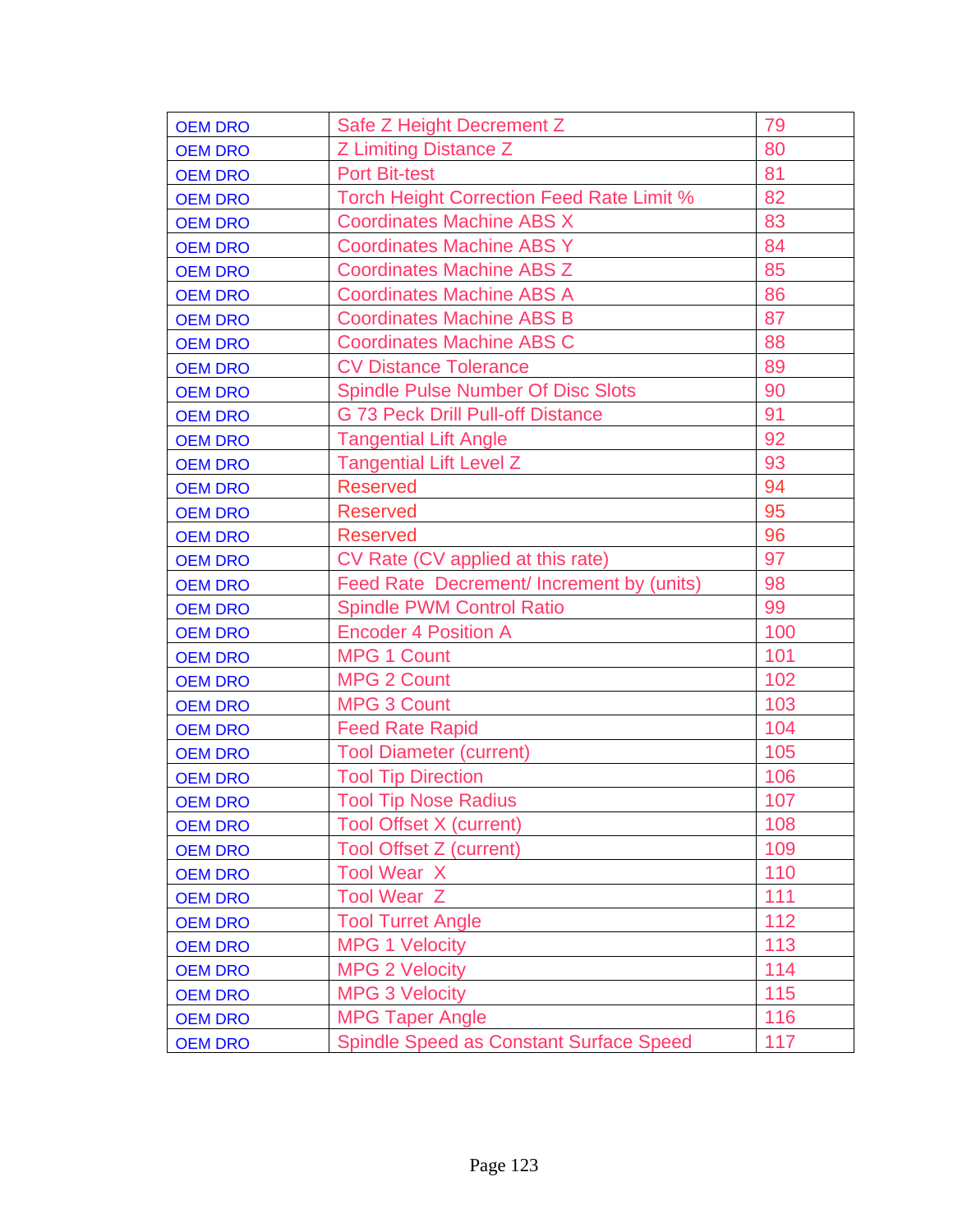| <b>OEM DRO</b> | Coordinate System Rotation Angle X/Y (G68)   | 118 |
|----------------|----------------------------------------------|-----|
| <b>OEM DRO</b> | Laser Grid Spacing X/Y                       | 119 |
| <b>OEM DRO</b> | Jog Increments That Can be Buffered          | 120 |
| <b>OEM DRO</b> | <b>Spindle Pulley Minimum Speed</b>          | 121 |
| <b>OEM DRO</b> | <b>Feed Rate Alternative</b>                 | 122 |
| <b>OEM DRO</b> | <b>Tool Post Between Front and Rear</b>      | 123 |
| <b>OEM DRO</b> | <b>MPG 1 Velocity Current</b>                | 124 |
| <b>OEM DRO</b> | <b>MPG 2 Velocity Current</b>                | 125 |
| <b>OEM DRO</b> | <b>MPG Step Jog Feed Rate</b>                | 126 |
| <b>OEM DRO</b> | <b>Encoder Error Encoder 1 X</b>             | 127 |
| <b>OEM DRO</b> | <b>Encoder Error Encoder 2 Y</b>             | 128 |
| <b>OEM DRO</b> | <b>Encoder Error Encoder 3 Z</b>             | 129 |
| <b>OEM DRO</b> | <b>Processor Interrupt Handler</b>           | 130 |
| <b>OEM DRO</b> | <b>Laser SLS Distance</b>                    | 131 |
| <b>OEM DRO</b> | Look ahead                                   | 133 |
| <b>OEM DRO</b> | <b>Input Modbus 64</b>                       | 146 |
| <b>OEM DRO</b> | Input Modbus 65                              | 147 |
| <b>OEM DRO</b> | <b>Input Modbus 66</b>                       | 148 |
| <b>OEM DRO</b> | <b>Input Modbus 67</b>                       | 149 |
| <b>OEM DRO</b> | Soft limit Maximum X                         | 150 |
| <b>OEM DRO</b> | Soft limit Maximum Y                         | 151 |
| <b>OEM DRO</b> | Soft limit Maximum Z                         | 152 |
| <b>OEM DRO</b> | Soft limit Maximum A                         | 153 |
| <b>OEM DRO</b> | Soft limit Maximum B                         | 154 |
| <b>OEM DRO</b> | Soft limit Maximum C                         | 155 |
| <b>OEM DRO</b> | Soft limit Minimum X                         | 156 |
| <b>OEM DRO</b> | Soft limit Minimum Y                         | 157 |
| <b>OEM DRO</b> | Soft limit Minimum Z                         | 158 |
| <b>OEM DRO</b> | Soft limit Minimum A                         | 159 |
| <b>OEM DRO</b> | Soft limit Minimum B                         | 160 |
| <b>OEM DRO</b> | Soft limit Minimum C                         | 161 |
| <b>OEM DRO</b> | <b>Tool Post Distance From Front to Rear</b> | 162 |
| <b>OEM DRO</b> | <b>Encoder 1 Units Position</b>              | 170 |
| <b>OEM DRO</b> | <b>Encoder 2 Units Position</b>              | 171 |
| <b>OEM DRO</b> | <b>Encoder 3 Units Position</b>              | 172 |
| <b>OEM DRO</b> | <b>Encoder 4 Units Position</b>              | 173 |
| <b>OEM DRO</b> | Part X Touch Tool Table X Radius/Diameter X  | 175 |
| <b>OEM DRO</b> | Part Z Touch Tool Table Z                    | 176 |
| <b>OEM DRO</b> | <b>Torch Pierce Delay</b>                    | 177 |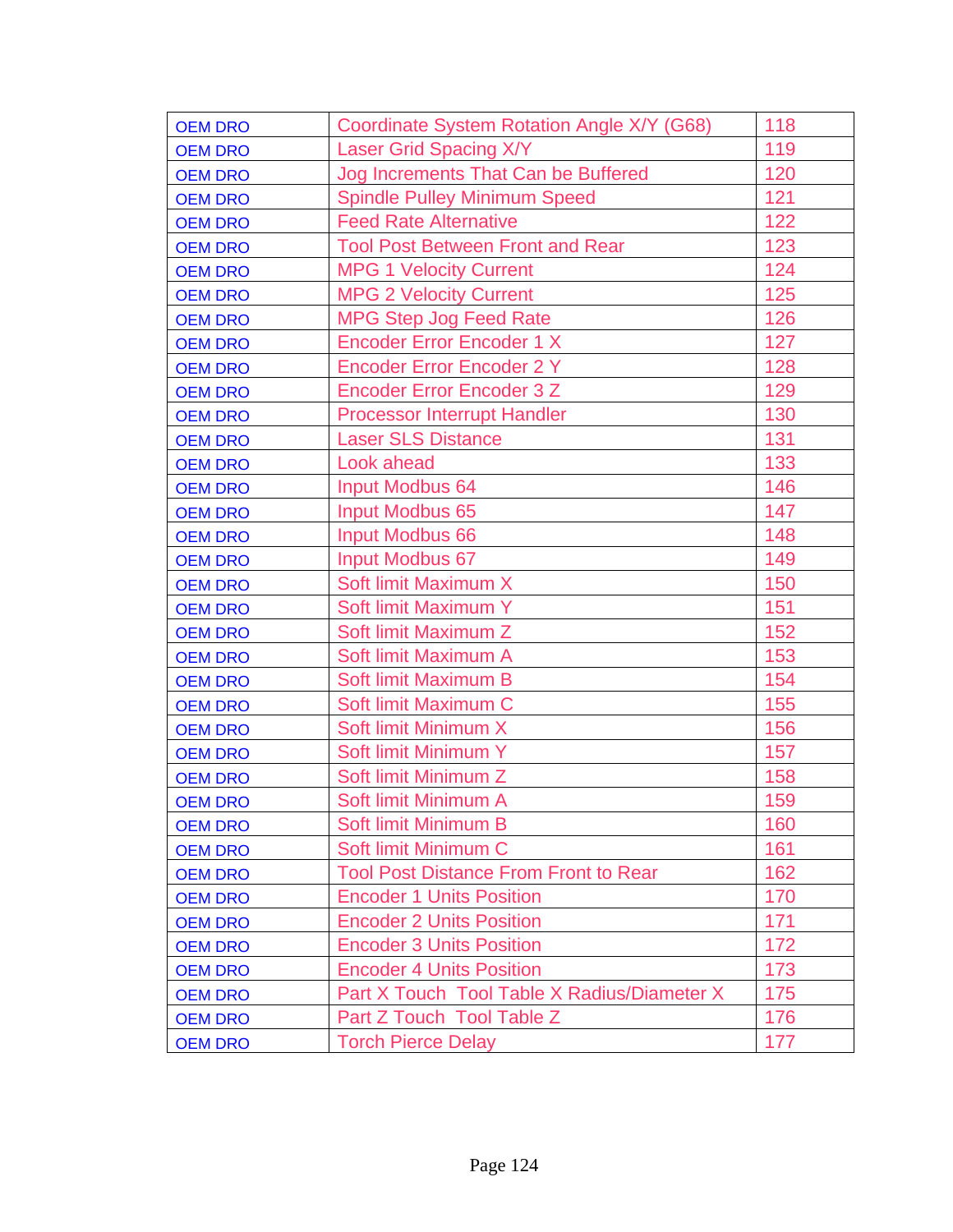| <b>OEM DRO</b> | Work X                                            | 178 |
|----------------|---------------------------------------------------|-----|
| <b>OEM DRO</b> | <b>Work Y</b>                                     | 179 |
| <b>OEM DRO</b> | Work Z                                            | 180 |
| <b>OEM DRO</b> | <b>Work A</b>                                     | 181 |
| <b>OEM DRO</b> | Work B                                            | 182 |
| <b>OEM DRO</b> | <b>Work C</b>                                     | 183 |
| <b>OEM DRO</b> | G 92/52 Control Point X                           | 184 |
| <b>OEM DRO</b> | G 92/52 Control Point Y                           | 185 |
| <b>OEM DRO</b> | G 92/52 Control Point Z                           | 186 |
| <b>OEM DRO</b> | G 92/52 Control Point A                           | 187 |
| <b>OEM DRO</b> | G 92/52 Control Point B                           | 188 |
| <b>OEM DRO</b> | G 92/52 Control Point C                           | 189 |
| <b>OEM DRO</b> | G 28 Home Location X                              | 190 |
| <b>OEM DRO</b> | G 28 Home Location Y                              | 191 |
| <b>OEM DRO</b> | G 28 Home Location Z                              | 192 |
| <b>OEM DRO</b> | G 28 Home Location A                              | 193 |
| <b>OEM DRO</b> | G 28 Home Location B                              | 194 |
| <b>OEM DRO</b> | G 28 Home Location C                              | 195 |
| <b>OEM DRO</b> | Multi-function DROs Distance To Go X              | 196 |
| <b>OEM DRO</b> | Multi-function DROs Distance To Go Y              | 197 |
| <b>OEM DRO</b> | <b>Multi-function DROs Distance To Go Z</b>       | 198 |
| <b>OEM DRO</b> | <b>Multi-function DROs Distance To Go A</b>       | 199 |
| <b>OEM DRO</b> | <b>Multi-function DROs Distance To Go B</b>       | 200 |
| <b>OEM DRO</b> | <b>Multi-function DROs Distance To Go C</b>       | 201 |
| <b>OEM DRO</b> | Spindle Speed Overridden (DRO 817 * DRO 74)       | 202 |
| <b>OEM DRO</b> | <b>Spindle Pulley Reversed Direction</b>          | 203 |
| <b>OEM DRO</b> | Tool X (current) (turn)                           | 204 |
| <b>OEM DRO</b> | <b>Encoder Reading Corrected by Offsets X</b>     | 208 |
| <b>OEM DRO</b> | <b>Encoder Reading Corrected by Offsets Y</b>     | 209 |
| <b>OEM DRO</b> | <b>Encoder Reading Corrected by Offsets Z</b>     | 210 |
| <b>OEM DRO</b> | <b>Tool Path In Machine Coordinates Maximum X</b> | 211 |
| <b>OEM DRO</b> | Tool Path In Machine Coordinates Maximum Y        | 212 |
| <b>OEM DRO</b> | Tool Path In Machine Coordinates Maximum Z        | 213 |
| <b>OEM DRO</b> | Tool Path In Machine Coordinates Minimum X        | 214 |
| <b>OEM DRO</b> | <b>Tool Path In Machine Coordinates Minimum Y</b> | 215 |
| <b>OEM DRO</b> | Tool Path In Machine Coordinates Minimum Z        | 216 |
| <b>OEM DRO</b> | <b>Spindle Dwell Spin Up CW</b>                   | 217 |
| <b>OEM DRO</b> | <b>Processor Brains Execution Time</b>            | 220 |
| <b>OEM DRO</b> | <b>Probe Tip Diameter</b>                         | 221 |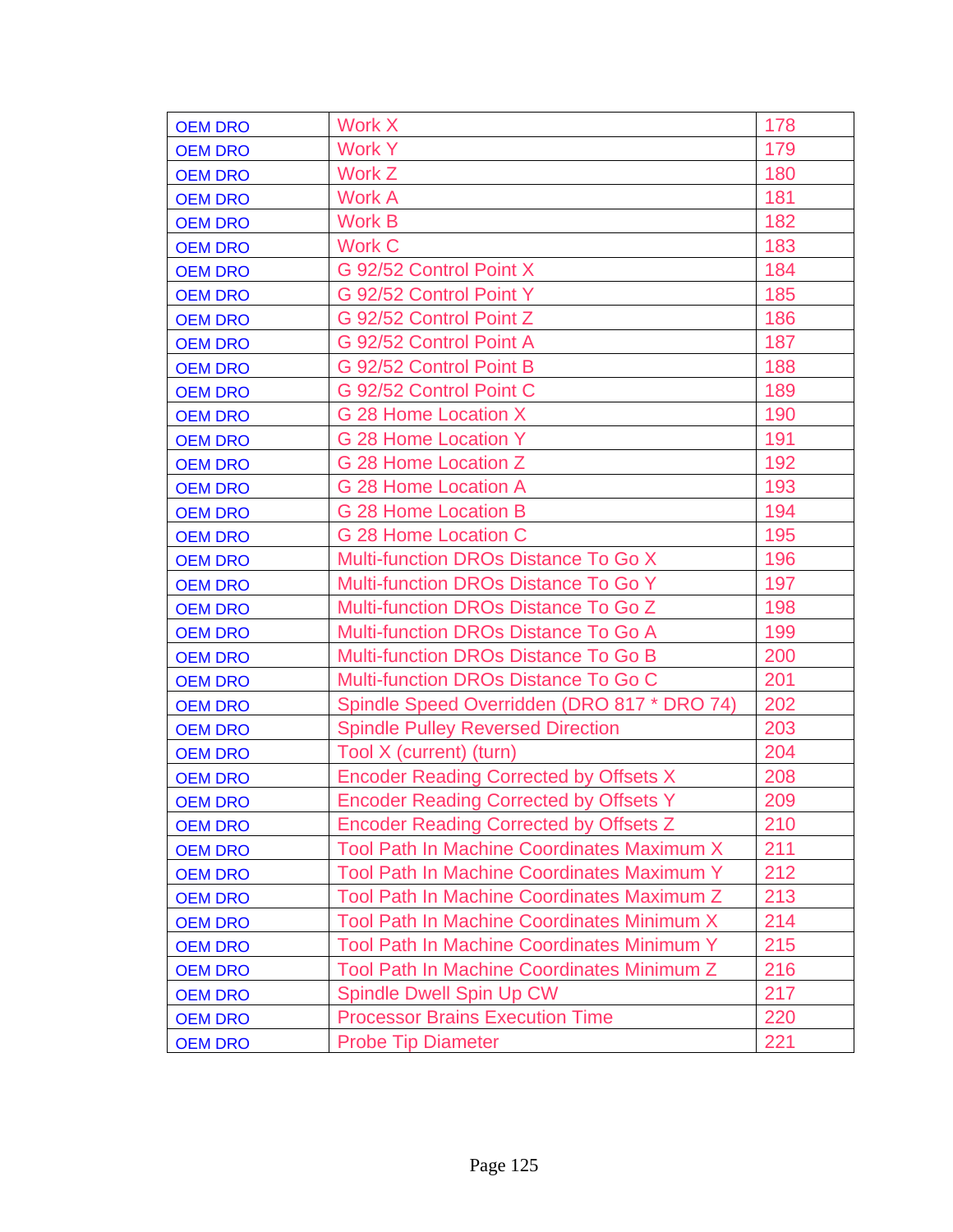| <b>OEM DRO</b> | <b>Sub Program Depth</b>                         | 222 |
|----------------|--------------------------------------------------|-----|
| <b>OEM DRO</b> | <b>Feed Rate Rapid Override</b>                  | 223 |
| <b>OEM DRO</b> | <b>Macros Running Number of</b>                  | 224 |
| <b>OEM DRO</b> | Multi-function DROs Machine/Work/DTG X           | 800 |
| <b>OEM DRO</b> | <b>Multi-function DROs Machine/Work/DTG Y</b>    | 801 |
| <b>OEM DRO</b> | Multi-function DROs Machine/Work/DTG Z           | 802 |
| <b>OEM DRO</b> | Multi-function DROs Machine/Work/DTG A           | 803 |
| <b>OEM DRO</b> | Multi-function DROs Machine/Work/DTG B           | 804 |
| <b>OEM DRO</b> | Multi-function DROs Machine/Work/DTG C           | 805 |
| <b>OEM DRO</b> | <b>Feed Rate Velocity X</b>                      | 806 |
| <b>OEM DRO</b> | <b>Feed Rate Velocity Y</b>                      | 807 |
| <b>OEM DRO</b> | <b>Feed Rate Velocity Z</b>                      | 808 |
| <b>OEM DRO</b> | <b>Feed Rate Velocity A</b>                      | 809 |
| <b>OEM DRO</b> | <b>Feed Rate Velocity B</b>                      | 810 |
| <b>OEM DRO</b> | <b>Feed Rate Velocity C</b>                      | 811 |
| <b>OEM DRO</b> | <b>CV Blended Velocity</b>                       | 813 |
| <b>OEM DRO</b> | <b>Elapsed Time</b>                              | 814 |
| <b>OEM DRO</b> | <b>Estimate Job</b>                              | 815 |
| <b>OEM DRO</b> | <b>G-code Line Number (current)</b>              | 816 |
| <b>OEM DRO</b> | <b>Spindle Speed Requested</b>                   | 817 |
| <b>OEM DRO</b> | <b>Feed Rate</b>                                 | 818 |
|                | <b>Feed Rate Override Decrement/Increment by</b> |     |
| <b>OEM DRO</b> | (percentage)                                     | 821 |
| <b>OEM DRO</b> | <b>Tool Number</b>                               | 824 |
| <b>OEM DRO</b> | <b>Rotational Axis Diameter A</b>                | 825 |
| <b>OEM DRO</b> | <b>Rotational Axis Diameter B</b>                | 826 |
| <b>OEM DRO</b> | <b>Rotational Axis Diameter C</b>                | 827 |
| <b>OEM DRO</b> | Jog Increment Incremental Size                   | 828 |
| <b>OEM DRO</b> | <b>Fixture Offset X</b>                          | 830 |
| <b>OEM DRO</b> | <b>Fixture Offset Y</b>                          | 831 |
| <b>OEM DRO</b> | <b>Fixture Offset Z</b>                          | 832 |
| <b>OEM DRO</b> | <b>Fixture Offset A</b>                          | 833 |
| <b>OEM DRO</b> | <b>Fixture Offset B</b>                          | 834 |
| <b>OEM DRO</b> | <b>Fixture Offset C</b>                          | 835 |
| <b>OEM DRO</b> | <b>Tool Length (current)</b>                     | 836 |

*OEM LED numbers*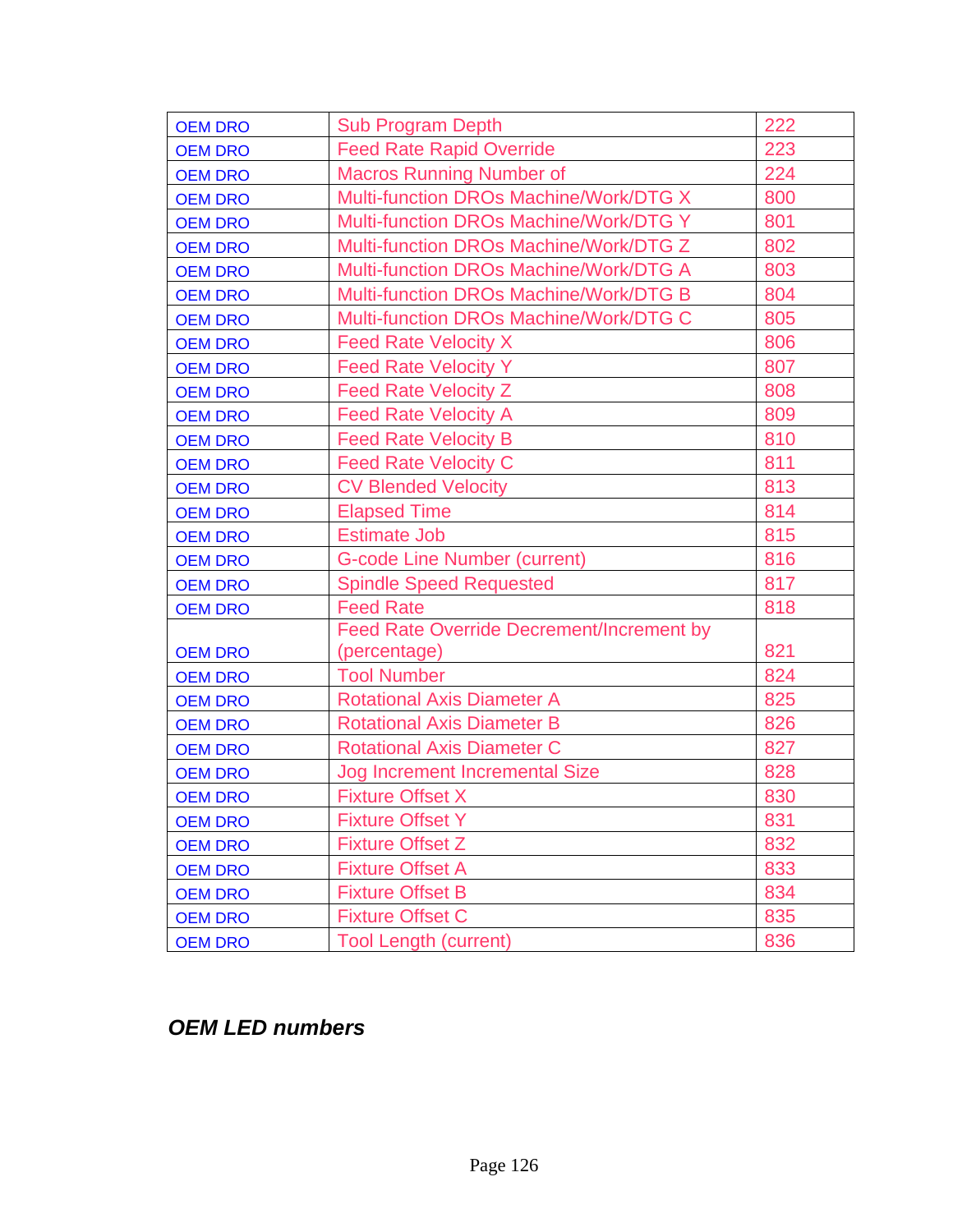|                    |                                                | Mach <sub>3</sub> |
|--------------------|------------------------------------------------|-------------------|
| <b>Type</b>        | <b>New Function Description</b>                | V3#               |
| <b>OEM OEM LED</b> | G 92 in Effect                                 | 10                |
| <b>OEM OEM LED</b> | Spindle CCW/CW (if either is requested)        | 11                |
| <b>OEM LED</b>     | <b>Coolant Mist</b>                            | 12                |
| <b>OEM LED</b>     | <b>Coolant Flood</b>                           | 13                |
| <b>OEM LED</b>     | <b>Jog Mode Continuous</b>                     | 14                |
| <b>OEM LED</b>     | <b>Jog Mode Incremental</b>                    | 15                |
|                    | <b>Multi-function DROs Machine Coordinates</b> |                   |
| <b>OEM LED</b>     | <b>Displayed</b>                               | 16                |
| <b>OEM LED</b>     | <b>Feed Rate Override</b>                      | 17                |
| <b>OEM LED</b>     | <b>Estimating Job</b>                          | 18                |
| <b>OEM LED</b>     | <b>Emergency</b>                               | 19                |
| <b>OEM LED</b>     | <b>Rotational Axis Diameter A Correction A</b> | 20                |
| <b>OEM LED</b>     | <b>Rotational Axis Diameter B Correction B</b> | 21                |
| <b>OEM LED</b>     | <b>Rotational Axis Diameter C Correction C</b> | 22                |
| <b>OEM LED</b>     | Soft limits On                                 | 23                |
| <b>OEM LED</b>     | <b>Torch Height Correction Enable</b>          | 24                |
| <b>OEM LED</b>     | <b>Spindle Speed TRUE Accel.</b>               | 25                |
| <b>OEM LED</b>     | Spindle Speed TRUE Decel.                      | 26                |
| <b>OEM LED</b>     | <b>Tool Path is On</b>                         | 27                |
| <b>OEM LED</b>     | Tool                                           | 28                |
| <b>OEM LED</b>     | Part                                           | 29                |
| <b>OEM LED</b>     | <b>Joystick Throttle Is Slow Jog</b>           | 30                |
| <b>OEM LED</b>     | <b>Joystick Throttle Is Feed Rate</b>          | 31                |
|                    | Homing/Limits Auto Over Ride Limit/Home        |                   |
| <b>OEM LED</b>     | <b>Switches</b>                                | 33                |
| <b>OEM LED</b>     | Homing/Limit Switch Over Ride (Manual)         | 34                |
| <b>OEM LED</b>     | SS on Act4                                     | 35                |
| <b>OEM LED</b>     | <b>Torch Arc Good</b>                          | 36                |
| <b>OEM LED</b>     | <b>Torch Up Active</b>                         | 37                |
| <b>OEM LED</b>     | <b>Torch Down Active</b>                       | 38                |
| <b>OEM LED</b>     | <b>Feed Rate Per Revolution (G95)</b>          | 39                |
| <b>OEM LED</b>     | Feed Rate Per Minute (G94)                     | 40                |
| <b>OEM LED</b>     | Scale X                                        | 41                |
| <b>OEM LED</b>     | Scale Y                                        | 42                |
| <b>OEM LED</b>     | Scale Z                                        | 43                |
| <b>OEM LED</b>     | Scale A                                        | 44                |
| <b>OEM LED</b>     | Scale B                                        | 45                |
| <b>OEM LED</b>     | Scale C                                        | 46                |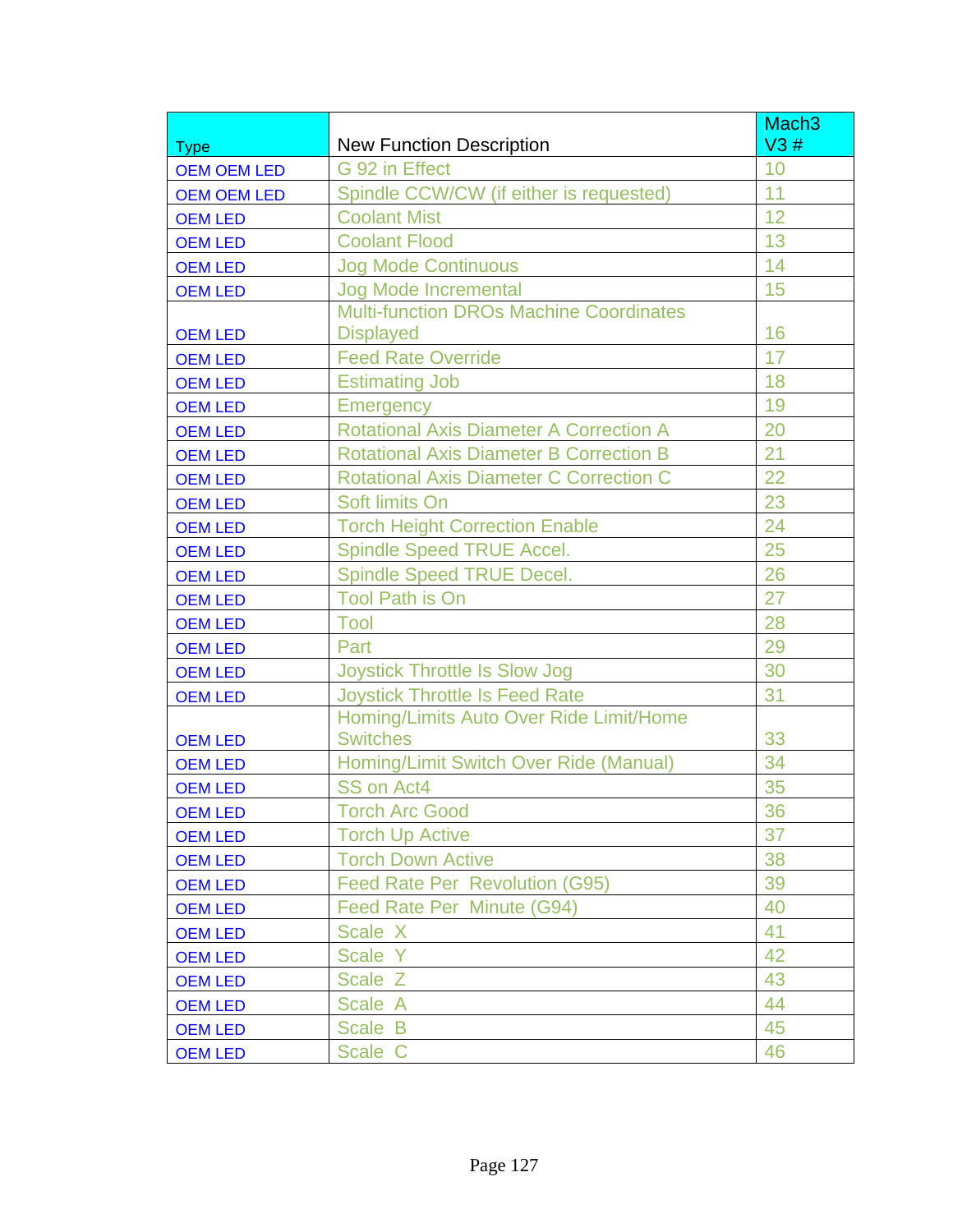| <b>OEM LED</b> | Coordinate Mode Abs.                                | 48 |
|----------------|-----------------------------------------------------|----|
| <b>OEM LED</b> | Coordinate Mode Incremental.                        | 49 |
| <b>OEM LED</b> | <b>Threading Sync mode</b>                          | 50 |
| <b>OEM LED</b> | <b>Laser Trigger Enabled</b>                        | 51 |
| <b>OEM LED</b> | Z Limiting ON Z                                     | 52 |
| <b>OEM LED</b> | <b>Tool Change Ignore</b>                           | 53 |
| <b>OEM LED</b> | CV On G64 Mode Active (Constant Velocity)           | 54 |
| <b>OEM LED</b> | <b>Repetitions Enabled (M30)</b>                    | 55 |
| <b>OEM LED</b> | Exact Stop on (G61 Mode Active)                     | 56 |
| <b>OEM LED</b> | <b>MPG Jog Mode</b>                                 | 57 |
| <b>OEM LED</b> | Jog Rapid Enabled (shift key active)                | 58 |
| <b>OEM LED</b> | MPG 1 Jogs X                                        | 59 |
| <b>OEM LED</b> | MPG 1 Jogs Y                                        | 60 |
| <b>OEM LED</b> | MPG 1 Jogs Z                                        | 61 |
| <b>OEM LED</b> | MPG 1 Jogs A                                        | 62 |
| <b>OEM LED</b> | MPG 1 Jogs B                                        | 63 |
| <b>OEM LED</b> | MPG 1 Jogs C                                        | 64 |
| <b>OEM LED</b> | <b>Optional Stop</b>                                | 65 |
| <b>OEM LED</b> | <b>Block Delete</b>                                 | 66 |
| <b>OEM LED</b> | <b>Inhibit All</b>                                  | 67 |
| <b>OEM LED</b> | <b>Threading Feed Related to True Spindle Speed</b> | 68 |
| <b>OEM LED</b> | <b>Threading Index signal</b>                       | 69 |
| <b>OEM LED</b> | <b>Torch Height Correction ON</b>                   | 70 |
| <b>OEM LED</b> | <b>Spindle Speed Stable</b>                         | 71 |
| <b>OEM LED</b> | <b>IJ Abs. Mode</b>                                 | 72 |
| <b>OEM LED</b> | <b>IJ Inc. Mode</b>                                 | 73 |
| <b>OEM LED</b> | <b>Teaching File is Open</b>                        | 74 |
| <b>OEM LED</b> | <b>Offset In Effect</b>                             | 75 |
| <b>OEM LED</b> | <b>Output 4 Active</b>                              | 77 |
| <b>OEM LED</b> | <b>Output 5 Active</b>                              | 78 |
| <b>OEM LED</b> | <b>Output 6 Active</b>                              | 79 |
| <b>OEM LED</b> | Pause                                               | 80 |
| <b>OEM LED</b> | <b>Tangential Control Active</b>                    | 81 |
| <b>OEM LED</b> | <b>Single Block</b>                                 | 82 |
| <b>OEM LED</b> | Jog Enable On                                       | 83 |
| <b>OEM LED</b> | <b>CV Enabled</b>                                   | 84 |
| <b>OEM LED</b> | <b>Enhanced Pulsing Not in Use</b>                  | 85 |
| <b>OEM LED</b> | Jog Inhibit X                                       | 86 |
| <b>OEM LED</b> | Jog Inhibit Y                                       | 87 |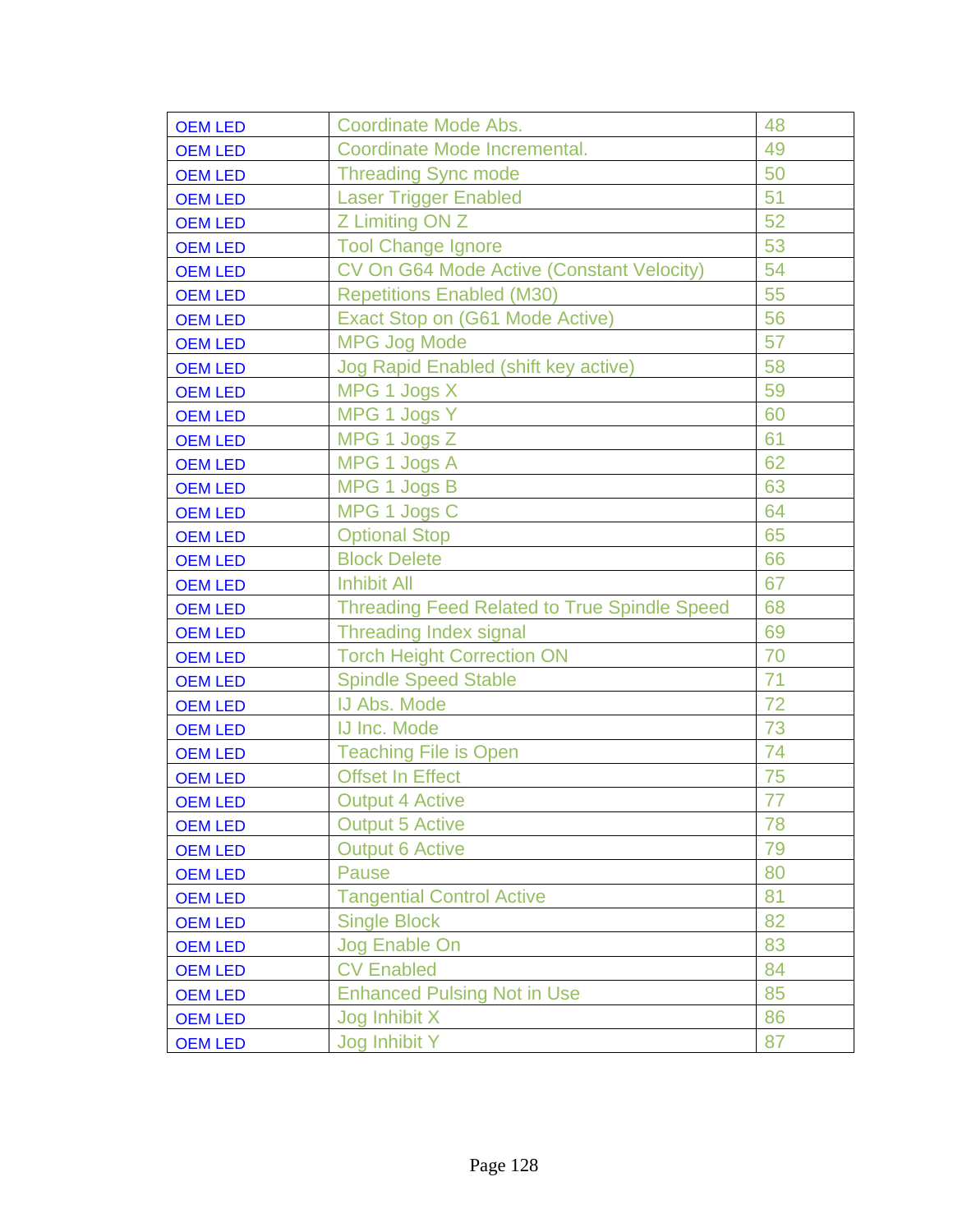| <b>OEM LED</b> | Jog Inhibit Z                                      | 88  |
|----------------|----------------------------------------------------|-----|
| <b>OEM LED</b> | Jog Inhibit A                                      | 89  |
| <b>OEM LED</b> | Jog Inhibit B                                      | 90  |
| <b>OEM LED</b> | Jog Inhibit C                                      | 91  |
| <b>OEM LED</b> | Diameter mode Active (turn)                        | 92  |
| <b>OEM LED</b> | <b>Timing Signal Active</b>                        | 93  |
| <b>OEM LED</b> | Hotkeys enabled                                    | 94  |
| <b>OEM LED</b> | <b>Units Per Minute Mode</b>                       | 95  |
| <b>OEM LED</b> | <b>Units Per Rev. Mode</b>                         | 96  |
| <b>OEM LED</b> | <b>Reverse Run</b>                                 | 97  |
| <b>OEM LED</b> | MPG 2 Jogs X                                       | 98  |
| <b>OEM LED</b> | MPG 2 Jogs Y                                       | 99  |
| <b>OEM LED</b> | MPG 2 Jogs Z                                       | 100 |
| <b>OEM LED</b> | MPG 2 Jogs A                                       | 101 |
| <b>OEM LED</b> | MPG 2 Jogs B                                       | 102 |
| <b>OEM LED</b> | MPG 2 Jogs C                                       | 103 |
| <b>OEM LED</b> | <b>MPG 2 Taper Mode Active</b>                     | 104 |
| <b>OEM LED</b> | <b>MPG Dual MPGs In Use</b>                        | 105 |
| <b>OEM LED</b> | <b>MPG Shuttle mode In Use</b>                     | 106 |
| <b>OEM LED</b> | <b>Spindle Speed as Constant Surface Speed G96</b> | 107 |
|                |                                                    |     |
|                | Coordinate System Rotation Angle Active X/Y        |     |
| <b>OEM LED</b> | (G68)                                              | 108 |
| <b>OEM LED</b> | <b>Feed Rate Rapid Override</b>                    | 109 |
| <b>OEM LED</b> | Rotational axis Formula Mapping                    | 110 |
| <b>OEM LED</b> | <b>Pause Feed Hold</b>                             | 111 |
| <b>OEM LED</b> | <b>Reverse Run</b>                                 | 112 |
| <b>OEM LED</b> | <b>Feed Rate Alternative In Use</b>                | 113 |
| <b>OEM LED</b> | <b>Tool Post Front Selected</b>                    | 114 |
| <b>OEM LED</b> | <b>Tool Post Rear Selected</b>                     | 115 |
| <b>OEM LED</b> | Spindle Running (CCW Only)                         | 116 |
| <b>OEM LED</b> | <b>MPG Velocity Only</b>                           | 117 |
| <b>OEM LED</b> | <b>MPG Step/Velocity</b>                           | 118 |
| <b>OEM LED</b> | <b>MPG Steps Single</b>                            | 119 |
| <b>OEM LED</b> | <b>MPG Steps Multiple</b>                          | 120 |
| <b>OEM LED</b> | <b>Jog Switch Active X Positive</b>                | 121 |
| <b>OEM LED</b> | <b>Jog Switch Active X Negative</b>                | 122 |
| <b>OEM LED</b> | <b>Jog Switch Active Y Positive</b>                | 123 |
| <b>OEM LED</b> | <b>Jog Switch Active Y Negative</b>                | 124 |
| <b>OEM LED</b> | <b>Jog Switch Active Z Positive</b>                | 125 |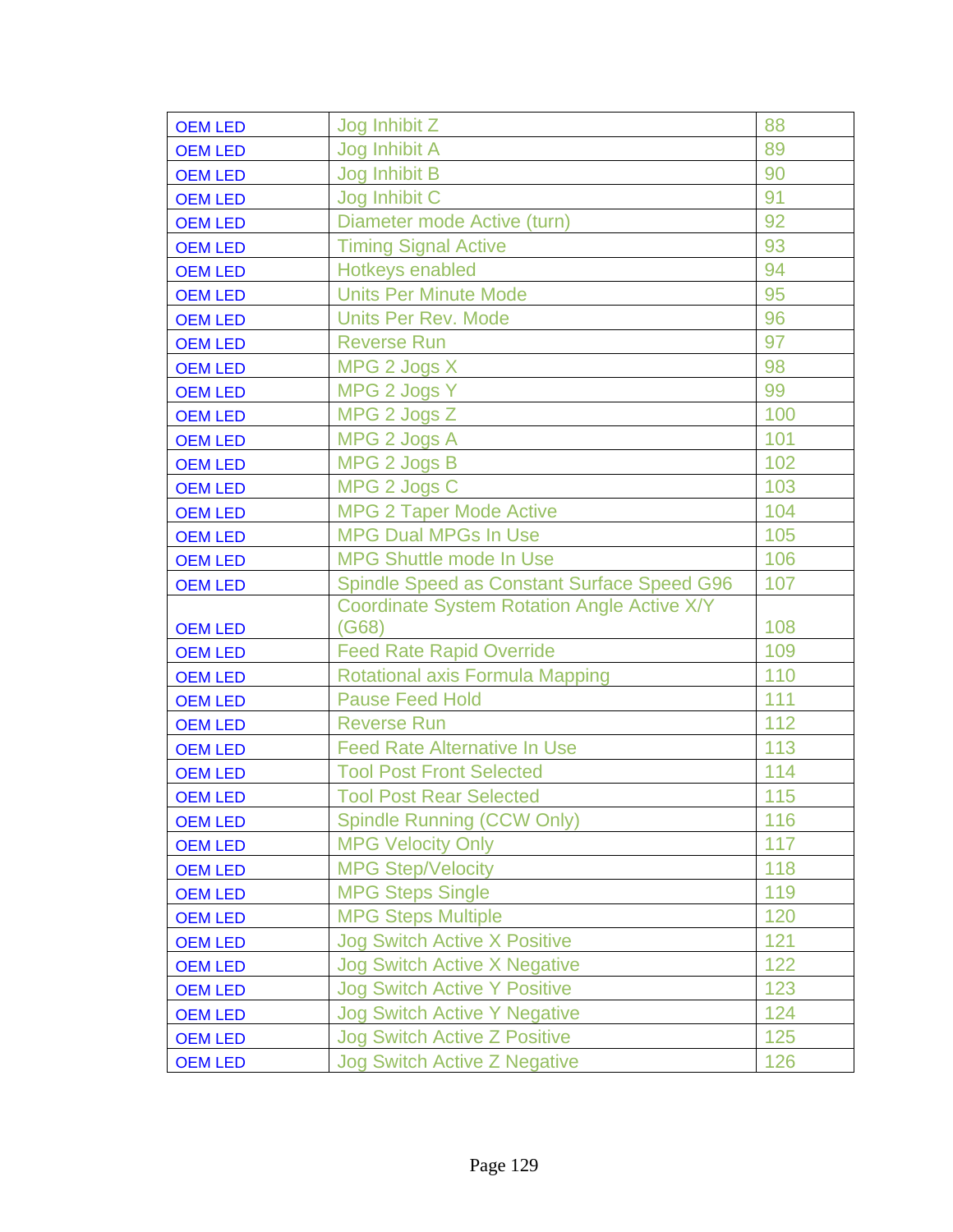| <b>OEM LED</b> | <b>Jog Switch Active A Positive</b>       | 127 |
|----------------|-------------------------------------------|-----|
| <b>OEM LED</b> | <b>Jog Switch Active A Negative</b>       | 128 |
| <b>OEM LED</b> | <b>Tool Path Mouse Drag Zooms</b>         | 129 |
| <b>OEM LED</b> | <b>Tool Path Mouse Drag Pans</b>          | 130 |
| <b>OEM LED</b> | MPG 3 Jogs X                              | 131 |
| <b>OEM LED</b> | MPG 3 Jogs Y                              | 132 |
| <b>OEM LED</b> | MPG 3 Jogs Z                              | 133 |
| <b>OEM LED</b> | MPG 3 Jogs A                              | 134 |
| <b>OEM LED</b> | MPG 3 Jogs B                              | 135 |
| <b>OEM LED</b> | MPG 3 Jogs C                              | 136 |
| <b>OEM LED</b> | Macro Is running                          | 162 |
| <b>OEM LED</b> | <b>Multi-function DROs Distance To Go</b> | 163 |
| <b>OEM LED</b> | <b>Spindle CW</b>                         | 164 |
| <b>OEM LED</b> | <b>Spindle CCW</b>                        | 165 |
| <b>OEM LED</b> | <b>Conditions abnormal</b>                | 166 |
| <b>OEM LED</b> | <b>CV Distance Tolerance On</b>           | 168 |
| <b>OEM LED</b> | Regen in progress                         | 179 |
| <b>OEM LED</b> | <b>Tool change Auto TC mode</b>           | 184 |
| <b>OEM LED</b> | <b>Tool Change Stop&amp;Wait Mode</b>     | 185 |
| <b>OEM LED</b> | <b>Reset</b>                              | 800 |
| <b>OEM LED</b> | <b>Units Inch</b>                         | 801 |
| <b>OEM LED</b> | <b>Units MMs</b>                          | 802 |
| <b>OEM LED</b> | <b>Processor Idle</b>                     | 803 |
| <b>OEM LED</b> | <b>Start</b>                              | 804 |
| <b>OEM LED</b> | <b>Pause Feed Hold</b>                    | 805 |
| <b>OEM LED</b> | <b>Tool Change In Process</b>             | 806 |
| <b>OEM LED</b> | <b>Home/Reference X Warning</b>           | 807 |
| <b>OEM LED</b> | <b>Home/Reference Y Warning</b>           | 808 |
| <b>OEM LED</b> | Home/Reference Z Warning                  | 809 |
| <b>OEM LED</b> | Home/Reference A Warning                  | 810 |
| <b>OEM LED</b> | <b>Home/Reference B Warning</b>           | 811 |
| <b>OEM LED</b> | Home/Reference C Warning                  | 812 |
| <b>OEM LED</b> | Dwell (G04 and Spindle)                   | 813 |
| <b>OEM LED</b> | <b>Joystick Enable</b>                    | 814 |
| <b>OEM LED</b> | <b>Fixture</b>                            | 816 |
| <b>OEM LED</b> | Input 1 Active                            | 821 |
| <b>OEM LED</b> | Input 2 Active                            | 822 |
| <b>OEM LED</b> | <b>Input 3 Active</b>                     | 823 |
| <b>OEM LED</b> | <b>Input 4 Active</b>                     | 824 |
|                |                                           |     |